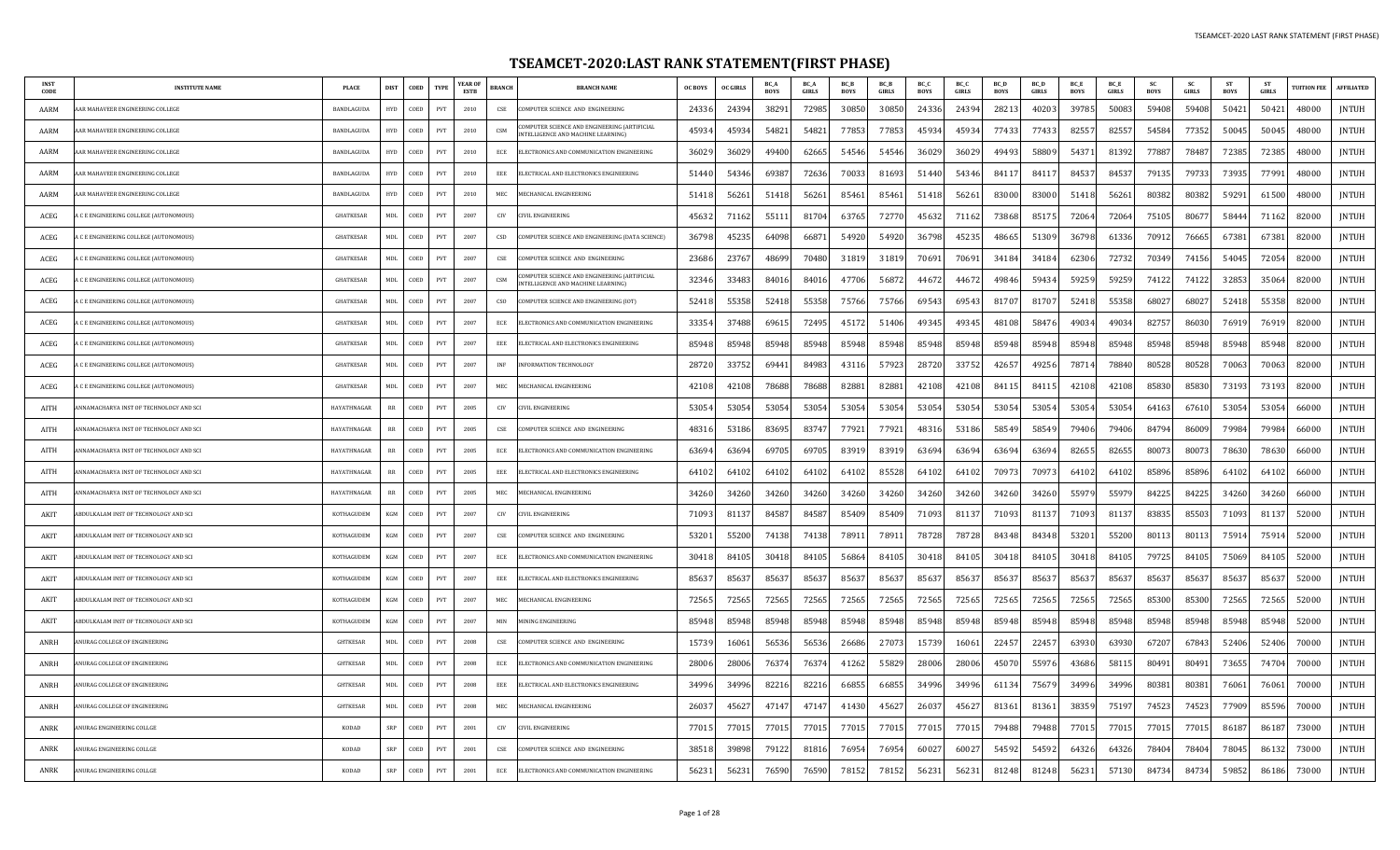| <b>INST</b><br>CODE | <b>INSTITUTE NAME</b>                               | PLACE            | DIST        | COED | <b>TYPE</b> | YEAR OF<br>ESTB | <b>BRANCH</b> | <b>BRANCH NAME</b>                                                                       | <b>OC BOYS</b> | <b>OC GIRLS</b> | BC_/<br><b>BOYS</b> | <b>BC</b> A<br><b>GIRLS</b> | BC_B<br><b>BOYS</b> | <b>BC</b> B<br><b>GIRLS</b> | BC_C<br>BOYS | BC_C<br><b>GIRLS</b> | BC D<br><b>BOYS</b> | <b>BC</b> D<br><b>GIRLS</b> | BC 1<br><b>BOYS</b> | <b>BC</b> E<br><b>GIRLS</b> | <b>SC</b><br><b>BOYS</b> | <b>SC</b><br>GIRLS | <b>ST</b><br><b>BOYS</b> | <b>ST</b><br>GIRLS | <b>TUITION FEE</b> | <b>AFFILIATED</b> |
|---------------------|-----------------------------------------------------|------------------|-------------|------|-------------|-----------------|---------------|------------------------------------------------------------------------------------------|----------------|-----------------|---------------------|-----------------------------|---------------------|-----------------------------|--------------|----------------------|---------------------|-----------------------------|---------------------|-----------------------------|--------------------------|--------------------|--------------------------|--------------------|--------------------|-------------------|
| ANRK                | NURAG ENGINEERING COLLGE                            | <b>KODAD</b>     | SRP         | COED | PVT         | 2001            | EEE           | ELECTRICAL AND ELECTRONICS ENGINEERING                                                   | 43533          | 4353            | 43533               | 4353                        | 7307                | 7307                        | 73773        | 73773                | 43533               | 4353                        | 43533               | 43533                       | 73712                    | 84806              | 81703                    | 81703              | 73000              | JNTUH             |
| ANRK                | NURAG ENGINEERING COLLGE                            | KODAD            | SRP         | COED | PVT         | 2001            | MEC           | <b>AECHANICAL ENGINEERING</b>                                                            | 51942          | 5194.           | 51942               | 51942                       | 51942               | 51942                       | 51942        | 51942                | 51942               | 5194                        | 51942               | 51942                       | 80088                    | 80088              | 51942                    | 51942              | 73000              | JNTUH             |
| ARJN                | RJUN COLLEGE OF TECHNOLOGY AND SCIENCE              | BATASINGARAM     | RR          | COED | PVT         | 2006            | CIV           | <b>IVIL ENGINEERING</b>                                                                  | 85948          | 8594            | 85948               | 85948                       | 85948               | 85948                       | 85948        | 85948                | 85948               | 85948                       | 85948               | 85948                       | 85948                    | 85948              | 85948                    | 85948              | 57000              | JNTUH             |
| ARJN                | ARJUN COLLEGE OF TECHNOLOGY AND SCIENCE             | BATASINGARAM     | RR          | COED | PVT         | 2006            | CSE           | COMPUTER SCIENCE AND ENGINEERING                                                         | 60669          | 6225            | 77732               | 77732                       | 84928               | 84928                       | 60669        | 62250                | 66996               | 66996                       | 60669               | 77229                       | 83393                    | 83393              | 71584                    | 71584              | 57000              | <b>JNTUH</b>      |
| ARJN                | RJUN COLLEGE OF TECHNOLOGY AND SCIENCE              | BATASINGARAM     | $_{\rm RR}$ | COED | PVT         | 2006            | CSM           | OMPUTER SCIENCE AND ENGINEERING (ARTIFICIAL<br>INTELLIGENCE AND MACHINE LEARNING)        | 55719          | 5571            | 55719               | 5571                        | 5571                | 5571                        | 55719        | 55719                | 55719               | 5571                        | 55719               | 5571                        | 55719                    | 55719              | 55719                    | 55719              | 57000              | <b>JNTUH</b>      |
| ARJN                | RJUN COLLEGE OF TECHNOLOGY AND SCIENCE              | BATASINGARAM     | RR          | COED | PVT         | 2006            | ECE           | ELECTRONICS AND COMMUNICATION ENGINEERING                                                | 63022          | 6302            | 63022               | 7646                        | 7020                | 72702                       | 63022        | 63022                | 8491                | 8491                        | 71804               | 7180                        | 85621                    | 85621              | 63022                    | 63022              | 57000              | JNTUH             |
| ARJN                | RJUN COLLEGE OF TECHNOLOGY AND SCIENCE              | BATASINGARAM     | RR          | COED | PVT         | 2006            | EEE           | ELECTRICAL AND ELECTRONICS ENGINEERING                                                   | 46564          | 4656            | 46564               | 4656                        | 46564               | 4656                        | 46564        | 46564                | 46564               | 4656                        | 46564               | 7330                        | 80242                    | 80242              | 46564                    | 46564              | 57000              | JNTUH             |
| ASOK                | SHOKA INST OF ENGINEERING TECHNOLOGY                | MALKAPUR         | YBG         | COED | PVT         | 2009            | CSE           | COMPUTER SCIENCE AND ENGINEERING                                                         | 72272          | 7227            | 73755               | 73755                       | 77445               | 77445                       | 72272        | 72272                | 7227                | 7227                        | 72286               | 72286                       | 80319                    | 80319              | 72272                    | 80226              | 65000              | JNTUH             |
| ASOK                | SHOKA INST OF ENGINEERING TECHNOLOGY                | MALKAPUR         | YBG         | COED | PVT         | 2009            | CSM           | COMPUTER SCIENCE AND ENGINEERING (ARTIFICIAL<br>INTELLIGENCE AND MACHINE LEARNING)       | 81267          | 8126            | 81267               | 81267                       | 81267               | 8126                        | 81267        | 81267                | 81267               | 8126                        | 81267               | 81267                       | 81267                    | 81267              | 81267                    | 81267              | 65000              | JNTUH             |
| ASOK                | SHOKA INST OF ENGINEERING TECHNOLOGY                | MALKAPUR         | YBG         | COED | PVT         | 2009            | ECE           | ELECTRONICS AND COMMUNICATION ENGINEERING                                                | 85948          | 85948           | 85948               | 85948                       | 85948               | 85948                       | 85948        | 85948                | 85948               | 85948                       | 85948               | 85948                       | 85948                    | 85948              | 85948                    | 85948              | 65000              | JNTUH             |
| ASRA                | VANTHIS SCIENTIFIC TECH AND RESEARCH ACADEMY        | HAYATHNAGAR      | RR          | COED | PVT         | 2008            | CIV           | CIVIL ENGINEERING                                                                        | 85948          | 8594            | 85948               | 85948                       | 85948               | 85948                       | 85948        | 85948                | 85948               | 85948                       | 85948               | 85948                       | 85948                    | 85948              | 85948                    | 85948              | 50000              | JNTUH             |
| ASRA                | VANTHIS SCIENTIFIC TECH AND RESEARCH ACADEMY        | HAYATHNAGAR      | RR          | COED | PVT         | 2008            | CSE           | COMPUTER SCIENCE AND ENGINEERING                                                         | 48730          | 4873            | 85357               | 8535                        | 71024               | 7102                        | 65028        | 65028                | 63918               | 6391                        | 69178               | 79858                       | 84733                    | 84733              | 80089                    | 80089              | 50000              | <b>JNTUH</b>      |
| ASRA                | VANTHIS SCIENTIFIC TECH AND RESEARCH ACADEMY        | HAYATHNAGAR      | RR          | COED | PVT         | 2008            | CSM           | COMPUTER SCIENCE AND ENGINEERING (ARTIFICIAL<br><b>NTELLIGENCE AND MACHINE LEARNING)</b> | 57568          | 5756            | 57568               | 57568                       | 57568               | 5756                        | 57568        | 57568                | 57568               | 5756                        | 57568               | 57568                       | 57568                    | 57568              | 57568                    | 57568              | 50000              | <b>JNTUH</b>      |
| ASRA                | <b>JANTHIS SCIENTIFIC TECH AND RESEARCH ACADEMY</b> | HAYATHNAGAR      | RR          | COED | PVT         | 2008            | ECE           | ELECTRONICS AND COMMUNICATION ENGINEERING                                                | 70198          | 7019            | 70198               | 70198                       | 70198               | 70198                       | 70198        | 70198                | 70198               | 7019                        | 70198               | 70198                       | 70198                    | 70198              | 70198                    | 70198              | 50000              | JNTUH             |
| ASRA                | VANTHIS SCIENTIFIC TECH AND RESEARCH ACADEMY        | HAYATHNAGAR      | RR          | COED | PVT         | 2008            | EEE           | ELECTRICAL AND ELECTRONICS ENGINEERING                                                   | 65800          | 6580            | 65800               | 65800                       | 65800               | 6580                        | 65800        | 65800                | 65800               | 6580                        | 65800               | 6580                        | 65800                    | 65800              | 65800                    | 65800              | 50000              | JNTUH             |
| ASRA                | VANTHIS SCIENTIFIC TECH AND RESEARCH ACADEMY        | HAYATHNAGAR      | RR          | COED | <b>PVT</b>  | 2008            | MEC           | MECHANICAL ENGINEERING                                                                   | 85948          | 8594            | 85948               | 85948                       | 85948               | 85948                       | 85948        | 85948                | 85948               | 8594                        | 85948               | 85948                       | 85948                    | 85948              | 85948                    | 85948              | 50000              | JNTUH             |
| AURG                | URORAS SCIENTIFIC AND TECHNOLOGICAL INSTITUTE       | <b>GHATKESAR</b> | MDL         | COED | PVT         | 2003            | CSE           | COMPUTER SCIENCE AND ENGINEERING                                                         | 2176           | 2362            | 46571               | 4657                        | 39506               | 39506                       | 21760        | 57355                | 28300               | 2936                        | 24429               | 36342                       | 66830                    | 66830              | 29402                    | 63469              | 60000              | JNTUH             |
| AURG                | JRORAS SCIENTIFIC AND TECHNOLOGICAL INSTITUTE       | GHATKESAR        | <b>MDL</b>  | COED | PVT         | 2003            | CSM           | COMPUTER SCIENCE AND ENGINEERING (ARTIFICIAL<br>INTELLIGENCE AND MACHINE LEARNING)       | 69406          | 6940            | 69406               | 69406                       | 69406               | 69406                       | 69406        | 69406                | 70522               | 7052                        | 69406               | 69406                       | 78561                    | 78561              | 69406                    | 69406              | 60000              | JNTUH             |
| AURG                | JRORAS SCIENTIFIC AND TECHNOLOGICAL INSTITUTE       | <b>GHATKESAR</b> | MDL         | COED | PVT         | 2003            | ECE           | ELECTRONICS AND COMMUNICATION ENGINEERING                                                | 44750          | 5291            | 68865               | 79407                       | 75426               | 7851                        | 58083        | 58083                | 59342               | 5934                        | 77724               | 79098                       | 85031                    | 85031              | 74867                    | 74867              | 60000              | JNTUH             |
| AURG                | URORAS SCIENTIFIC AND TECHNOLOGICAL INSTITUTE       | <b>GHATKESAR</b> | MDL         | COED | PVT         | 2003            | <b>INF</b>    | <b>INFORMATION TECHNOLOGY</b>                                                            | 4456           | 4456            | 72258               | 7833                        | 72452               | 72452                       | 44567        | 44567                | 5957                | 6427                        | 72746               | 81240                       | 82530                    | 82530              | 80823                    | 81920              | 60000              | JNTUH             |
| AURG                | JRORAS SCIENTIFIC AND TECHNOLOGICAL INSTITUTE       | <b>GHATKESAR</b> | <b>MDL</b>  | COED | PVT         | 2003            | MEC           | MECHANICAL ENGINEERING                                                                   | 51885          | 5188            | 83052               | 83052                       | 51885               | 51885                       | 51885        | 51885                | 57227               | 5722                        | 51885               | 5188                        | 83847                    | 8384               | 70901                    | 85327              | 60000              | <b>JNTUH</b>      |
| AURP                | JRORAS TECHNOLOGICAL AND RESEARCH INSTITUTE         | PARVATHAPUR      | <b>MDL</b>  | COED | PVT         | 1999            | CIV           | CIVIL ENGINEERING                                                                        | 52392          | 8310            | 64770               | 83100                       | 64005               | 8310                        | 52392        | 83100                | 52392               | 8310                        | 52392               | 8310                        | 75151                    | 85561              | 67683                    | 83100              | 72000              | <b>JNTUH</b>      |
| AURP                | JRORAS TECHNOLOGICAL AND RESEARCH INSTITUTE         | PARVATHAPUR      | MDL         | COED | <b>PVT</b>  | 1999            | CSE           | COMPUTER SCIENCE AND ENGINEERING                                                         | 44298          | 4578            | 78707               | 78701                       | 5636                | 5636                        | 57385        | 57385                | 53762               | 6366                        | 77470               | 7747                        | 85443                    | 85443              | 80345                    | 83748              | 72000              | JNTUH             |
| AURP                | URORAS TECHNOLOGICAL AND RESEARCH INSTITUTE         | PARVATHAPUR      | MDL         | COED | PVT         | 1999            | CSM           | COMPUTER SCIENCE AND ENGINEERING (ARTIFICIAL<br><b>NTELLIGENCE AND MACHINE LEARNING)</b> | 24005          | 5953            | 24005               | 59539                       | 70047               | 7004                        | 24005        | 59539                | 75331               | 7533                        | 24005               | 59539                       | 24005                    | 59539              | 24005                    | 59539              | 72000              | JNTUH             |
| AURP                | URORAS TECHNOLOGICAL AND RESEARCH INSTITUTE         | PARVATHAPUR      | <b>MDL</b>  | COED | PVT         | 1999            | ECE           | ELECTRONICS AND COMMUNICATION ENGINEERING                                                | 69278          | 8409            | 69278               | 84093                       | 78557               | 84093                       | 69278        | 84093                | 8427                | 8427                        | 69278               | 84093                       | 84047                    | 84093              | 69278                    | 84093              | 72000              | JNTUH             |
| AURP                | URORAS TECHNOLOGICAL AND  RESEARCH INSTITUTE        | PARVATHAPUR      | MDL         | COED | PVT         | 1999            | EEE           | ELECTRICAL AND ELECTRONICS ENGINEERING                                                   | 85948          | 85948           | 85948               | 85948                       | 85948               | 85948                       | 85948        | 85948                | 85948               | 85948                       | 85948               | 85948                       | 85948                    | 85948              | 85948                    | 85948              | 72000              | JNTUH             |
| AURP                | URORAS TECHNOLOGICAL AND RESEARCH INSTITUTE         | PARVATHAPUR      | <b>MDL</b>  | COED | PVT         | 1999            | INF           | NFORMATION TECHNOLOGY                                                                    | 55216          | 5521            | 75844               | 75844                       | 85460               | 85460                       | 55216        | 55216                | 7010                | 7010                        | 81443               | 81443                       | 58736                    | 63572              | 67486                    | 70451              | 72000              | JNTUH             |
| AURP                | AURORAS TECHNOLOGICAL AND RESEARCH INSTITUTE        | PARVATHAPUR      | MDL         | COED | PVT         | 1999            | MEC           | MECHANICAL ENGINEERING                                                                   | 81525          | 8152            | 81525               | 81525                       | 81525               | 81525                       | 81525        | 81525                | 81525               | 81525                       | 81525               | 81525                       | 81525                    | 81525              | 81525                    | 81525              | 72000              | JNTUH             |
| AVIH                | AVANTHI INST OF ENGG AND TECHNOLOGY                 | HAYATHNAGAR      | RR          | COED | PVT         | 2005            | CSD           | COMPUTER SCIENCE AND ENGINEERING (DATA SCIENCE)                                          | 34332          | 34332           | 34332               | 34332                       | 34332               | 34332                       | 34332        | 34332                | 34332               | 34332                       | 34332               | 34332                       | 56943                    | 56943              | 34332                    | 34332              | 65000              | <b>JNTUH</b>      |
| AVIH                | <b>AVANTHI INST OF ENGG AND TECHNOLOGY</b>          | HAYATHNAGAR      | RR          | COED | PVT         | 2005            | CSE           | COMPUTER SCIENCE AND ENGINEERING                                                         | 56074          | 60756           | 72989               | 77300                       | 75074               | 84209                       | 67734        | 67734                | 69730               | 79476                       | 81582               | 84874                       | 85702                    | 85702              | 85484                    | 85484              | 65000              | <b>JNTUH</b>      |
| AVIH                | VANTHI INST OF ENGG AND TECHNOLOGY                  | HAYATHNAGAR      | $_{\rm RR}$ | COED | PVT         | 2005            | CSM           | COMPUTER SCIENCE AND ENGINEERING (ARTIFICIAL<br><b>NTELLIGENCE AND MACHINE LEARNING)</b> | 46998          | 4699            | 46998               | 46998                       | 46998               | 46998                       | 46998        | 46998                | 46998               | 46998                       | 46998               | 46998                       | 46998                    | 46998              | 46998                    | 46998              | 65000              | JNTUH             |
| AVIH                | VANTHI INST OF ENGG AND TECHNOLOGY                  | HAYATHNAGAR      | RR          | COED | PVT         | 2005            | ECE           | ELECTRONICS AND COMMUNICATION ENGINEERING                                                | 71911          | 8311            | 71911               | 83114                       | 75775               | 8311                        | 71911        | 83114                | 79667               | 8311                        | 71911               | 83114                       | 72148                    | 83114              | 71911                    | 83114              | 65000              | JNTUH             |
| AVIH                | <b>AVANTHI INST OF ENGG AND TECHNOLOGY</b>          | HAYATHNAGAR      | $_{\rm RR}$ | COED | PVT         | 2005            | EEE           | ELECTRICAL AND ELECTRONICS ENGINEERING                                                   | 71839          | 7183            | 71839               | 71839                       | 71839               | 71839                       | 71839        | 71839                | 71839               | 7183                        | 71839               | 71839                       | 71839                    | 71839              | 74150                    | 74150              | 65000              | JNTUH             |
| AVIH                | AVANTHI INST OF ENGG AND TECHNOLOGY                 | HAYATHNAGAR      | RR          | COED | PVT         | 2005            | MEC           | MECHANICAL ENGINEERING                                                                   | 85948          | 8594            | 85948               | 85948                       | 85948               | 85948                       | 85948        | 85948                | 85948               | 85948                       | 85948               | 85948                       | 85948                    | 85948              | 85948                    | 85948              | 65000              | JNTUH             |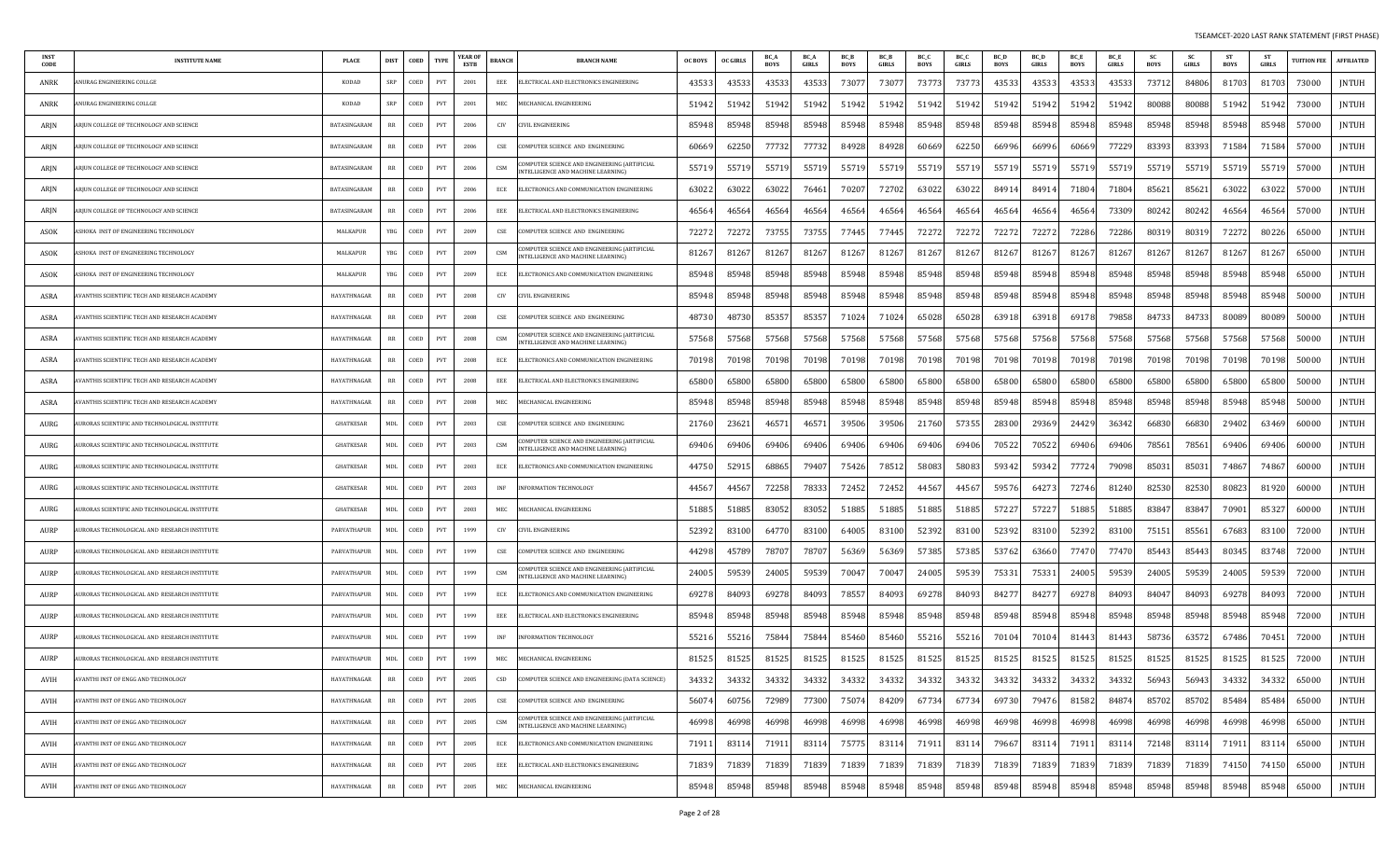| <b>INST</b><br>CODE | <b>INSTITUTE NAME</b>                   | PLACE                | <b>DIST</b><br>COED                 | <b>TYPE</b> | YEAR OI<br><b>ESTB</b> | BRANCH<br><b>BRANCH NAME</b>                                                            | <b>OC BOYS</b> | <b>OC GIRLS</b> | BC A<br><b>BOYS</b> | <b>BC</b> A<br>GIRLS | <b>BCB</b><br><b>BOYS</b> | <b>BCB</b><br>GIRLS | BC O<br>BOYS | BC O<br>GIRLS | BC D<br><b>BOYS</b> | <b>BC</b> L<br>GIRLS | <b>BCE</b><br>BOYS | <b>BC</b> E<br>GIRLS | <b>SC</b><br>BOYS | <b>SC</b><br>GIRLS | <b>ST</b><br>BOYS | GIRLS | <b>TUITION FEE</b> | <b>AFFILIATED</b> |
|---------------------|-----------------------------------------|----------------------|-------------------------------------|-------------|------------------------|-----------------------------------------------------------------------------------------|----------------|-----------------|---------------------|----------------------|---------------------------|---------------------|--------------|---------------|---------------------|----------------------|--------------------|----------------------|-------------------|--------------------|-------------------|-------|--------------------|-------------------|
| AVNI                | VN INST OF ENGG TECHNOLOGY              | <b>IBRAHIMPATAN</b>  | COED<br>RR                          | PVT         | 2009                   | CIV<br>IVIL ENGINEERING                                                                 | 36920          | 43952           | 36920               | 6699                 | 36920                     | 43952               | 36920        | 43952         | 36920               | 43952                | 76458              | 76458                | 83482             | 83482              | 58793             | 58793 | 78000              | JNTUH             |
| AVNI                | VN INST OF ENGG TECHNOLOGY.             | <b>IBRAHIMPATAN</b>  | COED<br>RR                          | PVT         | 2009                   | CSC<br>OMPUTER SCIENCE AND ENGINEERING (CYBER SECURITY)                                 | 47883          | 47883           | 60066               | 6006                 | 69728                     | 69728               | 47883        | 47883         | 47883               | 47883                | 47883              | 47883                | 58802             | 58802              | 47883             | 47883 | 78000              | <b>JNTUH</b>      |
| AVNI                | VN INST OF ENGG TECHNOLOGY              | IBRAHIMPATAN         | COED<br>RR                          | PVT         | 2009                   | CSD<br>OMPUTER SCIENCE AND ENGINEERING (DATA SCIENCE)                                   | 85948          | 85948           | 85948               | 85948                | 85948                     | 85948               | 85948        | 85948         | 85948               | 85948                | 85948              | 85948                | 85948             | 85948              | 85948             | 85948 | 78000              | <b>JNTUH</b>      |
| AVNI                | VN INST OF ENGG TECHNOLOGY              | <b>IBRAHIMPATAN</b>  | RR<br>COED                          | PVT         | 2009                   | $\mathsf{CSE}$<br>OMPUTER SCIENCE AND ENGINEERING                                       | 4187           | 43799           | 84082               | 8408                 | 66409                     | 67276               | 41871        | 63636         | 55951               | 55951                | 83916              | 83916                | 85956             | 85956              | 74885             | 75710 | 78000              | <b>JNTUH</b>      |
| AVNI                | VN INST OF ENGG TECHNOLOGY              | <b>IBRAHIMPATAN</b>  | RR<br>COED                          | PVT         | 2009                   | OMPUTER SCIENCE AND ENGINEERING (ARTIFICIAI<br>CSM<br>NTELLIGENCE AND MACHINE LEARNING) | 85948          | 85948           | 85948               | 85948                | 85948                     | 85948               | 85948        | 85948         | 85948               | 85948                | 85948              | 85948                | 85948             | 85948              | 85948             | 85948 | 78000              | JNTUH             |
| AVNI                | VN INST OF ENGG TECHNOLOGY              | <b>IBRAHIMPATAN</b>  | COED<br>RR                          | PVT         | 2009                   | ECE<br>ELECTRONICS AND COMMUNICATION ENGINEERING                                        | 66489          | 66489           | 66489               | 6648                 | 66489                     | 66489               | 66489        | 66489         | 70530               | 81575                | 66489              | 66489                | 82869             | 82869              | 66489             | 66489 | 78000              | JNTUH             |
| AVNI                | VN INST OF ENGG TECHNOLOGY              | IBRAHIMPATAN         | RR<br>COED                          | PVT         | 2009                   | MEC<br><b>IECHANICAL ENGINEERING</b>                                                    | 85948          | 85948           | 85948               | 85948                | 85948                     | 85948               | 85948        | 85948         | 85948               | 85948                | 85948              | 85948                | 85948             | 85948              | 85948             | 85948 | 78000              | JNTUH             |
| BIET                | HARAT INSTITUTE OF ENGG AND TECHNOLOGY  | <b>IBRAHIMPATNAM</b> | COED<br>RR                          | PVT         | 2001                   | CIV<br>IVIL ENGINEERING                                                                 | 31664          | 64205           | 83944               | 8394                 | 51164                     | 64205               | 31664        | 64205         | 78565               | 78565                | 31664              | 64205                | 78555             | 79516              | 76712             | 76712 | 89000              | JNTUH             |
| BIET                | HARAT INSTITUTE OF ENGG AND TECHNOLOGY  | <b>IBRAHIMPATNAM</b> | RR<br>COED                          | PVT         | 2001                   | $\mathsf{CSE}$<br>OMPUTER SCIENCE AND ENGINEERING                                       | 3316.          | 35247           | 81685               | 8168                 | 49554                     | 5021                | 49452        | 49452         | 48922               | 48922                | 73498              | 74274                | 8601              | 86015              | 70176             | 73630 | 89000              | <b>JNTUH</b>      |
| BIET                | HARAT INSTITUTE OF ENGG AND TECHNOLOGY  | IBRAHIMPATNAM        | COED<br>RR                          | PVT         | 2001                   | CSI<br>OMPUTER SCIENCE AND INFORMATION TECHNOLOGY                                       | 8108           | 81622           | 81089               | 8162                 | 81089                     | 81622               | 81089        | 81622         | 81089               | 81622                | 81089              | 81622                | 81089             | 81622              | 81089             | 81622 | 89000              | <b>JNTUH</b>      |
| BIET                | HARAT INSTITUTE OF ENGG AND TECHNOLOGY  | <b>IBRAHIMPATNAM</b> | COED<br>RR                          | PVT         | 2001                   | OMPUTER SCIENCE AND ENGINEERING (ARTIFICIAI<br>CSM<br>NTELLIGENCE AND MACHINE LEARNING) | 8141           | 8141            | 81411               | 8141                 | 81411                     | 81411               | 81411        | 8141          | 81411               | 8141                 | 81411              | 8141                 | 81411             | 81411              | 81411             | -8141 | 89000              | <b>JNTUH</b>      |
| BIET                | HARAT INSTITUTE OF ENGG AND TECHNOLOGY  | IBRAHIMPATNAM        | COED<br>RR                          | PVT         | 2001                   | ECE<br>LECTRONICS AND COMMUNICATION ENGINEERING                                         | 5677           | 5677            | 81871               | 8187                 | 83739                     | 83739               | 56774        | 5677          | 77060               | 84148                | 60859              | 76650                | 80439             | 80439              | 84493             | 84493 | 89000              | JNTUH             |
| BIET                | HARAT INSTITUTE OF ENGG AND TECHNOLOGY  | <b>IBRAHIMPATNAM</b> | RR<br>COED                          | PVT         | 2001                   | EEE<br>LECTRICAL AND ELECTRONICS ENGINEERING                                            | 2915           | 29159           | 78327               | 7832                 | 69540                     | 69540               | 29159        | 29159         | 29159               | 29159                | 29159              | 29159                | 29159             | 29159              | 79834             | 79834 | 89000              | JNTUH             |
| <b>BIET</b>         | HARAT INSTITUTE OF ENGG AND TECHNOLOGY  | <b>IBRAHIMPATNAM</b> | RR<br>COED                          | PVT         | 2001                   | INF<br>NFORMATION TECHNOLOGY                                                            | 4667           | 48456           | 67075               | 8159                 | 73270                     | 81377               | 46670        | 7207          | 72197               | 7219                 | 82678              | 82678                | 85430             | 85430              | 51973             | 51973 | 89000              | JNTUH             |
| BIET                | HARAT INSTITUTE OF ENGG AND TECHNOLOGY  | <b>IBRAHIMPATNAM</b> | COED<br>RR                          | PVT         | 2001                   | MEC<br><b>MECHANICAL ENGINEERING</b>                                                    | 85948          | 85948           | 85948               | 8594                 | 85948                     | 85948               | 85948        | 85948         | 85948               | 85948                | 85948              | 85948                | 85948             | 85948              | 85948             | 85948 | 89000              | JNTUH             |
| BITN                | ALAJI INSTITUTE OF TECHNOLOGY AND SCI   | NARSAMPET            | WGR<br>COED                         | PVT         | 2001                   | CIV<br>IVIL ENGINEERING                                                                 | 75396          | 81349           | 75396               | 8134                 | 75396                     | 81349               | 75396        | 81349         | 75396               | 81349                | 75396              | 81349                | 82920             | 82920              | 80610             | 81349 | 50000              | <b>JNTUH</b>      |
| <b>BITN</b>         | ALAJI INSTITUTE OF TECHNOLOGY AND SCI   | NARSAMPET            | WGR  <br>COED                       | PVT         | 2001                   | $\mathsf{CSE}$<br>OMPUTER SCIENCE AND ENGINEERING                                       | 52287          | 61423           | 82311               | 84020                | 76207                     | 76207               | 82210        | 82210         | 67261               | 71904                | 82241              | 84378                | 85795             | 85795              | 69769             | 70433 | 50000              | JNTUH             |
| BITN                | ALAJI INSTITUTE OF TECHNOLOGY AND SCI   | NARSAMPET            | WGR  <br>COED                       | PVT         | 2001                   | OMPUTER SCIENCE AND ENGINEERING (ARTIFICIAL<br>CSM<br>NTELLIGENCE AND MACHINE LEARNING) | 6731           | 6731            | 67558               | 67558                | 67311                     | 67311               | 67311        | 67311         | 67311               | 6731                 | 67311              | 67311                | 67311             | 67311              | 75952             | 75952 | 50000              | <b>JNTUH</b>      |
| BITN                | ALAJI INSTITUTE OF TECHNOLOGY AND SCI   | NARSAMPET            | COED<br>WGR                         | PVT         | 2001                   | CSW<br>OMPUTER ENGINEERING(SOFTWARE ENGINEERING)                                        | 84570          | 84570           | 84570               | 8457                 | 84570                     | 84570               | 84570        | 84570         | 84570               | 84570                | 84570              | 84570                | 84570             | 84570              | 84570             | 84570 | 50000              | <b>JNTUH</b>      |
| BITN                | ALAJI INSTITUTE OF TECHNOLOGY AND SCI   | NARSAMPET            | COED<br>WGR                         | PVT         | 2001                   | ECE<br>LECTRONICS AND COMMUNICATION ENGINEERING                                         | 77992          | 77992           | 77992               | 7799                 | 82756                     | 82756               | 77992        | 77992         | 81444               | 8144                 | 77992              | 8481                 | 77992             | 77992              | 86043             | 86043 | 50000              | <b>JNTUH</b>      |
| BITN                | ALAJI INSTITUTE OF TECHNOLOGY AND SCI   | NARSAMPET            | COED<br>WGR                         | PVT         | 2001                   | EEE<br>LECTRICAL AND ELECTRONICS ENGINEERING                                            | 6892           | 6892            | 68923               | 6892                 | 68923                     | 68923               | 68923        | 6892          | 68923               | 83822                | 68923              | 68923                | 82559             | 82559              | 84603             | 84603 | 50000              | JNTUH             |
| <b>BITN</b>         | ALAJI INSTITUTE OF TECHNOLOGY AND SCI   | NARSAMPET            | WGR<br>COED                         | PVT         | 2001                   | MEC<br><b>MECHANICAL ENGINEERING</b>                                                    | 7005           | 76080           | 82969               | 8296                 | 70055                     | 76080               | 70055        | 76080         | 70055               | 76080                | 70055              | 76080                | 70055             | 76080              | 70055             | 76080 | 50000              | JNTUH             |
| <b>BOMA</b>         | OMMA INST OF TECHNOLOGY AND SCI         | KHAMMAM              | COED<br>KHM                         | PVT         | 2006                   | CIV<br>IVIL ENGINEERING                                                                 | 8308           | 83087           | 83087               | 8308                 | 83087                     | 83087               | 83087        | 83087         | 83087               | 8308                 | 83087              | 83087                | 8308.             | 83087              | 83087             | 83087 | 50400              | JNTUH             |
| BOMA                | OMMA INST OF TECHNOLOGY AND SCI         | KHAMMAM              | COED<br>KHM                         | PVT         | 2006                   | $\mathsf{CSE}\xspace$<br>OMPUTER SCIENCE AND ENGINEERING                                | 75137          | 84564           | 85900               | 8590                 | 75137                     | 84564               | 75137        | 84564         | 75137               | 84564                | 75137              | 84564                | 80713             | 84564              | 82931             | 84564 | 50400              | JNTUH             |
| BOMA                | OMMA INST OF TECHNOLOGY AND SCI         | KHAMMAM              | COED<br>KHM                         | PVT         | 2006                   | ECE<br>LECTRONICS AND COMMUNICATION ENGINEERING                                         | 85948          | 85948           | 85948               | 85948                | 85948                     | 85948               | 85948        | 85948         | 85948               | 85948                | 85948              | 85948                | 85948             | 85948              | 85948             | 85948 | 50400              | JNTUH             |
| BOMA                | OMMA INST OF TECHNOLOGY AND SCI         | KHAMMAM              | COED<br>KHM                         | PVT         | 2006                   | EEE<br>ELECTRICAL AND ELECTRONICS ENGINEERING                                           | 39197          | 67708           | 39197               | 6770                 | 62283                     | 67708               | 39197        | 67708         | 39197               | 67708                | 39197              | 67708                | 61926             | 78668              | 74772             | 74772 | 50400              | JNTUH             |
| BOMA                | OMMA INST OF TECHNOLOGY AND SCI         | KHAMMAM              | COED<br>KHM                         | PVT         | 2006                   | MEC<br><b>ECHANICAL ENGINEERING</b>                                                     | 6734.          | 67345           | 75976               | 7597                 | 67345                     | 67345               | 67345        | 67345         | 67345               | 67345                | 67345              | 67345                | 80247             | 80247              | 67345             | 67345 | 50400              | <b>JNTUH</b>      |
| BOSE                | ANU BOSE INSTT OF TECHNOLOGY            | PALONCHA             | COED<br>KGM                         | PVT         | 2008                   | CIV<br>IVIL ENGINEERING                                                                 | 76221          | 76221           | 80504               | 8050                 | 86156                     | 86156               | 76221        | 76221         | 76221               | 76221                | 76221              | 76221                | 85790             | 85790              | 79951             | 79951 | 75000              | <b>JNTUH</b>      |
| BOSE                | ANU BOSE INSTT OF TECHNOLOGY            | PALONCHA             | KGM COED                            | PVT         | 2008                   | CSE<br>COMPUTER SCIENCE AND ENGINEERING                                                 | 50723          | 51342           | 85227               | 85227                | 67424                     | 67424               | 50723        | 51342         | 59774               | 59774                | 70757              | 70757                | 61509             | 61509              | 58951             | 58951 | 75000              | JNTUH             |
| BOSE                | ANU BOSE INSTT OF TECHNOLOGY            | PALONCHA             | $KGM$ $COED$                        | PVT         | 2008                   | ECE<br>ELECTRONICS AND COMMUNICATION ENGINEERING                                        | 63498          | 63576           | 73434               | 84575                | 78466                     | 78770               | 78710        | 78710         | 76643               | 76643                | 79436              | 79436                | 76110             | 77778              | 70633             | 70633 | 75000              | JNTUH             |
| BOSE                | ANU BOSE INSTT OF TECHNOLOGY            | PALONCHA             | $\texttt{KGM} \qquad \texttt{COED}$ | PVT         | 2008                   | EEE<br>ELECTRICAL AND ELECTRONICS ENGINEERING                                           | 78993          | 78993           | 78993               | 78993                | 78993                     | 78993               | 78993        | 78993         | 78993               | 78993                | 78993              | 78993                | 80706             | 85508              | 85042             | 85042 | 75000              | JNTUH             |
| BOSE                | ANU BOSE INSTT OF TECHNOLOGY            | PALONCHA             | $\texttt{KGM} \qquad \texttt{COED}$ | PVT         | 2008                   | MEC<br>MECHANICAL ENGINEERING                                                           | 41413          | 41413           | 41413               | 41413                | 41413                     | 41413               | 41413        | 41413         | 41413               | 41413                | 41413              | 41413                | 41413             | 41413              | 41413             | 41413 | 75000              | JNTUH             |
| BOSE                | ANU BOSE INSTT OF TECHNOLOGY            | PALONCHA             | KGM COED                            | PVT         | 2008                   | MIN<br>IINING ENGINEERING                                                               | 42991          | 71925           | 42991               | 71925                | 42991                     | 71925               | 42991        | 71925         | 51595               | 71925                | 61798              | 71925                | 80373             | 86032              | 73136             | 73136 | 75000              | JNTUH             |
| BREW                | BHOJREDDY ENGINEERING COLLEGE FOR WOMEN | SAIDABAD             | HYD GIRLS                           | PVT         | 1997                   | CSE<br>OMPUTER SCIENCE AND ENGINEERING                                                  | N/             | 9781            | NA                  | 3669                 | NA                        | 16398               | NA           | 29681         | NA                  | 14839                | NA                 | 28084                | NA                | 4677               | NA                | 41912 | 66000              | JNTUH             |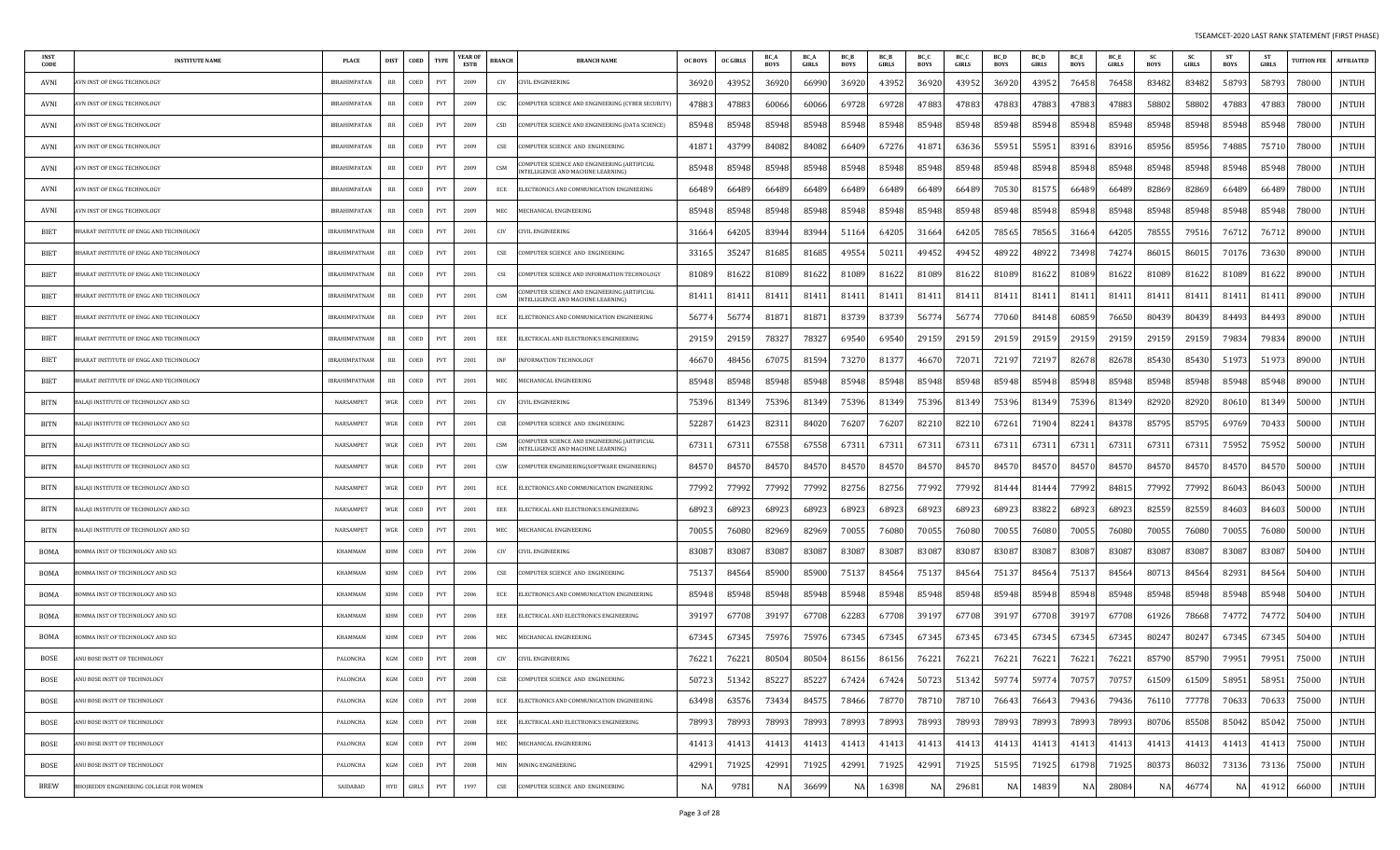| <b>INST</b><br>CODE | <b>INSTITUTE NAME</b>                          | <b>PLACE</b>    | <b>DIST</b> | COED  | <b>TYPE</b>                 | <b>YEAR OF</b><br>ESTB | <b>BRANCH</b> | <b>BRANCH NAME</b>                                                                | <b>OC BOYS</b> | <b>OC GIRLS</b> | BC_A<br><b>BOYS</b> | BC_A<br>GIRLS | BC_B<br><b>BOYS</b> | BC_B<br>GIRLS | BC_C<br><b>BOYS</b> | BC_C<br>GIRLS | BC_D<br><b>BOYS</b> | BC_D<br><b>GIRLS</b> | BC_E<br><b>BOYS</b> | BC_E<br>GIRLS | <b>SC</b><br><b>BOYS</b> | <b>SC</b><br>GIRLS | ST<br><b>BOYS</b> | <b>ST</b><br><b>GIRLS</b> | <b>TUITION FEE</b> | <b>AFFILIATED</b> |
|---------------------|------------------------------------------------|-----------------|-------------|-------|-----------------------------|------------------------|---------------|-----------------------------------------------------------------------------------|----------------|-----------------|---------------------|---------------|---------------------|---------------|---------------------|---------------|---------------------|----------------------|---------------------|---------------|--------------------------|--------------------|-------------------|---------------------------|--------------------|-------------------|
| <b>BREW</b>         | HOJREDDY ENGINEERING COLLEGE FOR WOMEN         | SAIDABAD        | <b>HYD</b>  | GIRLS | PVT                         | 1997                   | ECE           | ELECTRONICS AND COMMUNICATION ENGINEERING                                         |                | 16946           | NA                  | 53785         | N                   | 2531          | NA                  | 24795         | N/                  | 24780                | NA                  | 7552          | N/                       | 68990              | NA                | 59551                     | 66000              | JNTUH             |
| <b>BREW</b>         | HOIREDDY ENGINEERING COLLEGE FOR WOMEN         | SAIDABAD        | <b>HYD</b>  | GIRLS | PVT                         | 1997                   | EEE           | ELECTRICAL AND ELECTRONICS ENGINEERING                                            |                | 2310            | NA                  | 55431         | NA                  | 34699         | NA                  | 23261         | N.                  | 3855                 | NA.                 | 77349         | N/                       | 75783              | NA                | 57665                     | 66000              | <b>JNTUH</b>      |
| <b>BREW</b>         | HOIREDDY ENGINEERING COLLEGE FOR WOMEN         | SAIDABAD        | <b>HYD</b>  | GIRLS | PVT                         | 1997                   | INF           | <b>INFORMATION TECHNOLOGY</b>                                                     |                | 1385            | NA                  | 43708         |                     | 2012          | NA                  | 22391         | N.                  | 2197                 | NA                  | 46308         |                          | 79493              | NA                | 6551                      | 66000              | <b>JNTUH</b>      |
| BRIG                | RILLIANT GRAMMER SCHOOL EDNL SOC GRP OF INSTNS | HAYATHNAGAR     | RR          | COED  | PVT                         | 2009                   | CIV           | CIVIL ENGINEERING                                                                 | 85948          | 85948           | 85948               | 85948         | 85948               | 85948         | 85948               | 85948         | 85948               | 85948                | 85948               | 85948         | 85948                    | 85948              | 85948             | 85948                     | 65000              | <b>JNTUH</b>      |
| BRIG                | RILLIANT GRAMMER SCHOOL EDNL SOC GRP OF INSTNS | HAYATHNAGAR     | RR          | COED  | PVT                         | 2009                   | CSD           | COMPUTER SCIENCE AND ENGINEERING (DATA SCIENCE)                                   | 64978          | 6497            | 64978               | 64978         | 6497                | 67672         | 64978               | 64978         | 64978               | 6497                 | 64978               | 6497          | 64978                    | 64978              | 64978             | 64978                     | 65000              | JNTUH             |
| BRIG                | RILLIANT GRAMMER SCHOOL EDNL SOC GRP OF INSTNS | HAYATHNAGAR     | RR          | COED  | PVT                         | 2009                   | CSE           | COMPUTER SCIENCE AND ENGINEERING                                                  | 6675           | 6949            | 85279               | 85279         | 78154               | 78154         | 66751               | 69491         | 84999               | 84999                | 85613               | 8561          | 8411                     | 8411               | 82890             | 82890                     | 65000              | <b>JNTUH</b>      |
| BRIG                | RILLIANT GRAMMER SCHOOL EDNL SOC GRP OF INSTNS | HAYATHNAGAR     | RR          | COED  | PVT                         | 2009                   | CSN           | COMPUTER SCIENCE & ENGINEERING (NETWORKS)                                         | 4142           | 4142            | 41427               | 41427         | 41427               | 41427         | 41427               | 41427         | 41427               | 4142                 | 41427               | 41427         | 41427                    | 41427              | 61096             | 61096                     | 65000              | <b>JNTUH</b>      |
| BRIG                | RILLIANT GRAMMER SCHOOL EDNL SOC GRP OF INSTNS | HAYATHNAGAR     | RR          | COED  | PVT                         | 2009                   | ECE           | ELECTRONICS AND COMMUNICATION ENGINEERING                                         | 54742          | 54742           | 54742               | 54742         | 54742               | 54742         | 54742               | 54742         | 70804               | 70804                | 54742               | 54742         | 54742                    | 54742              | 54742             | 54742                     | 65000              | JNTUH             |
| BRIG                | RILLIANT GRAMMER SCHOOL EDNL SOC GRP OF INSTNS | HAYATHNAGAR     | RR          | COED  | PVT                         | 2009                   | EEE           | ELECTRICAL AND ELECTRONICS ENGINEERING                                            | 85948          | 8594            | 85948               | 85948         | 85948               | 85948         | 85948               | 85948         | 85948               | 85948                | 85948               | 85948         | 85948                    | 85948              | 85948             | 85948                     | 65000              | <b>JNTUH</b>      |
| BRIG                | RILLIANT GRAMMER SCHOOL EDNL SOC GRP OF INSTNS | HAYATHNAGAR     | RR          | COED  | <b>PVT</b>                  | 2009                   | MEC           | MECHANICAL ENGINEERING                                                            | 79056          | 79056           | 79056               | 79056         | 79056               | 79056         | 79056               | 79056         | 79056               | 79056                | 80143               | 8014.         | 79056                    | 79056              | 79056             | 79056                     | 65000              | <b>JNTUH</b>      |
| BRIL                | BRILLIANT INSTT OF ENGG AND TECHNOLOGY         | HAYATHNAGAR     | RR          | COED  | PVT                         | 2008                   | CIV           | <b>CIVIL ENGINEERING</b>                                                          | 59835          | 82702           | 60755               | 82702         | 59835               | 82702         | 59835               | 82702         | 76165               | 82702                | 59835               | 82702         | 86084                    | 86084              | 80589             | 82702                     | 65000              | <b>JNTUH</b>      |
| BRIL                | RILLIANT INSTT OF ENGG AND TECHNOLOGY          | HAYATHNAGAR     | RR          | COED  | PVT                         | 2008                   | csc           | COMPUTER SCIENCE AND ENGINEERING (CYBER SECURITY)                                 | 85948          | 85948           | 85948               | 85948         | 85948               | 85948         | 85948               | 85948         | 85948               | 85948                | 85948               | 85948         | 85948                    | 85948              | 85948             | 85948                     | 65000              | JNTUH             |
| BRIL                | RILLIANT INSTT OF ENGG AND TECHNOLOGY          | HAYATHNAGAR     | RR          | COED  | PVT                         | 2008                   | CSE           | COMPUTER SCIENCE AND ENGINEERING                                                  | 5981           | 6482            | 79128               | 83079         | 73217               | 84793         | 72506               | 72506         | 70956               | 85305                | 85052               | 8505          | 84402                    | 86162              | 79495             | 8603                      | 65000              | <b>JNTUH</b>      |
| BRIL                | RILLIANT INSTT OF ENGG AND TECHNOLOGY          | HAYATHNAGAR     | RR          | COED  | PVT                         | 2008                   | CSM           | COMPUTER SCIENCE AND ENGINEERING (ARTIFICIAL<br>NTELLIGENCE AND MACHINE LEARNING) | 73272          | 7327            | 73272               | 73272         | 73272               | 73272         | 73272               | 73272         | 73272               | 7327                 | 73272               | 73272         | 73272                    | 74113              | 81741             | 81741                     | 65000              | <b>JNTUH</b>      |
| BRIL                | BRILLIANT INSTT OF ENGG AND TECHNOLOGY         | HAYATHNAGAR     | RR          | COED  | PVT                         | 2008                   | CSW           | COMPUTER ENGINEERING(SOFTWARE ENGINEERING)                                        | 85948          | 85948           | 85948               | 85948         | 85948               | 85948         | 85948               | 85948         | 85948               | 85948                | 85948               | 85948         | 85948                    | 85948              | 85948             | 85948                     | 65000              | JNTUH             |
| BRIL                | RILLIANT INSTT OF ENGG AND TECHNOLOGY          | HAYATHNAGAR     | RR          | COED  | PVT                         | 2008                   | ECE           | ELECTRONICS AND COMMUNICATION ENGINEERING                                         | 62101          | 6210            | 72316               | 72316         | 62101               | 62101         | 81807               | 81807         | 62101               | 8503                 | 62101               | 62101         | 77984                    | 79261              | 62101             | 62101                     | 65000              | <b>JNTUH</b>      |
| BRIL                | RILLIANT INSTT OF ENGG AND TECHNOLOGY          | HAYATHNAGAR     | RR          | COED  | PVT                         | 2008                   | EEE           | ELECTRICAL AND ELECTRONICS ENGINEERING                                            | 71940          | 71940           | 71940               | 71940         | 71940               | 71940         | 71940               | 71940         | 71940               | 71940                | 71940               | 71940         | 71940                    | 71940              | 71940             | 71940                     | 65000              | JNTUH             |
| BRIL                | RILLIANT INSTT OF ENGG AND TECHNOLOGY          | HAYATHNAGAR     | RR          | COED  | PVT                         | 2008                   | MEC           | MECHANICAL ENGINEERING                                                            | 34807          | 3480            | 34807               | 34807         | 34807               | 34807         | 34807               | 34807         | 34807               | 34807                | 34807               | 34807         | 74264                    | 84636              | 70586             | 70586                     | 65000              | JNTUH             |
| BSGP                | ANDARI SRINIVAS INSTITUTE OF TECHNOLOGY        | CHEVELLA        | RR          | COED  | PVT                         | 2003                   | CSE           | COMPUTER SCIENCE AND ENGINEERING                                                  | 54915          | 7447.           | 54915               | 74473         | 54915               | 74473         | 54915               | 74473         | 77967               | 77967                | 54915               | 74473         | 81201                    | 81201              | 54915             | 74473                     | 46000              | JNTUH             |
| <b>BSGP</b>         | ANDARI SRINIVAS INSTITUTE OF TECHNOLOGY        | CHEVELLA        | RR          | COED  | PVT                         | 2003                   | EEE           | ELECTRICAL AND ELECTRONICS ENGINEERING                                            | 6828           | 6828            | 68287               | 68287         | 68287               | 6828          | 68287               | 68287         | 68287               | 6828                 | 68287               | 6828          | 68287                    | 68287              | 68287             | 6828                      | 46000              | <b>JNTUH</b>      |
| BSKR                | HASKAR ENGINEERING COLLEGE                     | YENKAPALLY      | RR          | COED  | PVT                         | 2007                   | CSE           | COMPUTER SCIENCE AND ENGINEERING                                                  | 57796          | 7858            | 80922               | 84801         | 70029               | 78583         | 71138               | 78583         | 60882               | 78583                | 73779               | 79651         | 79853                    | 79853              | 76775             | 78583                     | 44000              | <b>JNTUH</b>      |
| <b>BSKR</b>         | HASKAR ENGINEERING COLLEGE                     | YENKAPALLY      | RR          | COED  | PVT                         | 2007                   | ECE           | ELECTRONICS AND COMMUNICATION ENGINEERING                                         | 46648          | 4664            | 46648               | 46648         | 46648               | 46648         | 46648               | 46648         | 46648               | 46648                | 46648               | 5846.         | 46648                    | 46648              | 80664             | 80664                     | 44000              | JNTUH             |
| BVRI                | V RAJU INSTITUTE OF TECHNOLOGY                 | <b>NARSAPUR</b> | MED         | COED  | PVT                         | 1997                   | BME           | BIO-MEDICAL ENGINEERING                                                           | 37248          | 4764.           | 66508               | 77856         | 56056               | 56056         | 37248               | 47645         | 84505               | 84505                | 37248               | 47645         | 71938                    | 71938              | 54234             | 82083                     | 120000             | JNTUH             |
| BVRI                | V RAJU INSTITUTE OF TECHNOLOGY                 | <b>NARSAPUR</b> | <b>MED</b>  | COED  | PVT                         | 1997                   | CHE           | CHEMICAL ENGINEERING                                                              | 23743          | 2563            | 50896               | 68347         | 42994               | 42994         | 23743               | 79364         | 29003               | 35002                | 71786               | 71786         | 80605                    | 80605              | 64503             | 81903                     | 120000             | <b>JNTUH</b>      |
| BVRI                | V RAJU INSTITUTE OF TECHNOLOGY                 | NARSAPUR        | MED         | COED  | PVT                         | 1997                   | CIV           | CIVIL ENGINEERING                                                                 | 23612          | 2411            | 56079               | 63806         | 36363               | 57716         | 33216               | 33216         | 32720               | 47122                | 52792               | 70528         | 66252                    | 71358              | 44848             | 44848                     | 120000             | JNTUH             |
| BVRI                | V RAJU INSTITUTE OF TECHNOLOGY                 | <b>NARSAPUR</b> | MED         | COED  | PVT                         | 1997                   | CSB           | COMPUTER SCIENCE AND BUSINESS SYSTEM                                              | 8249           | 8305            | 42629               | 66896         | 13086               | 13121         | 8249                | 8305          | 16187               | 17009                | 19648               | 19648         | 69672                    | 79936              | 49224             | 72049                     | 120000             | JNTUH             |
| BVRI                | V RAJU INSTITUTE OF TECHNOLOGY                 | <b>NARSAPUR</b> | MED         | COED  | PVT                         | 1997                   | CSD           | COMPUTER SCIENCE AND ENGINEERING (DATA SCIENCE)                                   | 6524           | 687             | 26007               | 26007         | 11040               | 11284         | 27897               | 27897         | 10387               | 13492                | 6524                | 2922          | 53508                    | 53508              | 43724             | 55025                     | 120000             | JNTUH             |
| BVRI                | B V RAJU INSTITUTE OF TECHNOLOGY               | <b>NARSAPUR</b> | MED         | COED  | PVT                         | 1997                   | CSE           | COMPUTER SCIENCE AND ENGINEERING                                                  | 5996           | 6240            | 20077               | 20684         | 9168                | 9168          | 23460               | 32397         | 9502                | 10735                | 16637               | 18707         | 33977                    | 34958              | 27711             | 31376                     | 120000             | JNTUH             |
| BVRI                | B V RAJU INSTITUTE OF TECHNOLOGY               | NARSAPUR        | MED         | COED  | PVT                         | 1997                   | CSM           | IMPUTER SCIENCE AND ENGINEERING TARTIFICIAL<br>NTELLIGENCE AND MACHINE LEARNING)  | 5807           | 6321            | 25942               | 25942         | 10030               | 11360         | 5807                | 6321          | 8359                | 10111                | 16456               | 29028         | 52632                    | 58609              | 56886             | 56886                     | 120000             | JNTUH             |
| BVRI                | <b>3 V RAJU INSTITUTE OF TECHNOLOGY</b>        | NARSAPUR        | MED         | COED  | PVT                         | 1997                   | ECE           | ELECTRONICS AND COMMUNICATION ENGINEERING                                         | 9714           | 9828            | 40818               | 41188         | 16065               | 16960         | 34249               | 34249         | 15108               | 16126                | 37884               | 41654         | 54724                    | 54724              | 34724             | 42942                     | 120000             | <b>JNTUH</b>      |
| BVRI                | <b>3 V RAJU INSTITUTE OF TECHNOLOGY</b>        | NARSAPUR        | MED         | COED  | PVT                         | 1997                   | EEE           | ELECTRICAL AND ELECTRONICS ENGINEERING                                            | 15878          | 16263           | 50006               | 61114         | 25234               | 29542         | 15878               | 16263         | 22836               | 22836                | 24427               | 55092         | 60632                    | 60969              | 39011             | 54779                     | 120000             | <b>JNTUH</b>      |
| BVRI                | <b>3 V RAJU INSTITUTE OF TECHNOLOGY</b>        | NARSAPUR        | MED         | COED  | $\ensuremath{\mathrm{PVT}}$ | 1997                   | <b>INF</b>    | INFORMATION TECHNOLOGY                                                            | 7983           | 831             | 31388               | 31388         | 12910               | 13705         | 65381               | 65381         | 13356               | 13356                | 25271               | 35548         | 56920                    | 56920              | 36669             | 52967                     | 120000             | <b>JNTUH</b>      |
| BVRI                | V RAJU INSTITUTE OF TECHNOLOGY                 | NARSAPUR        | MED         | COED  | PVT                         | 1997                   | MEC           | MECHANICAL ENGINEERING                                                            | 23329          | 3610            | 56417               | 58253         | 36429               | 79220         | 32483               | 36109         | 29099               | 73981                | 48224               | 64856         | 66470                    | 69655              | 44299             | 66166                     | 120000             | JNTUH             |
| BVRI                | B V RAJU INSTITUTE OF TECHNOLOGY               | NARSAPUR        | MED         | COED  | PVT                         | 1997                   | PHE           | PHARMACEUTICAL ENGINEERING                                                        | 83835          | 8442            | 83835               | 84422         | 83835               | 84422         | 83835               | 84422         | 83835               | 84422                | 83835               | 84422         | 85134                    | 85134              | 85635             | 85635                     | 120000             | JNTUH             |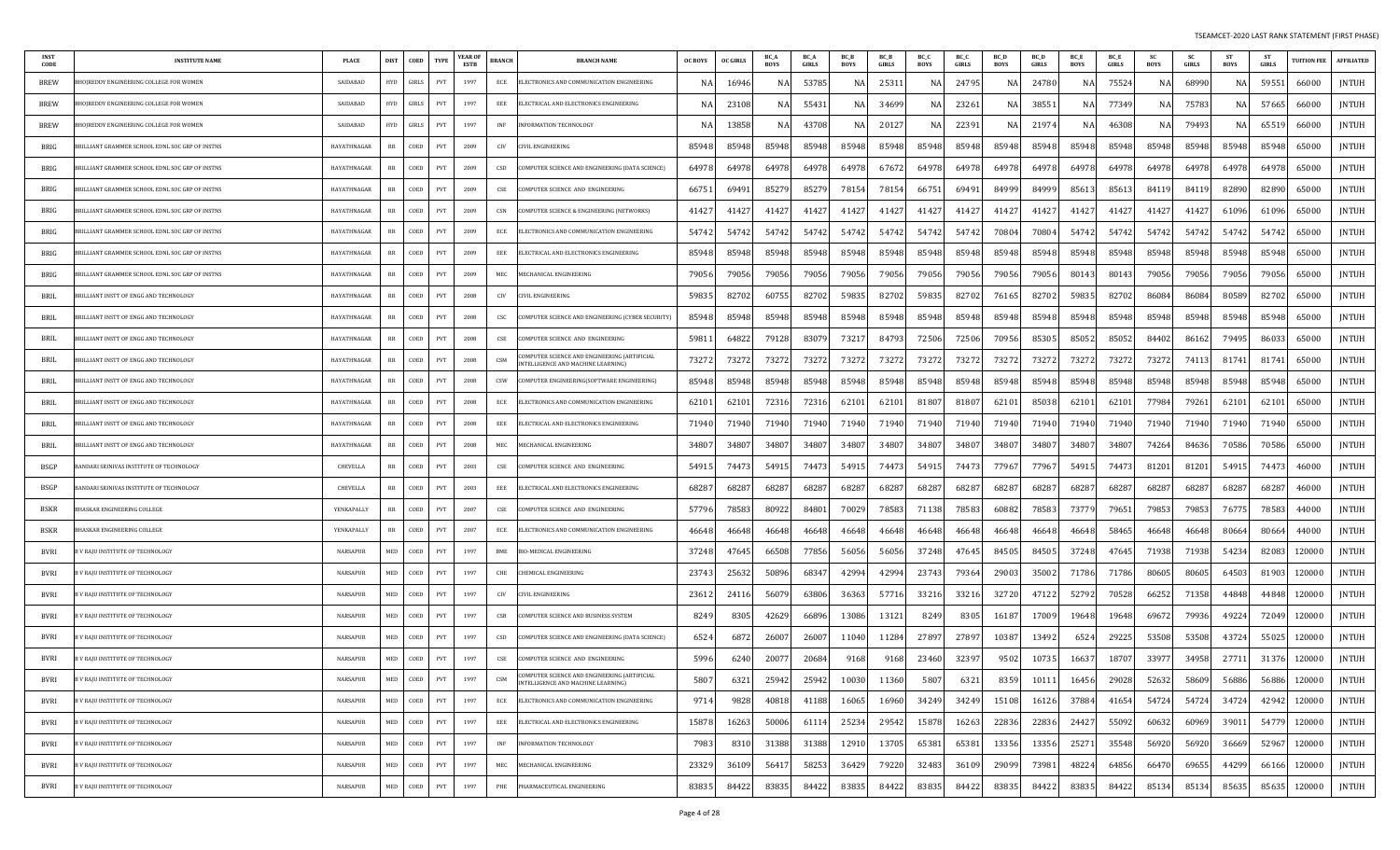| INST<br>CODE | <b>INSTITUTE NAME</b>                      | <b>PLACE</b>        | <b>DIST</b> | COED     | <b>TYPE</b> | YEAR OF<br>ESTB | BRANCH     | <b>BRANCH NAME</b>                                                                        | <b>OC BOYS</b> | <b>OC GIRLS</b> | BC /<br><b>BOYS</b> | <b>BC</b> A<br><b>GIRLS</b> | BC_B<br><b>BOYS</b> | <b>BC</b> B<br><b>GIRLS</b> | BC_C<br>BOYS | BC_C<br><b>GIRLS</b> | BC D<br><b>BOYS</b> | <b>BC</b> D<br><b>GIRLS</b> | <b>BC</b> E<br><b>BOYS</b> | BC_E<br><b>GIRLS</b> | <b>SC</b><br><b>BOYS</b> | -SC<br>GIRLS | <b>ST</b><br><b>BOYS</b> | <b>ST</b><br>GIRLS | <b>TUITION FEE</b> | <b>AFFILIATED</b> |
|--------------|--------------------------------------------|---------------------|-------------|----------|-------------|-----------------|------------|-------------------------------------------------------------------------------------------|----------------|-----------------|---------------------|-----------------------------|---------------------|-----------------------------|--------------|----------------------|---------------------|-----------------------------|----------------------------|----------------------|--------------------------|--------------|--------------------------|--------------------|--------------------|-------------------|
| <b>BVRW</b>  | VRIT COLLEGE OF ENGINEERING FOR WOMEN      | <b>BACHUPALLY</b>   | <b>MDL</b>  | GIRLS    | PVT         | 2012            | CSE        | COMPUTER SCIENCE AND ENGINEERING                                                          |                | 648             | NA                  | 27132                       | N                   | 9791                        | NA           | 6480                 | N/                  | 1119                        | NA                         | 20636                | N/                       | 3373         | NA                       | 3681.              | 90000              | JNTUH             |
| BVRW         | VRIT COLLEGE OF ENGINEERING FOR WOMEN      | <b>BACHUPALLY</b>   | MDL         | GIRLS    | PVT         | 2012            | CSM        | COMPUTER SCIENCE AND ENGINEERING (ARTIFICIAL<br>INTELLIGENCE AND MACHINE LEARNING)        |                | 690             | NA                  | 30475                       | NA                  | 1078                        | NA           | 1092                 | N/                  | 1063                        | NA                         | 38640                | N/                       | 58765        | NA                       | 83008              | 90000              | JNTUH             |
| <b>BVRW</b>  | VRIT COLLEGE OF ENGINEERING FOR WOMEN      | <b>BACHUPALLY</b>   | MDL         | GIRLS    | PVT         | 2012            | ECE        | ELECTRONICS AND COMMUNICATION ENGINEERING                                                 | N.             | 1005            | NA                  | 35139                       | N/                  | 1419.                       | NA           | 78822                | N/                  | 1669                        | NA                         | 44743                | -N.                      | 5257         | NA                       | 43136              | 90000              | JNTUH             |
| <b>BVRW</b>  | VRIT COLLEGE OF ENGINEERING FOR WOMEN      | BACHUPALLY          | MDL         | GIRLS    | PVT         | 2012            | EEE        | ELECTRICAL AND ELECTRONICS ENGINEERING                                                    |                | 1636            | NA                  | 60484                       | N A                 | 3227                        | NA           | 16362                | N/                  | 2298                        | NA                         | 32535                | N.                       | 61051        | NA                       | 44965              | 90000              | <b>JNTUH</b>      |
| BVRW         | VRIT COLLEGE OF ENGINEERING FOR WOMEN      | BACHUPALLY          | MDL         | GIRLS    | PVT         | 2012            | INF        | <b>INFORMATION TECHNOLOGY</b>                                                             | N/             | 872             | NA                  | 39981                       | N                   | 1287                        | NA           | 4654                 | -N                  | 1509                        | NA                         | 47356                | N.                       | 55734        | NA                       | 56989              | 90000              | JNTUH             |
| CASR         | OLLEGE OF AGRICULTURAL ENGG                | <b>SANGAREDDY</b>   | SRD         | COED     | UNIV        | 2011            | AGR        | AGRICULTURAL ENGINEERING                                                                  | 20903          | 2649            | 44922               | 51248                       | 25266               | 2942                        | 20903        | 26494                | 31740               | 3174                        | 36519                      | 3651                 | 43440                    | 56427        | 33290                    | 33290              | 10000              | PJTSAU            |
| CBIT         | HAITANYA BHARATHI INSTITUTE OF TECHNOLOGY  | <b>GANDIPET</b>     | RR          | COED     | PVT         | 1979            | AID        | ARTIFICIAL INTELLIGENCE AND DATA SCIENCE                                                  | 1068           | 135             | 2774                | 4714                        | 1909                | 2744                        | 1068         | 1358                 | 1939                | 193                         | 260 <sup>c</sup>           | 2609                 | 11510                    | 14485        | 14322                    | 33598              | 134000             | OU                |
| CBIT         | HAITANYA BHARATHI INSTITUTE OF TECHNOLOGY  | <b>GANDIPET</b>     | RR          | COED     | PVT         | 1979            | CHE        | CHEMICAL ENGINEERING                                                                      | 1272.          | 1504            | 47687               | 5649                        | 15363               | 2066                        | 12727        | 15042                | 23039               | 2466                        | 36903                      | 44636                | 41703                    | 55870        | 27313                    | 33606              | 134000             | OU                |
| CBIT         | HAITANYA BHARATHI INSTITUTE OF TECHNOLOGY  | GANDIPET            | RR          | COED     | PVT         | 1979            | CIC        | CSE (IoT AND CYBER SECURITY INCLUDING BLOCK CHAIN<br>TECHNOLOGY)                          | 1378           | 166             | 4911                | 491                         | 2086                | 2476                        | 1378         | 1667                 | 211                 | 211                         | 2391                       | 6890                 | 13902                    | 20355        | 20028                    | 20028              | 134000             | OU                |
| CBIT         | HAITANYA BHARATHI INSTITUTE OF TECHNOLOGY  | <b>GANDIPET</b>     | RR          | COED     | PVT         | 1979            | CIV        | CIVIL ENGINEERING                                                                         | 8447           | 846             | 19549               | 23744                       | 10444               | 13565                       | 29657        | 29657                | 44324               | 4432                        | 11694                      | 14624                | 20041                    | 20503        | 11390                    | 15037              | 134000             | OU                |
| CBIT         | HAITANYA BHARATHI INSTITUTE OF TECHNOLOGY  | <b>GANDIPET</b>     | RR          | COED     | PVT         | 1979            | CSE        | COMPUTER SCIENCE AND ENGINEERING                                                          | 763            | 84              | 2765                | 401                         | 1174                | 1547                        | 1444         | 4535                 | 1334                | $133-$                      | 1887                       | 2437                 | 6924                     | 7752         | 5238                     | 883                | 134000             | OU                |
| CBIT         | HAITANYA BHARATHI INSTITUTE OF TECHNOLOGY  | GANDIPET            | RR          | COED     | PVT         | 1979            | CSM        | COMPUTER SCIENCE AND ENGINEERING (ARTIFICIAL<br><b>INTELLIGENCE AND MACHINE LEARNING)</b> | 768            | 108             | 1396                | 4524                        | 1186                | 1681                        | 768          | 1080                 | 1037                | 164                         | 1042                       | 4258                 | 10908                    | 10908        | 10792                    | 10792              | 134000             | OU                |
| CBIT         | HAITANYA BHARATHI INSTITUTE OF TECHNOLOGY  | <b>GANDIPET</b>     | RR          | COED     | PVT         | 1979            | ECE        | ELECTRONICS AND COMMUNICATION ENGINEERING                                                 | 1796           | 179             | 5928                | 7255                        | 2915                | 3634                        | 10228        | 10228                | 2825                | 338                         | 4030                       | 891                  | 12014                    | 13750        | 9423                     | 12534              | 134000             | OU                |
| CBIT         | HAITANYA BHARATHI INSTITUTE OF TECHNOLOGY  | GANDIPET            | RR          | COED     | PVT         | 1979            | EEE        | ELECTRICAL AND ELECTRONICS ENGINEERING                                                    | 3113           | 484             | 17556               | 17556                       | 5409                | 6732                        | 21174        | 2117                 | 5518                | 6146                        | 11254                      | 1847!                | 15973                    | 15973        | 11638                    | 16102              | 134000             | OU                |
| CBIT         | IAITANYA BHARATHI INSTITUTE OF TECHNOLOGY  | <b>GANDIPET</b>     | RR          | COED     | PVT         | 1979            | INF        | <b>INFORMATION TECHNOLOGY</b>                                                             | 1844           | 198             | 7335                | 7335                        | 2890                | 2890                        | 5466         | 15131                | 3008                | 492                         | 3718                       | 5290                 | 14868                    | 17176        | 11767                    | 14520              | 134000             | OU                |
| CBIT         | HAITANYA BHARATHI INSTITUTE OF TECHNOLOGY  | <b>GANDIPET</b>     | RR          | COED     | <b>PVT</b>  | 1979            | MEC        | MECHANICAL ENGINEERING                                                                    | 5112           | 850             | 21447               | 38830                       | 8633                | 15481                       | 5112         | 8508                 | 6282                | 1733                        | 13198                      | 30007                | 21928                    | 31913        | 13296                    | 25445              | 134000             | OU                |
| <b>CDTK</b>  | OLLEGE OF DAIRY TECHNOLOGY                 | <b>KAMAREDDY</b>    | <b>KMR</b>  | COED     | <b>UNIV</b> | 2007            | DRG        | DAIRYING                                                                                  | 3111           | 4186            | 62786               | 71737                       | 61291               | 61291                       | 31110        | 41865                | 33775               | 41865                       | 66373                      | 6637                 | 69846                    | 69846        | 54288                    | 54288              | 10000              | PVNRTVU           |
| CFSR         | OLLEGE OF FOOD SCIENCE AND TECHNOLOGY      | <b>RUDRUR</b>       | <b>NZB</b>  | COED     | <b>UNIV</b> | 2015            | FDS        | OOD SCIENCE                                                                               | 27184          | 5315            | 66739               | 6673                        | 39183               | 5315                        | 56902        | 56902                | 54680               | 54680                       | 27184                      | 53153                | 56037                    | 59650        | 52870                    | 53153              | 10000              | PJTSAU            |
| CHET         | RI CHAITANYA COLLEGE OF ENGG AND TECH      | <b>IBRAHIMPATAN</b> | RR          | COED     | PVT         | 2009            | CIV        | <b>IVIL ENGINEERING</b>                                                                   | 49724          | 7792            | 49724               | 77922                       | 49724               | 7792                        | 53773        | 77922                | 49724               | 7792                        | 49724                      | 77922                | 83750                    | 83750        | 79919                    | 79919              | 55000              | JNTUH             |
| CHET         | RI CHAITANYA COLLEGE OF ENGG AND TECH      | <b>IBRAHIMPATAN</b> | RR          | COED     | PVT         | 2009            | CSE        | COMPUTER SCIENCE AND ENGINEERING                                                          | 61995          | 8152            | 76749               | 81520                       | 8321                | 8321                        | 61995        | 81520                | 6212                | 82962                       | 68665                      | 84258                | 80518                    | 81520        | 83587                    | 83587              | 55000              | JNTUH             |
| CHET         | RI CHAITANYA COLLEGE OF ENGG AND TECH      | <b>IBRAHIMPATAN</b> | RR          | COED     | PVT         | 2009            | CSW        | COMPUTER ENGINEERING(SOFTWARE ENGINEERING)                                                | 47293          | 4729.           | 47293               | 47293                       | 47293               | 47293                       | 47293        | 47293                | 47293               | 47293                       | 47293                      | 47293                | 54792                    | 54792        | 49249                    | 49249              | 55000              | <b>JNTUH</b>      |
| CHET         | RI CHAITANYA COLLEGE OF ENGG AND TECH      | IBRAHIMPATAN        | RR          | COED     | PVT         | 2009            | ECE        | ELECTRONICS AND COMMUNICATION ENGINEERING                                                 | 39824          | 4641            | 39824               | 4641                        | 39824               | 4641                        | 39824        | 46411                | 39824               | 8261                        | 84126                      | 84126                | 84700                    | 84700        | 62844                    | 78896              | 55000              | JNTUH             |
| CHET         | I CHAITANYA COLLEGE OF ENGG AND TECH       | IBRAHIMPATAN        | RR          | COED     | PVT         | 2009            | EEE        | ELECTRICAL AND ELECTRONICS ENGINEERING                                                    | 4091.          | 4091            | 40912               | 4091                        | 58457               | 5845                        | 40912        | 4091                 | 4091.               | 4091                        | 40912                      | 7536.                | 67905                    | 67905        | 77475                    | 77475              | 55000              | JNTUH             |
| CHET         | RI CHAITANYA COLLEGE OF ENGG AND TECH      | <b>IBRAHIMPATAN</b> | RR          | COED     | PVT         | 2009            | MEC        | MECHANICAL ENGINEERING                                                                    | 85948          | 8594            | 85948               | 85948                       | 85948               | 85948                       | 85948        | 85948                | 85948               | 85948                       | 85948                      | 85948                | 85948                    | 85948        | 85948                    | 85948              | 55000              | JNTUH             |
| CHTN         | REE CHAITANYA COLLEGE OF ENGINEERING       | KARIMNAGAR          | <b>KRM</b>  | COED     | PVT         | 2004            | CIV        | CIVIL ENGINEERING                                                                         | 8347.          | 8347            | 83475               | 83475                       | 83475               | 83475                       | 83475        | 83475                | 83475               | 8347                        | 83475                      | 8347.                | 83475                    | 83475        | 83475                    | 86171              | 55000              | JNTUH             |
| CHTN         | REE CHAITANYA COLLEGE OF ENGINEERING       | KARIMNAGAR          | KRM         | COED     | PVT         | 2004            | CSE        | COMPUTER SCIENCE AND ENGINEERING                                                          | 53662          | 53662           | 83511               | 8351                        | 83946               | 83946                       | 68363        | 68363                | 68508               | 68508                       | 67664                      | 67664                | 82411                    | 82411        | 70028                    | 83061              | 55000              | JNTUH             |
| CHTN         | REE CHAITANYA COLLEGE OF ENGINEERING       | KARIMNAGAR          | KRM         | COED     | PVT         | 2004            | ECE        | ELECTRONICS AND COMMUNICATION ENGINEERING                                                 | 64079          | 6407            | 79142               | 8192                        | 75059               | 75384                       | 64079        | 81832                | 74976               | 7497                        | 81465                      | 84693                | 78546                    | 78546        | 64079                    | 75078              | 55000              | JNTUH             |
| CHTN         | SREE CHAITANYA COLLEGE OF ENGINEERING      | KARIMNAGAR          | <b>KRM</b>  | COED     | PVT         | 2004            | EEE        | ELECTRICAL AND ELECTRONICS ENGINEERING                                                    | 57767          | 5776            | 57767               | 57767                       | 83543               | 83543                       | 57767        | 57767                | 78775               | 7877                        | 57767                      | 57767                | 76399                    | 76399        | 78685                    | 78685              | 55000              | JNTUH             |
| CHTN         | SREE CHAITANYA COLLEGE OF ENGINEERING      | KARIMNAGAR          |             | KRM COED | PVT         | 2004            | MEC        | MECHANICAL ENGINEERING                                                                    | 85948          | 85948           | 85948               | 85948                       | 85948               | 85948                       | 85948        | 85948                | 85948               | 85948                       | 85948                      | 85948                | 85948                    | 85948        | 85948                    | 85948              | 55000              | <b>JNTUH</b>      |
| CHTS         | SREE CHAITANYA INST OF TECHNOLOGY SCIENCES | KARIMNAGAR          | <b>KRM</b>  | COED     | PVT         | 2008            | <b>CIV</b> | CIVIL ENGINEERING                                                                         | 58252          | 84625           | 82736               | 84625                       | 76466               | 84625                       | 58252        | 84625                | 58252               | 84625                       | 58252                      | 84625                | 58252                    | 84625        | 58252                    | 84625              | 55000              | JNTUH             |
| CHTS         | SREE CHAITANYA INST OF TECHNOLOGY SCIENCES | KARIMNAGAR          | KRM         | COED     | PVT         | 2008            | CSE        | COMPUTER SCIENCE AND ENGINEERING                                                          | 64493          | 66866           | 84955               | 84955                       | 76554               | 76554                       | 64493        | 66866                | 71703               | 73230                       | 76125                      | 76125                | 84140                    | 84140        | 80572                    | 80572              | 55000              | JNTUH             |
| CHTS         | SREE CHAITANYA INST OF TECHNOLOGY SCIENCES | KARIMNAGAR          | KRM         | COED     | PVT         | 2008            | ECE        | ELECTRONICS AND COMMUNICATION ENGINEERING                                                 | 82823          | 8282            | 84454               | 84454                       | 82823               | 82823                       | 82823        | 82823                | 82823               | 8447                        | 82823                      | 82823                | 83215                    | 83215        | 82823                    | 82823              | 55000              | JNTUH             |
| CHTS         | SREE CHAITANYA INST OF TECHNOLOGY SCIENCES | KARIMNAGAR          | KRM         | COED     | PVT         | 2008            | EEE        | ELECTRICAL AND ELECTRONICS ENGINEERING                                                    | 66751          | 6675            | 77050               | 77050                       | 66751               | 78067                       | 66751        | 66751                | 83895               | 83895                       | 66751                      | 66751                | 78494                    | 78494        | 66751                    | 66751              | 55000              | JNTUH             |
| CITS         | CHAITANYA INST OF TECH AND SCIENCE         | HANAMKONDA          | WGU         | COED     | PVT         | 2010            | CIV        | CIVIL ENGINEERING                                                                         | 85948          | 85948           | 85948               | 85948                       | 85948               | 85948                       | 85948        | 85948                | 85948               | 85948                       | 85948                      | 85948                | 85948                    | 85948        | 86127                    | 86127              | 45000              | KU                |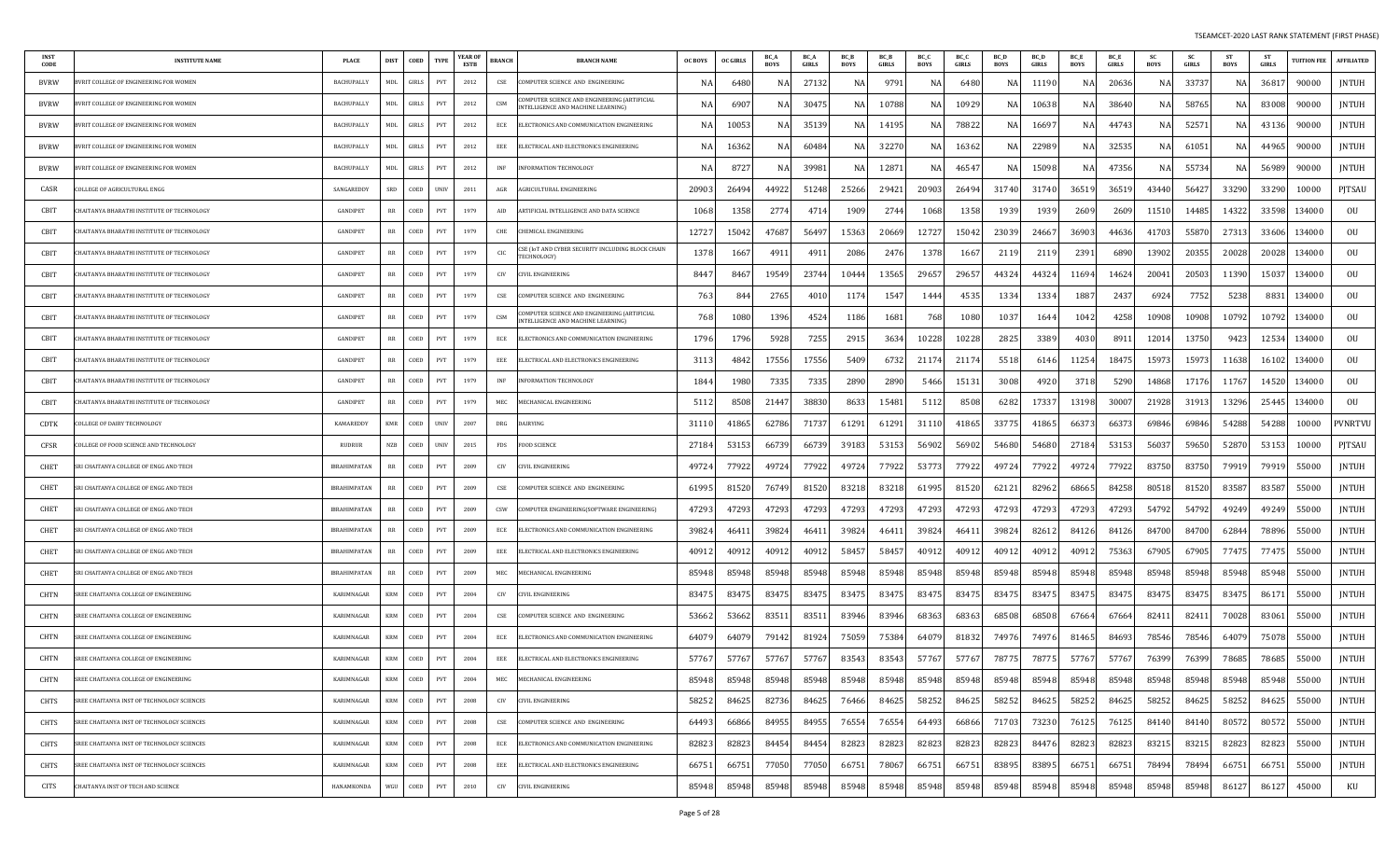| INST<br><b>CODE</b> | <b>INSTITUTE NAME</b>              | <b>PLACE</b>        | <b>DIST</b> | COED | <b>TYPE</b>                 | <b>YEAR OF</b><br>ESTB | <b>BRANCH</b> | <b>BRANCH NAME</b>                                                                       | <b>OC BOYS</b> | <b>OC GIRLS</b> | BC /<br><b>BOYS</b> | BC_A<br>GIRLS | BC_B<br><b>BOYS</b> | BC_B<br>GIRLS | BC_C<br><b>BOYS</b> | BC_C<br>GIRLS | BC_D<br><b>BOYS</b> | <b>BC</b> D<br><b>GIRLS</b> | BC_E<br><b>BOYS</b> | BC_E<br>GIRLS | <b>SC</b><br>BOYS | <b>SC</b><br>GIRLS | ST<br><b>BOYS</b> | <b>ST</b><br><b>GIRLS</b> | <b>TUITION FEE</b> | <b>AFFILIATED</b> |
|---------------------|------------------------------------|---------------------|-------------|------|-----------------------------|------------------------|---------------|------------------------------------------------------------------------------------------|----------------|-----------------|---------------------|---------------|---------------------|---------------|---------------------|---------------|---------------------|-----------------------------|---------------------|---------------|-------------------|--------------------|-------------------|---------------------------|--------------------|-------------------|
| CITS                | HAITANYA INST OF TECH AND SCIENCE  | HANAMKONDA          | WGU         | COED | PVT                         | 2010                   | CSE           | COMPUTER SCIENCE AND ENGINEERING                                                         | 55943          | 5594.           | 81970               | 81970         | 6801                | 6801          | 55943               | 69196         | 59329               | 67196                       | 83316               | 83316         | 85625             | 86058              | 74474             | 74474                     | 45000              | KU                |
| CITS                | HAITANYA INST OF TECH AND SCIENCE  | HANAMKONDA          | WGU         | COED | PVT                         | 2010                   | ECE           | ELECTRONICS AND COMMUNICATION ENGINEERING                                                | 71673          | 7167            | 7807                | 7807          | 81541               | 81541         | 71673               | 71673         | 7167.               | 7167                        | 83171               | 8317          | 79823             | 79823              | 85140             | 85140                     | 45000              | KU                |
| CITS                | HAITANYA INST OF TECH AND SCIENCE  | HANAMKONDA          | WGU         | COED | PVT                         | 2010                   | EEE           | ELECTRICAL AND ELECTRONICS ENGINEERING                                                   | 85948          | 8594            | 85948               | 85948         | 85948               | 85948         | 85948               | 85948         | 85948               | 85948                       | 85948               | 85948         | 85948             | 85948              | 85948             | 85948                     | 45000              | KU                |
| CITS                | HAITANYA INST OF TECH AND SCIENCE  | HANAMKONDA          | WGU         | COED | PVT                         | 2010                   | MEC           | MECHANICAL ENGINEERING                                                                   | 31281          | 3128            | 60519               | 84557         | 31281               | 31281         | 31281               | 31281         | 51160               | 5116                        | 31281               | 31281         | 31281             | 6341               | 31281             | 31281                     | 45000              | KU                |
| CMRG                | <b>MR TECHNICAL CAMPUS</b>         | KANDLAKOYA          | <b>MDL</b>  | COED | PVT                         | 2009                   | CIV           | <b>IVIL ENGINEERING</b>                                                                  | 3147.          | 4382            | 65686               | 7512          | 50928               | 55084         | 31475               | 4382          | 5037                | 7283                        | 66823               | 6682          | 75252             | 81492              | 56659             | 75454                     | 80000              | <b>JNTUH</b>      |
| CMRG                | MR TECHNICAL CAMPUS                | KANDLAKOYA          | MDL         | COED | PVT                         | 2009                   | CSD           | COMPUTER SCIENCE AND ENGINEERING (DATA SCIENCE)                                          | 43292          | 4375            | 6057.               | 67562         | 66283               | 71299         | 43292               | 61519         | 6055                | 6055                        | 67948               | 8276          | 80552             | 80552              | 54004             | 54004                     | 80000              | JNTUH             |
| CMRG                | MR TECHNICAL CAMPUS                | KANDLAKOYA          | <b>MDL</b>  | COED | PVT                         | 2009                   | CSE           | COMPUTER SCIENCE AND ENGINEERING                                                         | 18266          | 1826            | 46728               | 53203         | 26247               | 28302         | 56747               | 56747         | 26839               | 2683                        | 68983               | 68983         | 66367             | 67919              | 48061             | 51996                     | 80000              | JNTUH             |
| CMRG                | MR TECHNICAL CAMPUS                | KANDLAKOY/          | MDL         | COED | PVT                         | 2009                   | CSM           | COMPUTER SCIENCE AND ENGINEERING (ARTIFICIAL<br><b>NTELLIGENCE AND MACHINE LEARNING)</b> | 37798          | 3779            | 63509               | 63509         | 54734               | 6418          | 47230               | 67209         | 47799               | 63682                       | 58634               | 73461         | 85253             | 85253              | 74015             | 74015                     | 80000              | JNTUH             |
| CMRG                | MR TECHNICAL CAMPUS                | KANDLAKOYA          | MDL         | COED | PVT                         | 2009                   | ECE           | ELECTRONICS AND COMMUNICATION ENGINEERING                                                | 29018          | 2901            | 50498               | 62830         | 38329               | 4344          | 40189               | 4018          | 39206               | 4676                        | 81281               | 81281         | 74835             | 80446              | 60856             | 77621                     | 80000              | <b>JNTUH</b>      |
| CMRG                | MR TECHNICAL CAMPUS                | KANDLAKOYA          | MDL         | COED | PVT                         | 2009                   | INF           | <b>INFORMATION TECHNOLOGY</b>                                                            | 26296          | 2681            | 79780               | 82180         | 33967               | 34655         | 26296               | 62581         | 35620               | 3894                        | 77248               | 77248         | 85041             | 8504               | 60806             | 82578                     | 80000              | <b>JNTUH</b>      |
| CMRG                | MR TECHNICAL CAMPUS                | KANDLAKOYA          | MDL         | COED | PVT                         | 2009                   | MEC           | MECHANICAL ENGINEERING                                                                   | 52143          | 5955            | 79025               | 79025         | 6822                | 77348         | 56696               | 69256         | 73243               | 7324                        | 52143               | 8303          | 86110             | 86110              | 64230             | 64230                     | 80000              | <b>JNTUH</b>      |
| CMRK                | M R COLLEGE OF ENGG AND TECHNOLOGY | KANDLAKOYA          | MDL         | COED | PVT                         | 2002                   | CIV           | CIVIL ENGINEERING                                                                        | 25746          | 4038            | 60101               | 60101         | 48306               | 6031          | 25746               | 40388         | 32236               | 67480                       | 76114               | 7611          | 66436             | 77202              | 35979             | 40388                     | 100000             | <b>JNTUH</b>      |
| CMRK                | M R COLLEGE OF ENGG AND TECHNOLOGY | KANDLAKOYA          | <b>MDL</b>  | COED | PVT                         | 2002                   | CSC           | COMPUTER SCIENCE AND ENGINEERING (CYBER SECURITY)                                        | 12362          | 1347            | 47203               | 4834          | 19001               | 2017          | 77384               | 77384         | 1981                | 2393                        | 46263               | 4626          | 82842             | 82842              | 69563             | 69596                     | 100000             | <b>JNTUH</b>      |
| CMRK                | M R COLLEGE OF ENGG AND TECHNOLOGY | KANDLAKOYA          | MDL         | COED | PVT                         | 2002                   | CSE           | COMPUTER SCIENCE AND ENGINEERING                                                         | 869.           | 872             | 32124               | 3212          | 13872               | 15926         | 24651               | 55423         | 13784               | 1378                        | 20595               | 22182         | 43384             | 43384              | 25373             | 40472                     | 100000             | JNTUH             |
| CMRK                | M R COLLEGE OF ENGG AND TECHNOLOGY | KANDLAKOYA          | MDL         | COED | PVT                         | 2002                   | CSM           | COMPUTER SCIENCE AND ENGINEERING (ARTIFICIAL<br><b>NTELLIGENCE AND MACHINE LEARNING)</b> | 10346          | 1045            | 33022               | 41196         | 15263               | 17529         | 10346               | 36835         | 17447               | 1744                        | 37753               | 61016         | 73288             | 73576              | 83813             | 83813                     | 100000             | <b>JNTUH</b>      |
| CMRK                | M R COLLEGE OF ENGG AND TECHNOLOGY | KANDLAKOY/          | <b>MDL</b>  | COED | PVT                         | 2002                   | ECE           | ELECTRONICS AND COMMUNICATION ENGINEERING                                                | 15044          | 1504            | 45369               | 45369         | 21808               | 2356          | 75229               | 75229         | 2177                | 2224                        | 59318               | 59318         | 67989             | 67989              | 42935             | 66227                     | 100000             | JNTUH             |
| CMRK                | M R COLLEGE OF ENGG AND TECHNOLOGY | KANDLAKOYA          | MDL         | COED | PVT                         | 2002                   | EEE           | ELECTRICAL AND ELECTRONICS ENGINEERING                                                   | 20841          | 2086            | 51472               | 51472         | 36666               | 37270         | 20841               | 20869         | 31880               | 31880                       | 48413               | ∘5904         | 64107             | 6410               | 40062             | 41647                     | 100000             | JNTUH             |
| CMRK                | M R COLLEGE OF ENGG AND TECHNOLOGY | KANDLAKOYA          | MDL         | COED | PVT                         | 2002                   | <b>INF</b>    | NFORMATION TECHNOLOGY                                                                    | 11035          | 1103            | 36990               | 39435         | 18430               | 18430         | 11035               | 11035         | 16852               | 1685                        | 28537               | 28537         | 63249             | 68256              | 32686             | 61901                     | 100000             | <b>JNTUH</b>      |
| <b>CMRK</b>         | M R COLLEGE OF ENGG AND TECHNOLOGY | KANDLAKOYA          | MDL         | COED | PVT                         | 2002                   | MEC           | MECHANICAL ENGINEERING                                                                   | 25839          | 5900            | 71420               | 74953         | 51608               | 59003         | 25839               | 59003         | 47800               | 5900                        | 26291               | 59003         | 78737             | 78737              | 49015             | 84812                     | 100000             | JNTUH             |
| CMRM                | MR INSTITUTE OF TECHNOLOGY         | KANDLAKOYA          | MDL         | COED | PVT                         | 2005                   | CIV           | CIVIL ENGINEERING                                                                        | 35539          | 5978            | 76491               | 76491         | 64333               | 66548         | 51021               | 59786         | 5097                | 5978                        | 78363               | 7836          | 84626             | 84626              | 54749             | 59786                     | 90000              | <b>JNTUH</b>      |
| CMRM                | MR INSTITUTE OF TECHNOLOGY         | KANDLAKOYA          | MDL         | COED | PVT                         | 2005                   | CSD           | COMPUTER SCIENCE AND ENGINEERING (DATA SCIENCE)                                          | 28799          | 2879            | 53668               | 71807         | 48858               | 53534         | 41092               | 41092         | 40363               | 4743.                       | 49262               | 58036         | 55001             | 61445              | 63116             | 63116                     | 90000              | <b>JNTUH</b>      |
| CMRM                | <b>MR INSTITUTE OF TECHNOLOGY</b>  | KANDLAKOYA          | MDL         | COED | PVT                         | 2005                   | CSE           | COMPUTER SCIENCE AND ENGINEERING                                                         | 14949          | 1550            | 46791               | 4679          | 21926               | 2221          | 32613               | 60635         | 22460               | 2375                        | 43769               | 5615          | 63321             | 68623              | 41857             | 66783                     | 90000              | <b>JNTUH</b>      |
| CMRM                | MR INSTITUTE OF TECHNOLOGY         | KANDLAKOYA          | MDL         | COED | PVT                         | 2005                   | CSM           | COMPUTER SCIENCE AND ENGINEERING (ARTIFICIAL<br>NTELLIGENCE AND MACHINE LEARNING)        | 2359           | 2359            | 78581               | 78581         | 45708               | 45708         | 35551               | 35551         | 32161               | 3246                        | 46818               | 46818         | 79695             | 79695              | 73666             | 73666                     | 90000              | JNTUH             |
| CMRM                | MR INSTITUTE OF TECHNOLOGY         | KANDLAKOYA          | MDL         | COED | PVT                         | 2005                   | ECE           | ELECTRONICS AND COMMUNICATION ENGINEERING                                                | 24652          | 2651            | 64413               | 6441.         | 36268               | 36268         | 37434               | 38539         | 37276               | 3727                        | 82964               | 82964         | 80094             | 85466              | 51792             | 77614                     | 90000              | JNTUH             |
| CMRM                | MR INSTITUTE OF TECHNOLOGY         | KANDLAKOYA          | MDL         | COED | PVT                         | 2005                   | MEC           | MECHANICAL ENGINEERING                                                                   | 4281           | 5072            | 74398               | 74398         | 71731               | 83503         | 63952               | 63952         | 56230               | 5623                        | 65551               | 65551         | 86185             | 86185              | 63366             | 63366                     | 90000              | JNTUH             |
| CMRN                | MR ENGG COLLEGE                    | KANDLAKOYA          | MDL         | COED | PVT                         | 2010                   | CSC           | COMPUTER SCIENCE AND ENGINEERING (CYBER SECURITY)                                        | 36249          | 42682           | 66142               | 67520         | 72892               | 72892         | 56580               | 56580         | 56416               | 65005                       | 36249               | 73145         | 52434             | 52434              | 37654             | 62732                     | 75000              | JNTUH             |
| CMRN                | MR ENGG COLLEGE                    | KANDLAKOYA          | MDL         | COED | PVT                         | 2010                   | CSD           | COMPUTER SCIENCE AND ENGINEERING (DATA SCIENCE)                                          | 70569          | 7719            | 70569               | 7719          | 70569               | 7719          | 70569               | 77197         | 81688               | 8168                        | 70569               | 7719          | 83577             | 8357               | 70569             | 77197                     | 75000              | JNTUH             |
| CMRN                | CMR ENGG COLLEGE                   | KANDLAKOYA          | MDL         | COED | PVT                         | 2010                   | CSE           | COMPUTER SCIENCE AND ENGINEERING                                                         | 22618          | 2331            | 57351               | 57420         | 33232               | 33232         | 63408               | 69637         | 30552               | 30552                       | 62746               | 63096         | 73594             | 73594              | 54235             | 66105                     | 75000              | <b>JNTUH</b>      |
| CMRN                | <b>CMR ENGG COLLEGE</b>            | KANDLAKOYA          | MDL         | COED | PVT                         | 2010                   | CSM           | MPUTER SCIENCE AND ENGINEERING (ARTIFICIAL<br>INTELLIGENCE AND MACHINE LEARNING)         | 63842          | 63842           | 80748               | 80748         | 74836               | 74836         | 63842               | 63842         | 63842               | 76351                       | 63842               | 76238         | 81475             | 81475              | 63842             | 63842                     | 75000              | JNTUH             |
| CMRN                | MR ENGG COLLEGE                    | KANDLAKOYA          | MDL         | COED | PVT                         | 2010                   | ECE           | ELECTRONICS AND COMMUNICATION ENGINEERING                                                | 35245          | 35245           | 84579               | 84579         | 53040               | 58063         | 35267               | 50852         | 49328               | 50326                       | 54668               | 57986         | 85081             | 85964              | 80374             | 81048                     | 75000              | JNTUH             |
| CMRN                | MR ENGG COLLEGE                    | KANDLAKOYA          | MDL         | COED | PVT                         | 2010                   | <b>INF</b>    | INFORMATION TECHNOLOGY                                                                   | 32582          | 34156           | 83413               | 83413         | 46181               | 48839         | 45793               | 45793         | 44972               | 45529                       | 81784               | 81784         | 85850             | 85850              | 66873             | 79521                     | 75000              | JNTUH             |
| CMRN                | MR ENGG COLLEGE                    | KANDLAKOYA          | MDL         | COED | $\ensuremath{\mathrm{PVT}}$ | 2010                   | MEC           | MECHANICAL ENGINEERING                                                                   | 71026          | 75741           | 81243               | 81243         | 82050               | 82050         | 71026               | 75741         | 82313               | 8231                        | 71026               | 75741         | 85857             | 85857              | 85316             | 86161                     | 75000              | JNTUH             |
| CVRH                | <b>CVR COLLEGE OF ENGINEERING</b>  | <b>IBRAHIMPATAN</b> | RR          | COED | PVT                         | 2001                   | CIV           | CIVIL ENGINEERING                                                                        | 15394          | 1539            | 41966               | 47032         | 22631               | 30888         | 15394               | 15394         | 19754               | 19754                       | 35070               | 38282         | 24303             | 55948              | 26210             | 26210                     | 115000             | JNTUH             |
| <b>CVRH</b>         | CVR COLLEGE OF ENGINEERING         | <b>IBRAHIMPATAN</b> | $_{\rm RR}$ | COED | PVT                         | 2001                   | CSC           | COMPUTER SCIENCE AND ENGINEERING (CYBER SECURITY)                                        | 4632           | 555             | 20654               | 21739         | 7276                | 913           | 4632                | 5556          | 6160                | 807                         | 15051               | 20935         | 40265             | 50946              | 31548             | 34573                     | 115000             | <b>JNTUH</b>      |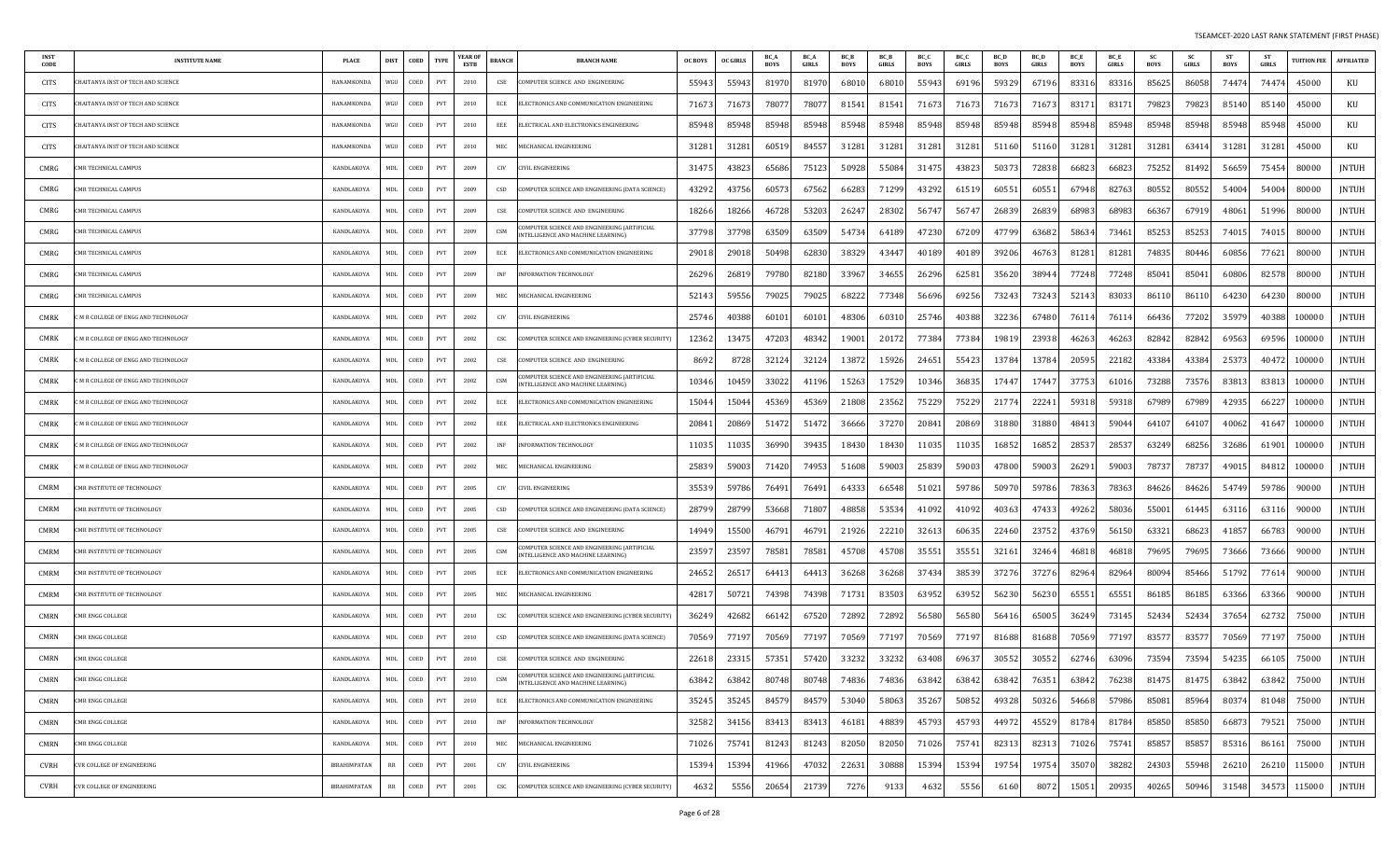| <b>INST</b><br>CODE | <b>INSTITUTE NAME</b>                                               | PLACE               | DIST       | COED | TYPE                        | YEAR OI<br><b>ESTB</b> | <b>BRANCH</b> | <b>BRANCH NAME</b>                                                                     | <b>OC BOYS</b> | <b>OC GIRLS</b> | BC_A<br><b>BOYS</b> | BC_A<br>GIRLS | BC_B<br><b>BOYS</b> | BC_B<br>GIRLS | BC_C<br>BOYS | BC_C<br>GIRLS | <b>BC_D</b><br>BOYS | BC_D<br>GIRLS | BC_E<br>BOYS | BC_E<br>GIRLS | -SC<br><b>BOYS</b> | sc<br>GIRLS | ST<br>BOYS | ST<br>GIRLS | <b>TUITION FEI</b> | <b>AFFILIATED</b>           |
|---------------------|---------------------------------------------------------------------|---------------------|------------|------|-----------------------------|------------------------|---------------|----------------------------------------------------------------------------------------|----------------|-----------------|---------------------|---------------|---------------------|---------------|--------------|---------------|---------------------|---------------|--------------|---------------|--------------------|-------------|------------|-------------|--------------------|-----------------------------|
| <b>CVRH</b>         | VR COLLEGE OF ENGINEERING                                           | IBRAHIMPATAN        |            | COED | <b>PVT</b>                  | 2001                   | CSD           | OMPUTER SCIENCE AND ENGINEERING (DATA SCIENCE)                                         | 3925           | 531             | 14469               | 1811          | 567                 | 7387          | 3925         | 13053         | 5700                | 666           | 736          | 7367          | 3628               | 53834       | 31035      | 68022       | 115000             | JNTUH                       |
| <b>CVRH</b>         | VR COLLEGE OF ENGINEERING                                           | <b>IBRAHIMPATAN</b> | <b>RR</b>  | COED | PVT                         | 2001                   | CSE           | OMPUTER SCIENCE AND ENGINEERING                                                        | 3254           | 352             | 1197                | 15998         | 5482                | 5974          | 12077        | 1207          | 4485                | 6332          | 10386        | 10386         | 22932              | 23301       | 847        | 28533       | 115000             | JNTUH                       |
| <b>CVRH</b>         | VR COLLEGE OF ENGINEERING                                           | IBRAHIMPATAN        | RR         | COED | PVT                         | 2001                   | CSI           | OMPUTER SCIENCE AND INFORMATION TECHNOLOGY                                             | 5903           | 594             | 15745               | 35520         | 9093                | 10602         | 19172        | 4437          | 8665                | 8665          | 2108         | 21081         | 6127               | 66581       | 35945      | 51586       | 115000             | JNTUH                       |
| CVRH                | VR COLLEGE OF ENGINEERING                                           | IBRAHIMPATAN        | RR         | COED | PVT                         | 2001                   | CSM           | OMPUTER SCIENCE AND ENGINEERING (ARTIFICIAL<br>NTELLIGENCE AND MACHINE LEARNING]       | 2883           | 3788            | 10149               | 12664         | 3664                | 6057          | 2883         | 3788          | 4554                | 5963          | 361          | 11449         | 3093               | 35895       | 16476      | 63743       | 115000             | JNTUH                       |
| CVRH                | VR COLLEGE OF ENGINEERING                                           | IBRAHIMPATAN        | RR         | COED | PVT                         | 2001                   | ECE           | ELECTRONICS AND COMMUNICATION ENGINEERING                                              | 7294           | 729             | 26505               | 31945         | 11317               | 11392         | 65331        | 65331         | 12752               | 12752         | 2841         | 37926         | 40204              | 47970       | 23423      | 30367       | 115000             | JNTUH                       |
| CVRH                | VR COLLEGE OF ENGINEERING                                           | IBRAHIMPATAN        | RR         | COED | PVT                         | 2001                   | EEE           | ELECTRICAL AND ELECTRONICS ENGINEERING                                                 | 9872           | 987             | 39847               | 46619         | 19221               | 27399         | 9872         | 9872          | 17880               | 21259         | 29006        | 30904         | 4361               | 5207        | 24509      | 36980       | 115000             | JNTUH                       |
| <b>CVRH</b>         | VR COLLEGE OF ENGINEERING                                           | IBRAHIMPATAN        | RR         | COED | PVT                         | 2001                   | EIE           | ELECTRONICS AND INSTRUMENTATION ENGINEERING                                            | 20188          | 20989           | 80815               | 8081          | 32154               | 33424         | 20188        | 20989         | 30493               | 41353         | 39848        | 39848         | 8065               | 80651       | 61552      | 64245       | 115000             | <b>JNTUH</b>                |
| <b>CVRH</b>         | VR COLLEGE OF ENGINEERING                                           | IBRAHIMPATAN        | <b>RR</b>  | COED | PVT                         | 2001                   | INF           | <b>VFORMATION TECHNOLOGY</b>                                                           | 5280           | 578             | 21835               | 26851         | 9030                | 9030          | 23086        | 39711         | 9264                | 9264          | 15628        | 15628         | 39488              | 39488       | 2504       | 41045       | 115000             | JNTUH                       |
| <b>CVRH</b>         | VR COLLEGE OF ENGINEERING                                           | IBRAHIMPATAN        | <b>RR</b>  | COED | PVT                         | 2001                   | MEC           | <b>MECHANICAL ENGINEERING</b>                                                          | 12628          | 3249            | 55042               | 55042         | 23465               | 67965         | 28589        | 32491         | 26386               | 45836         | 67936        | 68692         | 4829               | 75722       | 24121      | 32491       | 115000             | JNTUH                       |
| CVSR                | NURAG UNIVERSITY (FORMERLY ANURAG GRP OF INSTNS- CVSR COLL OF ENGG) | GHATKESAR           | MDL        | COED | PVT                         | 2002                   | AI            | ARTIFICIAL INTELLIGENCE                                                                | 817            | 844             | 29936               | 36395         | 12213               | 12213         | 8178         | 8446          | 15255               | 15255         | 36069        | 62396         | 3859               | 57638       | 30852      | 41943       | 125000             | ANURAG<br>JNIVERSITY        |
| CVSR                | NURAG UNIVERSITY (FORMERLY ANURAG GRP OF INSTNS- CVSR COLL OF ENGG) | GHATKESAR           | <b>MDL</b> | COED | PVT                         | 2002                   | CHE           | <b>CHEMICAL ENGINEERING</b>                                                            | 46946          | 4694            | 56295               | 73114         | 84281               | 84281         | 46946        | 46946         | 47217               | 5653          | 47431        | 51525         | 84686              | 84686       | 52795      | 77483       | 125000             | ANURAG<br>JNIVERSITY        |
| CVSR                | NURAG UNIVERSITY (FORMERLY ANURAG GRP OF INSTNS- CVSR COLL OF ENGG) | <b>GHATKESAR</b>    | MDL        | COED | PVT                         | 2002                   | CIV           | IVIL ENGINEERING:                                                                      | 26406          | 3268            | 71762               | 83370         | 4581                | 66892         | 45717        | 45717         | 44952               | 44952         | 85054        | 85054         | 75272              | 80348       | 4332       | 57477       | 125000             | ANURAG<br><b>JNIVERSITY</b> |
| CVSR                | NURAG UNIVERSITY (FORMERLY ANURAG GRP OF INSTNS- CVSR COLL OF ENGG) | GHATKESAR           | MDL        | COED | PVT                         | 2002                   | CSE           | COMPUTER SCIENCE AND ENGINEERING                                                       | 6984           | 703             | 26913               | 26913         | 13370               | 13370         | 21184        | 27589         | 12825               | 13109         | 25492        | 25492         | 43168              | 43168       | 27628      | 33489       | 125000             | ANURAG<br>JNIVERSITY        |
| CVSR                | NURAG UNIVERSITY (FORMERLY ANURAG GRP OF INSTNS- CVSR COLL OF ENGG) | GHATKESAR           | <b>MDL</b> | COED | PVT                         | 2002                   | ECE           | ELECTRONICS AND COMMUNICATION ENGINEERING                                              | 12713          | 1271            | 4414                | 52525         | 1877.               | 19833         | 51252        | 51252         | 18351               | 19879         | 51286        | 64876         | 62316              | 62316       | 36266      | 46615       | 125000             | ANURAG<br><b>JNIVERSITY</b> |
| CVSR                | NURAG UNIVERSITY (FORMERLY ANURAG GRP OF INSTNS- CVSR COLL OF ENGG) | <b>GHATKESAR</b>    | <b>MDL</b> | COED | PVT                         | 2002                   | EEE           | ELECTRICAL AND ELECTRONICS ENGINEERING                                                 | 18972          | 1897            | 50235               | 51823         | 35999               | 37575         | 18972        | 39787         | 27962               | 36759         | 3669         | 56826         | 70920              | 70920       | 3660       | 58950       | 125000             | ANURAG<br>JNIVERSITY        |
| CVSR                | NURAG UNIVERSITY (FORMERLY ANURAG GRP OF INSTNS- CVSR COLL OF ENGG) | GHATKESAR           | MDL        | COED | PVT                         | 2002                   | <b>INF</b>    | NFORMATION TECHNOLOGY                                                                  | 10597          | 10600           | 36006               | 45892         | 15208               | 16307         | 61925        | 61925         | 16914               | 17846         | 3021         | 65536         | 6411               | 65769       | 4565       | 56506       | 125000             | ANURAG<br><b>INIVERSITY</b> |
| CVSR                | NURAG UNIVERSITY (FORMERLY ANURAG GRP OF INSTNS- CVSR COLL OF ENGG) | GHATKESAR           | <b>MDL</b> | COED | PVT                         | 2002                   | MEC           | <b>MECHANICAL ENGINEERING</b>                                                          | 33776          | 7488            | 84956               | 84956         | 67251               | 74884         | 48178        | 74884         | 51804               | 74884         | 78788        | 78788         | 8596               | 85965       | 50380      | 74884       | 125000             | ANURAG<br>NIVERSITY         |
| DRKC                | R K COLLEGE OF ENGINEERING AND TECHNOLOGY                           | <b>BOWRAMPET</b>    | MDI        | COED | PVT                         | 2006                   | CIV           | IVIL ENGINEERING                                                                       | 85948          | 8594            | 85948               | 85948         | 85948               | 85948         | 85948        | 85948         | 85948               | 85948         | 85948        | 85948         | 85948              | 85948       | 85948      | 85948       | 45000              | <b>JNTUH</b>                |
| DRKC                | R K COLLEGE OF ENGINEERING AND TECHNOLOGY                           | <b>BOWRAMPET</b>    | MDI        | COED | PVT                         | 2006                   | CSC           | OMPUTER SCIENCE AND ENGINEERING (CYBER SECURITY)                                       | 25094          | 2509            | 25094               | 25094         | 25094               | 81385         | 25094        | 25094         | 59451               | 5945          | 2509         | 25094         | 2509               | 25094       | 25094      | 25094       | 45000              | JNTUH                       |
| DRKC                | R K COLLEGE OF ENGINEERING AND TECHNOLOGY                           | <b>BOWRAMPET</b>    | MDL        | COED | PVT                         | 2006                   | CSD           | COMPUTER SCIENCE AND ENGINEERING (DATA SCIENCE)                                        | 85948          | 85948           | 85948               | 85948         | 85948               | 85948         | 85948        | 85948         | 85948               | 85948         | 85948        | 85948         | 85948              | 85948       | 85948      | 85948       | 45000              | <b>JNTUH</b>                |
| DRKC                | R K COLLEGE OF ENGINEERING AND TECHNOLOGY                           | <b>BOWRAMPET</b>    | MDL        | COED | PVT                         | 2006                   | CSE           | COMPUTER SCIENCE AND ENGINEERING                                                       | 55792          | 5579            | 81019               | 84496         | 81971               | 81971         | 64028        | 64028         | 60013               | 60682         | 78856        | 83592         | 84996              | 84996       | 74662      | 83674       | 45000              | JNTUH                       |
| DRKC                | R K COLLEGE OF ENGINEERING AND TECHNOLOGY                           | <b>BOWRAMPET</b>    | MDL        | COED | PVT                         | 2006                   | ECE           | ELECTRONICS AND COMMUNICATION ENGINEERING                                              | 65550          | 6705            | 82958               | 82958         | 65550               | 67057         | 65550        | 67057         | 74060               | 74060         | 65550        | 67057         | 85578              | 85578       | 7991       | 79910       | 45000              | JNTUH                       |
| DRKI                | R K INSTITUTE OF SCI AND TECHNOLOGY                                 | <b>BOWRAMPET</b>    | <b>MDL</b> | COED | PVT                         | 2004                   | CSD           | COMPUTER SCIENCE AND ENGINEERING (DATA SCIENCE)                                        | 85948          | 85948           | 85948               | 85948         | 85948               | 85948         | 85948        | 85948         | 85948               | 85948         | 85948        | 85948         | 85948              | 85948       | 85948      | 85948       | 55000              | <b>JNTUH</b>                |
| DRKI                | R K INSTITUTE OF SCI AND TECHNOLOGY                                 | <b>BOWRAMPET</b>    | MDL        | COED | PVT                         | 2004                   | CSE           | OMPUTER SCIENCE AND ENGINEERING                                                        | 69337          | 6933            | 77892               | 81386         | 71308               | 74663         | 71489        | 71489         | 69337               | 77902         | 6933         | 69337         | 8343               | 83433       | 8041       | 80410       | 55000              | <b>JNTUH</b>                |
| DRKI                | R K INSTITUTE OF SCI AND TECHNOLOGY                                 | <b>BOWRAMPET</b>    | <b>MDL</b> | COED | PVT                         | 2004                   | CSM           | OMPUTER SCIENCE AND ENGINEERING (ARTIFICIAL<br>NTELLIGENCE AND MACHINE LEARNING)       | 33019          | 3301            | 33019               | 33019         | 3301                | 33019         | 33019        | 33019         | 70958               | 70958         | 33019        | 33019         | 3301               | 60968       | 3301       | 33019       | 55000              | <b>JNTUH</b>                |
| DRKI                | R K INSTITUTE OF SCI AND TECHNOLOGY                                 | <b>BOWRAMPET</b>    | MDL        | COED | PVT                         | 2004                   | ECE           | ELECTRONICS AND COMMUNICATION ENGINEERING                                              | 83357          | 8335            | 8335                | 8335          | 8335                | 83357         | 83357        | 83357         | 83357               | 8335          | 8335         | 83357         | 8335               | 83357       | 8335       | 83357       | 55000              | JNTUH                       |
| DRKI                | R K INSTITUTE OF SCI AND TECHNOLOGY                                 | <b>BOWRAMPET</b>    | MDL        | COED | PVT                         | 2004                   | EEE           | ELECTRICAL AND ELECTRONICS ENGINEERING                                                 | 39583          | 3958            | 39583               | 39583         | 39583               | 39583         | 39583        | 39583         | 39583               | 39583         | 39583        | 39583         | 6268               | 72435       | 39583      | 39583       | 55000              | JNTUH                       |
| DRKI                | R K INSTITUTE OF SCI AND TECHNOLOGY                                 | <b>BOWRAMPET</b>    | MDL        | COED | PVT                         | 2004                   | MEC           | MECHANICAL ENGINEERING                                                                 | 33337          | 3333            | 33337               | 33337         | 33337               | 76743         | 33337        | 33337         | 33337               | 3333          | 70909        | 70909         | 33337              | 33337       | 69306      | 70431       | 55000              | <b>JNTUH</b>                |
| ELEN                | ELLENKI COLLGE OF ENGG AND TECHNOLOGY                               | PATANCHERU          | SRD        | COED | PVT                         | 2001                   | CIV           | CIVIL ENGINEERING                                                                      | 59482          | 59482           | 59482               | 59482         | 59482               | 59482         | 59482        | 59482         | 59482               | 59482         | 59482        | 59482         | 74702              | 74702       | 59482      | 59482       | 65000              | JNTUH                       |
| ELEN                | LLENKI COLLGE OF ENGG AND TECHNOLOGY                                | PATANCHERU          | SRD        | COED | PVT                         | 2001                   | CSC           | COMPUTER SCIENCE AND ENGINEERING (CYBER SECURITY)                                      | 49807          | 49807           | 49807               | 49807         | 49807               | 49807         | 49807        | 49807         | 49807               | 49807         | 49807        | 49807         | 49807              | 49807       | 49807      | 49807       | 65000              | <b>JNTUH</b>                |
| ELEN                | ELLENKI COLLGE OF ENGG AND TECHNOLOGY                               | PATANCHERU          | SRD        | COED | PVT                         | 2001                   | CSE           | COMPUTER SCIENCE AND ENGINEERING                                                       | 57776          | 57776           | 85267               | 85267         | 81105               | 85016         | 84577        | 84577         | 67800               | 74289         | 84489        | 85476         | 85255              | 85255       | 73490      | 76726       | 65000              | <b>JNTUH</b>                |
| ELEN                | ELLENKI COLLGE OF ENGG AND TECHNOLOGY                               | PATANCHERU          | SRD        | COED | $\ensuremath{\mathrm{PVT}}$ | 2001                   | CSM           | OMPUTER SCIENCE AND ENGINEERING (ARTIFICIAL<br><b>TELLIGENCE AND MACHINE LEARNING)</b> | 67080          | 67080           | 73281               | 73281         | 67080               | 67080         | 67080        | 67080         | 72060               | 72060         | 67080        | 67080         | 67080              | 67080       | 67080      | 67080       | 65000              | <b>JNTUH</b>                |
| ELEN                | LLENKI COLLGE OF ENGG AND TECHNOLOGY                                | PATANCHERU          | SRD        | COED | PVT                         | 2001                   | ECE           | ELECTRONICS AND COMMUNICATION ENGINEERING                                              | 82876          | 82876           | 82876               | 82876         | 82876               | 82876         | 82876        | 82876         | 82876               | 82876         | 82876        | 82876         | 82876              | 82876       | 82876      | 82876       | 65000              | <b>JNTUH</b>                |
| ELEN                | ELLENKI COLLGE OF ENGG AND TECHNOLOGY                               | PATANCHERU          | SRD        | COED | PVT                         | 2001                   | EEE           | ELECTRICAL AND ELECTRONICS ENGINEERING                                                 | 67784          | 6778            | 67784               | 67784         | 67784               | 67784         | 67784        | 67784         | 67784               | 67784         | 67784        | 67784         | 80390              | 80390       | 67784      | 67784       | 65000              | <b>JNTUH</b>                |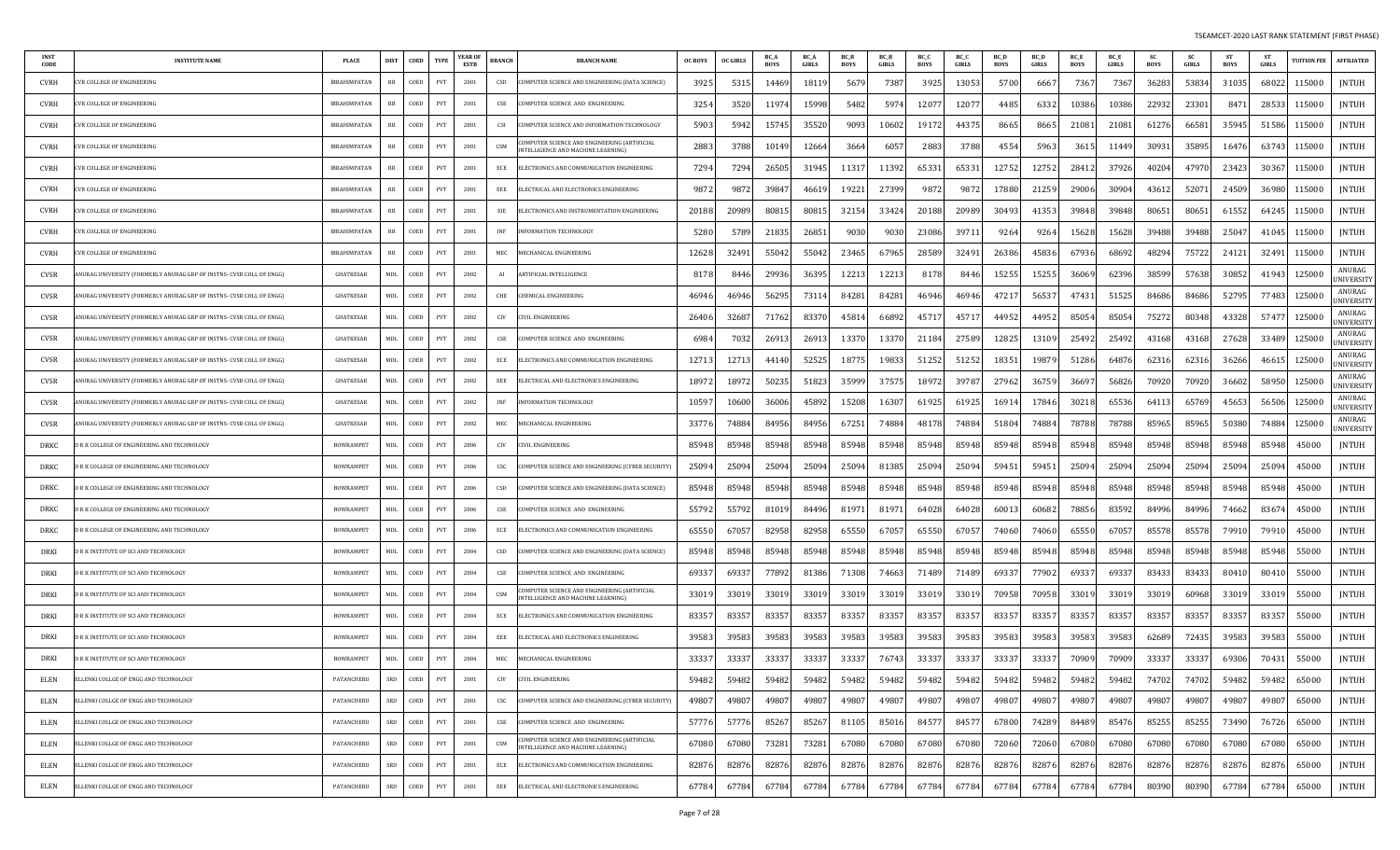| <b>INST</b><br>CODE | <b>INSTITUTE NAME</b>                            | PLACE               | <b>DIST</b> | COED  | <b>TYPE</b>                 | YEAR OF<br><b>ESTB</b> | <b>BRANCH</b> | <b>BRANCH NAME</b>                                                                        | <b>OC BOYS</b> | OC GIRLS | BC_A<br><b>BOYS</b> | BC A<br>GIRLS | BC_B<br><b>BOYS</b> | BC_B<br><b>GIRLS</b> | BC_C<br><b>BOYS</b> | BC_C<br>GIRLS | BC D<br><b>BOYS</b> | BC D<br><b>GIRLS</b> | BC_E<br><b>BOYS</b> | BC_E<br>GIRLS | SC<br><b>BOYS</b> | SC<br><b>GIRLS</b> | ST<br><b>BOYS</b> | ST<br><b>GIRLS</b> | <b>TUITION FEE</b> | <b>AFFILIATED</b> |
|---------------------|--------------------------------------------------|---------------------|-------------|-------|-----------------------------|------------------------|---------------|-------------------------------------------------------------------------------------------|----------------|----------|---------------------|---------------|---------------------|----------------------|---------------------|---------------|---------------------|----------------------|---------------------|---------------|-------------------|--------------------|-------------------|--------------------|--------------------|-------------------|
| ELEN                | LENKI COLLGE OF ENGG AND TECHNOLOGY              | PATANCHERU          | SRD         | COED  | PVT                         | 2001                   | MEC           | <b>IECHANICAL ENGINEERING</b>                                                             | 29210          | 66480    | 29210               | 66480         | 29210               | 66480                | 29210               | 66480         | 29210               | 66480                | 29210               | 66480         | 67234             | 67234              | 79908             | 79908              | 65000              | <b>JNTUH</b>      |
| GCTC                | EETANJALI COLLEGE OF ENGG AND TECHNOLOGY         | <b>KEESARA</b>      | MDL         | COED  | PVT                         | 2005                   | CIV           | VIL ENGINEERING                                                                           | 4363           | 43633    | 6132                | 6132          | 77625               | 84775                | 43633               | 61185         | 56803               | 72442                | 76678               | 76678         | 79148             | 79461              | 60761             | 6199.              | 102000             | <b>JNTUH</b>      |
| GCTC                | EETANJALI COLLEGE OF ENGG AND TECHNOLOGY         | <b>KEESARA</b>      | <b>MDL</b>  | COED  | PVT                         | 2005                   | CSC           | OMPUTER SCIENCE AND ENGINEERING (CYBER SECURITY)                                          | 2433           | 2665     | 54826               | 57958         | 28480               | 36840                | 24330               | 2665          | 39350               | 39350                | 29838               | 29838         | 75718             | 75718              | 25222             | 29937              | 102000             | <b>JNTUH</b>      |
| GCTC                | GEETANJALI COLLEGE OF ENGG AND TECHNOLOGY        | <b>KEESARA</b>      | MDL         | COED  | PVT                         | 2005                   | CSD           | COMPUTER SCIENCE AND ENGINEERING (DATA SCIENCE)                                           | 2098           | 20985    | 29516               | 6496          | 32366               | 32366                | 34792               | 34792         | 30335               | 36045                | 48142               | 8187          | 84521             | 84521              | 65698             | 65698              | 102000             | <b>JNTUH</b>      |
| GCTC                | EETANJALI COLLEGE OF ENGG AND TECHNOLOGY         | <b>KEESARA</b>      | MDL         | COED  | PVT                         | 2005                   | CSE           | OMPUTER SCIENCE AND ENGINEERING                                                           | 14748          | 1516     | 4206                | 42065         | 20685               | 20714                | 55930               | 62098         | 23012               | 23012                | 4587                | 6907          | 57794             | 59462              | 38567             | 5533               | 102000             | JNTUH             |
| GCTC                | EETANJALI COLLEGE OF ENGG AND TECHNOLOGY         | <b>KEESARA</b>      | <b>MDL</b>  | COED  | PVT                         | 2005                   | CSM           | COMPUTER SCIENCE AND ENGINEERING (ARTIFICIAL<br><b>INTELLIGENCE AND MACHINE LEARNING)</b> | 16660          | 16660    | 4771                | 8334          | 23123               | 24187                | 16660               | 36750         | 28319               | 33100                | 45824               | 45824         | 75323             | 82784              | 69712             | 6971               | 102000             | JNTUH             |
| GCTC                | <b>GEETANJALI COLLEGE OF ENGG AND TECHNOLOGY</b> | <b>KEESARA</b>      | <b>MDL</b>  | COED  | PVT                         | 2005                   | CSO           | COMPUTER SCIENCE AND ENGINEERING (IOT)                                                    | 3087           | 31668    | 4935                | 52719         | 43681               | 44262                | 30872               | 31668         | 4301                | 49041                | 4803                | 61503         | 32444             | 32444              | 33302             | 3373               | 102000             | JNTUH             |
| GCTC                | EETANJALI COLLEGE OF ENGG AND TECHNOLOGY         | KEESARA             | MDL         | COED  | PVT                         | 2005                   | ECE           | ELECTRONICS AND COMMUNICATION ENGINEERING                                                 | 26066          | 27538    | 63298               | 7062          | 37229               | 37229                | 82114               | 82114         | 38568               | 38568                | 8181                | 8181          | 79172             | 86181              | 58608             | 6037               | 102000             | <b>JNTUH</b>      |
| GCTC                | EETANJALI COLLEGE OF ENGG AND TECHNOLOGY         | KEESARA             | <b>MDL</b>  | COED  | PVT                         | 2005                   | EEE           | LECTRICAL AND ELECTRONICS ENGINEERING                                                     | 34172          | 37267    | 73226               | 7911          | 60834               | 77362                | 34172               | 3726          | 51103               | 51103                | 6340.               | 6340.         | 83288             | 83288              | 52856             | 74566              | 102000             | <b>JNTUH</b>      |
| GCTC                | EETANJALI COLLEGE OF ENGG AND TECHNOLOGY         | KEESARA             | MDL         | COED  | PVT                         | 2005                   | INF           | <b>VFORMATION TECHNOLOGY</b>                                                              | 1857           | 18572    | 4696                | 55392         | 26200               | 26228                | 18572               | 32975         | 29988               | 29988                | 5802                | 58569         | 72448             | 73438              | 60294             | 73232              | 102000             | <b>JNTUH</b>      |
| GCTC                | EETANJALI COLLEGE OF ENGG AND TECHNOLOGY         | <b>KEESARA</b>      | MDL         | COED  | PVT                         | 2005                   | MEC           | <b>IECHANICAL ENGINEERING</b>                                                             | 5453           | 55909    | 84618               | 8461          | 85012               | 85012                | 54537               | 55909         | 76945               | 76945                | 75495               | 75495         | 85803             | 85803              | 59068             | 7977               | 102000             | JNTUH             |
| GLOB                | LOBAL INST OF ENGINEERING AND TECHNOLOGY         | CHILKUR             | RR          | COED  | PVT                         | 2006                   | CIV           | IVIL ENGINEERING                                                                          | 85948          | 85948    | 85948               | 85948         | 85948               | 85948                | 85948               | 85948         | 85948               | 85948                | 85948               | 85948         | 85948             | 85948              | 85948             | 8594               | 50000              | <b>JNTUH</b>      |
| GLOB                | LOBAL INST OF ENGINEERING AND TECHNOLOGY         | <b>CHILKUR</b>      | $_{RR}$     | COED  | PVT                         | 2006                   | CSE           | OMPUTER SCIENCE AND ENGINEERING                                                           | 4399           | 43990    | 8269                | 82695         | 56460               | 56460                | 43990               | 4399          | 49568               | 63681                | 43990               | 82253         | 85673             | 85673              | 76830             | 76830              | 50000              | JNTUH             |
| GLOB                | LOBAL INST OF ENGINEERING AND TECHNOLOGY         | <b>CHILKUR</b>      | RR          | COED  | PVT                         | 2006                   | CSM           | OMPUTER SCIENCE AND ENGINEERING (ARTIFICIAL<br>INTELLIGENCE AND MACHINE LEARNING)         | 85948          | 85948    | 85948               | 85948         | 85948               | 85948                | 85948               | 85948         | 85948               | 85948                | 85948               | 85948         | 85948             | 85948              | 85948             | 85948              | 50000              | <b>JNTUH</b>      |
| GLOB                | LOBAL INST OF ENGINEERING AND TECHNOLOGY         | <b>CHILKUR</b>      | RR          | COED  | PVT                         | 2006                   | ECE           | ELECTRONICS AND COMMUNICATION ENGINEERING                                                 | 77878          | 77878    | 7787                | 77878         | 77878               | 77878                | 77878               | 77878         | 77878               | 77878                | 77878               | 77878         | 82909             | 82909              | 77878             | 7787               | 50000              | JNTUH             |
| GNIT                | URUNANAK INST OF TECHNOLOGY                      | <b>IBRAHIMPATAN</b> | RR          | COED  | PVT                         | 1999                   | CIV           | CIVIL ENGINEERING                                                                         | 3299           | 42403    | 82536               | 82536         | 56738               | 63515                | 32994               | 42403         | 39608               | 53747                | 57753               | 7956          | 78672             | 81174              | 46743             | 7043               | 94000              | <b>JNTUH</b>      |
| GNIT                | URUNANAK INST OF TECHNOLOGY                      | IBRAHIMPATAN        | $_{RR}$     | COED  | PVT                         | 1999                   | CSC           | OMPUTER SCIENCE AND ENGINEERING (CYBER SECURITY)                                          | 15439          | 15532    | 36278               | 49632         | 21221               | 21221                | 18895               | 31650         | 24262               | 31134                | 53992               | 53992         | 73443             | 81604              | 68559             | 68559              | 94000              | <b>JNTUH</b>      |
| GNIT                | URUNANAK INST OF TECHNOLOGY                      | IBRAHIMPATAN        | <b>RR</b>   | COED  | PVT                         | 1999                   | CSE           | OMPUTER SCIENCE AND ENGINEERING                                                           | 10460          | 10545    | 31090               | 3716          | 16838               | 17067                | 29841               | 2984          | 14954               | 14954                | 32325               | 33120         | 47571             | 53192              | 34330             | 4557               | 94000              | <b>JNTUH</b>      |
| GNIT                | URUNANAK INST OF TECHNOLOGY                      | <b>IBRAHIMPATAN</b> |             | COED  | PVT                         | 1999                   | CSM           | OMPUTER SCIENCE AND ENGINEERING (ARTIFICIAL<br><b>TELLIGENCE AND MACHINE LEARNING)</b>    | 12569          | 12569    | 3878                | 3940          | 17224               | 17224                | 12569               | 7793          | 18314               | 18314                | 5507                | 5507          | 79396             | 79396              | 80502             | 8050               | 94000              | <b>JNTUH</b>      |
| GNIT                | URUNANAK INST OF TECHNOLOGY                      | <b>IBRAHIMPATAN</b> | <b>RR</b>   | COED  | PVT                         | 1999                   | ECE           | ELECTRONICS AND COMMUNICATION ENGINEERING                                                 | 1573           | 16021    | 4539                | 50693         | 2137                | 26523                | 21099               | 2109          | 20513               | 20513                | 27698               | 57159         | 65926             | 65926              | 40994             | 6683               | 94000              | <b>JNTUH</b>      |
| GNIT                | URUNANAK INST OF TECHNOLOGY                      | <b>IBRAHIMPATAN</b> | $_{RR}$     | COED  | PVT                         | 1999                   | EEE           | ELECTRICAL AND ELECTRONICS ENGINEERING                                                    | 2415           | 25736    | 8370                | 83709         | 37947               | 37947                | 24151               | 25736         | 32393               | 45999                | 7311                | 75215         | 6691.             | 80069              | 4777              | 52089              | 94000              | <b>JNTUH</b>      |
| GNIT                | URUNANAK INST OF TECHNOLOGY                      | IBRAHIMPATAN        | RR          | COED  | PVT                         | 1999                   | INF           | <b>INFORMATION TECHNOLOGY</b>                                                             | 13310          | 14224    | 4163                | 4163          | 21533               | 22921                | 13310               | 14224         | 1861.               | 18617                | 43782               | 52396         | 66468             | 70303              | 48476             | 59856              | 94000              | JNTUH             |
| GNIT                | JRUNANAK INST OF TECHNOLOGY                      | <b>IBRAHIMPATAN</b> | RR          | COED  | PVT                         | 1999                   | MEC           | <b>IECHANICAL ENGINEERING</b>                                                             | 29840          | 66865    | 73622               | 75626         | 68177               | 82629                | 62052               | 6686          | 53505               | 66865                | 79856               | 79856         | 78967             | 80533              | 56167             | 7724               | 94000              | <b>JNTUH</b>      |
| GNPT                | ANAPATHI ENGINEERING COLLGE                      | WARANGAI            | WGU         | COED  | PVT                         | 2005                   | CSC           | COMPUTER SCIENCE AND ENGINEERING (CYBER SECURITY)                                         | 71568          | 71568    | 71568               | 71568         | 71568               | 71568                | 71568               | 71568         | 71568               | 71568                | 71568               | 71568         | 71568             | 71568              | 71568             | 71568              | 45000              | JNTUH             |
| GNPT                | ANAPATHI ENGINEERING COLLGE                      | WARANGAL            | WGII        | COED  | PVT                         | 2005                   | CSE           | OMPUTER SCIENCE AND ENGINEERING                                                           | 77100          | 77100    | 77100               | 77100         | 77100               | 77100                | 77100               | 77100         | 84797               | 84797                | 77750               | 77750         | 82830             | 82830              | 85884             | 8588               | 45000              | <b>JNTUH</b>      |
| GNPT                | ANAPATHI ENGINEERING COLLGE                      | WARANGAL            | WGU         | COED  | PVT                         | 2005                   | CSM           | OMPUTER SCIENCE AND ENGINEERING (ARTIFICIAL<br>NTELLIGENCE AND MACHINE LEARNING)          | 85948          | 85948    | 85948               | 85948         | 85948               | 85948                | 85948               | 85948         | 85948               | 85948                | 85948               | 85948         | 85948             | 85948              | 85948             | 8594               | 45000              | <b>JNTUH</b>      |
| GNPT                | ANAPATHI ENGINEERING COLLGE                      | WARANGAL            | WGU         | COED  | PVT                         | 2005                   | ECE           | LECTRONICS AND COMMUNICATION ENGINEERING                                                  | 85948          | 85948    | 85948               | 85948         | 85948               | 85948                | 85948               | 85948         | 85948               | 85948                | 85948               | 85948         | 85948             | 85948              | 85948             | 85948              | 45000              | JNTUH             |
| GNPT                | GANAPATHI ENGINEERING COLLGE                     | WARANGAL            | WGU         | COED  | PVT                         | 2005                   | EEE           | ELECTRICAL AND ELECTRONICS ENGINEERING                                                    | 3634           | 3634     | 3634                | 3634          | 36341               | 36341                | 36341               | 3634          | 3634                | 36341                | 3634                | 3634          | 53881             | 53881              | 36341             | 3634               | 45000              | JNTUH             |
| GNTW                | NARAYNAMMA INSTITUTE OF TECHNOLOGY AND SCI       | RAYADURG            | HYD 1       | GIRLS | PVT                         | 1997                   | CSD           | COMPUTER SCIENCE AND ENGINEERING (DATA SCIENCE)                                           | NA.            | 4286     | NA                  | 11450         | NA                  | 7201                 | NA                  | 4286          | NA                  | 7281                 | NA                  | 13574         | NA                | 41194              | NA                | 50288              | 122000             | JNTUH             |
| GNTW                | NARAYNAMMA INSTITUTE OF TECHNOLOGY AND SCI       | RAYADURG            | HYD         | GIRLS | PVT                         | 1997                   | CSE           | COMPUTER SCIENCE AND ENGINEERING                                                          | NA             | 2593     | NA                  | 9548          | NA                  | 4043                 | NA                  | 5469          | NA                  | 4772                 | NA                  | 9125          | <b>NA</b>         | 19219              | NA                | 20625              | 122000             | <b>JNTUH</b>      |
| GNTW                | NARAYNAMMA INSTITUTE OF TECHNOLOGY AND SCI       | RAYADURG            | <b>HYD</b>  | GIRLS | PVT                         | 1997                   | CSM           | COMPUTER SCIENCE AND ENGINEERING (ARTIFICIAL<br>INTELLIGENCE AND MACHINE LEARNING)        | N.             | 3512     | NA                  | 11065         | <b>NA</b>           | 5524                 | NA                  | 9624          | ΝA                  | 6162                 | NA                  | 3944          | <b>NA</b>         | 40310              | NA                | 48217              | 122000             | JNTUH             |
| GNTW                | NARAYNAMMA INSTITUTE OF TECHNOLOGY AND SCI       | RAYADURG            | <b>HYD</b>  | GIRLS | PVT                         | 1997                   | <b>CST</b>    | COMPUTER SCIENCE AND TECHNOLOGY                                                           | N/             | 5980     | NA                  | 3341          | <b>NA</b>           | 10525                | NA                  | 5980          | N/                  | 9508                 | NA                  | 19044         | <b>NA</b>         | 59577              | NA                | 79851              | 122000             | JNTUH             |
| GNTW                | NARAYNAMMA INSTITUTE OF TECHNOLOGY AND SCI       | RAYADURG            | HYD         | GIRLS | $\ensuremath{\mathrm{PVT}}$ | 1997                   | ECE           | ELECTRONICS AND COMMUNICATION ENGINEERING                                                 | NA             | 5757     | NA                  | 20004         | NA                  | 10702                | NA                  | 14566         | NA                  | 9965                 | NA                  | 21784         | <b>NA</b>         | 34382              | <b>NA</b>         | 31341              | 122000             | JNTUH             |
| GNTW                | WARAYNAMMA INSTITUTE OF TECHNOLOGY AND SCI       | RAYADURG            | <b>HYD</b>  | GIRLS | $\ensuremath{\mathrm{PVT}}$ | 1997                   | EEE           | ELECTRICAL AND ELECTRONICS ENGINEERING                                                    | NA             | 11258    | NA                  | 33056         | NA                  | 22053                | NA                  | 61105         | ΝA                  | 19229                | NA                  | 34220         | NA                | 39798              | NA                | 35313              | 122000             | <b>JNTUH</b>      |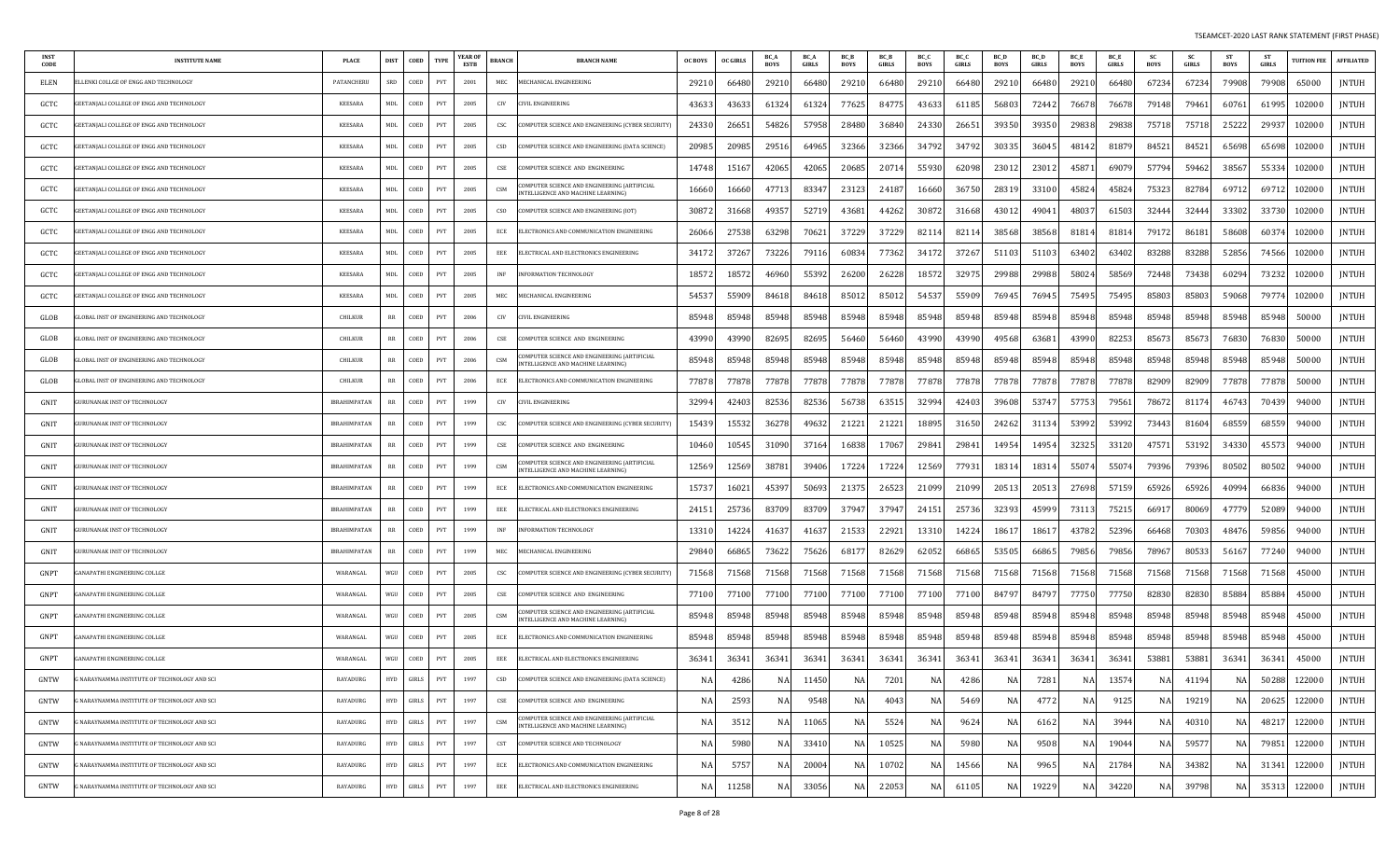| <b>INST</b><br>CODE | <b>INSTITUTE NAME</b>                        | <b>PLACE</b>        | <b>DIST</b> | COED     | <b>TYPE</b> | YEAR OF<br>ESTB | <b>BRANCH</b> | <b>BRANCH NAME</b>                                                                | <b>OC BOYS</b> | <b>OC GIRLS</b> | BC /<br><b>BOYS</b> | BC A<br><b>GIRLS</b> | BC_B<br><b>BOYS</b> | <b>BC</b> B<br><b>GIRLS</b> | BC_C<br><b>BOYS</b> | BC_C<br><b>GIRLS</b> | <b>BC</b> D<br><b>BOYS</b> | <b>BC</b> D<br><b>GIRLS</b> | BC_E<br><b>BOYS</b> | BC_E<br><b>GIRLS</b> | <b>SC</b><br><b>BOYS</b> | - SC<br><b>GIRLS</b> | ST<br><b>BOYS</b> | <b>ST</b><br><b>GIRLS</b> | <b>TUITION FEE</b> | <b>AFFILIATED</b> |
|---------------------|----------------------------------------------|---------------------|-------------|----------|-------------|-----------------|---------------|-----------------------------------------------------------------------------------|----------------|-----------------|---------------------|----------------------|---------------------|-----------------------------|---------------------|----------------------|----------------------------|-----------------------------|---------------------|----------------------|--------------------------|----------------------|-------------------|---------------------------|--------------------|-------------------|
| GNTW                | NARAYNAMMA INSTITUTE OF TECHNOLOGY AND SCI   | RAYADURG            | <b>HYD</b>  | GIRLS    | PVT         | 1997            | ETM           | ELECTRONICS AND TELEMATICS                                                        |                | 1713            | NA                  | 70135                |                     | 2894                        | -NA                 | 17138                |                            | 2938                        | NA                  | 3825                 | N.                       | 81650                | -NA               | 72434                     | 122000             | JNTUH             |
| GNTW                | NARAYNAMMA INSTITUTE OF TECHNOLOGY AND SCI   | RAYADURG            | <b>HYD</b>  | GIRLS    | PVT         | 1997            | <b>INF</b>    | NFORMATION TECHNOLOGY                                                             |                | 523             | NA                  | 20349                | N/                  | 9536                        | NA                  | 36587                | N.                         | 891                         | NA                  | 1379                 | N.                       | 37406                | NA                | 37763                     | 122000             | <b>JNTUH</b>      |
| GRRR                | OKARAJU RANGARAJU INSTITUTE OF ENGG AND TECH | MIYAPUR             | MDL         | COED     | PVT         | 1997            | CIV           | <b>IVIL ENGINEERING</b>                                                           | 14645          | 1624            | 37323               | 53746                | 24328               | 26008                       | 14645               | 16245                | 19597                      | 2181                        | 14645               | 16245                | 41589                    | 46470                | 22066             | 33866                     | 122000             | <b>JNTUH</b>      |
| GRRR                | OKARAJU RANGARAJU INSTITUTE OF ENGG AND TECH | MIYAPUR             | MDL         | COED     | PVT         | 1997            | CSB           | COMPUTER SCIENCE AND BUSINESS SYSTEM                                              | 5220           | 522             | 26216               | 26216                | 7670                | 9570                        | 50111               | 50111                | 8005                       | 1181                        | 22819               | 74926                | 36031                    | 47327                | 27718             | 28366                     | 122000             | <b>JNTUH</b>      |
| GRRR                | OKARAJU RANGARAJU INSTITUTE OF ENGG AND TECH | MIYAPUR             | <b>MDL</b>  | COED     | PVT         | 1997            | CSD           | COMPUTER SCIENCE AND ENGINEERING (DATA SCIENCE)                                   | 4092           | 424             | 11448               | 12042                | 6278                | 8190                        | 4092                | 4243                 | 6440                       | 644                         | 13979               | 1397                 | 32126                    | 32126                | 30304             | 30304                     | 122000             | <b>JNTUH</b>      |
| GRRR                | OKARAJU RANGARAJU INSTITUTE OF ENGG AND TECH | MIYAPUR             | <b>MDL</b>  | COED     | PVT         | 1997            | CSE           | COMPUTER SCIENCE AND ENGINEERING                                                  | 3554           | 355             | 10911               | 1091:                | 5681                | 6009                        | 15468               | 15468                | 605                        | 672                         | 10399               | 1327                 | 21681                    | 21681                | 14347             | 26954                     | 122000             | <b>JNTUH</b>      |
| GRRR                | OKARAJU RANGARAJU INSTITUTE OF ENGG AND TECH | MIYAPUR             | MDL         | COED     | PVT         | 1997            | CSM           | OMPUTER SCIENCE AND ENGINEERING (ARTIFICIAL<br>NTELLIGENCE AND MACHINE LEARNING)  | 3609           | 399             | 12666               | 12681                | 5033                | 7286                        | 3609                | 3992                 | 5769                       | 7143                        | 6835                | 683                  | 19930                    | 26558                | 16709             | 73928                     | 122000             | <b>JNTUH</b>      |
| GRRR                | OKARAJU RANGARAJU INSTITUTE OF ENGG AND TECH | MIYAPUR             | MDL         | COED     | PVT         | 1997            | ECE           | ELECTRONICS AND COMMUNICATION ENGINEERING                                         | 7298           | 752             | 27285               | 3004                 | 11851               | 1224                        | 7298                | 47242                | 9593                       | 11593                       | 21827               | 3601                 | 33475                    | 35991                | 25163             | 27707                     | 122000             | JNTUH             |
| GRRR                | OKARAJU RANGARAJU INSTITUTE OF ENGG AND TECH | MIYAPUR             | MDL         | COED     | PVT         | 1997            | EEE           | ELECTRICAL AND ELECTRONICS ENGINEERING                                            | 927            | 968             | 33309               | 33309                | 18887               | 1888                        | 9277                | 9680                 | 12662                      | 1507                        | 27438               | 27438                | 32312                    | 36052                | 24034             | 36956                     | 122000             | JNTUH             |
| GRRR                | OKARAJU RANGARAJU INSTITUTE OF ENGG AND TECH | <b>MIYAPUR</b>      | MDL         | COED     | PVT         | 1997            | INF           | NFORMATION TECHNOLOGY                                                             | 6151           | 618             | 17311               | 23616                | 8299                | 10056                       | 16470               | 53917                | 907                        | 9761                        | 22037               | 2203                 | 38126                    | 39196                | 25932             | 3917                      | 122000             | JNTUH             |
| GRRR                | OKARAJU RANGARAJU INSTITUTE OF ENGG AND TECH | <b>MIYAPUR</b>      | MDL         | COED     | PVT         | 1997            | MEC           | <b><i>AECHANICAL ENGINEERING</i></b>                                              | 1251           | 1771            | 33637               | 53880                | 27031               | 3847                        | 12511               | 20748                | 20489                      | 25156                       | 42753               | 42753                | 4417                     | 57242                | 23710             | 45795                     | 122000             | <b>JNTUH</b>      |
| GURU                | URUNANAK INSTTECH CAMPUS                     | <b>IBRAHIMPATAN</b> | RR          | COED     | <b>PVT</b>  | 2001            | CIV           | IVIL ENGINEERING                                                                  | 43210          | 4862            | 84033               | 84787                | 70340               | 83505                       | 58236               | 59088                | 5651                       | 7167.                       | 81187               | 8118                 | 73835                    | 83173                | 49810             | 7607                      | 107000             | <b>JNTUH</b>      |
| GURU                | URUNANAK INSTTECH CAMPUS                     | <b>IBRAHIMPATAN</b> | RR          | COED     | PVT         | 2001            | <b>CSC</b>    | COMPUTER SCIENCE AND ENGINEERING (CYBER SECURITY)                                 | 21325          | 2171            | 62881               | 6294.                | 26484               | 28790                       | 21325               | 21716                | 28034                      | 42626                       | 72917               | 7291                 | 85806                    | 85806                | 63417             | 6440                      | 107000             | <b>JNTUH</b>      |
| GURU                | URUNANAK INSTTECH CAMPUS                     | IBRAHIMPATAN        | RR          | COED     | PVT         | 2001            | CSD           | COMPUTER SCIENCE AND ENGINEERING (DATA SCIENCE)                                   | 19724          | 1993            | 47720               | 66228                | 2441                | 27626                       | 19724               | 19936                | 3101.                      | 3101                        | 38056               | 38056                | 84725                    | 84725                | 19724             | 83938                     | 107000             | <b>JNTUH</b>      |
| GURU                | URUNANAK INSTTECH CAMPUS                     | <b>IBRAHIMPATAN</b> | RR          | COED     | <b>PVT</b>  | 2001            | CSE           | COMPUTER SCIENCE AND ENGINEERING                                                  | 13900          | 1427            | 38407               | 46062                | 2087                | 21388                       | 73394               | 73394                | 20830                      | 2132                        | 41300               | 4803                 | 57309                    | 57309                | 40045             | 54747                     | 107000             | <b>JNTUH</b>      |
| GURU                | URUNANAK INSTTECH CAMPUS                     | <b>IBRAHIMPATAN</b> | RR          | COED     | <b>PVT</b>  | 2001            | CSM           | COMPUTER SCIENCE AND ENGINEERING (ARTIFICIAL<br>NTELLIGENCE AND MACHINE LEARNING) | 15421          | 1664            | 55529               | 58080                | 23964               | 28716                       | 15421               | 16640                | 2107                       | 23826                       | 75009               | 75009                | 83096                    | 83096                | 58304             | 69566                     | 107000             | JNTUH             |
| GURU                | URUNANAK INSTTECH CAMPUS                     | <b>IBRAHIMPATAN</b> | RR          | COED     | PVT         | 2001            | <b>CSO</b>    | COMPUTER SCIENCE AND ENGINEERING (IOT)                                            | 2369           | 2604            | 28429               | 42231                | 29823               | 35408                       | 36034               | 36034                | 36963                      | 5627                        | 23697               | 26048                | 27331                    | 2733                 | 27268             | 28746                     | 107000             | JNTUH             |
| GURU                | URUNANAK INSTTECH CAMPUS                     | IBRAHIMPATAN        | RR          | COED     | PVT         | 2001            | ECE           | ELECTRONICS AND COMMUNICATION ENGINEERING                                         | 22661          | 2266            | 67157               | 7661.                | 3117                | 33284                       | 22661               | 39080                | 34801                      | 3807                        | 83917               | 8391                 | 76480                    | 77027                | 51631             | 65622                     | 107000             | JNTUH             |
| GURU                | URUNANAK INSTTECH CAMPUS                     | <b>IBRAHIMPATAN</b> | RR          | COED     | PVT         | 2001            | EEE           | ELECTRICAL AND ELECTRONICS ENGINEERING                                            | 34576          | 3697            | 72421               | 72421                | 45887               | 54651                       | 45630               | 45630                | 41624                      | 52470                       | 83825               | 83825                | 8221                     | 82211                | 47315             | 72871                     | 107000             | JNTUH             |
| GURU                | URUNANAK INSTTECH CAMPUS                     | <b>IBRAHIMPATAN</b> | RR          | COED     | PVT         | 2001            | <b>INF</b>    | <b>INFORMATION TECHNOLOGY</b>                                                     | 16882          | 1863            | 44153               | 4937                 | 24021               | 24021                       | 26104               | 26104                | 25198                      | 25198                       | 52614               | 5261                 | 66972                    | 71448                | 41804             | 64427                     | 107000             | <b>JNTUH</b>      |
| GURU                | URUNANAK INSTTECH CAMPUS                     | <b>IBRAHIMPATAN</b> | RR          | COED     | PVT         | 2001            | MEC           | MECHANICAL ENGINEERING                                                            | 64334          | 7230            | 77592               | 77592                | 83929               | 8392                        | 64334               | 78359                | 78859                      | 79260                       | 64334               | 79665                | 84566                    | 84566                | 75998             | 80481                     | 107000             | <b>JNTUH</b>      |
| HITM                | YDERABAD INST OF TECHNOLOGY AND MGMT         | MEDCHAL             | MDL         | COED     | PVT         | 2001            | CSC           | COMPUTER SCIENCE AND ENGINEERING (CYBER SECURITY)                                 | 42367          | 4266            | 42367               | 69907                | 51963               | 6703                        | 71266               | 71266                | 64880                      | 64880                       | 59823               | 5982.                | 45407                    | 85126                | 46481             | 50087                     | 82000              | <b>JNTUH</b>      |
| HITM                | YDERABAD INST OF TECHNOLOGY AND MGMT         | MEDCHAI             | <b>MDL</b>  | COED     | PVT         | 2001            | CSD           | COMPUTER SCIENCE AND ENGINEERING (DATA SCIENCE)                                   | 52186          | 6177            | 60102               | 74336                | 6033                | 63466                       | 52186               | 61776                | 69385                      | 6938                        | 72131               | 7410                 | 58846                    | 64195                | 60294             | 61776                     | 82000              | JNTUH             |
| HITM                | YDERABAD INST OF TECHNOLOGY AND MGMT         | MEDCHAI             | MDL         | COED     | PVT         | 2001            | CSE           | COMPUTER SCIENCE AND ENGINEERING                                                  | 19832          | 1983            | 52833               | 70137                | 28454               | 28454                       | 75793               | 75793                | 33201                      | 3320                        | 53918               | 5391                 | 6661                     | 66610                | 49072             | 55269                     | 82000              | JNTUH             |
| HITM                | YDERABAD INST OF TECHNOLOGY AND MGMT         | MEDCHAI             | MDL         | COED     | PVT         | 2001            | CSM           | OMPUTER SCIENCE AND ENGINEERING (ARTIFICIAL<br>NTELLIGENCE AND MACHINE LEARNING)  | 39764          | 3976            | 82475               | 8247!                | 61151               | 81796                       | 39764               | 39764                | 5071                       | 6435                        | 76822               | 76822                | 45774                    | 52180                | 46293             | 46293                     | 82000              | JNTUH             |
| HITM                | YDERABAD INST OF TECHNOLOGY AND MGMT         | MEDCHAI             | MDL         | COED     | PVT         | 2001            | CSO           | COMPUTER SCIENCE AND ENGINEERING (IOT)                                            | 66794          | 7617            | 66794               | 76179                | 66794               | 7617                        | 66794               | 76179                | 66794                      | 7617                        | 81584               | 81584                | 66794                    | 76179                | 66794             | 7617                      | 82000              | JNTUH             |
| HITM                | YDERABAD INST OF TECHNOLOGY AND MGMT         | MEDCHAI             | MDL         | COED     | PVT         | 2001            | ECE           | ELECTRONICS AND COMMUNICATION ENGINEERING                                         | 27761          | 2776            | 78646               | 78646                | 4471                | 44716                       | 27761               | 27761                | 3776.                      | 4457                        | 60536               | 6623                 | 75704                    | 79752                | 67491             | 67491                     | 82000              | <b>JNTUH</b>      |
| HITM                | YDERABAD INST OF TECHNOLOGY AND MGMT         | MEDCHAI             | MDL         | COED     | PVT         | 2001            | EEE           | ELECTRICAL AND ELECTRONICS ENGINEERING                                            | 48388          | 4838            | 69262               | 69262                | 65329               | 72192                       | 48388               | 48388                | 71695                      | 71695                       | 81283               | 81283                | 8521                     | 85213                | 80347             | 80347                     | 82000              | JNTUH             |
| HITM                | HYDERABAD INST OF TECHNOLOGY AND MGMT        | MEDCHAL             |             | MDL COED | PVT         | 2001            | MEC           | MECHANICAL ENGINEERING                                                            | 81115          | 81115           | 83340               | 83340                | 81115               | 81115                       | 81115               | 81115                | 81115                      | 81115                       | 81115               | 81115                | 83799                    | 83799                | 81115             | 81115                     | 82000              | <b>JNTUH</b>      |
| HOLY                | HOLY MARY INSTITUTE OF TECH SCIENCE          | KEESARA             |             | MDL COED | PVT         | 2001            | CIV           | CIVIL ENGINEERING                                                                 | 61883          | 61883           | 61883               | 61883                | 77519               | 77519                       | 61883               | 61883                | 72812                      | 72812                       | 61883               | 61883                | 86164                    | 86164                | 83447             | 83447                     | 66000              | <b>JNTUH</b>      |
| HOLY                | HOLY MARY INSTITUTE OF TECH SCIENCE          | <b>KEESARA</b>      | MDL         | COED     | PVT         | 2001            | CSE           | COMPUTER SCIENCE AND ENGINEERING                                                  | 42388          | 46368           | 83734               | 83734                | 52948               | 75767                       | 78348               | 78348                | 52482                      | 56645                       | 77491               | 84377                | 83703                    | 83703                | 83060             | 85551                     | 66000              | JNTUH             |
| HOLY                | HOLY MARY INSTITUTE OF TECH SCIENCE          | KEESARA             | MDL         | COED     | PVT         | 2001            | ECE           | ELECTRONICS AND COMMUNICATION ENGINEERING                                         | 73686          | 74190           | 73686               | 74190                | 73686               | 74190                       | 73686               | 74190                | 73686                      | 74190                       | 73686               | 74190                | 73686                    | 74190                | 73686             | 74190                     | 66000              | <b>JNTUH</b>      |
| HOLY                | HOLY MARY INSTITUTE OF TECH SCIENCE          | KEESARA             | MDL         | COED     | PVT         | 2001            | EEE           | ELECTRICAL AND ELECTRONICS ENGINEERING                                            | 30689          | 30689           | 30689               | 30689                | 30689               | 30689                       | 30689               | 30689                | 30689                      | 30689                       | 30689               | 30689                | 30689                    | 30689                | 79375             | 79375                     | 66000              | JNTUH             |
| HOLY                | HOLY MARY INSTITUTE OF TECH SCIENCE          | KEESARA             | MDL         | COED     | PVT         | 2001            | MEC           | MECHANICAL ENGINEERING                                                            | 85948          | 85948           | 85948               | 85948                | 85948               | 85948                       | 85948               | 85948                | 85948                      | 85948                       | 85948               | 85948                | 85948                    | 85948                | 85948             | 85948                     | 66000              | <b>JNTUH</b>      |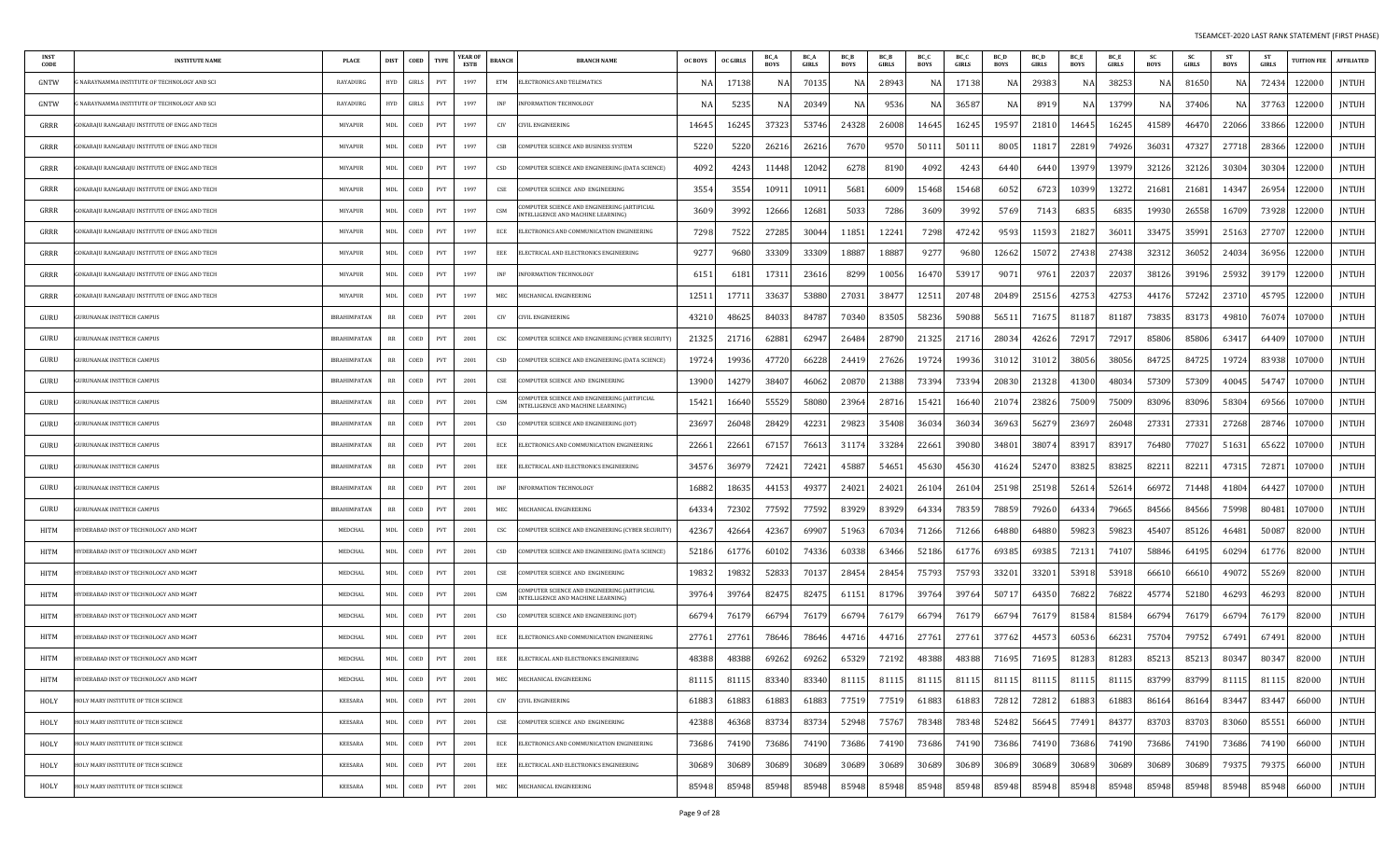| <b>INST</b><br>CODE | <b>INSTITUTE NAME</b>                           | <b>PLACE</b>        | <b>DIST</b> | COED | <b>TYPE</b>                 | <b>YEAR OF</b><br>ESTB | <b>BRANCH</b> | <b>BRANCH NAME</b>                                                                 | <b>OC BOYS</b> | <b>OC GIRLS</b> | BC_A<br>BOYS | <b>BC</b> A<br>GIRLS | <b>BC</b> E<br>BOYS | <b>BC</b> B<br>GIRLS | BC_C<br>BOYS | BC C<br><b>GIRLS</b> | BC I<br><b>BOYS</b> | <b>BC</b> D<br>GIRLS | <b>BC</b> E<br><b>BOYS</b> | BC E<br>GIRLS | -SC<br><b>BOYS</b> | <b>SC</b><br>GIRLS | <b>ST</b><br><b>BOYS</b> | - ST<br><b>GIRLS</b> | <b>UITION FEE</b> | <b>AFFILIATED</b> |
|---------------------|-------------------------------------------------|---------------------|-------------|------|-----------------------------|------------------------|---------------|------------------------------------------------------------------------------------|----------------|-----------------|--------------|----------------------|---------------------|----------------------|--------------|----------------------|---------------------|----------------------|----------------------------|---------------|--------------------|--------------------|--------------------------|----------------------|-------------------|-------------------|
| IARE                | NSTITUTE OF AERONAUTICAL ENGINEERING            | DUNDIGAL            | MDL         | COED | PVT                         | 2000                   | ANE           | AERONAUTICAL ENGINEERING                                                           | 19504          | 19504           | 52543        | 52543                | 29540               | 29540                | 19504        | 30623                | 29768               | 34544                | 37040                      | 37040         | 52938              | 52938              | 51954                    | 58126                | 90000             | <b>JNTUH</b>      |
| IARE                | <b>ISTITUTE OF AERONAUTICAL ENGINEERING</b>     | DUNDIGAL            | <b>MDL</b>  | COED | PVT                         | 2000                   | CIV           | IVIL ENGINEERING                                                                   | 24596          | 29131           | 58145        | 5814                 | 45940               | 65927                | 81364        | 81364                | 36999               | 48534                | 53452                      | 6087          | 63512              | 71898              | 44198                    | 70915                | 90000             | <b>JNTUH</b>      |
| IARE                | <b>ISTITUTE OF AERONAUTICAL ENGINEERING</b>     | DUNDIGAL            | <b>MDL</b>  | COED | PVT                         | 2000                   | CSC           | COMPUTER SCIENCE AND ENGINEERING (CYBER SECURITY)                                  | 11105          | 11105           | 35383        | 4495                 | 18002               | 19941                | 50417        | 5041                 | 16974               | 24702                | 72773                      | 72773         | 77192              | 77192              | 53791                    | 53791                | 90000             | JNTUH             |
| IARE                | NSTITUTE OF AERONAUTICAL ENGINEERING            | DUNDIGAL            | MDL         | COED | <b>PVT</b>                  | 2000                   | CSD           | COMPUTER SCIENCE AND ENGINEERING (DATA SCIENCE)                                    | 1076           | 10767           | 4851         | 59664                | 1840                | 18453                | 45214        | 4521                 | 16596               | 21234                | 10767                      | 38738         | 76851              | 76851              | 49348                    | 49348                | 90000             | JNTUH             |
| IARE                | NSTITUTE OF AERONAUTICAL ENGINEERING            | DUNDIGAL            | MDL         | COED | PVT                         | 2000                   | CSE           | COMPUTER SCIENCE AND ENGINEERING                                                   | 9203           | 9203            | 30565        | 3281                 | 14808               | 16488                | 9203         | 53540                | 12957               | 14033                | 25424                      | 47365         | 43105              | 43105              | 30040                    | 48938                | 90000             | JNTUH             |
| IARE                | NSTITUTE OF AERONAUTICAL ENGINEERING            | DUNDIGAL            | MDL         | COED | PVT                         | 2000                   | <b>CSI</b>    | COMPUTER SCIENCE AND INFORMATION TECHNOLOGY                                        | 13192          | 1337            | 48815        | 58696                | 21751               | 23054                | 13192        | 1337                 | 20218               | 24681                | 37605                      | 37982         | 69777              | 71472              | 49678                    | 49678                | 90000             | JNTUH             |
| IARE                | NSTITUTE OF AERONAUTICAL ENGINEERING            | DUNDIGAL            | MDL         | COED | PVT                         | 2000                   | CSM           | OMPUTER SCIENCE AND ENGINEERING (ARTIFICIAL<br>INTELLIGENCE AND MACHINE LEARNING)  | 9353           | 962             | 27242        | 27242                | 14331               | 17708                | 20036        | 20036                | 15791               | 15791                | 24292                      | 24292         | 54759              | 84426              | 15527                    | 74428                | 90000             | JNTUH             |
| IARE                | NSTITUTE OF AERONAUTICAL ENGINEERING            | DUNDIGAL            | MDL         | COED | PVT                         | 2000                   | ECE           | ELECTRONICS AND COMMUNICATION ENGINEERING                                          | 1471.          | 14717           | 46757        | 57354                | 2309                | 25690                | 81844        | 81844                | 21390               | 21887                | 55678                      | 55678         | 68433              | 68433              | 44011                    | 67792                | 90000             | JNTUH             |
| IARE                | NSTITUTE OF AERONAUTICAL ENGINEERING            | DUNDIGAL            | MDL         | COED | PVT                         | 2000                   | EEE           | ELECTRICAL AND ELECTRONICS ENGINEERING                                             | 18855          | 18855           | 76357        | 7635                 | 2884                | 37375                | 18855        | 18855                | 29851               | 46795                | 78283                      | 78283         | 75256              | 80364              | 28610                    | 62054                | 90000             | <b>JNTUH</b>      |
| IARE                | ISTITUTE OF AERONAUTICAL ENGINEERING            | DUNDIGAL            | <b>MDL</b>  | COED | PVT                         | 2000                   | INF           | NFORMATION TECHNOLOGY                                                              | 13145          | 13292           | 44542        | 44542                | 19964               | 22083                | 13145        | 73301                | 17477               | 20091                | 25782                      | 36825         | 64768              | 64865              | 46139                    | 70316                | 90000             | JNTUH             |
| IARE                | NSTITUTE OF AERONAUTICAL ENGINEERING            | DUNDIGAL            | <b>MDL</b>  | COED | PVT                         | 2000                   | MEC           | MECHANICAL ENGINEERING                                                             | 2398           | 32621           | 55891        | 5589                 | 32602               | 82516                | 76710        | 76936                | 34490               | 52422                | 71676                      | 72909         | 70802              | 73978              | 46790                    | 80141                | 90000             | JNTUH             |
| <b>IITT</b>         | NDUR INSTITUTE OF ENGINEERING AND TECHNOLOGY    | <b>SIDDIPET</b>     | SDP         | COED | PVT                         | 2001                   | CIV           | <b>IVIL ENGINEERING</b>                                                            | 6219           | 62196           | 62196        | 6219                 | 62196               | 62196                | 62196        | 62196                | 62196               | 62196                | 62196                      | 62196         | 85262              | 85262              | 80057                    | 80057                | 52000             | JNTUH             |
| <b>IITT</b>         | NDUR INSTITUTE OF ENGINEERING AND TECHNOLOGY    | <b>SIDDIPET</b>     | SDP         | COED | PVT                         | 2001                   | csc           | COMPUTER SCIENCE AND ENGINEERING (CYBER SECURITY)                                  | 72962          | 72962           | 72962        | 72962                | 72962               | 72962                | 72962        | 72962                | 72962               | 72962                | 72962                      | 72962         | 72962              | 72962              | 72962                    | 72962                | 52000             | JNTUH             |
| <b>IITT</b>         | NDUR INSTITUTE OF ENGINEERING AND TECHNOLOGY    | <b>SIDDIPET</b>     | SDP         | COED | PVT                         | 2001                   | CSE           | COMPUTER SCIENCE AND ENGINEERING                                                   | 6472           | 64724           | 77835        | 77835                | 84947               | 84947                | 64724        | 64724                | 68888               | 77620                | 64724                      | 74344         | 85120              | 85120              | 74575                    | 74575                | 52000             | JNTUH             |
| <b>IITT</b>         | NDUR INSTITUTE OF ENGINEERING AND TECHNOLOGY    | <b>SIDDIPET</b>     | SDP         | COED | PVT                         | 2001                   | CSM           | COMPUTER SCIENCE AND ENGINEERING (ARTIFICIAL<br>INTELLIGENCE AND MACHINE LEARNING) | 62246          | 62246           | 62246        | 62246                | 62246               | 62246                | 62246        | 62246                | 62246               | 62246                | 62246                      | 62246         | 62246              | 62246              | 62246                    | 62246                | 52000             | JNTUH             |
| <b>IITT</b>         | NDUR INSTITUTE OF ENGINEERING AND TECHNOLOGY    | <b>SIDDIPET</b>     | SDP         | COED | PVT                         | 2001                   | ECE           | ELECTRONICS AND COMMUNICATION ENGINEERING                                          | 6298           | 6688            | 62983        | 66889                | 7512                | 75121                | 62983        | 66889                | 62983               | 66889                | 62983                      | 75413         | 62983              | 66889              | 76101                    | 7610                 | 52000             | JNTUH             |
| IITT                | NDUR INSTITUTE OF ENGINEERING AND TECHNOLOGY    | <b>SIDDIPET</b>     | SDP         | COED | PVT                         | 2001                   | EEE           | ELECTRICAL AND ELECTRONICS ENGINEERING                                             | 52774          | 52774           | 52774        | 5277                 | 5277                | 52774                | 52774        | 52774                | 52774               | 52774                | 52774                      | 52774         | 70721              | 70721              | 52774                    | 52774                | 52000             | JNTUH             |
| <b>INDI</b>         | RI INDU INSTITUTE OF ENGINEERING AND TECHNOLOGY | <b>IBRAHIMPATAN</b> | <b>RR</b>   | COED | PVT                         | 2007                   | CIV           | CIVIL ENGINEERING                                                                  | 79772          | 7977            | 81934        | 81934                | 82646               | 82646                | 79772        | 79772                | 79772               | 79772                | 79772                      | 79772         | 85207              | 85207              | 79772                    | 79772                | 75000             | <b>JNTUH</b>      |
| <b>INDI</b>         | RI INDU INSTITUTE OF ENGINEERING AND TECHNOLOGY | IBRAHIMPATAN        | $_{RR}$     | COED | PVT                         | 2007                   | CSC           | COMPUTER SCIENCE AND ENGINEERING (CYBER SECURITY)                                  | 32922          | 37439           | 32922        | 37439                | 32922               | 84833                | 32922        | 37439                | 70766               | 83291                | 32922                      | 37439         | 58752              | 58752              | 32922                    | 37439                | 75000             | JNTUH             |
| INDI                | RI INDU INSTITUTE OF ENGINEERING AND TECHNOLOGY | <b>IBRAHIMPATAN</b> | <b>RR</b>   | COED | <b>PVT</b>                  | 2007                   | CSE           | OMPUTER SCIENCE AND ENGINEERING                                                    | 2806           | 29569           | 75806        | 8111                 | 41506               | 41506                | 28065        | 6871                 | 40356               | 42431                | 77714                      | 78066         | 80415              | 80692              | 66061                    | 77231                | 75000             | <b>JNTUH</b>      |
| <b>INDI</b>         | RI INDU INSTITUTE OF ENGINEERING AND TECHNOLOGY | <b>IBRAHIMPATAN</b> | <b>RR</b>   | COED | PVT                         | 2007                   | CSM           | OMPUTER SCIENCE AND ENGINEERING (ARTIFICIAL<br>NTELLIGENCE AND MACHINE LEARNING)   | 8300           | 8300            | 8300         | 8300                 | 8300                | 83001                | 83001        | 83001                | 83001               | 83001                | 83001                      | 83001         | 83001              | 83001              | 83001                    | 83001                | 75000             | JNTUH             |
| <b>INDI</b>         | RI INDU INSTITUTE OF ENGINEERING AND TECHNOLOGY | <b>IBRAHIMPATAN</b> | $_{RR}$     | COED | PVT                         | 2007                   | cso           | COMPUTER SCIENCE AND ENGINEERING (IOT)                                             | 5247           | 52477           | 52477        | 5247                 | 5247                | 52477                | 52477        | 5247                 | 5247                | 52477                | 52477                      | 52477         | 73176              | 73176              | 52477                    | 52477                | 75000             | JNTUH             |
| INDI                | RI INDU INSTITUTE OF ENGINEERING AND TECHNOLOGY | IBRAHIMPATAN        | RR          | COED | PVT                         | 2007                   | ECE           | ELECTRONICS AND COMMUNICATION ENGINEERING                                          | 40266          | 51012           | 73834        | 73834                | 68380               | 75684                | 63444        | 67701                | 62799               | 72299                | 77510                      | 80926         | 86100              | 86100              | 66891                    | 66891                | 75000             | JNTUH             |
| <b>INDU</b>         | RI INDU COLLEGE OF ENGG AND TECHNOLOGY          | <b>IBRAHIMPATAN</b> | RR          | COED | PVT                         | 2001                   | CIV           | CIVIL ENGINEERING                                                                  | 41566          | 44415           | 70644        | 70644                | 6697                | 73448                | 41566        | 4441.                | 79268               | 79268                | 46654                      | 46654         | 79229              | 84289              | 55720                    | 77638                | 93000             | JNTUH             |
| <b>INDU</b>         | RI INDU COLLEGE OF ENGG AND TECHNOLOGY          | IBRAHIMPATAN        | RR          | COED | PVT                         | 2001                   | CSC           | COMPUTER SCIENCE AND ENGINEERING (CYBER SECURITY)                                  | 38580          | 39561           | 80772        | 8077                 | 57094               | 65156                | 38580        | 39561                | 50889               | 55932                | 61019                      | 74008         | 66781              | 66781              | 48159                    | 73785                | 93000             | JNTUH             |
| INDU                | RI INDU COLLEGE OF ENGG AND TECHNOLOGY          | <b>IBRAHIMPATAN</b> | <b>RR</b>   | COED | PVT                         | 2001                   | CSD           | COMPUTER SCIENCE AND ENGINEERING (DATA SCIENCE)                                    | 44748          | 44748           | 55989        | 63802                | 5832                | 64896                | 48589        | 48589                | 44748               | 58345                | 44748                      | 44748         | 45637              | 45637              | 44748                    | 44748                | 93000             | JNTUH             |
| <b>INDU</b>         | RI INDU COLLEGE OF ENGG AND TECHNOLOGY          | IBRAHIMPATAN        | RR          | COED | PVT                         | 2001                   | CSE           | OMPUTER SCIENCE AND ENGINEERING                                                    | 19761          | 19761           | 53742        | 5855                 | 3067                | 30674                | 78429        | 85034                | 28885               | 29535                | 58035                      | 64709         | 72968              | 76059              | 47493                    | 61052                | 93000             | JNTUH             |
| INDU                | SRI INDU COLLEGE OF ENGG AND TECHNOLOGY         | IBRAHIMPATAN        | RR          | COED | PVT                         | 2001                   | CSI           | COMPUTER SCIENCE AND INFORMATION TECHNOLOGY                                        | 35919          | 57387           | 70847        | 7084                 | 83148               | 83148                | 35919        | 69575                | 70224               | 70224                | 79070                      | 79070         | 43090              | 66101              | 76605                    | 82846                | 93000             | JNTUH             |
| INDU                | SRI INDU COLLEGE OF ENGG AND TECHNOLOGY         | IBRAHIMPATAN        | RR          | COED | PVT                         | 2001                   | CSM           | MPUTER SCIENCE AND ENGINEERING (ARTIFICIAL<br>INTELLIGENCE AND MACHINE LEARNING)   | 30932          | 33072           | 52987        | 57832                | 52196               | 52196                | 30932        | 33072                | 43851               | 43851                | 30932                      | 68320         | 37699              | 37939              | 37667                    | 37667                | 93000             | JNTUH             |
| <b>INDU</b>         | SRI INDU COLLEGE OF ENGG AND TECHNOLOGY         | <b>IBRAHIMPATAN</b> | RR          | COED | PVT                         | 2001                   | CSO           | COMPUTER SCIENCE AND ENGINEERING (IOT)                                             | 60258          | 60258           | 71023        | 71023                | 72343               | 82558                | 60270        | 60270                | 60258               | 71276                | 67681                      | 67681         | 60258              | 67462              | 60657                    | 75335                | 93000             | JNTUH             |
| INDU                | SRI INDU COLLEGE OF ENGG AND TECHNOLOGY         | <b>IBRAHIMPATAN</b> | RR          | COED | PVT                         | 2001                   | ECE           | ELECTRONICS AND COMMUNICATION ENGINEERING                                          | 31176          | 32010           | 83632        | 83632                | 44825               | 46785                | 31176        | 32010                | 44448               | 47576                | 81967                      | 81967         | 85786              | 85786              | 68603                    | 81002                | 93000             | JNTUH             |
| INDU                | SRI INDU COLLEGE OF ENGG AND TECHNOLOGY         | IBRAHIMPATAN        | RR          | COED | PVT                         | 2001                   | EEE           | ELECTRICAL AND ELECTRONICS ENGINEERING                                             | 47694          | 47694           | 70759        | 70759                | 80871               | 80871                | 84001        | 84001                | 66410               | 69803                | 68152                      | 68152         | 80197              | 80827              | 67636                    | 79290                | 93000             | JNTUH             |
| INDU                | SRI INDU COLLEGE OF ENGG AND TECHNOLOGY         | <b>IBRAHIMPATAN</b> | RR          | COED | PVT                         | 2001                   | INF           | INFORMATION TECHNOLOGY                                                             | 23342          | 24368           | 64106        | 64106                | 34084               | 34084                | 23342        | 24368                | 33126               | 40072                | 76445                      | 76445         | 84958              | 84958              | 65082                    | 65082                | 93000             | JNTUH             |
| INDU                | SRI INDU COLLEGE OF ENGG AND TECHNOLOGY         | <b>IBRAHIMPATAN</b> | RR          | COED | $\ensuremath{\mathrm{PVT}}$ | 2001                   | MEC           | MECHANICAL ENGINEERING                                                             | 85948          | 85948           | 85948        | 85948                | 85948               | 85948                | 85948        | 85948                | 85948               | 85948                | 85948                      | 85948         | 85948              | 85948              | 85948                    | 85948                | 93000             | <b>JNTUH</b>      |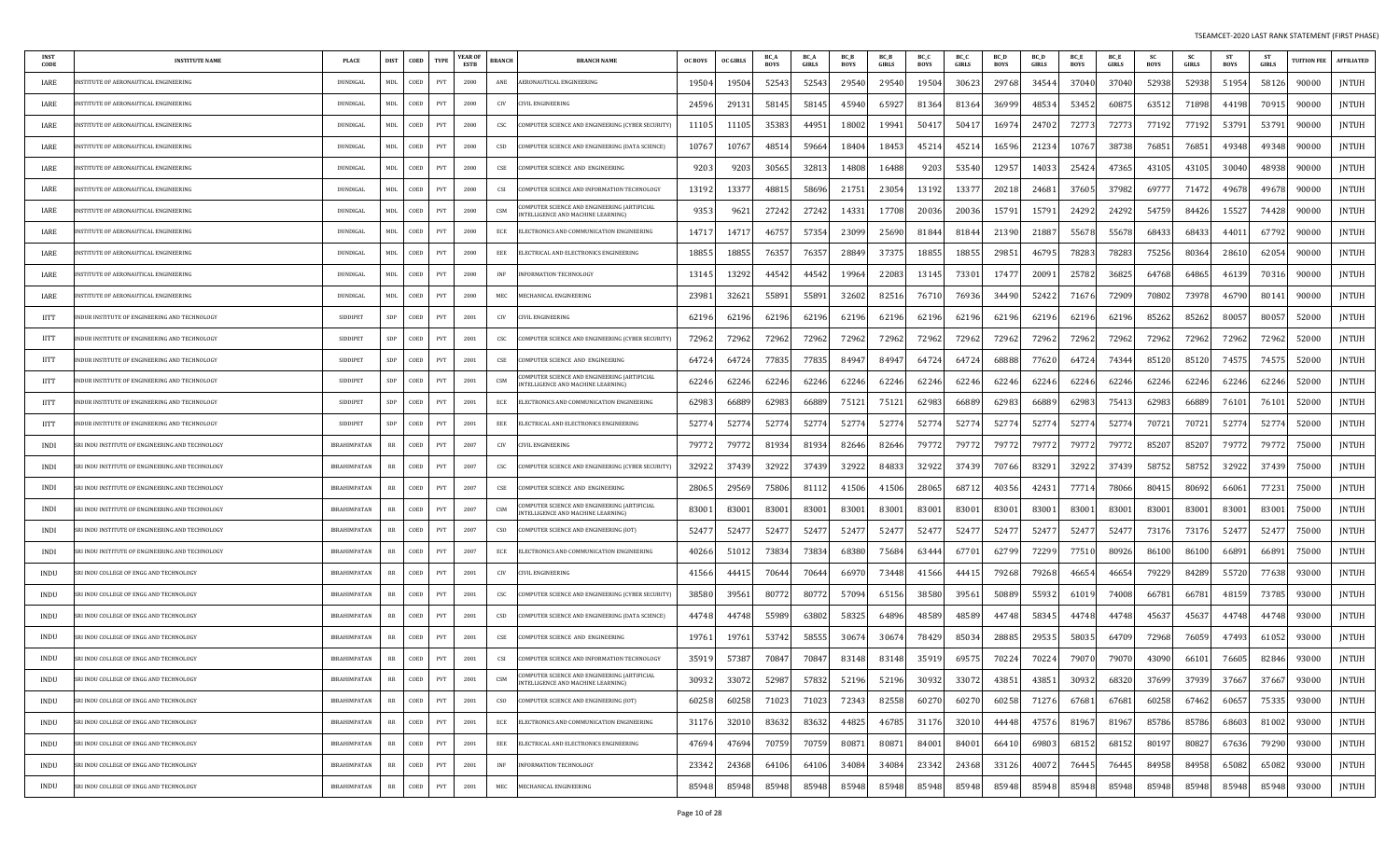| <b>INST</b><br>CODE | <b>INSTITUTE NAME</b>                            | <b>PLACE</b> | <b>DIST</b> | COED          | <b>TYPE</b> | <b>YEAR OF</b><br><b>ESTB</b> | <b>BRANCH</b>               | <b>BRANCH NAME</b>                                                                 | OC BOYS | OC GIRLS | BC_A<br><b>BOYS</b> | <b>BC</b> A<br>GIRLS | BC E<br><b>BOYS</b> | <b>BCB</b><br>GIRLS | BC C<br><b>BOYS</b> | BC 0<br><b>GIRLS</b> | <b>BC</b> D<br><b>BOYS</b> | <b>BC</b> D<br>GIRLS | <b>BC</b> E<br><b>BOYS</b> | <b>BC</b> E<br>GIRLS | -SC<br>BOYS | <b>SC</b><br>GIRLS | <b>ST</b><br>BOYS | - ST<br><b>GIRLS</b> | <b>UITION FEE</b> | <b>AFFILIATED</b> |
|---------------------|--------------------------------------------------|--------------|-------------|---------------|-------------|-------------------------------|-----------------------------|------------------------------------------------------------------------------------|---------|----------|---------------------|----------------------|---------------------|---------------------|---------------------|----------------------|----------------------------|----------------------|----------------------------|----------------------|-------------|--------------------|-------------------|----------------------|-------------------|-------------------|
| JAYA                | AYAMUKHI INSTITUTE OF TECHNOLOGY AND SCIS        | NARSAMPET    | WGR         | COED          | PVT         | 2001                          | CIV                         | CIVIL ENGINEERING                                                                  | 62220   | 62220    | 62220               | 62220                | 62220               | 62220               | 62220               | 62220                | 79124                      | 79124                | 62220                      | 62220                | 62220       | 69508              | 62220             | 62220                | 55000             | JNTUH             |
| JAYA                | YAMUKHI INSTITUTE OF TECHNOLOGY AND SCIS         | NARSAMPET    | WGR         | COED          | PVT         | 2001                          | CSE                         | OMPUTER SCIENCE AND ENGINEERING                                                    | 7277    | 74617    | 82010               | 8233                 | 83436               | 83436               | 72771               | 7461                 | 82312                      | 85103                | 72771                      | 7461.                | 83643       | 83643              | 82543             | 82543                | 55000             | <b>JNTUH</b>      |
| JAYA                | YAMUKHI INSTITUTE OF TECHNOLOGY AND SCIS         | NARSAMPET    | WGR         | COED          | PVT         | 2001                          | CSM                         | OMPUTER SCIENCE AND ENGINEERING (ARTIFICIAL<br>INTELLIGENCE AND MACHINE LEARNING)  | 85948   | 85948    | 85948               | 85948                | 85948               | 85948               | 85948               | 85948                | 85948                      | 85948                | 85948                      | 85948                | 85948       | 85948              | 85948             | 85948                | 55000             | JNTUH             |
| JAYA                | <b>VYAMUKHI INSTITUTE OF TECHNOLOGY AND SCIS</b> | NARSAMPET    | WGR         | COED          | PVT         | 2001                          | ECE                         | ELECTRONICS AND COMMUNICATION ENGINEERING                                          | 6955    | 75162    | 69554               | 7516                 | 69554               | 75162               | 69554               | 75162                | 69554                      | 75162                | 82139                      | 82139                | 82105       | 85328              | 77327             | 77327                | 55000             | JNTUH             |
| JAYA                | AYAMUKHI INSTITUTE OF TECHNOLOGY AND SCIS        | NARSAMPET    | WGR         | COED          | PVT         | 2001                          | EEE                         | ELECTRICAL AND ELECTRONICS ENGINEERING                                             | 60305   | 60305    | 60305               | 6030                 | 60305               | 60305               | 60305               | 60305                | 60305                      | 60305                | 60305                      | 60305                | 60305       | 79719              | 60305             | 60305                | 55000             | <b>JNTUH</b>      |
| JAYA                | YAMUKHI INSTITUTE OF TECHNOLOGY AND SCIS         | NARSAMPET    | WGR         | COED          | PVT         | 2001                          | MEC                         | MECHANICAL ENGINEERING                                                             | 7379    | 73793    | 73793               | 73793                | 73793               | 73793               | 73793               | 73793                | 73793                      | 73793                | 73793                      | 73793                | 77262       | 77262              | 73793             | 73793                | 55000             | JNTUH             |
| JBIT                | B INSTITUTE OF ENGG AND TECHNOLOGY               | YENKAPALLY   | RR          | COED          | PVT         | 1998                          | CIV                         | CIVIL ENGINEERING                                                                  | 51419   | 52055    | 73179               | 77986                | 78390               | 82802               | 72384               | 72384                | 60225                      | 73009                | 85078                      | 85078                | 81849       | 81849              | 57020             | 81094                | 96000             | JNTUH             |
| JBIT                | <b>B INSTITUTE OF ENGG AND TECHNOLOGY</b>        | YENKAPALLY   | RR          | COED          | PVT         | 1998                          | CSE                         | COMPUTER SCIENCE AND ENGINEERING                                                   | 12178   | 12700    | 36994               | 36994                | 19103               | 20807               | 25330               | 25330                | 19666                      | 19961                | 31977                      | 69334                | 54117       | 54117              | 37737             | 37737                | 96000             | JNTUH             |
| JBIT                | B INSTITUTE OF ENGG AND TECHNOLOGY               | YENKAPALLY   | RR          | COED          | PVT         | 1998                          | ECE                         | ELECTRONICS AND COMMUNICATION ENGINEERING                                          | 18290   | 18290    | 70502               | 7568                 | 30961               | 32168               | 18290               | 76493                | 30058                      | 31261                | 67115                      | 67115                | 76555       | 79253              | 57022             | 68553                | 96000             | <b>JNTUH</b>      |
| JBIT                | B INSTITUTE OF ENGG AND TECHNOLOGY               | YENKAPALLY   | RR          | COED          | PVT         | 1998                          | ECM                         | ELECTRONICS AND COMPUTER ENGINEERING                                               | 51259   | 55440    | 73455               | 8203                 | 68373               | 68373               | 51259               | 60676                | 61441                      | 61441                | 67805                      | 67805                | 51259       | 65170              | 80637             | 80637                | 96000             | <b>JNTUH</b>      |
| JBIT                | B INSTITUTE OF ENGG AND TECHNOLOGY               | YENKAPALLY   | RR          | COED          | PVT         | 1998                          | EEE                         | ELECTRICAL AND ELECTRONICS ENGINEERING                                             | 3946    | 43587    | 77725               | 7772                 | 70979               | 70979               | 53164               | 53164                | 47861                      | 55852                | 74226                      | 75156                | 79360       | 85496              | 58012             | 62119                | 96000             | <b>JNTUH</b>      |
| JBIT                | B INSTITUTE OF ENGG AND TECHNOLOGY               | YENKAPALLY   | RR          | COED          | PVT         | 1998                          | INF                         | NFORMATION TECHNOLOGY                                                              | 16318   | 16455    | 42178               | 7150                 | 23923               | 26522               | 20976               | 20976                | 25309                      | 31259                | 38522                      | 38522                | 67111       | 68420              | 45540             | 57531                | 96000             | JNTUH             |
| JBIT                | B INSTITUTE OF ENGG AND TECHNOLOGY               | YENKAPALLY   | RR          | COED          | PVT         | 1998                          | MEC                         | MECHANICAL ENGINEERING                                                             | 45810   | 65700    | 81867               | 8186                 | 83270               | 83270               | 45810               | 65700                | 82560                      | 84788                | 78034                      | 78034                | 80557       | 85014              | 76544             | 77741                | 96000             | <b>JNTUH</b>      |
| JBIT                | B INSTITUTE OF ENGG AND TECHNOLOGY               | YENKAPALLY   | RR          | COED          | PVT         | 1998                          | MIN                         | <b><i>AINING ENGINEERING</i></b>                                                   | 3821    | 38214    | 38214               | 3821                 | 38214               | 68862               | 38214               | 38214                | 38214                      | 68779                | 38214                      | 38214                | 79167       | 79167              | 77877             | 78282                | 96000             | <b>JNTUH</b>      |
| JMTK                | OTHISHMATHI INST OF TECHNOLOGY SCIENCES          | KARIMNAGAR   | KRM         | COED          | PVT         | 2008                          | CSE                         | COMPUTER SCIENCE AND ENGINEERING                                                   | 4277    | 42776    | 70156               | 73527                | 76994               | 76994               | 42776               | 42776                | 68830                      | 68830                | 85006                      | 85006                | 67322       | 80386              | 85096             | 85096                | 50000             | <b>JNTUH</b>      |
| JMTK                | OTHISHMATHI INST OF TECHNOLOGY SCIENCES          | KARIMNAGAR   | <b>KRM</b>  | COED          | PVT         | 2008                          | ECE                         | ELECTRONICS AND COMMUNICATION ENGINEERING                                          | 36554   | 36554    | 36554               | 4872                 | 56907               | 56907               | 36554               | 36554                | 36554                      | 36554                | 36554                      | 36554                | 79992       | 79992              | 81135             | 8113                 | 50000             | JNTUH             |
| JMTK                | OTHISHMATHI INST OF TECHNOLOGY SCIENCES          | KARIMNAGAR   | <b>KRM</b>  | COED          | PVT         | 2008                          | EEE                         | ELECTRICAL AND ELECTRONICS ENGINEERING                                             | 85948   | 85948    | 85948               | 85948                | 85948               | 85948               | 85948               | 85948                | 85948                      | 85948                | 85948                      | 85948                | 85948       | 85948              | 85948             | 85948                | 50000             | JNTUH             |
| JMTS                | OTHISHMATHI INSTITUTE OF TECHNOLOGY AND SCI      | KARIMNAGAR   | <b>KRM</b>  | COED          | PVT         | 1997                          | CIV                         | CIVIL ENGINEERING                                                                  | 5528    | 65463    | 55287               | 6546                 | 55287               | 65463               | 55287               | 65463                | 55287                      | 65463                | 62107                      | 65463                | 85724       | 85724              | 69805             | 82289                | 65000             | <b>JNTUH</b>      |
| JMTS                | )THISHMATHI INSTITUTE OF TECHNOLOGY AND SCI      | KARIMNAGAR   | KRM         | COED          | PVT         | 1997                          | CSE                         | OMPUTER SCIENCE AND ENGINEERING                                                    | 47512   | 47512    | 8527                | 8527                 | 67460               | 84933               | 66837               | 66837                | 65115                      | 65115                | 71486                      | 71486                | 85590       | 85590              | 74036             | 74036                | 65000             | <b>JNTUH</b>      |
| <b>IMTS</b>         | OTHISHMATHI INSTITUTE OF TECHNOLOGY AND SCI      | KARIMNAGAR   | <b>KRM</b>  | COED          | PVT         | 1997                          | CSM                         | COMPUTER SCIENCE AND ENGINEERING (ARTIFICIAL<br>INTELLIGENCE AND MACHINE LEARNING) | 8268    | 82685    | 82685               | 8268                 | 82685               | 82685               | 82685               | 82685                | 82685                      | 82685                | 82685                      | 82685                | 82685       | 82685              | 82685             | 82685                | 65000             | <b>JNTUH</b>      |
| JMTS                | OTHISHMATHI INSTITUTE OF TECHNOLOGY AND SCI      | KARIMNAGAR   | KRM         | COED          | PVT         | 1997                          | ECE                         | ELECTRONICS AND COMMUNICATION ENGINEERING                                          | 7583.   | 75835    | 75835               | 7583!                | 75835               | 75835               | 75835               | 75835                | 75835                      | 75835                | 75835                      | 75835                | 75835       | 75835              | 75835             | 75835                | 65000             | JNTUH             |
| JMTS                | 'OTHISHMATHI INSTITUTE OF TECHNOLOGY AND SCI     | KARIMNAGAR   | <b>KRM</b>  | COED          | PVT         | 1997                          | EEE                         | ELECTRICAL AND ELECTRONICS ENGINEERING                                             | 85948   | 85948    | 85948               | 8594                 | 85948               | 85948               | 85948               | 85948                | 85948                      | 85948                | 85948                      | 85948                | 85948       | 85948              | 85948             | 85948                | 65000             | <b>JNTUH</b>      |
| JMTS                | OTHISHMATHI INSTITUTE OF TECHNOLOGY AND SCI      | KARIMNAGAR   | <b>KRM</b>  | COED          | PVT         | 1997                          | MEC                         | MECHANICAL ENGINEERING                                                             | 85948   | 85948    | 85948               | 85948                | 85948               | 85948               | 85948               | 85948                | 85948                      | 85948                | 85948                      | 85948                | 85948       | 85948              | 85948             | 85948                | 65000             | <b>JNTUH</b>      |
| <b>JNKR</b>         | NTU COLLEGE OF ENGINEERING KARIMNAGAR            | KARIMNAGAR   | JTL.        | COED          | <b>UNIV</b> | 2007                          | CSE                         | COMPUTER SCIENCE AND ENGINEERING                                                   | 4987    | 4987     | 10066               | 10066                | 6680                | 7576                | 20424               | 20424                | 7596                       | 7596                 | 9550                       | 9550                 | 11093       | 11556              | 8061              | 10749                | 18000             | JNTUH             |
| <b>JNKR</b>         | NTU COLLEGE OF ENGINEERING KARIMNAGAR            | KARIMNAGAR   | <b>TL</b>   | COED          | <b>UNIV</b> | 2007                          | ECE                         | ELECTRONICS AND COMMUNICATION ENGINEERING                                          | 9062    | 9139     | 14874               | 1546                 | 10192               | 10192               | 9062                | 9139                 | 10137                      | 10321                | 12301                      | 17376                | 22634       | 22634              | 14101             | 16780                | 18000             | <b>JNTUH</b>      |
| JNKR                | NTU COLLEGE OF ENGINEERING KARIMNAGAR            | KARIMNAGAR   | JTL.        | COED          | <b>UNIV</b> | 2007                          | EEE                         | ELECTRICAL AND ELECTRONICS ENGINEERING                                             | 10004   | 10004    | 19351               | 1935                 | 12184               | 12900               | 64149               | 64149                | 13928                      | 13928                | 37722                      | 37722                | 25157       | 25157              | 17003             | 17003                | 18000             | <b>JNTUH</b>      |
| <b>JNKR</b>         | NTU COLLEGE OF ENGINEERING KARIMNAGAR            | KARIMNAGAR   | JTL         | COED          | <b>UNIV</b> | 2007                          | INF                         | <b>INFORMATION TECHNOLOGY</b>                                                      | 9282    | 9282     | 18136               | 1813                 | 10805               | 10996               | 9282                | 9282                 | 12240                      | 12240                | 17920                      | 17920                | 26816       | 29425              | 20853             | 23826                | 18000             | <b>JNTUH</b>      |
| JNKR                | JNTU COLLEGE OF ENGINEERING KARIMNAGAR           | KARIMNAGAR   | JTL         | COED          | <b>UNIV</b> | 2007                          | MEC                         | MECHANICAL ENGINEERING                                                             | 10742   | 14941    | 19860               | 3588                 | 13767               | 16935               | 10742               | 18291                | 15096                      | 20178                | 51358                      | 68829                | 29363       | 30729              | 21207             | 21446                | 18000             | <b>JNTUH</b>      |
| JNPASF              | INTU SCHOOL OF PLANNING AND ARCH - SELF FINANCE  | MASABTANK    | HYD         | COED          | SF          | 2008                          | <b>DTD</b>                  | DIGITAL TECHNIQUES FOR DESIGN AND PLANNING                                         | 38496   | 38496    | 44733               | 47679                | 41079               | 41079               | 38496               | 80821                | 38496                      | 64277                | 38496                      | 38496                | 82870       | 82870              | 48747             | 50043                | 50000             | JNAFAU            |
| JNPASF              | INTU SCHOOL OF PLANNING AND ARCH - SELF FINANCE  | MASABTANK    | HYD         | $_{\tt COED}$ | SF          | 2008                          | FSP                         | FACILITIES AND SERVICES PLANNING                                                   | 59272   | 59272    | 59272               | 63130                | 77753               | 77753               | 59272               | 59272                | 59272                      | 82020                | 64802                      | 72653                | 85966       | 85966              | 71478             | 71478                | 50000             | JNAFAU            |
| JNPASF              | NTU SCHOOL OF PLANNING AND ARCH - SELF FINANCE   | MASABTANK    | HYD         | COED          | SF          | 2008                          | PLG                         | PLANNING                                                                           | 27898   | 50034    | 52488               | 52488                | 60359               | 60359               | 27898               | 50034                | 77214                      | 77214                | 36338                      | 50034                | 83605       | 83605              | 27898             | 79344                | 50000             | JNAFAU            |
| JNTH                | INTU COLLEGE OF ENGG HYDERABAD                   | HYDERABAD    | MDL         | COED          | <b>UNIV</b> | 1965                          | CHE                         | CHEMICAL ENGINEERING                                                               | 905     | 9340     | 23397               | 23397                | 12972               | 12972               | 9055                | 46450                | 13182                      | 13182                | 20579                      | 20579                | 27237       | 27237              | 11993             | 12097                | 18000             | JNTUH             |
| JNTH                | JNTU COLLEGE OF ENGG HYDERABAD                   | HYDERABAD    | MDL         | COED          | <b>UNIV</b> | 1965                          | CIV                         | CIVIL ENGINEERING                                                                  | 3603    | 3603     | 7338                | 7338                 | 5001                | 5001                | 12119               | 12119                | 5369                       | 5954                 | 8103                       | 10190                | 9474        | 9474               | 7841              | 8707                 | 18000             | JNTUH             |
| JNTH                | JNTU COLLEGE OF ENGG HYDERABAD                   | HYDERABAD    | MDL         | COED          | <b>UNIV</b> | 1965                          | $\ensuremath{\mathsf{CSE}}$ | COMPUTER SCIENCE AND ENGINEERING                                                   | 339     | 398      | 861                 | 1872                 | 428                 | 628                 | 339                 | 398                  | 452                        | 678                  | 777                        | 2337                 | 2998        | 2998               | 658               | 4728                 | 18000             | <b>JNTUH</b>      |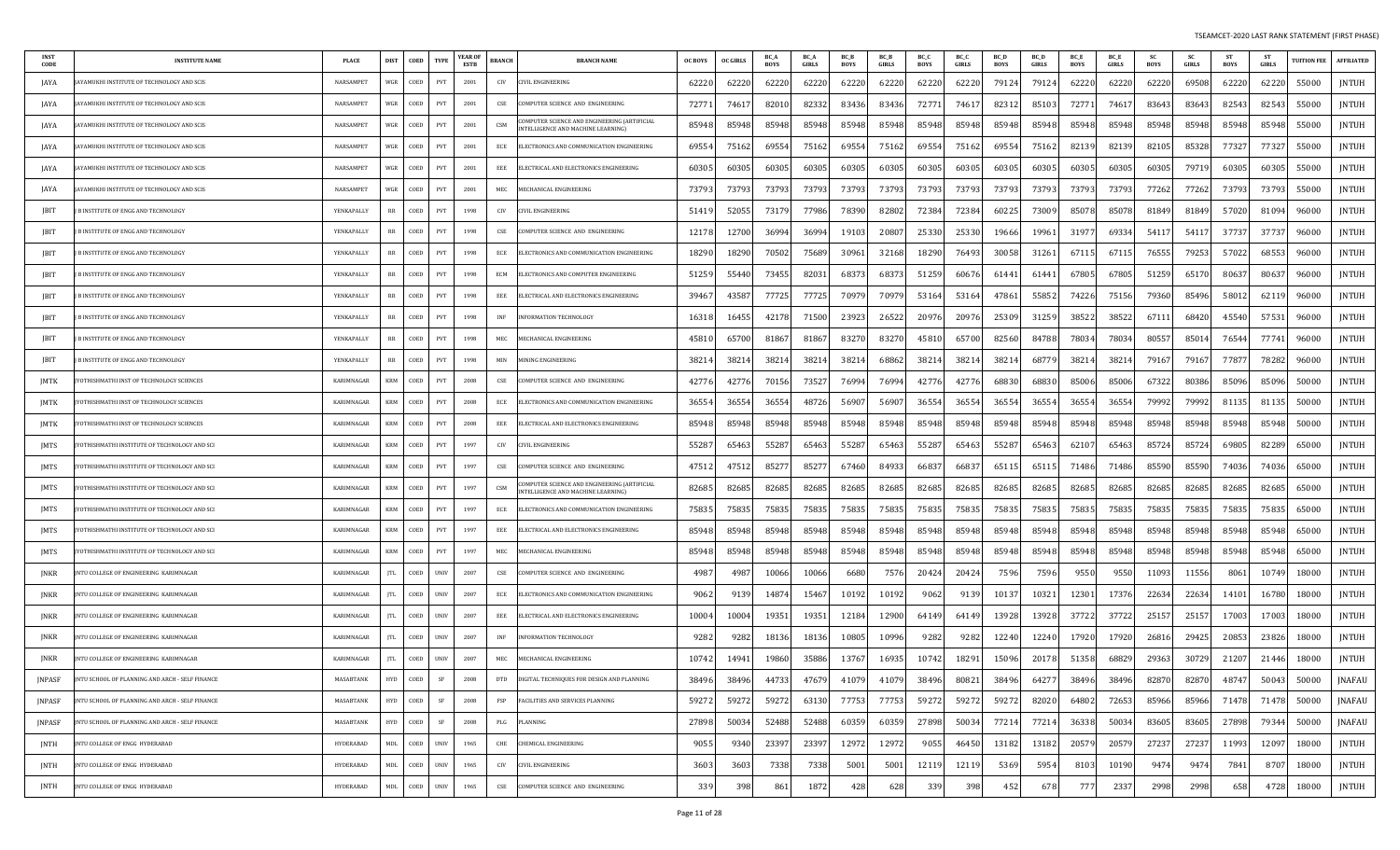| INST<br>CODE  | <b>INSTITUTE NAME</b>                       | <b>PLACE</b>     | <b>DIST</b>  | COED                                                      | <b>TYPE</b> | YEAR OF<br>ESTB | BRANCH | <b>BRANCH NAME</b>                                                                 | <b>OC BOYS</b> | <b>OC GIRLS</b> | BC_A<br><b>BOYS</b> | BC_A<br><b>GIRLS</b> | <b>BC</b> B<br><b>BOYS</b> | <b>BC</b> B<br>GIRLS | BC_C<br><b>BOYS</b> | BC_C<br><b>GIRLS</b> | BC D<br><b>BOYS</b> | BC_D<br><b>GIRLS</b> | BC_E<br><b>BOYS</b> | BC_E<br>GIRLS | <b>SC</b><br><b>BOYS</b> | <b>SC</b><br>GIRLS | <b>ST</b><br><b>BOYS</b> | -ST<br><b>GIRLS</b> | <b>TUITION FEE</b> | <b>AFFILIATED</b> |
|---------------|---------------------------------------------|------------------|--------------|-----------------------------------------------------------|-------------|-----------------|--------|------------------------------------------------------------------------------------|----------------|-----------------|---------------------|----------------------|----------------------------|----------------------|---------------------|----------------------|---------------------|----------------------|---------------------|---------------|--------------------------|--------------------|--------------------------|---------------------|--------------------|-------------------|
| JNTH          | NTU COLLEGE OF ENGG HYDERABAD               | HYDERABAD        | MDL          | COED                                                      | <b>UNIV</b> | 1965            | ECE    | ELECTRONICS AND COMMUNICATION ENGINEERING                                          | 638            | 781             | 1539                | 2414                 | 940                        | 1160                 | 722                 | 781                  | 1228                | 1298                 | 1252                | 3586          | 457                      | 5785               | 4316                     | 8197                | 18000              | <b>JNTUH</b>      |
| JNTH          | <b>NTU COLLEGE OF ENGG HYDERABAD</b>        | HYDERABAD        | MDL          | COED                                                      | <b>UNIV</b> | 1965            | EEE    | ELECTRICAL AND ELECTRONICS ENGINEERING                                             | 159            | 1659            | 2816                | 3887                 | 1948                       | 2158                 | 1595                | 1659                 | 191                 | 1914                 | 3859                | 6369          | 718                      | 7181               | 4777                     | 4777                | 18000              | JNTUH             |
| JNTH          | JNTU COLLEGE OF ENGG HYDERABAD              | <b>HYDERABAD</b> | MDL          | COED                                                      | <b>UNIV</b> | 1965            | MEC    | MECHANICAL ENGINEERING                                                             | 2247           | 3085            | 8319                | 8319                 | 3428                       | 5109                 | 2247                | 11544                | 301                 | 4748                 | 4889                | 4889          | 8973                     | 12758              | 6201                     | 891                 | 18000              | JNTUH             |
| <b>JNTH</b>   | JNTU COLLEGE OF ENGG HYDERABAD              | HYDERABAD        | MDL          | COED                                                      | <b>UNIV</b> | 1965            | MET    | METALLURGICAL ENGINEERING                                                          | 1370           | 15322           | 26114               | 2611                 | 15609                      | 18914                | 13702               | 15322                | 21989               | 21989                | 42825               | 42825         | 30590                    | 30590              | 22551                    | 2798                | 18000              | <b>JNTUH</b>      |
| JNTHMT        | NTUH-5 YEAR INTEGRATED MTECH SELF FINANCE   | KUKATPALLY       | MDL          | COED                                                      | SF          | 1965            | CIV    | IVIL ENGINEERINO                                                                   | 8266           | 8266            | 13609               | 1832                 | 11924                      | 11924                | 55515               | 55515                | 847                 | 12583                | 8266                | 18623         | 16136                    | 16136              | 12792                    | 12792               | 35000              | <b>JNTUH</b>      |
| JNTHMT        | NTUH-5 YEAR INTEGRATED MTECH SELF FINANCE   | KUKATPALLY       | MDL          | COED                                                      | SF          | 1965            | CSE    | COMPUTER SCIENCE AND ENGINEERING                                                   | 139            | 1463            | 1392                | 4621                 | 1913                       | 2641                 | 1392                | 1463                 | 1392                | 2290                 | 1695                | 1695          | 11443                    | 12573              | 4551                     | 12843               | 35000              | JNTUH             |
| JNTHMT        | NTUH-5 YEAR INTEGRATED MTECH SELF FINANCE   | KUKATPALLY       | MDL          | COED                                                      | SF          | 1965            | ECE    | ELECTRONICS AND COMMUNICATION ENGINEERING                                          | 264            | 293             | 6602                | 6602                 | 2914                       | 3250                 | 2642                | 2931                 | 2892                | 5484                 | 3876                | 3876          | 1414                     | 14141              | 12115                    | 16333               | 35000              | JNTUH             |
| JNTHMT        | NTUH-5 YEAR INTEGRATED MTECH SELF FINANCE   | KUKATPALLY       | MDL          | COED                                                      | SF          | 1965            | EEE    | ELECTRICAL AND ELECTRONICS ENGINEERING                                             | 4408           | 4969            | 10235               | 10235                | 5262                       | 5262                 | 10208               | 10208                | 5562                | 6143                 | 4408                | 6442          | 15163                    | 16055              | 14676                    | 14676               | 35000              | <b>JNTUH</b>      |
| <b>JNTHMT</b> | NTUH-5 YEAR INTEGRATED MTECH SELF FINANCE   | KUKATPALLY       | MDL          | COED                                                      | SF          | 1965            | MMS    | <b>STECH MECHANICAL WITH MTECH MANUFACTURING</b><br><b>YSTEMS</b>                  | 7446           | 11349           | 14206               | 25190                | 9488                       | 13884                | 7446                | 11349                | 12995               | 13454                | 21274               | 50480         | 25278                    | 29305              | 7446                     | 20709               | 35000              | JNTUH             |
| JNTHMT        | NTUH-5 YEAR INTEGRATED MTECH SELF FINANCE   | KUKATPALLY       | MDL          | COED                                                      | SF          | 1965            | MTE    | BTECH MECHANICAL WITH MTECH THERMAL ENGG                                           | 10550          | 13597           | 15120               | 20708                | 11892                      | 18138                | 10550               | 13597                | 13493               | 13597                | 10550               | 20838         | 2186                     | 26573              | 15381                    | 22554               | 35000              | <b>JNTUH</b>      |
| JNTM          | NTU COLLEGE OF ENGG MANTHANI                | MANTHANI         | PDL          | COED                                                      | GOV         | 2010            | CIV    | CIVIL ENGINEERING                                                                  | 17372          | 25695           | 30151               | 38822                | 22267                      | 30309                | 17372               | 25695                | 23251               | 25695                | 35891               | 35891         | 39127                    | 39127              | 25069                    | 2677                | 18000              | <b>JNTUH</b>      |
| JNTM          | NTU COLLEGE OF ENGG-MANTHANI                | MANTHANI         | PDL          | COED                                                      | GOV         | 2010            | CSE    | COMPUTER SCIENCE AND ENGINEERING                                                   | 1007           | 10292           | 21331               | 21331                | 1187                       | 11898                | 10079               | 60281                | 13237               | 13476                | 23146               | 23146         | 24483                    | 24491              | 14703                    | 14703               | 18000              | <b>JNTUH</b>      |
| JNTM          | INTU COLLEGE OF ENGG MANTHANI               | MANTHANI         | PDL          | COED                                                      | GOV         | 2010            | CSM    | COMPUTER SCIENCE AND ENGINEERING (ARTIFICIAI<br>INTELLIGENCE AND MACHINE LEARNING) | 14492          | 14492           | 36705               | 3670                 | 19223                      | 21083                | 19787               | 19787                | 16295               | 18232                | 23507               | 35684         | 52190                    | 66653              | 42709                    | 42709               | 18000              | <b>JNTUH</b>      |
| JNTM          | NTU COLLEGE OF ENGG MANTHANI                | MANTHANI         | PDL          | COED                                                      | GOV         | 2010            | EEE    | ELECTRICAL AND ELECTRONICS ENGINEERING                                             | 15513          | 16220           | 28108               | 28108                | 18036                      | 18036                | 15513               | 16220                | 18779               | 18779                | 80736               | 80736         | 34716                    | 34716              | 25018                    | 25490               | 18000              | <b>JNTUH</b>      |
| JNTM          | NTU COLLEGE OF ENGG MANTHANI                | MANTHANI         | PDL          | COED                                                      | GOV         | 2010            | MEC    | MECHANICAL ENGINEERING                                                             | 18644          | 18644           | 32665               | 63703                | 2777                       | 29839                | 22925               | 22925                | 2091                | 30789                | 76410               | 83652         | 39733                    | 46476              | 28776                    | 36600               | 18000              | JNTUH             |
| JNTM          | NTU COLLEGE OF ENGG MANTHANI                | MANTHANI         | PDL          | COED                                                      | GOV         | 2010            | MIN    | MINING ENGINEERING                                                                 | 2310           | 43345           | 33497               | 43345                | 29687                      | 43345                | 23109               | 43345                | 30166               | 43345                | 71000               | 71000         | 47229                    | 59705              | 32600                    | 4334.               | 18000              | JNTUH             |
| JNTS          | N T U COLLEGE OF ENGINEERING SULTANPUR      | <b>SULTANPUR</b> | SRD          | COED                                                      | <b>UNIV</b> | 2012            | CIV    | CIVIL ENGINEERING                                                                  | 1389           | 13895           | 25364               | 28024                | 19078                      | 21586                | 75667               | 75667                | 1539                | 17703                | 42992               | 42992         | 28383                    | 28383              | 22539                    | 2766                | 18000              | JNTUH             |
| JNTS          | N T U COLLEGE OF ENGINEERING SULTANPUR      | SULTANPUR        | SRD          | COED                                                      | UNIV        | 2012            | CSE    | COMPUTER SCIENCE AND ENGINEERING                                                   | 5411           | 6222            | 9797                | 10012                | 7084                       | 9335                 | 5411                | 25158                | 8686                | 9119                 | 7408                | 9464          | 16177                    | 16177              | 13385                    | 15810               | 18000              | <b>JNTUH</b>      |
| JNTS          | N T U COLLEGE OF ENGINEERING SULTANPUR      | <b>SULTANPUR</b> | SRD          | COED                                                      | <b>UNIV</b> | 2012            | ECE    | ELECTRONICS AND COMMUNICATION ENGINEERING                                          | 9172           | 9172            | 17448               | 18469                | 11299                      | 11299                | 9172                | 9172                 | 11046               | 11046                | 22513               | 22513         | 21856                    | 21856              | 21410                    | 22132               | 18000              | <b>JNTUH</b>      |
| JNTS          | IN TU COLLEGE OF ENGINEERING SULTANPUR      | <b>SULTANPUR</b> | SRD          | COED                                                      | <b>UNIV</b> | 2012            | MEC    | MECHANICAL ENGINEERING                                                             | 1441.          | 16370           | 27502               | 32448                | 20474                      | 23406                | 28802               | 28802                | 17303               | 27649                | 26434               | 43316         | 28676                    | 32890              | 22418                    | 2383                | 18000              | <b>JNTUH</b>      |
| JOGI          | OGINPALLY B R ENGINEERING COLLEGE           | YENKAPALLY       | RR           | COED                                                      | PVT         | 2002            | CSE    | COMPUTER SCIENCE AND ENGINEERING                                                   | 39199          | 40889           | 73199               | 73199                | 5527                       | 57570                | 39199               | 40889                | 55381               | 55524                | 65454               | 66506         | 8058                     | 85537              | 73164                    | 85737               | 87000              | <b>JNTUH</b>      |
| JOGI          | OGINPALLY B R ENGINEERING COLLEGE           | YENKAPALLY       | RR           | COED                                                      | PVT         | 2002            | CSM    | COMPUTER SCIENCE AND ENGINEERING (ARTIFICIAL<br>INTELLIGENCE AND MACHINE LEARNING) | 2601           | 2601            | 26017               | 2601                 | 2601                       | 26017                | 26017               | 26017                | 48626               | 78732                | 2601.               | 2601.         | 49883                    | 49883              | 26017                    | 2601.               | 87000              | <b>JNTUH</b>      |
| JOGI          | OGINPALLY B R ENGINEERING COLLEGE           | YENKAPALLY       | RR           | COED                                                      | PVT         | 2002            | ECE    | ELECTRONICS AND COMMUNICATION ENGINEERING                                          | 70084          | 70084           | 82300               | 82300                | 7008                       | 73244                | 70084               | 70084                | 83745               | 83745                | 7008                | 70084         | 81827                    | 81827              | 70084                    | 70084               | 87000              | <b>JNTUH</b>      |
| JOGI          | OGINPALLY B R ENGINEERING COLLEGE           | YENKAPALLY       | RR           | COED                                                      | PVT         | 2002            | INF    | INFORMATION TECHNOLOGY                                                             | 6621           | 66213           | 73051               | 73146                | 83330                      | 83330                | 66213               | 67563                | 66213               | 66213                | 8090                | 80901         | 66213                    | 66213              | 70696                    | 70696               | 87000              | JNTUH             |
| JPNE          | JAYA PRAKASH NARAYAN COLLEGE OF ENGINEERING | MAHABUBNAGAR     | <b>MBN</b>   | COED                                                      | PVT         | 1997            | CIV    | CIVIL ENGINEERING                                                                  | 6869           | 6869            | 68691               | 6869                 | 6869                       | 68691                | 68691               | 68691                | 6869                | 68691                | 6869                | 68691         | 6869                     | 68691              | 6869                     | 6869                | 69000              | JNTUH             |
| JPNE          | JAYA PRAKASH NARAYAN COLLEGE OF ENGINEERING | MAHABUBNAGAR     | MBN          | COED                                                      | PVT         | 1997            | CSE    | COMPUTER SCIENCE AND ENGINEERING                                                   | 72329          | 72329           | 84563               | 85235                | 8231                       | 82319                | 83556               | 83556                | 77754               | 77754                | 72329               | 84342         | 85863                    | 85863              | 80423                    | 80423               | 69000              | JNTUH             |
| JPNE          | JAYA PRAKASH NARAYAN COLLEGE OF ENGINEERING | MAHABUBNAGAR     | MBN          | COED                                                      | PVT         | 1997            | ECE    | ELECTRONICS AND COMMUNICATION ENGINEERING                                          | 25806          | 25806           | 56386               | 56386                | 54922                      | 54922                | 25806               | 25806                | 25806               | 25806                | 25806               | 25806         | 75787                    | 75787              | 25806                    | 65883               | 69000              | JNTUH             |
| JPNE          | JAYA PRAKASH NARAYAN COLLEGE OF ENGINEERING | MAHABUBNAGAR     | MBN          | COED                                                      | PVT         | 1997            | EEE    | ELECTRICAL AND ELECTRONICS ENGINEERING                                             | 68769          | 68769           | 68769               | 68769                | 79140                      | 79140                | 68769               | 68769                | 68769               | 68769                | 68769               | 68769         | 68769                    | 68769              | 68769                    | 68769               | 69000              | JNTUH             |
| JPNE          | JAYA PRAKASH NARAYAN COLLEGE OF ENGINEERING | MAHABUBNAGAR     |              | $\begin{tabular}{ll} \bf MBN & \tt COED \\ \end{tabular}$ | PVT         | 1997            | MEC    | MECHANICAL ENGINEERING                                                             | 85948          | 85948           | 85948               | 85948                | 85948                      | 85948                | 85948               | 85948                | 85948               | 85948                | 85948               | 85948         | 85948                    | 85948              | 85948                    | 85948               | 69000              | JNTUH             |
| KCEA          | KSHATRIYA COLLEGE OF ENGINEERING            | <b>ARMOOR</b>    | NZB          | COED                                                      | PVT         | 2001            | CIV    | CIVIL ENGINEERING                                                                  | 33974          | 33974           | 33974               | 33974                | 73984                      | 82810                | 33974               | 33974                | 33974               | 84580                | 33974               | 33974         | 85890                    | 85890              | 33974                    | 33974               | 55000              | <b>INTUH</b>      |
| KCEA          | (SHATRIYA COLLEGE OF ENGINEERING            | ARMOOR           | <b>NZB</b>   | COED                                                      | PVT         | 2001            | CSE    | COMPUTER SCIENCE AND ENGINEERING                                                   | 64124          | 64124           | 72105               | 72105                | 64124                      | 64124                | 64124               | 64124                | 64124               | 83315                | 66106               | 66106         | 83022                    | 83022              | 82713                    | 82713               | 55000              | <b>JNTUH</b>      |
| KCEA          | KSHATRIYA COLLEGE OF ENGINEERING            | ARMOOR           | <b>NZB</b>   | COED                                                      | PVT         | 2001            | ECE    | ELECTRONICS AND COMMUNICATION ENGINEERING                                          | 85948          | 85948           | 85948               | 85948                | 85948                      | 85948                | 85948               | 85948                | 85948               | 85948                | 85948               | 85948         | 85948                    | 85948              | 85948                    | 85948               | 55000              | <b>JNTUH</b>      |
| KCEA          | KSHATRIYA COLLEGE OF ENGINEERING            | ARMOOR           | <b>NZB</b>   | COED                                                      | PVT         | 2001            | EEE    | ELECTRICAL AND ELECTRONICS ENGINEERING                                             | 72033          | 72033           | 72033               | 72033                | 72033                      | 72033                | 72033               | 72033                | 72033               | 72033                | 72033               | 72033         | 72033                    | 72033              | 72033                    | 72033               | 55000              | JNTUH             |
| KCEA          | KSHATRIYA COLLEGE OF ENGINEERING            | <b>ARMOOR</b>    | $_{\rm NZB}$ | COED                                                      | PVT         | 2001            | MEC    | MECHANICAL ENGINEERING                                                             | 54304          | 54304           | 54304               | 54304                | 54304                      | 54304                | 80702               | 80702                | 5430                | 54304                | 54304               | 54304         | 54304                    | 54304              | 54304                    | 54304               | 55000              | <b>JNTUH</b>      |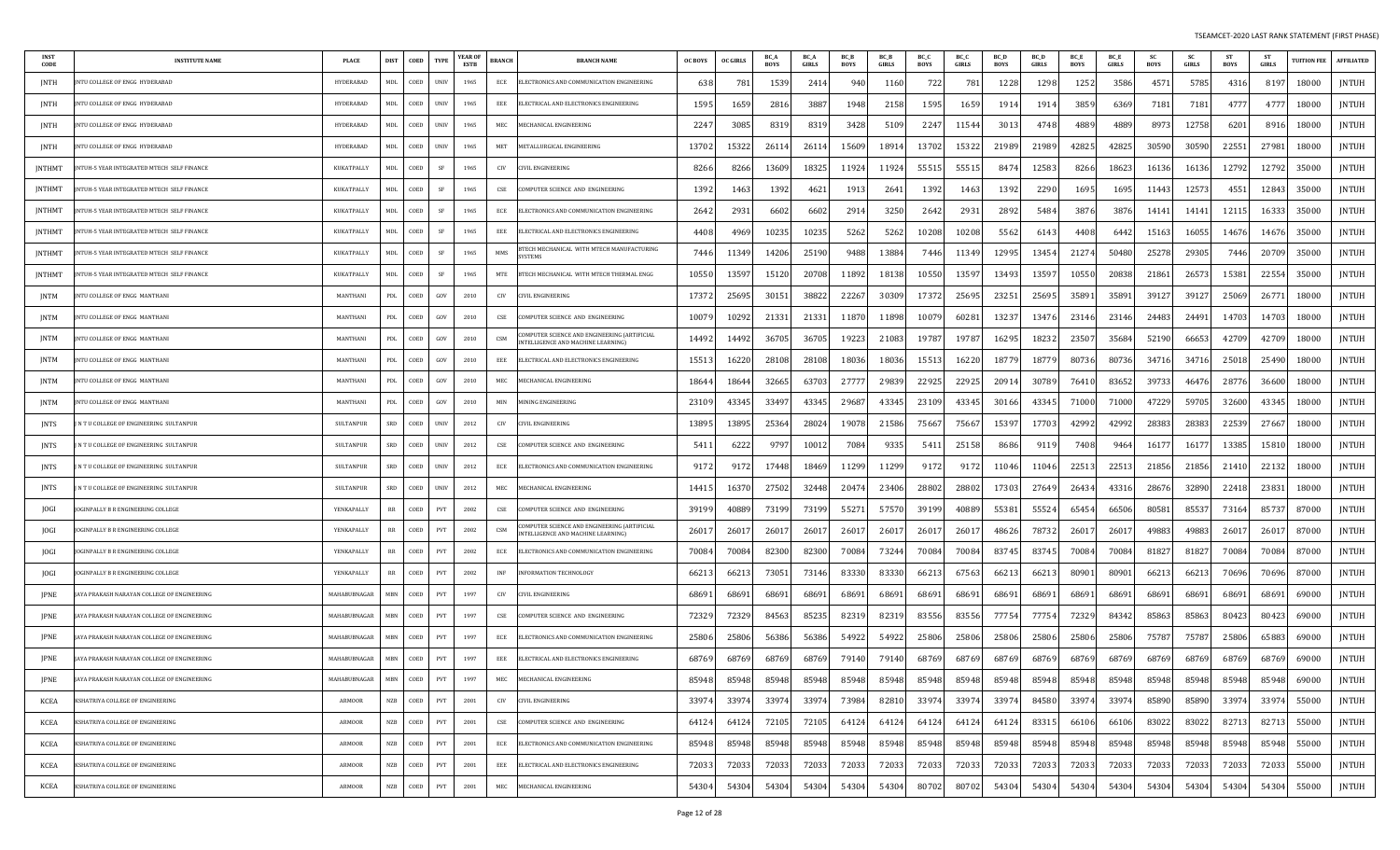| INST<br>CODE | <b>INSTITUTE NAME</b>                          | <b>PLACE</b>     | <b>DIST</b><br>COED | <b>TYPE</b> | YEAR OI<br><b>ESTB</b> | <b>BRANCH</b><br><b>BRANCH NAME</b>                                                            | <b>OC BOYS</b> | <b>OC GIRLS</b> | BC A<br><b>BOYS</b> | <b>BC</b> A<br>GIRLS | BC B<br><b>BOYS</b> | <b>BCB</b><br>GIRLS | BC C<br>BOYS | BC O<br><b>GIRLS</b> | <b>BC</b> D<br><b>BOYS</b> | <b>BC</b> D<br>GIRLS | <b>BC</b> E<br><b>BOYS</b> | <b>BC</b> E<br>GIRLS | -SC<br>BOYS | <b>SC</b><br>GIRLS | <b>ST</b><br>BOYS | - ST<br><b>GIRLS</b> | <b>UITION FEE</b> | <b>AFFILIATED</b> |
|--------------|------------------------------------------------|------------------|---------------------|-------------|------------------------|------------------------------------------------------------------------------------------------|----------------|-----------------|---------------------|----------------------|---------------------|---------------------|--------------|----------------------|----------------------------|----------------------|----------------------------|----------------------|-------------|--------------------|-------------------|----------------------|-------------------|-------------------|
| <b>KDDW</b>  | ODADA INST OF TECHNOLOGY AND SCIENCE FOR WOMEN | <b>KODADA</b>    | GIRLS<br>SRP        | PVT         | 2008                   | CIV<br>IVIL ENGINEERING:                                                                       |                | 79403           | N                   | 8455                 | NA                  | 8471                | NA           | 84948                | NA                         | 85878                | NA                         | 86047                | NA          | 7991               | NA                | 80297                | 70000             | JNTUH             |
| <b>KDDW</b>  | ODADA INST OF TECHNOLOGY AND SCIENCE FOR WOMEN | <b>KODADA</b>    | SRP<br>GIRLS        | PVT         | 2008                   | CSE<br>OMPUTER SCIENCE AND ENGINEERING                                                         | -N             | 4572            | NA                  | 5832                 | NA                  | 62004               | NA           | 6753                 | N.                         | 6168                 | NA                         | 49023                | NA          | 61086              | NA                | 59784                | 70000             | <b>JNTUH</b>      |
| KDDW         | ODADA INST OF TECHNOLOGY AND SCIENCE FOR WOMEN | <b>KODADA</b>    | GIRLS<br>SRP        | PVT         | 2008                   | ECE<br>LECTRONICS AND COMMUNICATION ENGINEERING                                                | -N.            | 60760           | NA                  | 7897                 | NA                  | 75039               | NA           | 6076                 | NA                         | 7166                 | NA                         | 8527                 | NA          | 71439              | NA                | 66207                | 70000             | JNTUH             |
| KDDW         | ODADA INST OF TECHNOLOGY AND SCIENCE FOR WOMEN | KODADA           | GIRLS<br>SRP        | PVT         | 2008                   | EEE<br>ELECTRICAL AND ELECTRONICS ENGINEERING                                                  | -N             | 6243            | NA                  | 77250                |                     | 82389               | NA           | 7927                 |                            | 79699                | NA                         | 80975                | N.          | 77076              | NA                | 73174                | 70000             | JNTUH             |
| KGRH         | GREDDY COLLEGE OF ENGG AND TECHNOLOGY!         | MOINABAD         | RR<br>COED          | PVT         | 2008                   | CIV<br>IVIL ENGINEERING                                                                        | 4485           | 44859           | 44859               | 4485                 | 60464               | 60464               | 44859        | 44859                | 44859                      | 44859                | 44859                      | 44859                | 77241       | 77241              | 61847             | 6184.                | 78000             | <b>JNTUH</b>      |
| KGRH         | GREDDY COLLEGE OF ENGG AND TECHNOLOGY          | MOINABAD         | RR<br>COED          | PVT         | 2008                   | CSD<br>OMPUTER SCIENCE AND ENGINEERING (DATA SCIENCE)                                          | 6821           | 6821            | 68211               | 6821                 | 68211               | 68211               | 68211        | 68211                | 68211                      | 6821                 | 68211                      | 68211                | 70755       | 70755              | 68211             | 68211                | 78000             | JNTUH             |
| KGRH         | GREDDY COLLEGE OF ENGG AND TECHNOLOGY          | MOINABAD         | COED<br>RR          | PVT         | 2008                   | CSE<br>OMPUTER SCIENCE AND ENGINEERING                                                         | 3621           | 36210           | 78248               | 78248                | 61780               | 61780               | 52052        | 52052                | 51308                      | 51308                | 79412                      | 81285                | 85585       | 86148              | 69267             | 72555                | 78000             | JNTUH             |
| <b>KGRH</b>  | GREDDY COLLEGE OF ENGG AND TECHNOLOGY          | MOINABAD         | RR<br>COED          | PVT         | 2008                   | OMPUTER SCIENCE AND ENGINEERING (ARTIFICIAI<br>CSM<br><b>ITELLIGENCE AND MACHINE LEARNING)</b> | 76593          | 76593           | 76593               | 76593                | 76593               | 76593               | 76593        | 76593                | 76593                      | 76593                | 76593                      | 76593                | 76593       | 76593              | 76593             | 76593                | 78000             | JNTUH             |
| KGRH         | GREDDY COLLEGE OF ENGG AND TECHNOLOGY!         | MOINARAD         | COED<br>RR          | PVT         | 2008                   | ECE<br>ELECTRONICS AND COMMUNICATION ENGINEERING                                               | 5273           | 5273            | 78988               | 78988                | 78874               | 78874               | 52733        | 52733                | 57747                      | 6681                 | 68312                      | 78753                | 61831       | 61831              | 66977             | 6697                 | 78000             | <b>JNTUH</b>      |
| KGRH         | GREDDY COLLEGE OF ENGG AND TECHNOLOGY          | MOINABAD         | COED<br>RR          | PVT         | 2008                   | MEC<br><b>ECHANICAL ENGINEERING</b>                                                            | 74189          | 74189           | 83211               | 8321                 | 74189               | 74189               | 74189        | 74189                | 74189                      | 74189                | 74189                      | 74189                | 74189       | 74189              | 74189             | 74189                | 78000             | <b>JNTUH</b>      |
| KITS         | AKATIYA INSTITUTE OF TECHNOLOGY AND SCI        | WARANGAL         | WGU<br>COED         | PVT         | 1980                   | CIV<br>IVIL ENGINEERING                                                                        | 21740          | 2618            | 59397               | 7063                 | 35596               | 42270               | 33665        | 33665                | 32145                      | 35108                | 40327                      | 47283                | 47341       | 54834              | 39633             | 44256                | 125000            | KU                |
| KITS         | AKATIYA INSTITUTE OF TECHNOLOGY AND SCI        | WARANGAL         | COED<br>WGU         | PVT         | 1980                   | CSE<br>OMPUTER SCIENCE AND ENGINEERING                                                         | 7637           | 763             | 23442               | 2344                 | 11068               | 12443               | 25340        | 25340                | 9278                       | 1174                 | 14854                      | 14854                | 32021       | 32021              | 26600             | 27648                | 125000            | KU                |
| KITS         | AKATIYA INSTITUTE OF TECHNOLOGY AND SCI        | WARANGAL         | WGU<br>COED         | PVT         | 1980                   | OMPUTER SCIENCE AND ENGINEERING (ARTIFICIAL<br>CSM<br>NTELLIGENCE AND MACHINE LEARNING)        | 7824           | 857             | 26072               | 3277                 | 13801               | 13801               | 7824         | 857                  | 11714                      | 1171                 | 23572                      | 23572                | 57298       | 65130              | 48507             | 48507                | 125000            | KU                |
| KITS         | AKATIYA INSTITUTE OF TECHNOLOGY AND SCI        | WARANGAL         | COED<br>WGU         | PVT         | 1980                   | CSN<br>OMPUTER SCIENCE & ENGINEERING (NETWORKS)                                                | 14146          | 14146           | 56337               | 5633                 | 20379               | 20379               | 14146        | 64890                | 21386                      | 21386                | 34646                      | 34646                | 64410       | 65140              | 35740             | 62012                | 125000            | KU                |
| KITS         | AKATIYA INSTITUTE OF TECHNOLOGY AND SCI        | WARANGAL         | WGU<br>COED         | PVT         | 1980                   | <b>CSO</b><br>OMPUTER SCIENCE AND ENGINEERING (IOT)                                            | 12385          | 12488           | 56291               | 84557                | 18320               | 22547               | 12385        | 12488                | 16571                      | 20234                | 22617                      | 32057                | 71682       | 75994              | 65452             | 65452                | 125000            | KU                |
| KITS         | AKATIYA INSTITUTE OF TECHNOLOGY AND SCI        | WARANGAL         | COED<br>WGU         | PVT         | 1980                   | ECE<br>LECTRONICS AND COMMUNICATION ENGINEERING                                                | 12401          | 12928           | 38603               | 3860                 | 18930               | 18930               | 17302        | 17302                | 1691                       | 1716                 | 28244                      | 31514                | 47447       | 47447              | 29716             | 34023                | 125000            | KU                |
| KITS         | AKATIYA INSTITUTE OF TECHNOLOGY AND SCI        | WARANGAL         | WGU<br>COED         | PVT         | 1980                   | LECTRONICS COMMUNICATION AND INSTRUMENTATION:<br>ECI<br>NGINEERING                             | 28805          | 28805           | 73706               | 73706                | 39468               | 41847               | 28805        | 28805                | 33782                      | 33782                | 56036                      | 56036                | 7152.       | 71527              | 51327             | 64256                | 125000            | KU                |
| KITS         | AKATIYA INSTITUTE OF TECHNOLOGY AND SCI        | WARANGAL         | COED<br>WGU         | PVT         | 1980                   | EEE<br>ELECTRICAL AND ELECTRONICS ENGINEERING                                                  | 17029          | 17433           | 47475               | 5168                 | 27865               | 27865               | 17029        | 18538                | 29453                      | 29453                | 57851                      | 57851                | 53608       | 53608              | 32136             | 32136                | 125000            | KU                |
| KITS         | AKATIYA INSTITUTE OF TECHNOLOGY AND SCI        | WARANGAL         | WGU<br>COED         | PVT         | 1980                   | INF<br>NFORMATION TECHNOLOGY                                                                   | 1261           | 1261            | 31293               | 3129                 | 18260               | 18260               | 17516        | 17516                | 17508                      | 17508                | 26413                      | 42191                | 52193       | 52193              | 37689             | 38900                | 125000            | KU                |
| KITS         | AKATIYA INSTITUTE OF TECHNOLOGY AND SCI        | WARANGAL         | COED<br>WGU         | PVT         | 1980                   | MEC<br><b>IECHANICAL ENGINEERING</b>                                                           | 2452           | 4004            | 59863               | 6912                 | 41983               | 52855               | 24526        | 40049                | 35218                      | 51560                | 31598                      | 40049                | 60538       | 75494              | 41416             | 51270                | 125000            | KU                |
| <b>KITW</b>  | AKATIYA INST OF TECHNOLOGY SCI FOR WOMEN       | <b>NIZAMABAD</b> | <b>NZB</b><br>GIRLS | PVT         | 2009                   | CIV<br>IVIL ENGINEERING                                                                        |                | 8086            | NA                  | 8086                 | ΝA                  | 80865               | NA           | 80865                | NA                         | 80865                | NA                         | 80865                | NA          | 80865              | NA                | 80865                | 45000             | JNTUH             |
| <b>KITW</b>  | AKATIYA INST OF TECHNOLOGY SCI FOR WOMEN       | <b>NIZAMABAD</b> | GIRLS<br><b>NZB</b> | PVT         | 2009                   | CSE<br>OMPUTER SCIENCE AND ENGINEERING                                                         |                | 7071            | NA                  | 8272                 |                     | 70719               | NA           | 7071                 |                            | 7071                 | ΝA                         | 70719                |             | 85098              | NA                | 76292                | 45000             | JNTUH             |
| <b>KITW</b>  | AKATIYA INST OF TECHNOLOGY SCI FOR WOMEN       | <b>NIZAMABAD</b> | NZB<br>GIRLS        | PVT         | 2009                   | ECE<br>LECTRONICS AND COMMUNICATION ENGINEERING                                                | -N.            | 52929           | NA                  | 67600                | NA.                 | 52929               | NA           | 5292                 | NA                         | 6207                 | NA                         | 52929                | NA.         | 66144              | NA                | 82109                | 45000             | JNTUH             |
| <b>KITW</b>  | AKATIYA INST OF TECHNOLOGY SCI FOR WOMEN       | <b>NIZAMABAD</b> | <b>NZB</b><br>GIRLS | PVT         | 2009                   | EEE<br>ELECTRICAL AND ELECTRONICS ENGINEERING                                                  | -N             | 40590           | NA                  | 40590                | NA                  | 68138               | NA           | 40590                | NA                         | 40590                | NA                         | 40590                | N/          | 59771              | NA                | 54704                | 45000             | JNTUH             |
| KLRT         | LRCOLLEGE OF ENGG AND TECHNOLOGY PALONCHA      | PALONCHA         | KGM<br>COED         | PVT         | 2008                   | CIV<br>CIVIL ENGINEERING                                                                       | 82658          | 8516            | 82658               | 8516                 | 82658               | 85169               | 82658        | 85169                | 82658                      | 85169                | 82658                      | 85169                | 85932       | 86178              | 82658             | 85169                | 75000             | <b>JNTUH</b>      |
| KLRT         | LRCOLLEGE OF ENGG AND TECHNOLOGY PALONCHA      | PALONCHA         | COED<br>KGM         | PVT         | 2008                   | CSE<br>OMPUTER SCIENCE AND ENGINEERING                                                         | 56206          | 56206           | 85222               | 8522                 | 75750               | 81030               | 56206        | 56206                | 68719                      | 73752                | 78806                      | 80509                | 80174       | 82911              | 57398             | 80365                | 75000             | <b>JNTUH</b>      |
| KLRT         | LRCOLLEGE OF ENGG AND TECHNOLOGY PALONCHA      | PALONCHA         | COED<br>KGM         | PVT         | 2008                   | ECE<br>LECTRONICS AND COMMUNICATION ENGINEERING                                                | 6512           | 6887            | 78308               | 7830                 | 65125               | 68873               | 65125        | 6887                 | 65125                      | 6887                 | 65125                      | 6887                 | 85033       | 85033              | 65125             | 68873                | 75000             | <b>JNTUH</b>      |
| KLRT         | KLRCOLLEGE OF ENGG AND TECHNOLOGY PALONCHA     | PALONCHA         | KGM<br>COED         | PVT         | 2008                   | EEE<br>ELECTRICAL AND ELECTRONICS ENGINEERING                                                  | 84460          | 84460           | 84460               | 84460                | 84460               | 84460               | 84460        | 84460                | 84460                      | 84460                | 84460                      | 84460                | 84478       | 84478              | 84460             | 84460                | 75000             | <b>JNTUH</b>      |
| KLRT         | KLRCOLLEGE OF ENGG AND TECHNOLOGY PALONCHA     | PALONCHA         | KGM<br>COED         | PVT         | 2008                   | MEC<br>MECHANICAL ENGINEERING                                                                  | 68952          | 68952           | 68952               | 83481                | 78803               | 78803               | 68952        | 68952                | 68952                      | 69126                | 81932                      | 81932                | 79323       | 79883              | 77632             | 77632                | 75000             | JNTUH             |
| KLRT         | KLRCOLLEGE OF ENGG AND TECHNOLOGY PALONCHA     | PALONCHA         | $KGM$ $COED$        | PVT         | 2008                   | MIN<br><b>IINING ENGINEERING</b>                                                               | 85948          | 85948           | 85948               | 85948                | 85948               | 85948               | 85948        | 85948                | 85948                      | 85948                | 85948                      | 85948                | 85948       | 85948              | 85948             | 85948                | 75000             | <b>JNTUH</b>      |
| KMIT         | ESHAV MEMORIAL INST OF TECHNOLOGY              | NARAYANAGUDA     | HYD  <br>COED       | PVT         | 2007                   | CSD<br>OMPUTER SCIENCE AND ENGINEERING (DATA SCIENCE)                                          | 5849           | 5849            | 20303               | 26071                | 8873                | 8873                | 5849         | 5849                 | 7555                       | 10474                | 23294                      | 23294                | 53612       | 55005              | 33618             | 33618                | 103000            | JNTUH             |
| KMIT         | ESHAV MEMORIAL INST OF TECHNOLOGY              | NARAYANAGUDA     | COED<br>HYD         | PVT         | 2007                   | CSE<br>OMPUTER SCIENCE AND ENGINEERING                                                         | 483            | 5066            | 18217               | 18980                | 7924                | 9427                | 20014        | 2001                 | 8491                       | 921                  | 13829                      | 17872                | 33567       | 34493              | 20663             | 33355                | 103000            | JNTUH             |
| KMIT         | <b>KESHAV MEMORIAL INST OF TECHNOLOGY</b>      | NARAYANAGUDA     | HYD  <br>COED       | PVT         | 2007                   | OMPUTER SCIENCE AND ENGINEERING (ARTIFICIAL<br>CSM<br>NTELLIGENCE AND MACHINE LEARNING)        | 5549           | 5620            | 19399               | 29470                | 7278                | 10297               | 15781        | 15781                | 8587                       | 10202                | 21684                      | 21684                | 34601       | 48184              | 27085             | 53649                | 103000            | JNTUH             |
| KMIT         | KESHAV MEMORIAL INST OF TECHNOLOGY             | NARAYANAGUDA     | COED<br><b>HYD</b>  | PVT         | 2007                   | $\ensuremath{\mathsf{INF}}\xspace$<br>INFORMATION TECHNOLOGY                                   | 711            | 7115            | 27299               | 27299                | 10457               | 13477               | 59587        | 59587                | 11027                      | 12648                | 27178                      | 27178                | 50219       | 53426              | 32798             | 43973                | 103000            | JNTUH             |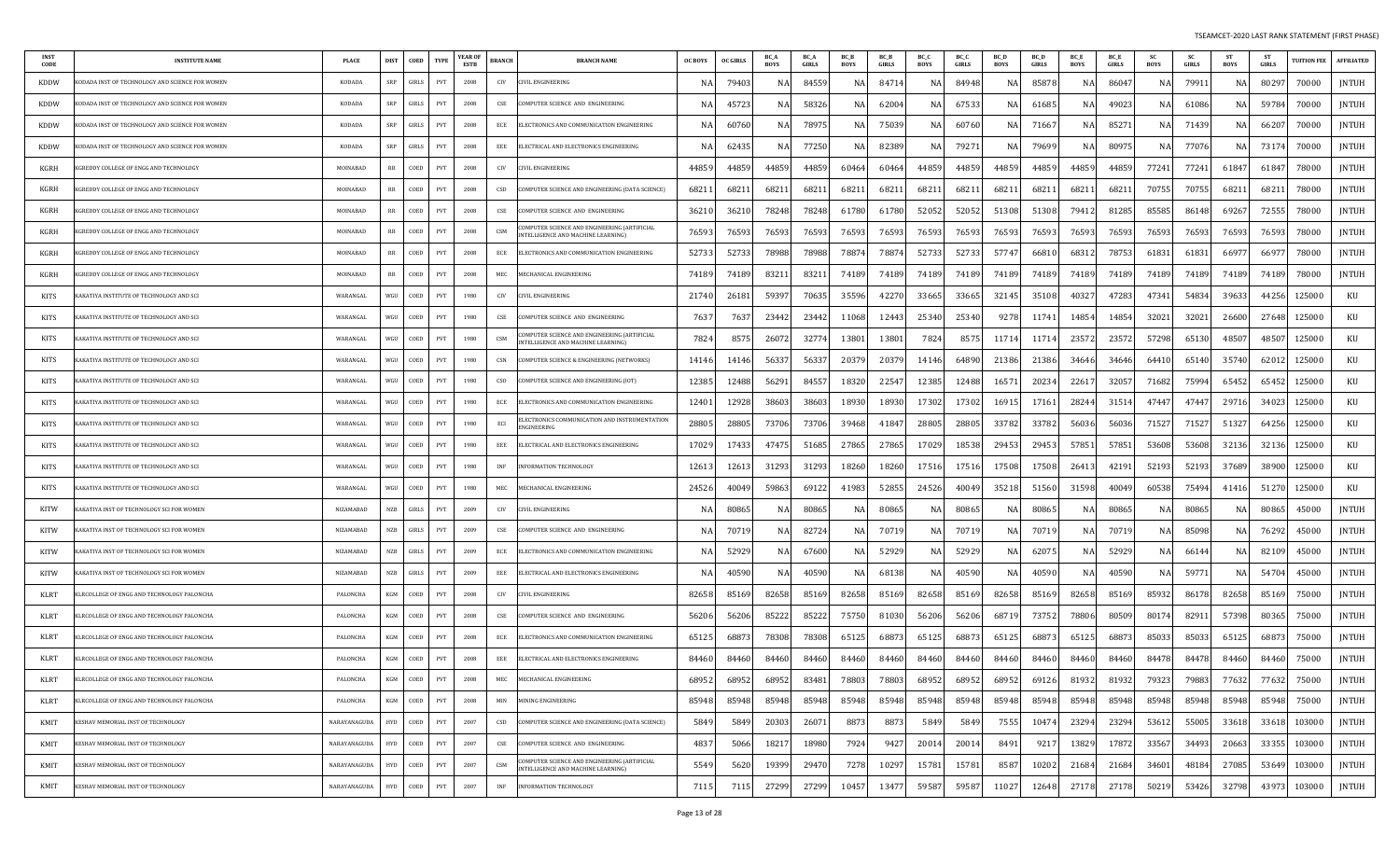| <b>INST</b><br>CODE | <b>INSTITUTE NAME</b>                                   | <b>PLACE</b>       | <b>DIST</b> | COED           | <b>TYPE</b>                       | <b>YEAR OF</b><br><b>ESTB</b> | <b>BRANCH</b>  | <b>BRANCH NAME</b>                                                               | <b>OC BOYS</b> | <b>OC GIRLS</b> | BC_A<br><b>BOYS</b> | <b>BC</b> A<br>GIRLS | BC_B<br>BOYS | <b>BC</b> B<br>GIRLS | BC_C<br><b>BOYS</b> | BC O<br><b>GIRLS</b> | BC D<br><b>BOYS</b> | <b>BC</b> L<br><b>GIRLS</b> | <b>BC</b> E<br><b>BOYS</b> | <b>BC</b> E<br>GIRLS | <b>SC</b><br>BOYS | <b>SC</b><br>GIRLS | <b>ST</b><br><b>BOYS</b> | - ST<br><b>GIRLS</b> | <b>UITION FEE</b> | <b>AFFILIATED</b> |
|---------------------|---------------------------------------------------------|--------------------|-------------|----------------|-----------------------------------|-------------------------------|----------------|----------------------------------------------------------------------------------|----------------|-----------------|---------------------|----------------------|--------------|----------------------|---------------------|----------------------|---------------------|-----------------------------|----------------------------|----------------------|-------------------|--------------------|--------------------------|----------------------|-------------------|-------------------|
| KMTS                | HAMMAM INST OF TECHNOLOGY AND SCIENCE                   | KHAMMAM            | KHM         | COED           | PVT                               | 2008                          | CIV            | IVIL ENGINEERING                                                                 | 5017           | 5017            | 50172               | 5017                 | 5017         | 83935                | 50172               | 5017                 | 50172               | 5017                        | 50172                      | 50172                | 72778             | 78127              | 50172                    | 79964                | 45000             | <b>JNTUH</b>      |
| <b>KMTS</b>         | HAMMAM INST OF TECHNOLOGY AND SCIENCE                   | KHAMMAM            | KHM         | COED           | PVT                               | 2008                          | CSE            | OMPUTER SCIENCE AND ENGINEERING                                                  | 6316           | 8100            | 84959               | 8495                 | 8371         | 83710                | 63168               | 81003                | 84981               | 84981                       | 70440                      | 81003                | 8207              | 83041              | 69707                    | 81003                | 45000             | <b>JNTUH</b>      |
| KMTS                | HAMMAM INST OF TECHNOLOGY AND SCIENCE                   | KHAMMAM            | KHM         | COED           | PVT                               | 2008                          | CSM            | MPUTER SCIENCE AND ENGINEERING (ARTIFICIAL<br>NTELLIGENCE AND MACHINE LEARNING)  | 85948          | 8594            | 85948               | 85948                | 85948        | 85948                | 85948               | 85948                | 85948               | 85948                       | 85948                      | 85948                | 85948             | 85948              | 85948                    | 85948                | 45000             | JNTUH             |
| <b>KMTS</b>         | HAMMAM INST OF TECHNOLOGY AND SCIENCE                   | KHAMMAM            | KHM         | COED           | PVT                               | 2008                          | ECE            | ELECTRONICS AND COMMUNICATION ENGINEERING                                        | 72305          | 72305           | 72305               | 7230                 | 72305        | 72305                | 72305               | 72305                | 72305               | 72305                       | 72305                      | 72305                | 84416             | 84416              | 74922                    | 78705                | 45000             | JNTUH             |
| KMTS                | HAMMAM INST OF TECHNOLOGY AND SCIENCE                   | KHAMMAM            | KHM         | COED           | PVT                               | 2008                          | EEE            | ELECTRICAL AND ELECTRONICS ENGINEERING                                           | 3264           | 32646           | 32646               | 32646                | 51424        | 51424                | 60642               | 60642                | 32646               | 32646                       | 32646                      | 32646                | 32646             | 32646              | 32646                    | 32646                | 45000             | <b>JNTUH</b>      |
| KMTS                | HAMMAM INST OF TECHNOLOGY AND SCIENCE                   | KHAMMAM            | KHM         | COED           | PVT                               | 2008                          | MEC            | <b>MECHANICAL ENGINEERING</b>                                                    | 2996           | 2996            | 29962               | 29962                | 29962        | 29962                | 29962               | 29962                | 29962               | 29962                       | 29962                      | 29962                | 73525             | 73525              | 29962                    | 29962                | 45000             | JNTUH             |
| KNRR                | ASIREDDY NARAYANAREDDY COLL ENGG RES                    | <b>HAYATHNAGAR</b> | RR          | COED           | PVT                               | 2008                          | CIV            | IVIL ENGINEERING                                                                 | 7812           | 8491            | 78122               | 8491                 | 78122        | 8491                 | 78122               | 8491                 | 78122               | 8491                        | 78122                      | 8491.                | 80650             | 84911              | 80239                    | 8491                 | 60000             | <b>JNTUH</b>      |
| <b>KNRR</b>         | ASIREDDY NARAYANAREDDY COLL ENGG RES                    | <b>HAYATHNAGAR</b> | RR          | COED           | PVT                               | 2008                          | CSD            | COMPUTER SCIENCE AND ENGINEERING (DATA SCIENCE)                                  | 66339          | 83508           | 66339               | 8350                 | 66339        | 83508                | 66339               | 83508                | 66339               | 83508                       | 66339                      | 83508                | 66339             | 83508              | 66339                    | 83508                | 60000             | JNTUH             |
| KNRR                | ASIREDDY NARAYANAREDDY COLL ENGG RES                    | HAYATHNAGAR        | RR          | COED           | PVT                               | 2008                          | CSE            | OMPUTER SCIENCE AND ENGINEERING                                                  | 4635           | 50396           | 78659               | 7865                 | 5327         | 6977                 | 46351               | 50396                | 4635                | 56288                       | 79394                      | 79394                | 74364             | 80700              | 57311                    | 77398                | 60000             | <b>JNTUH</b>      |
| <b>KNRR</b>         | ASIREDDY NARAYANAREDDY COLL ENGG RES                    | HAYATHNAGAR        | RR          | COED           | PVT                               | 2008                          | CSM            | OMPUTER SCIENCE AND ENGINEERING (ARTIFICIAL<br>NTELLIGENCE AND MACHINE LEARNING) | 78838          | 7883            | 78838               | 7883                 | 78838        | 78838                | 78838               | 78838                | 78838               | 78838                       | 78838                      | 78838                | 78838             | 78838              | 78838                    | 78838                | 60000             | <b>JNTUH</b>      |
| KNRR                | ASIREDDY NARAYANAREDDY COLL ENGG RES                    | HAYATHNAGAR        | RR          | COED           | PVT                               | 2008                          | ECE            | ELECTRONICS AND COMMUNICATION ENGINEERING                                        | 76229          | 7622            | 85220               | 8522                 | 81234        | 81234                | 76229               | 76229                | 76229               | 76229                       | 76559                      | 76559                | 8328              | 83284              | 86098                    | 86098                | 60000             | <b>JNTUH</b>      |
| <b>KNRR</b>         | ASIREDDY NARAYANAREDDY COLL ENGG RES                    | HAYATHNAGAR        | RR          | COED           | PVT                               | 2008                          | EEE            | ELECTRICAL AND ELECTRONICS ENGINEERING                                           | 8517           | 8517            | 8517                | 8517                 | 8517         | 8517                 | 85174               | 8517                 | 85174               | 8517                        | 85174                      | 85174                | 85174             | 85174              | 85174                    | 85174                | 60000             | JNTUH             |
| <b>KNRR</b>         | ASIREDDY NARAYANAREDDY COLL ENGG RES                    | HAYATHNAGAR        | RR          | COED           | PVT                               | 2008                          | MEC            | <b>MECHANICAL ENGINEERING</b>                                                    | 7216           | 7907            | 72160               | 7907                 | 72160        | 79070                | 72160               | 79070                | 72160               | 7907                        | 72160                      | 79070                | 8610              | 86104              | 79844                    | 79844                | 60000             | <b>JNTUH</b>      |
| KPRT                | OMMURI PRATAP REDDY INST OF TECHNOLOGY                  | <b>GHATKESAR</b>   | MDL         | COED           | PVT                               | 2008                          | CIV            | IVIL ENGINEERING:                                                                | 7094           | 7094            | 70941               | 7094                 | 70941        | 70941                | 70941               | 70941                | 7094.               | 7094                        | 70941                      | 70941                | 81846             | 81846              | 70941                    | 70941                | 70000             | <b>JNTUH</b>      |
| KPRT                | OMMURI PRATAP REDDY INST OF TECHNOLOGY                  | GHATKESAR          | MDL         | COED           | PVT                               | 2008                          | CSD            | COMPUTER SCIENCE AND ENGINEERING (DATA SCIENCE                                   | 49743          | 4974            | 72883               | 72883                | 74678        | 74678                | 49743               | 49743                | 4974.               | 49743                       | 49743                      | 49743                | 49743             | 49743              | 49743                    | 49743                | 70000             | <b>JNTUH</b>      |
| KPRT                | OMMURI PRATAP REDDY INST OF TECHNOLOGY                  | <b>GHATKESAR</b>   | MDL         | COED           | PVT                               | 2008                          | CSE            | OMPUTER SCIENCE AND ENGINEERING                                                  | 4154           | 4281            | 84821               | 8482                 | 52724        | 5272                 | 51515               | 5151                 | 47636               | 6845                        | 55654                      | 57252                | 84910             | 85983              | 73843                    | 79639                | 70000             | JNTUH             |
| KPRT                | OMMURI PRATAP REDDY INST OF TECHNOLOGY                  | <b>GHATKESAR</b>   | MDL         | COED           | PVT                               | 2008                          | CSM            | OMPUTER SCIENCE AND ENGINEERING (ARTIFICIAI<br>NTELLIGENCE AND MACHINE LEARNINGT | 33386          | 4864            | 75228               | 75228                | 33386        | 48643                | 33386               | 48643                | 60728               | 60728                       | 33386                      | 48643                | 84747             | 84747              | 33386                    | 48643                | 70000             | JNTUH             |
| <b>KPRT</b>         | OMMURI PRATAP REDDY INST OF TECHNOLOGY                  | <b>GHATKESAR</b>   | MDL         | COED           | PVT                               | 2008                          | ECE            | ELECTRONICS AND COMMUNICATION ENGINEERING                                        | 54887          | 5765            | 72162               | 7216                 | 72166        | 75369                | 54887               | 57657                | 7468                | 74684                       | 69243                      | 69243                | 78929             | 78929              | 78897                    | 78897                | 70000             | <b>JNTUH</b>      |
| KTKM                | AMALA INSTITUTE OF TECHNOLOGY AND SCIENCE               | HUZURABAD          | <b>KRM</b>  | COED           | PVT                               | 1997                          | CIV            | IVIL ENGINEERING                                                                 | 6259           | 6259            | 64792               | 6479                 | 73421        | 73421                | 62595               | 6259                 | 78360               | 78360                       | 62595                      | 62595                | 83144             | 83144              | 62630                    | 62630                | 80000             | <b>JNTUH</b>      |
| KTKM                | AMALA INSTITUTE OF TECHNOLOGY AND SCIENCE               | HUZURABAD          | KRM         | COED           | PVT                               | 1997                          | CSE            | OMPUTER SCIENCE AND ENGINEERING                                                  | 2792           | 2835            | 62051               | 7426                 | 38831        | 3883                 | 41819               | 41819                | 40820               | 40820                       | 71843                      | 71843                | 7890              | 78904              | 80639                    | 80639                | 80000             | <b>JNTUH</b>      |
| <b>KTKM</b>         | AMALA INSTITUTE OF TECHNOLOGY AND SCIENCE               | <b>HUZURABAD</b>   | KRM         | COED           | PVT                               | 1997                          | ECE            | ELECTRONICS AND COMMUNICATION ENGINEERING                                        | 4012           | 4901            | 73599               | 73599                | 64247        | 64247                | 61384               | 61384                | 59720               | 64301                       | 70900                      | 72203                | 79683             | 84067              | 56515                    | 56515                | 80000             | JNTUH             |
| <b>KTKM</b>         | AMALA INSTITUTE OF TECHNOLOGY AND SCIENCE               | HUZURABAD          | <b>KRM</b>  | COED           | PVT                               | 1997                          | EEE            | ELECTRICAL AND ELECTRONICS ENGINEERING                                           | 85948          | 85948           | 85948               | 85948                | 85948        | 85948                | 85948               | 85948                | 85948               | 85948                       | 85948                      | 85948                | 85948             | 85948              | 85948                    | 85948                | 80000             | JNTUH             |
| KTKM                | AMALA INSTITUTE OF TECHNOLOGY AND SCIENCE               | HUZURABAD          | <b>KRM</b>  | COED           | PVT                               | 1997                          | MEC            | <b>IECHANICAL ENGINEERING</b>                                                    | 6507           | 6507            | 73057               | 7305                 | 65071        | 6507                 | 65071               | 6507                 | 6507                | 6507                        | 65071                      | 6507                 | 78940             | 78940              | 65071                    | 6507                 | 80000             | JNTUH             |
| KUCE                | U COLLEGE OF ENGG KOTHAGUDEM                            | KOTHAGUDEM         | KGM         | COED           | <b>UNIV</b>                       | 1976                          | CSE            | COMPUTER SCIENCE AND ENGINEERING                                                 | 13288          | 1328            | 30718               | 3071                 | 19656        | 19656                | 13288               | 13288                | 17456               | 17456                       | 13288                      | 41493                | 30234             | 31634              | 21078                    | 21078                | 18000             | KU                |
| KUCE                | <b>U COLLEGE OF ENGG KOTHAGUDEM</b>                     | KOTHAGUDEM         | KGM         | COED           | <b>UNIV</b>                       | 1976                          | EEE            | ELECTRICAL AND ELECTRONICS ENGINEERING                                           | 17539          | 1753            | 35997               | 42550                | 24645        | 32903                | 55352               | 55352                | 24078               | 24642                       | 60893                      | 60893                | 42733             | 42733              | 26242                    | 27607                | 18000             | KU                |
| KUCE                | U COLLEGE OF ENGG KOTHAGUDEM                            | KOTHAGUDEM         | KGM         | COED           | <b>UNIV</b>                       | 1976                          | MIN            | <b>MINING ENGINEERING</b>                                                        | 21584          | 2158            | 25201               | 7638                 | 3129         | 57266                | 21584               | 21584                | 28840               | 3157                        | 48611                      | 4861                 | 41986             | 67535              | 30609                    | 30609                | 18000             | KU                |
| <b>KUCESF</b>       | U COLLEGE OF ENGG KOTHAGUDEM                            | KOTHAGUDEM         | KGM         | COED           | <b>SF</b>                         | 2012                          | ECE            | LECTRONICS AND COMMUNICATION ENGINEERING                                         | 3425           | 4923            | 77264               | 7726                 | 69045        | 69045                | 34252               | 4923                 | 4676                | 67693                       | 34252                      | 7681                 | 79222             | 79222              | 51115                    | 67447                | 35000             | KU                |
| KUCESF              | U COLLEGE OF ENGG KOTHAGUDEM                            | KOTHAGUDEM         | KGM         | COED           | SF                                | 2012                          | <b>INF</b>     | INFORMATION TECHNOLOGY                                                           | 58504          | 58504           | 67780               | 7553                 | 73215        | 82443                | 58504               | 58504                | 77690               | 77690                       | 81038                      | 81038                | 82239             | 82239              | 62328                    | 68841                | 35000             | KU                |
| KUEWSF              | UNIVERSITY COLLEGE OF ENGG AND TECH FOR WOMEN KU CAMPUS | WARANGAL           | WGU         | GIRLS          | SF                                | 2013                          | CSE            | COMPUTER SCIENCE AND ENGINEERING                                                 | NA             | 16471           | NA                  | 37551                | NA           | 20678                | NA                  | 28938                | NA                  | 23652                       | NA                         | 36406                | NA                | 39209              | NA                       | 40318                | 35000             | KU                |
| <b>KUEWSF</b>       | NIVERSITY COLLEGE OF ENGG AND TECH FOR WOMEN KU CAMPUS  | WARANGAL           | WGU         | GIRLS          | $\rm SF$                          | 2013                          | ECE            | ELECTRONICS AND COMMUNICATION ENGINEERING                                        | N.             | 22715           | <b>NA</b>           | 49943                | <b>NA</b>    | 25138                | NA                  | 28764                | NA                  | 28348                       | <b>NA</b>                  | 46754                | <b>NA</b>         | 63711              | <b>NA</b>                | 42869                | 35000             | KU                |
| KUEWSF              | INIVERSITY COLLEGE OF ENGG AND TECH FOR WOMEN KU CAMPUS | WARANGAL           | WGU         | $\mbox{GIRLS}$ | $\ensuremath{\mathsf{SF}}\xspace$ | 2013                          | EEE            | ELECTRICAL AND ELECTRONICS ENGINEERING                                           | N.             | 3506            | NA                  | 76908                | NA           | 39193                | NA                  | 35063                | NA                  | 39131                       | NA                         | 57462                | NA                | 64599              | NA                       | 50240                | 35000             | KU                |
| KUEWSF              | NIVERSITY COLLEGE OF ENGG AND TECH FOR WOMEN KU CAMPUS  | WARANGAL           | WGU         | GIRLS          | SF                                | 2013                          | INF            | INFORMATION TECHNOLOGY                                                           | N.             | 21786           | NA                  | 51808                | NA           | 36750                | NA                  | 37781                | NA                  | 3686                        | NA                         | 72867                | NA                | 73517              | NA                       | 57857                | 35000             | KU                |
| KUWL                | KU COLLEGE OF ENGINEERING AND TECHNOLOGY                | WARANGAL           | WGU         | COED           | <b>UNIV</b>                       | 2009                          | CIV            | <b>CIVIL ENGINEERING</b>                                                         | 16043          | 1604            | 32109               | 33931                | 19887        | 20983                | 16043               | 16043                | 22089               | 22236                       | 60185                      | 60185                | 30900             | 33278              | 23212                    | 26360                | 18000             | KU                |
| KUWL                | KU COLLEGE OF ENGINEERING AND TECHNOLOGY                | WARANGAL           | WGU         | COED           | <b>UNIV</b>                       | 2009                          | $\mathsf{CSE}$ | COMPUTER SCIENCE AND ENGINEERING                                                 | 7117           | 8481            | 17663               | 17663                | 11537        | 11648                | 31510               | 31510                | 11129               | 11129                       | 25772                      | 25772                | 18026             | 21292              | 17245                    | 17245                | 18000             | KU                |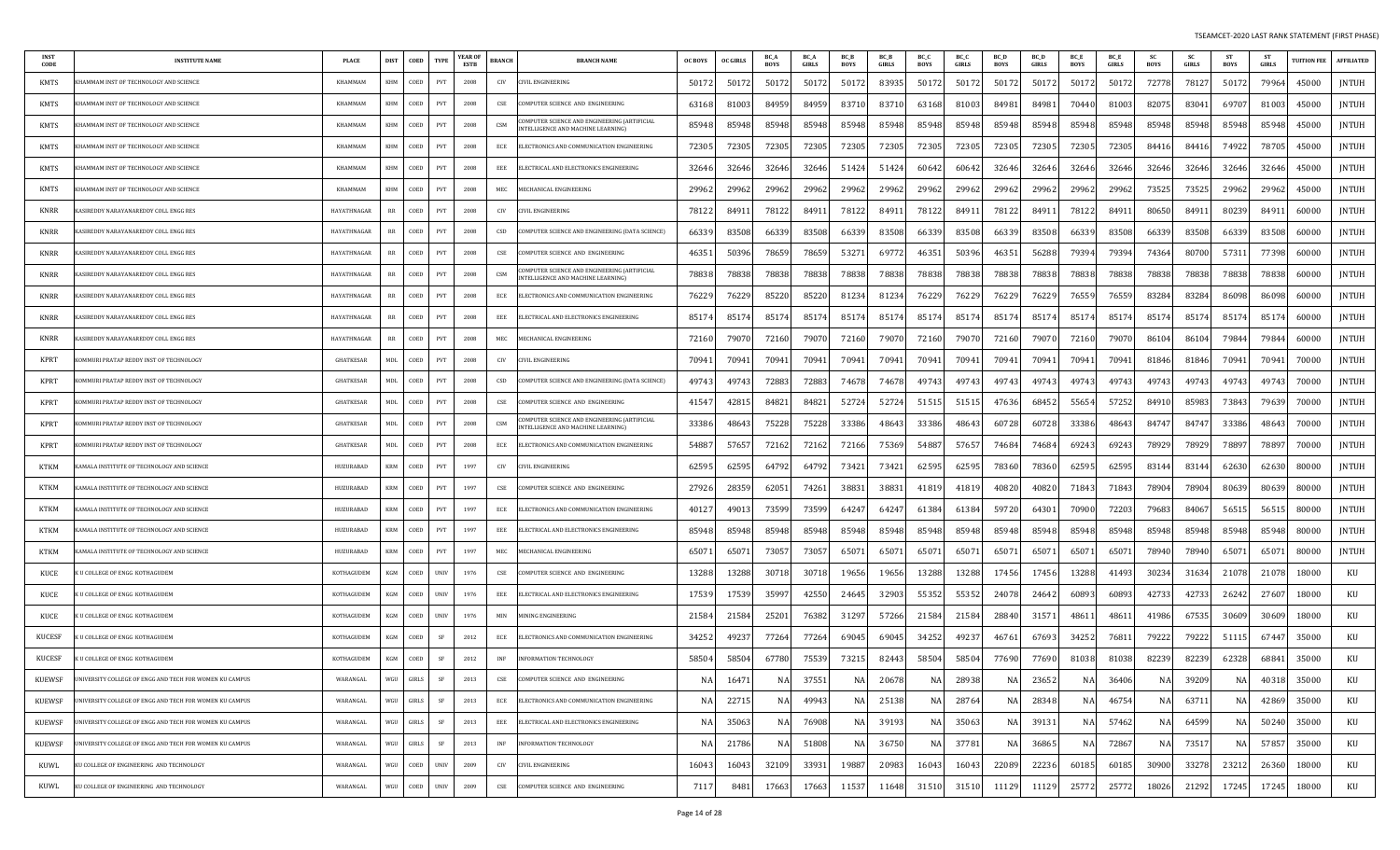| <b>INST</b><br><b>CODE</b> | <b>INSTITUTE NAME</b>                                         | <b>PLACE</b>     | <b>DIST</b> | COED  | <b>TYPE</b> | <b>YEAR OF</b><br>ESTB | BRANCH     | <b>BRANCH NAME</b>                                                                 | <b>OC BOYS</b> | <b>OC GIRLS</b> | BC /<br><b>BOYS</b> | <b>BC_A</b><br>GIRLS | BC_B<br><b>BOYS</b> | BC_B<br>GIRLS | BC_C<br><b>BOYS</b> | BC_C<br>GIRLS | BC_D<br><b>BOYS</b> | <b>BC</b> D<br><b>GIRLS</b> | BC_E<br><b>BOYS</b> | BC_E<br>GIRLS | <b>SC</b><br><b>BOYS</b> | -SC<br>GIRLS | <b>ST</b><br>BOYS | <b>ST</b><br>GIRLS | <b>TUITION FEE</b> | <b>AFFILIATED</b> |
|----------------------------|---------------------------------------------------------------|------------------|-------------|-------|-------------|------------------------|------------|------------------------------------------------------------------------------------|----------------|-----------------|---------------------|----------------------|---------------------|---------------|---------------------|---------------|---------------------|-----------------------------|---------------------|---------------|--------------------------|--------------|-------------------|--------------------|--------------------|-------------------|
| KUWL                       | J COLLEGE OF ENGINEERING AND TECHNOLOGY                       | WARANGAL         | WGU         | COED  | <b>UNIV</b> | 2009                   | ECE        | ELECTRONICS AND COMMUNICATION ENGINEERING                                          | 9849           | 10488           | 20912               | 2091                 | 15032               | 16580         | 9849                | 10488         | 14241               | 14241                       | 39563               | 43539         | 27973                    | 27973        | 20829             | 20829              | 18000              | KU                |
| KUWL                       | J COLLEGE OF ENGINEERING AND TECHNOLOGY                       | WARANGAL         | WGU         | COED  | <b>UNIV</b> | 2009                   | EEE        | ELECTRICAL AND ELECTRONICS ENGINEERING                                             | 13399          | 1571            | 26834               | 26834                | 17446               | 17446         | 13399               | 15715         | 20125               | 2012                        | 47823               | 47823         | 31334                    | 31334        | 24040             | 24040              | 18000              | KU                |
| KUWL                       | J COLLEGE OF ENGINEERING AND TECHNOLOGY                       | WARANGAL         | WGU         | COED  | <b>UNIV</b> | 2009                   | INF        | INFORMATION TECHNOLOGY                                                             | 12761          | 1314            | 25470               | 25470                | 16252               | 16751         | 68450               | 68450         | 16309               | 1680                        | 29418               | 35099         | 34352                    | 34352        | 24186             | 26810              | 18000              | KU                |
| KUWL                       | U COLLEGE OF ENGINEERING AND TECHNOLOGY                       | WARANGAL         | WGU         | COED  | <b>UNIV</b> | 2009                   | MEC        | MECHANICAL ENGINEERING                                                             | 17207          | 2203            | 38106               | 4644.                | 24085               | 27754         | 17207               | 22035         | 23781               | 27637                       | 70745               | 70745         | 33724                    | 35107        | 21938             | 29185              | 18000              | KU                |
| MECS                       | <b>ATRUSRI ENGINEERING COLLEGE</b>                            | <b>HYDERABAD</b> | <b>HYD</b>  | COED  | PVT         | 2011                   | CIV        | <b>IVIL ENGINEERING</b>                                                            | 31879          | 3187            | 78092               | 78092                | 5301                | 5684          | 65669               | 65669         | 4127                | 4849                        | 67136               | 67136         | 64139                    | 8177.        | 47397             | 61933              | 90000              | OU                |
| MECS                       | <b>AATRUSRI ENGINEERING COLLEGE</b>                           | HYDERABAD        | <b>HYD</b>  | COED  | PVT         | 2011                   | CSE        | COMPUTER SCIENCE AND ENGINEERING                                                   | 7354           | $735-$          | 29804               | 29804                | 12862               | 1473          | 17403               | 37326         | 12909               | 15783                       | 24320               | 24320         | 48339                    | 50462        | 31601             | 37506              | 90000              | OU                |
| MECS                       | <b>AATRUSRI ENGINEERING COLLEGE</b>                           | <b>HYDERABAD</b> | <b>HYD</b>  | COED  | PVT         | 2011                   | ECE        | ELECTRONICS AND COMMUNICATION ENGINEERING                                          | 11563          | 1217            | 33669               | 39531                | 19975               | 1997.         | 18275               | 18275         | 18192               | 1819.                       | 40605               | 5544.         | 60023                    | 60023        | 39416             | 58358              | 90000              | OU                |
| MECS                       | <b>AATRUSRI ENGINEERING COLLEGE</b>                           | <b>HYDERABAD</b> | <b>HYD</b>  | COED  | PVT         | 2011                   | EEE        | ELECTRICAL AND ELECTRONICS ENGINEERING                                             | 18279          | 1833            | 73328               | 73328                | 36105               | 4233          | 18279               | 18337         | 30314               | 34824                       | 32760               | 69390         | 63579                    | 73107        | 44467             | 54526              | 90000              | OU                |
| MECS                       | <b>IATRUSRI ENGINEERING COLLEGE</b>                           | <b>HYDERABAD</b> | <b>HYD</b>  | COED  | PVT         | 2011                   | <b>INF</b> | NFORMATION TECHNOLOGY                                                              | 9252           | 976             | 30422               | 30422                | 15070               | 16004         | 9252                | 16920         | 15181               | 1518                        | 31175               | 32485         | 64034                    | 71928        | 37226             | 47844              | 90000              | OU                |
| MECS                       | <b>AATRUSRI ENGINEERING COLLEGE</b>                           | <b>HYDERABAD</b> | <b>HYD</b>  | COED  | <b>PVT</b>  | 2011                   | MEC        | MECHANICAL ENGINEERING                                                             | 26539          | 3572            | 74394               | 74394                | 40873               | 50765         | 26539               | 35721         | 39732               | 74362                       | 71208               | 71208         | 70496                    | 70496        | 52665             | 52665              | 90000              | OU                |
| METH                       | <b><i>AETHODIST COLLEGE OF ENGINEERING AND TECHNOLOGY</i></b> | ABIDS            | <b>HYD</b>  | COED  | PVT         | 2008                   | AID        | ARTIFICIAL INTELLIGENCE AND DATA SCIENCE                                           | 31532          | 34599           | 34268               | 34599                | 4337                | 43370         | 47559               | 52989         | 44873               | 45558                       | 49263               | 49263         | 80209                    | 80209        | 58842             | 72576              | 69000              | OU                |
| METH                       | (ETHODIST COLLEGE OF ENGINEERING AND TECHNOLOGY               | ABIDS            | <b>HYD</b>  | COED  | PVT         | 2008                   | CIV        | CIVIL ENGINEERING                                                                  | 65568          | 7019.           | 79447               | 84330                | 84554               | 85567         | 83266               | 83266         | 83755               | 83755                       | 78648               | 78648         | 84524                    | 84524        | 80036             | 80036              | 69000              | 0U                |
| METH                       | ETHODIST COLLEGE OF ENGINEERING AND TECHNOLOGY                | ABIDS            | <b>HYD</b>  | COED  | PVT         | 2008                   | CSE        | COMPUTER SCIENCE AND ENGINEERING                                                   | 27812          | 2781            | 61381               | 62509                | 36380               | 45316         | 27812               | 27812         | 36239               | 37225                       | 38241               | 3824          | 60435                    | 63446        | 51018             | 72783              | 69000              | OU                |
| METH                       | ETHODIST COLLEGE OF ENGINEERING AND TECHNOLOGY                | ABIDS            | <b>HYD</b>  | COED  | PVT         | 2008                   | ECE        | ELECTRONICS AND COMMUNICATION ENGINEERING                                          | 4715           | 4715            | 85516               | 85516                | 6531                | 72034         | 47159               | 76191         | 52159               | 62000                       | 62026               | 65824         | 83675                    | 86190        | 67604             | 67604              | 69000              | OU                |
| METH                       | <b><i>AETHODIST COLLEGE OF ENGINEERING AND TECHNOLOGY</i></b> | ABIDS            | <b>HYD</b>  | COED  | PVT         | 2008                   | EEE        | ELECTRICAL AND ELECTRONICS ENGINEERING                                             | 65332          | 6533            | 65332               | 65332                | 65332               | 83658         | 65332               | 65332         | 81182               | 81182                       | 65332               | 7005          | 75855                    | 78821        | 78356             | 78356              | 69000              | OU                |
| METH                       | (AETHODIST COLLEGE OF ENGINEERING AND TECHNOLOGY              | ABIDS            | <b>HYD</b>  | COED  | PVT         | 2008                   | MEC        | MECHANICAL ENGINEERING                                                             | 85948          | 8594            | 85948               | 85948                | 85948               | 85948         | 85948               | 85948         | 85948               | 8594                        | 85948               | 85948         | 85948                    | 85948        | 85948             | 85948              | 69000              | OU                |
| MGHA                       | EGHA INST OF ENGG AND TECHNOLOGY FOR WOMEN                    | <b>GHATKESAR</b> | MDL         | GIRLS | PVT         | 2008                   | CIV        | CIVIL ENGINEERING                                                                  |                | 5723            | NA.                 | 57232                | N/                  | 5723          | NA                  | 57232         | N/                  | 5723                        | NA                  | 76512         | N A                      | 79864        | NA                | 57232              | 54000              | JNTUH             |
| MGHA                       | EGHA INST OF ENGG AND TECHNOLOGY FOR WOMEN                    | <b>GHATKESAR</b> | MDL         | GIRLS | PVT         | 2008                   | CSE        | COMPUTER SCIENCE AND ENGINEERING                                                   |                | 4404            | NA                  | 78998                | N/                  | 73036         | NA                  | 82545         | N/                  | 71098                       | NA                  | 83600         | NA                       | 7992         | NA                | 85340              | 54000              | JNTUH             |
| MGHA                       | EGHA INST OF ENGG AND TECHNOLOGY FOR WOMEN                    | <b>GHATKESAR</b> | MDL         | GIRLS | <b>PVT</b>  | 2008                   | ECE        | ELECTRONICS AND COMMUNICATION ENGINEERING                                          |                | 6577            | NA                  | 82861                | N/                  | 7224          | NA                  | 6577          | N/                  | 7806                        | NA                  | 65778         | N/                       | 8483         | NA                | 65890              | 54000              | JNTUH             |
| MGHA                       | IEGHA INST OF ENGG AND TECHNOLOGY FOR WOMEN                   | <b>GHATKESAR</b> | MDL         | GIRLS | PVT         | 2008                   | EEE        | ELECTRICAL AND ELECTRONICS ENGINEERING                                             |                | 3204            | NA                  | 32047                | N/                  | 3204          | NA                  | 32047         | -N                  | 6054                        | ΝA                  | 32047         | N.                       | 32047        | NA                | 32047              | 54000              | <b>JNTUH</b>      |
| MGIT                       | AHATMA GANDHI INSTITUTE OF TECHNOLOGY                         | <b>GANDIPET</b>  | RR          | COED  | PVT         | 1997                   | CIV        | CIVIL ENGINEERING                                                                  | 16434          | 1819            | 28444               | 47653                | 25566               | 25566         | 19165               | 19165         | 18747               | 1874                        | 41250               | 57962         | 41868                    | 47761        | 28338             | 36066              | 108000             | <b>JNTUH</b>      |
| MGIT                       | AHATMA GANDHI INSTITUTE OF TECHNOLOGY                         | <b>GANDIPET</b>  | RR          | COED  | PVT         | 1997                   | CSB        | COMPUTER SCIENCE AND BUSINESS SYSTEM                                               | 7163           | 716             | 33149               | 34201                | 11173               | 1117          | 7163                | 7163          | 12791               | 1279                        | 35913               | 3591          | 55934                    | 66800        | 34424             | 34424              | 108000             | <b>JNTUH</b>      |
| MGIT                       | AHATMA GANDHI INSTITUTE OF TECHNOLOGY                         | <b>GANDIPET</b>  | RR          | COED  | PVT         | 1997                   | CSD        | COMPUTER SCIENCE AND ENGINEERING (DATA SCIENCE)                                    | 4938           | 577             | 16993               | 16993                | 8756                | 8756          | 9634                | 9634          | 7864                | 959                         | 13245               | 1519          | 45971                    | 56139        | 28515             | 49130              | 108000             | JNTUH             |
| MGIT                       | <b>AAHATMA GANDHI INSTITUTE OF TECHNOLOGY</b>                 | <b>GANDIPET</b>  | RR          | COED  | PVT         | 1997                   | CSE        | COMPUTER SCIENCE AND ENGINEERING                                                   | 405            | 436             | 13925               | 13925                | 6422                | 7380          | 4059                | 28816         | 6570                | 8200                        | 12009               | 1314.         | 23064                    | 23064        | 18787             | 23067              | 108000             | <b>JNTUH</b>      |
| MGIT                       | <b>AAHATMA GANDHI INSTITUTE OF TECHNOLOGY</b>                 | <b>GANDIPET</b>  | RR          | COED  | PVT         | 1997                   | CSM        | COMPUTER SCIENCE AND ENGINEERING (ARTIFICIAL<br>INTELLIGENCE AND MACHINE LEARNING) | 4339           | 562             | 12924               | 16384                | 6607                | 8195          | 4339                | 5624          | 6638                | 10096                       | 9698                | 22123         | 33009                    | 44054        | 30875             | 30875              | 108000             | JNTUH             |
| MGIT                       | AHATMA GANDHI INSTITUTE OF TECHNOLOGY                         | <b>GANDIPET</b>  | RR          | COED  | PVT         | 1997                   | ECE        | ELECTRONICS AND COMMUNICATION ENGINEERING                                          | 8181           | 828             | 27712               | 30604                | 13856               | 13856         | 62178               | 62178         | 14024               | 14610                       | 22652               | 3531.         | 38338                    | 39595        | 25536             | 29119              | 108000             | JNTUH             |
| MGIT                       | <b>AAHATMA GANDHI INSTITUTE OF TECHNOLOGY</b>                 | <b>GANDIPET</b>  | RR          | COED  | PVT         | 1997                   | EEE        | ELECTRICAL AND ELECTRONICS ENGINEERING                                             | 11872          | 1216            | 25144               | 25144                | 18504               | 18504         | 11872               | 12168         | 16980               | 2273                        | 34562               | 34562         | 41013                    | 43353        | 27565             | 35384              | 108000             | JNTUH             |
| MGIT                       | MAHATMA GANDHI INSTITUTE OF TECHNOLOGY                        | <b>GANDIPET</b>  | RR          | COED  | PVT         | 1997                   | <b>INF</b> | <b>INFORMATION TECHNOLOGY</b>                                                      | 6386           | 7126            | 20897               | 24299                | 10178               | 12296         | 6386                | 7126          | 10140               | 10140                       | 19908               | 30302         | 32158                    | 35416        | 23167             | 23167              | 108000             | <b>JNTUH</b>      |
| MGIT                       | MAHATMA GANDHI INSTITUTE OF TECHNOLOGY                        | GANDIPET         | RR          | COED  | PVT         | 1997                   | MCT        | MECHANICAL (MECHTRONICS) ENGINEERING                                               | 19461          | 41357           | 56652               | 73607                | 37631               | 83828         | 19461               | 41357         | 23358               | 42139                       | 59158               | 59158         | 76479                    | 78421        | 38222             | 46196              | 108000             | JNTUH             |
| MGIT                       | MAHATMA GANDHI INSTITUTE OF TECHNOLOGY                        | GANDIPET         | RR          | COED  | PVT         | 1997                   | MEC        | MECHANICAL ENGINEERING                                                             | 13966          | 20066           | 32928               | 35424                | 30859               | 30859         | 13966               | 23526         | 28047               | 44313                       | 28597               | 38526         | 41979                    | 43551        | 26832             | 44115              | 108000             | JNTUH             |
| MGIT                       | MAHATMA GANDHI INSTITUTE OF TECHNOLOGY                        | GANDIPET         | $_{\rm RR}$ | COED  | PVT         | 1997                   | MMT        | METALLURGY AND MATERIAL ENGINEERING                                                | 52800          | 52800           | 64916               | 64916                | 74941               | 74941         | 77296               | 77296         | 67737               | 67737                       | 52800               | 52800         | 79998                    | 79998        | 80229             | 80229              | 108000             | JNTUH             |
| MGUNSF                     | MGU COLLEGE OF ENGINEERING AND TECHNOLOGY                     | NALGONDA         | NLG         | COED  | SF          | 2013                   | CSE        | COMPUTER SCIENCE AND ENGINEERING                                                   | 28820          | 2882            | 46336               | 46336                | 40448               | 40448         | 28820               | 39972         | 35029               | 38155                       | 33987               | 33987         | 57428                    | 67328        | 52187             | 55310              | 35000              | MGUN              |
| MGUNSF                     | MGU COLLEGE OF ENGINEERING AND TECHNOLOGY                     | NALGONDA         | $\rm NLG$   | COED  | $\mbox{SF}$ | 2013                   | ECE        | ELECTRONICS AND COMMUNICATION ENGINEERING                                          | 38300          | 40726           | 85184               | 85184                | 59195               | 59195         | 38300               | 40726         | 52517               | 5251                        | 67341               | 7431          | 72907                    | 78936        | 75459             | 75459              | 35000              | MGUN              |
| MGUNSF                     | MGU COLLEGE OF ENGINEERING AND TECHNOLOGY                     | NALGONDA         | $\rm NLG$   | COED  | SF          | 2013                   | EEE        | ELECTRICAL AND ELECTRONICS ENGINEERING                                             | 85948          | 8594            | 85948               | 85948                | 85948               | 85948         | 85948               | 85948         | 85948               | 85948                       | 85948               | 85948         | 85948                    | 85948        | 85948             | 85948              | 35000              | MGUN              |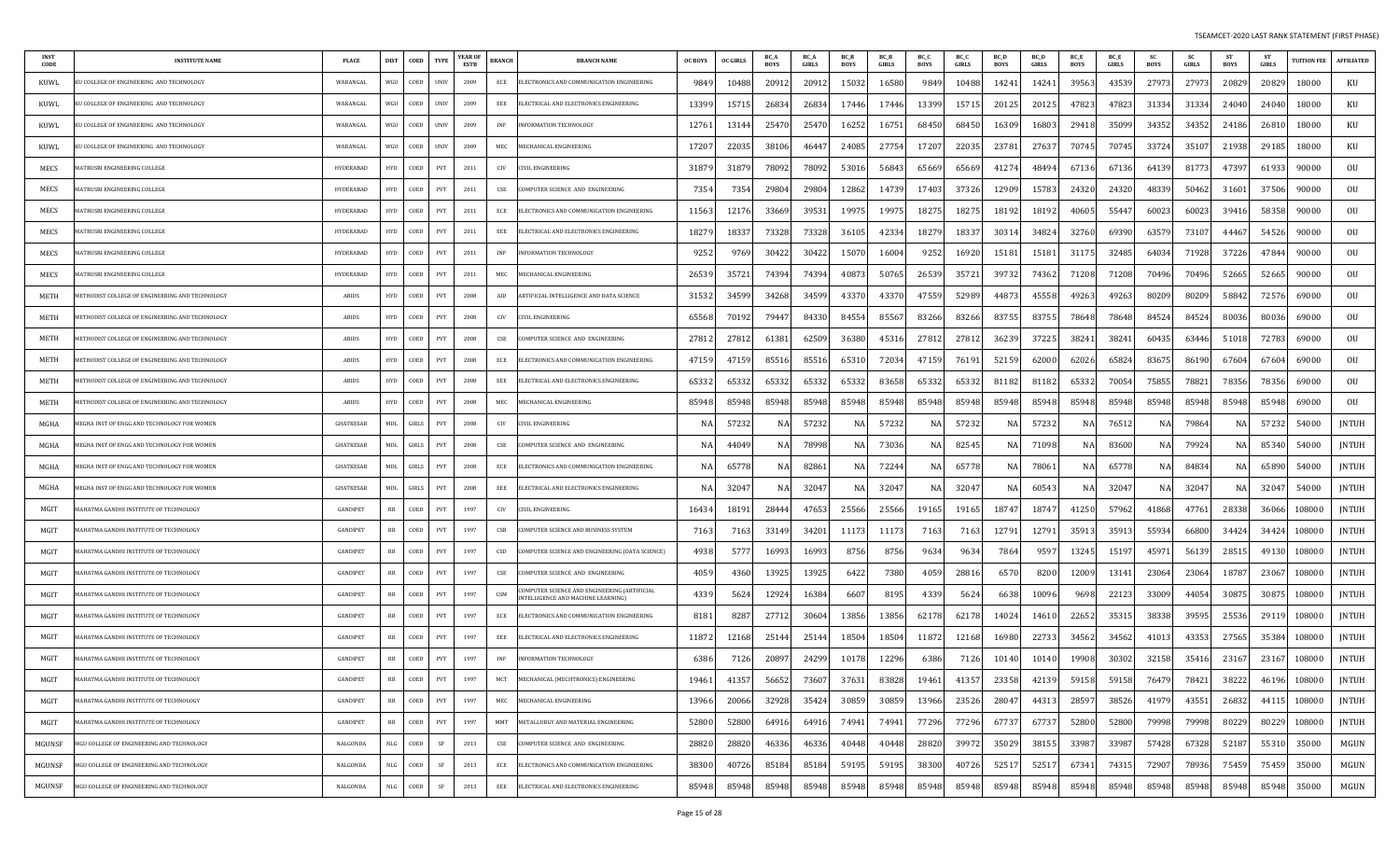| <b>INST</b><br>CODE | <b>INSTITUTE NAME</b>                                             | <b>PLACE</b> | <b>DIST</b> | COED  | <b>TYPE</b>                 | <b>YEAR OF</b><br><b>ESTB</b> | <b>BRANCH</b>    | <b>BRANCH NAME</b>                                                               | <b>OC BOYS</b> | <b>OC GIRLS</b> | BC_A<br><b>BOYS</b> | <b>BC</b> A<br>GIRLS | <b>BC_B</b><br>BOYS | <b>BC</b> B<br>GIRLS | BC_C<br><b>BOYS</b> | BC O<br><b>GIRLS</b> | BC D<br>BOYS | <b>BC</b> L<br><b>GIRLS</b> | <b>BC</b> E<br><b>BOYS</b> | <b>BC</b> E<br>GIRLS | -SC<br>BOYS | <b>SC</b><br>GIRLS | <b>ST</b><br>BOYS | - ST<br><b>GIRLS</b> | <b>UITION FEE</b> | <b>AFFILIATED</b> |
|---------------------|-------------------------------------------------------------------|--------------|-------------|-------|-----------------------------|-------------------------------|------------------|----------------------------------------------------------------------------------|----------------|-----------------|---------------------|----------------------|---------------------|----------------------|---------------------|----------------------|--------------|-----------------------------|----------------------------|----------------------|-------------|--------------------|-------------------|----------------------|-------------------|-------------------|
| MHVR                | AHAVEER INSTITUTE OF SCI AND TECHNOLOGY                           | BANDLAGUDA   | <b>HYD</b>  | COED  | PVT                         | 2001                          | ANE              | AERONAUTICAL ENGINEERING                                                         | 41200          | 4373            | 75254               | 7525                 | 58092               | 83254                | 71768               | 71768                | 50170        | 5017                        | 62504                      | 64794                | 78325       | 79798              | 59102             | 67983                | 66000             | <b>JNTUH</b>      |
| MHVR                | AHAVEER INSTITUTE OF SCI AND TECHNOLOGY                           | BANDLAGUDA   | <b>HYD</b>  | COED  | PVT                         | 2001                          | CIV              | IVIL ENGINEERING                                                                 | 6444           | 6713            | 71230               | 7173                 | 7981                | 7981                 | 64442               | 6713                 | 64442        | 8357                        | 85000                      | 85000                | 80553       | 80553              | 64442             | 69458                | 66000             | <b>JNTUH</b>      |
| MHVR                | AHAVEER INSTITUTE OF SCI AND TECHNOLOGY                           | BANDLAGUDA   | <b>HYD</b>  | COED  | PVT                         | 2001                          | CSE              | OMPUTER SCIENCE AND ENGINEERING                                                  | 22741          | 2274            | 62234               | 6223                 | 3861                | 3861                 | 22741               | 31724                | 3152.        | 31525                       | 55139                      | 7601                 | 66258       | 66258              | 44966             | 61198                | 66000             | JNTUH             |
| <b>MHVR</b>         | IAHAVEER INSTITUTE OF SCI AND TECHNOLOGY                          | BANDLAGUDA   | <b>HYD</b>  | COED  | PVT                         | 2001                          | CSM              | OMPUTER SCIENCE AND ENGINEERING (ARTIFICIAL<br>NTELLIGENCE AND MACHINE LEARNING) | 8291           | 8291            | 82910               | 8291                 | 8291                | 82910                | 82910               | 82910                | 82910        | 82910                       | 82910                      | 82910                | 8291        | 82910              | 82910             | 82910                | 66000             | JNTUH             |
| MHVR                | IAHAVEER INSTITUTE OF SCI AND TECHNOLOGY                          | BANDLAGUDA   | <b>HYD</b>  | COED  | PVT                         | 2001                          | ECE              | LECTRONICS AND COMMUNICATION ENGINEERING:                                        | 3773           | 4354            | 84211               | 8421                 | 64789               | 64789                | 37730               | 4354.                | 55212        | 5521                        | 82356                      | 82356                | 78343       | 84383              | 76093             | 80016                | 66000             | JNTUH             |
| MHVR                | IAHAVEER INSTITUTE OF SCI AND TECHNOLOGY                          | BANDLAGUDA   | <b>HYD</b>  | COED  | PVT                         | 2001                          | EEE              | ELECTRICAL AND ELECTRONICS ENGINEERING                                           | 49930          | 6455            | 49930               | 64554                | 8567                | 8567                 | 73938               | 73938                | 62968        | 7081                        | 76322                      | 76322                | 84166       | 85236              | 78233             | 78233                | 66000             | JNTUH             |
| MHVR                | AHAVEER INSTITUTE OF SCI AND TECHNOLOGY                           | BANDLAGUDA   | <b>HYD</b>  | COED  | PVT                         | 2001                          | INF              | <b>INFORMATION TECHNOLOGY</b>                                                    | 34363          | 3496            | 48604               | 4860                 | 44371               | 47668                | 34363               | 34961                | 43796        | 6037                        | 59800                      | 78179                | 85020       | 85020              | 83933             | 83933                | 66000             | <b>JNTUH</b>      |
| MHVR                | <b>IAHAVEER INSTITUTE OF SCI AND TECHNOLOGY</b>                   | BANDLAGUDA   | <b>HYD</b>  | COED  | PVT                         | 2001                          | MEC              | <b>IECHANICAL ENGINEERING</b>                                                    | 71982          | 7198            | 71982               | 71982                | 7871                | 7871                 | 71982               | 71982                | 71982        | 71982                       | 71982                      | 71982                | 8457.       | 84571              | 82044             | 82044                | 66000             | JNTUH             |
| MINA                | IINA INST OF ENGG AND TECHNOLOGY FOR WOMEN                        | MIRYALAGUDA  | NLG         | GIRLS | PVT                         | 2008                          | CSE              | OMPUTER SCIENCE AND ENGINEERING                                                  |                | 7351            | NA                  | 7804                 | N.                  | 8600                 | NA                  | 73510                | N.           | 8258                        | NA                         | 86200                | N.          | 73510              | NA                | 8072                 | 50000             | <b>JNTUH</b>      |
| MINA                | IINA INST OF ENGG AND TECHNOLOGY FOR WOMEN                        | MIRYALAGUDA  | NLG         | GIRLS | PVT                         | 2008                          | ECE              | LECTRONICS AND COMMUNICATION ENGINEERING                                         |                | 8279            | NA                  | 82799                | N A                 | 82799                | NA                  | 82799                | N/           | 82799                       | NA                         | 82799                | NA          | 82799              | NA                | 82799                | 50000             | <b>JNTUH</b>      |
| MINA                | IINA INST OF ENGG AND TECHNOLOGY FOR WOMEN                        | MIRYALAGUDA  | NLG         | GIRLS | PVT                         | 2008                          | EEE              | ELECTRICAL AND ELECTRONICS ENGINEERING                                           |                | 8601            | NA                  | 8601                 | N.                  | 8601                 | NA                  | 8601                 |              | 8601                        | NA                         | 86019                | N.          | 86019              | NA                | 8601                 | 50000             | <b>JNTUH</b>      |
| MLID                | L R INSTITUTE OF TECHNOLOGY                                       | DUNDIGAL     | <b>MDL</b>  | COED  | PVT                         | 2005                          | ANE              | AERONAUTICAL ENGINEERING                                                         | 3413           | 3535            | 77367               | 8181                 | 56395               | 56395                | 63399               | 63399                | 45798        | 73348                       | 60948                      | 60948                | 7233        | 78787              | 61121             | 69626                | 96000             | JNTUH             |
| MLID                | L R INSTITUTE OF TECHNOLOGY                                       | DUNDIGAL     | MDL         | COED  | PVT                         | 2005                          | CSC              | COMPUTER SCIENCE AND ENGINEERING (CYBER SECURITY)                                | 2367           | 24484           | 54151               | 5851                 | 28106               | 5077                 | 23679               | 24484                | 33988        | 33988                       | 62287                      | 76460                | 80443       | 80443              | 79884             | 79884                | 96000             | JNTUH             |
| MLID                | L R INSTITUTE OF TECHNOLOGY                                       | DUNDIGAL     | MDL         | COED  | PVT                         | 2005                          | CSD              | :OMPUTER SCIENCE AND ENGINEERING (DATA SCIENCE)                                  | 2205           | 2205            | 55152               | 5840                 | 31460               | 35680                | 33329               | 33329                | 3119         | 3281                        | 77424                      | 77424                | 46241       | 46241              | 22887             | 22887                | 96000             | JNTUH             |
| MLID                | L R INSTITUTE OF TECHNOLOGY                                       | DUNDIGAL     | MDL         | COED  | PVT                         | 2005                          | CSE              | OMPUTER SCIENCE AND ENGINEERING                                                  | 15490          | 15490           | 40075               | 4163                 | 21382               | 25085                | 33540               | 54248                | 21999        | 2211                        | 39501                      | 41854                | 61059       | 63104              | 43527             | 62768                | 96000             | JNTUH             |
| MLID                | L R INSTITUTE OF TECHNOLOGY                                       | DUNDIGAL     | MDL         | COED  | PVT                         | 2005                          | CSI              | OMPUTER SCIENCE AND INFORMATION TECHNOLOGY                                       | 32533          | 3253            | 59182               | 5918                 | 3657                | 3657                 | 32533               | 32533                | 43853        | 5642                        | 32533                      | 53378                | 83682       | 83682              | 32533             | 64584                | 96000             | <b>JNTUH</b>      |
| MLID                | L R INSTITUTE OF TECHNOLOGY                                       | DUNDIGAL     | MDL         | COED  | PVT                         | 2005                          | CSM              | OMPUTER SCIENCE AND ENGINEERING (ARTIFICIAI<br>NTELLIGENCE AND MACHINE LEARNING) | 1779           | 1779            | 43005               | 4300                 | 23232               | 26512                | 17792               | 17792                | 21104        | 22120                       | 81424                      | 81424                | 81505       | 81505              | 28753             | 28753                | 96000             | JNTUH             |
| MLID                | I L R INSTITUTE OF TECHNOLOGY                                     | DUNDIGAL     | MDL         | COED  | PVT                         | 2005                          | ECE              | ELECTRONICS AND COMMUNICATION ENGINEERING                                        | 2387           | 2387            | 66704               | 6670                 | 3337                | 35786                | 34379               | 42572                | 33908        | 42470                       | 75032                      | 83942                | 76898       | 85325              | 64439             | 85853                | 96000             | <b>JNTUH</b>      |
| MLID                | L R INSTITUTE OF TECHNOLOGY                                       | DUNDIGAL     | MDL         | COED  | PVT                         | 2005                          | EEE              | LECTRICAL AND ELECTRONICS ENGINEERING                                            | 34101          | 3410            | 58285               | 7650                 | 50446               | 69094                | 53202               | 53202                | 45083        | 56722                       | 74130                      | 74130                | 85993       | 85993              | 64440             | 8010                 | 96000             | <b>JNTUH</b>      |
| MLID                | L R INSTITUTE OF TECHNOLOGY                                       | DUNDIGAL     | MDL         | COED  | PVT                         | 2005                          | <b>INF</b>       | NFORMATION TECHNOLOGY                                                            | 2169           | 2228            | 65230               | 7421                 | 3177                | 3430                 | 71195               | 71195                | 35436        | 35436                       | 4109                       | 5132                 | 7769        | 85299              | 72044             | 80599                | 96000             | <b>JNTUH</b>      |
| MLID                | <b>L R INSTITUTE OF TECHNOLOGY</b>                                | DUNDIGAL     | MDL         | COED  | PVT                         | 2005                          | MEC              | MECHANICAL ENGINEERING                                                           | 37449          | 7440            | 80904               | 8090                 | 6921                | 74408                | 37449               | 74408                | 64280        | 74408                       | 79469                      | 79469                | 79513       | 84746              | 75708             | 82701                | 96000             | JNTUH             |
| MLRD                | IALLA REDDY COLLEGE OF ENGG  TECHNOLOGY (AUTONOMOUS)              | MYSAMMAGUDA  | MDL         | COED  | PVT                         | 2004                          | ANE              | AERONAUTICAL ENGINEERING                                                         | 35766          | 35766           | 67062               | 8117                 | 51624               | 67255                | 35766               | 40652                | 58363        | 58363                       | 39336                      | 39336                | 74219       | 74219              | 63625             | 69943                | 100000            | JNTUH             |
| MLRD                | ALLA REDDY COLLEGE OF ENGG TECHNOLOGY (AUTONOMOUS)                | MYSAMMAGUDA  | MDL         | COED  | PVT                         | 2004                          | CSC              | OMPUTER SCIENCE AND ENGINEERING (CYBER SECURITY)                                 | 2121           | 2598            | 68822               | 6882                 | 31651               | 43350                | 37442               | 37442                | 36508        | 3746                        | 21216                      | 76592                | 82135       | 82135              | 66692             | 66692                | 100000            | JNTUH             |
| MLRD                | ALLA REDDY COLLEGE OF ENGG TECHNOLOGY (AUTONOMOUS)                | MYSAMMAGUDA  | MDL         | COED  | PVT                         | 2004                          | CSD              | COMPUTER SCIENCE AND ENGINEERING (DATA SCIENCE)                                  | 20735          | 24386           | 45556               | 8074                 | 28270               | 37736                | 37050               | 37050                | 32545        | 32545                       | 33077                      | 3307.                | 74672       | 74672              | 80456             | 80456                | 100000            | JNTUH             |
| MLRD                | IALLA REDDY COLLEGE OF ENGG TECHNOLOGY (AUTONOMOUS)               | MYSAMMAGUDA  | MDL         | COED  | PVT                         | 2004                          | CSE              | COMPUTER SCIENCE AND ENGINEERING                                                 | 1387           | 1387            | 39714               | 4570                 | 21269               | 21316                | 74805               | 74805                | 19777        | 20363                       | 43363                      | 48518                | 59606       | 59606              | 39308             | 56310                | 100000            | <b>JNTUH</b>      |
| MLRD                | ALLA REDDY COLLEGE OF ENGG  TECHNOLOGY (AUTONOMOUS)               | MYSAMMAGUDA  | <b>MDL</b>  | COED  | PVT                         | 2004                          | CSM              | OMPUTER SCIENCE AND ENGINEERING (ARTIFICIAL<br>NTELLIGENCE AND MACHINE LEARNING) | 17064          | 2085            | 67384               | 6738                 | 20984               | 25400                | 17064               | 29419                | 26749        | 3411                        | 57962                      | 57962                | 78795       | 78795              | 69880             | 69880                | 100000            | <b>JNTUH</b>      |
| MLRD                | ALLA REDDY COLLEGE OF ENGG TECHNOLOGY (AUTONOMOUS)                | MYSAMMAGUDA  | <b>MDL</b>  | COED  | PVT                         | 2004                          | CSO <sub>1</sub> | OMPUTER SCIENCE AND ENGINEERING (IOT)                                            | 25545          | 3144            | 4331                | 6293                 | 4347                | 51768                | 25545               | 31447                | 29684        | 39900                       | 46120                      | 65562                | 26404       | 32051              | 25545             | 32559                | 100000            | <b>JNTUH</b>      |
| MLRD                | MALLA REDDY COLLEGE OF ENGG TECHNOLOGY (AUTONOMOUS)               | MYSAMMAGUDA  | MDL         | COED  | PVT                         | 2004                          | ECE              | ELECTRONICS AND COMMUNICATION ENGINEERING                                        | 22088          | 22640           | 68123               | 73532                | 31655               | 39330                | 36033               | 36033                | 35155        | 37201                       | 81611                      | 8161                 | 72684       | 77837              | 48120             | 78639                | 100000            | <b>JNTUH</b>      |
| MLRD                | MALLA REDDY COLLEGE OF ENGG TECHNOLOGY (AUTONOMOUS)               | MYSAMMAGUDA  | MDL         | COED  | PVT                         | 2004                          | EEE              | ELECTRICAL AND ELECTRONICS ENGINEERING                                           | 26873          | 26873           | 68844               | 68844                | 45069               | 62148                | 26873               | 26873                | 39389        | 56739                       | 65144                      | 65144                | 70642       | 80603              | 46989             | 46989                | 100000            | JNTUH             |
| MLRD                | AALLA REDDY COLLEGE OF ENGG TECHNOLOGY (AUTONOMOUS)               | MYSAMMAGUDA  | MDL         | COED  | PVT                         | 2004                          | <b>INF</b>       | INFORMATION TECHNOLOGY                                                           | 20677          | 20875           | 61554               | 61554                | 30038               | 35865                | 20677               | 34640                | 30506        | 33804                       | 46590                      | 52184                | 76181       | 83838              | 57493             | 78422                | 100000            | JNTUH             |
| MLRD                | AALLA REDDY COLLEGE OF ENGG TECHNOLOGY (AUTONOMOUS)               | MYSAMMAGUDA  | MDL         | COED  | PVT                         | 2004                          | MEC              | MECHANICAL ENGINEERING                                                           | 29489          | 52701           | 61139               | 6324                 | 54817               | 60306                | 49951               | 52701                | 48700        | 52701                       | 64076                      | 76486                | 79765       | 85186              | 44619             | 62186                | 100000            | JNTUH             |
| MLRS                | IARRI LAXMAN REDDY INST OF TECHNOLOGY AND MANAGEMENT (AUTONOMOUS) | DUNDIGAL     | MDL         | COED  | PVT                         | 2009                          | CIV              | CIVIL ENGINEERING                                                                | 38954          | 44472           | 81803               | 81803                | 56490               | 78400                | 58604               | 58604                | 54307        | 74668                       | 72189                      | 72189                | 78690       | 80339              | 60400             | 61507                | 80000             | JNTUH             |
| MLRS                | AARRI LAXMAN REDDY INST OF TECHNOLOGY AND MANAGEMENT (AUTONOMOUS) | DUNDIGAL     | MDL         | COED  | PVT                         | 2009                          | CSC              | COMPUTER SCIENCE AND ENGINEERING (CYBER SECURITY)                                | 37617          | 42262           | 52058               | 52058                | 56798               | 66090                | 46399               | 46399                | 46887        | 52446                       | 60987                      | 66136                | 85281       | 85281              | 79791             | 79791                | 80000             | JNTUH             |
| MLRS                | MARRI LAXMAN REDDY INST OF TECHNOLOGY AND MANAGEMENT (AUTONOMOUS) | DUNDIGAL     | MDL         | COED  | $\ensuremath{\mathrm{PVT}}$ | 2009                          | $_{\tt CSD}$     | COMPUTER SCIENCE AND ENGINEERING (DATA SCIENCE)                                  | 36724          | 3672            | 60688               | 60688                | 65023               | 6691                 | 36724               | 36724                | 44350        | 45026                       | 69379                      | 69379                | 79188       | 79188              | 39562             | 44699                | 80000             | JNTUH             |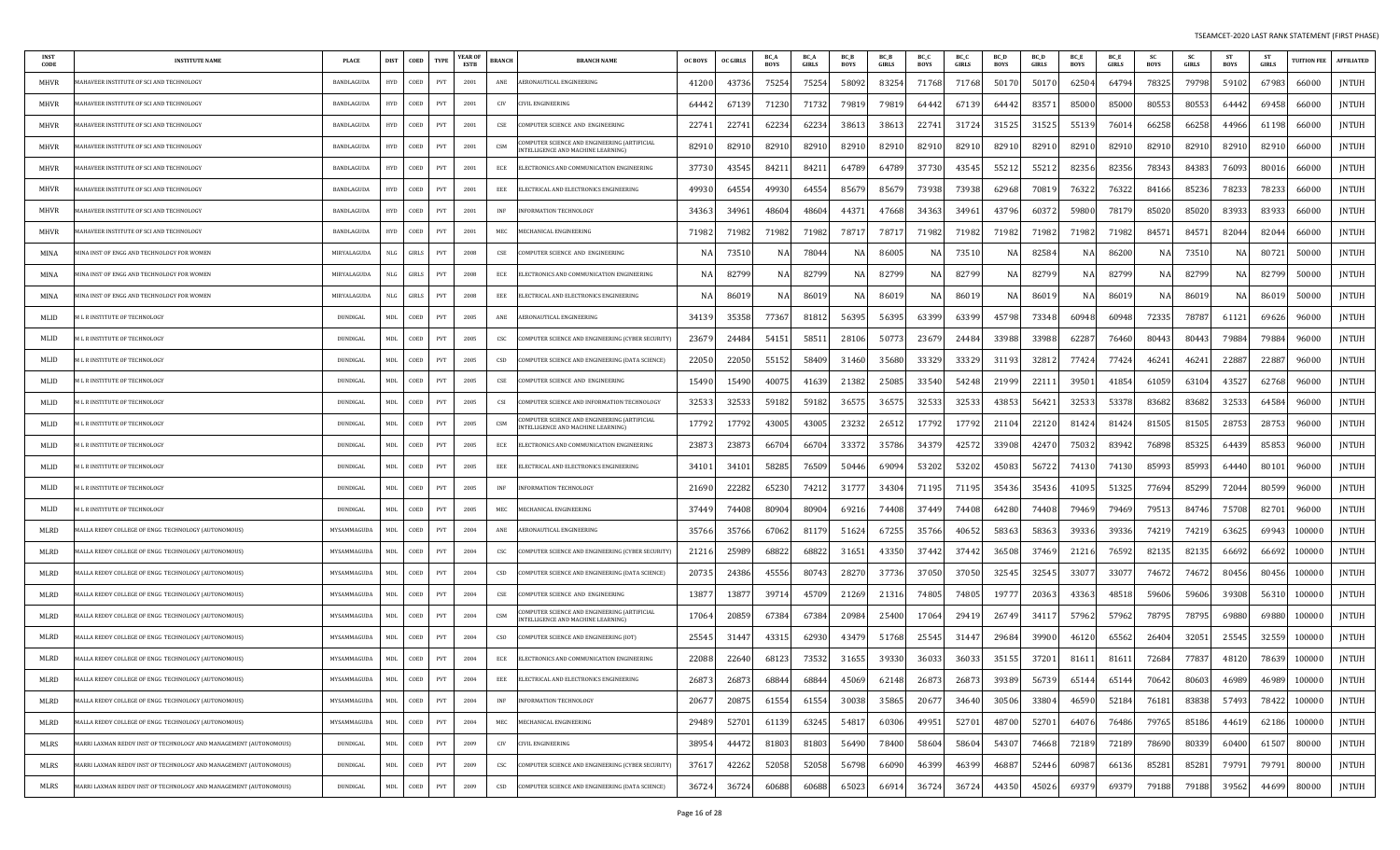| <b>INST</b><br>CODE | <b>INSTITUTE NAME</b>                                             | <b>PLACE</b>    | <b>DIST</b>    | COED<br><b>TYPE</b>                 | YEAR OI<br><b>ESTB</b> | BRANCH                             | <b>BRANCH NAME</b>                                                                       | <b>OC BOYS</b> | OC GIRLS | BC_A<br>BOYS | <b>BC</b> A<br>GIRLS | <b>BC</b> E<br>BOYS | <b>BC</b> B<br>GIRLS | BC_C<br>BOYS | <b>BC C</b><br>GIRLS | BC <sub>D</sub><br><b>BOYS</b> | BC D<br>GIRLS | BC_E<br><b>BOYS</b> | <b>BC</b> E<br>GIRLS | <b>BOYS</b> | <b>SC</b><br>GIRLS | ST<br><b>BOYS</b> | -ST<br><b>GIRLS</b> | <b>TUITION FEE</b> | <b>AFFILIATED</b> |
|---------------------|-------------------------------------------------------------------|-----------------|----------------|-------------------------------------|------------------------|------------------------------------|------------------------------------------------------------------------------------------|----------------|----------|--------------|----------------------|---------------------|----------------------|--------------|----------------------|--------------------------------|---------------|---------------------|----------------------|-------------|--------------------|-------------------|---------------------|--------------------|-------------------|
| MLRS                | IARRI LAXMAN REDDY INST OF TECHNOLOGY AND MANAGEMENT (AUTONOMOUS) | DUNDIGAL        | MDL            | COED<br>PVT                         | 2009                   | CSE                                | OMPUTER SCIENCE AND ENGINEERING                                                          | 18197          | 19152    | 4373.        | 48750                | 2870                | 29151                | 18197        | 41303                | 26759                          | 26759         | 4941.               | 73267                | 65585       | 74432              | 45829             | 45829               | 80000              | <b>JNTUH</b>      |
| MLRS                | IARRI LAXMAN REDDY INST OF TECHNOLOGY AND MANAGEMENT (AUTONOMOUS) | DUNDIGAL        | MDL            | COED<br>PVT                         | 2009                   | CSI                                | <b>OMPUTER SCIENCE AND INFORMATION TECHNOLOGY</b>                                        | 4510           | 47221    | 8437         | 8437                 | 67085               | 67085                | 45101        | 47221                | 4510                           | 66957         | 51246               | 77870                | 4821        | 51166              | 51056             | 51999               | 80000              | <b>JNTUH</b>      |
| MLRS                | IARRI LAXMAN REDDY INST OF TECHNOLOGY AND MANAGEMENT (AUTONOMOUS) | DUNDIGAL        | MDL            | COED<br>PVT                         | 2009                   | CSM                                | MPUTER SCIENCE AND ENGINEERING (ARTIFICIAL<br><b>INTELLIGENCE AND MACHINE LEARNING)</b>  | 2692           | 26927    | 47457        | 65201                | 35026               | 57142                | 42495        | 42495                | 4127                           | 41388         | 8480                | 84804                | 85778       | 85778              | 2958              | 77506               | 80000              | <b>JNTUH</b>      |
| <b>MLRS</b>         | ARRI LAXMAN REDDY INST OF TECHNOLOGY AND MANAGEMENT (AUTONOMOUS)  | DUNDIGAL        | MDL            | COED<br>PVT                         | 2009                   | ECE                                | ELECTRONICS AND COMMUNICATION ENGINEERING                                                | 3018           | 31094    | 7602         | 8261                 | 42085               | 45648                | 44039        | 44039                | 43343                          | 48502         | 4550                | 47232                | 85652       | 85785              | 64595             | 64595               | 80000              | <b>JNTUH</b>      |
| MLRS                | IARRI LAXMAN REDDY INST OF TECHNOLOGY AND MANAGEMENT (AUTONOMOUS) | DUNDIGAL        | MDL            | COED<br>PVT                         | 2009                   | EEE                                | ELECTRICAL AND ELECTRONICS ENGINEERING                                                   | 3846           | 38463    | 82527        | 82527                | 71842               | 78317                | 38463        | 74750                | 5795                           | 75910         | 6661                | 66618                | 85725       | 85725              | 70206             | 70206               | 80000              | <b>JNTUH</b>      |
| MLRS                | IARRI LAXMAN REDDY INST OF TECHNOLOGY AND MANAGEMENT (AUTONOMOUS) | DUNDIGAL        | MDL            | COED<br>PVT                         | 2009                   | INF                                | <b>INFORMATION TECHNOLOGY</b>                                                            | 23534          | 2501     | 68735        | 68735                | 3668                | 37141                | 23534        | 2501                 | 3528                           | 36704         | 52370               | 59211                | 72753       | 76258              | 46288             | 81007               | 80000              | JNTUH             |
| MLRS                | ARRI LAXMAN REDDY INST OF TECHNOLOGY AND MANAGEMENT (AUTONOMOUS)  | <b>DUNDIGAL</b> | MDL            | COED<br>PVT                         | 2009                   | MEC                                | MECHANICAL ENGINEERING                                                                   | 51935          | 51935    | 77350        | 77350                | 77976               | 79845                | 51935        | 51935                | 7221                           | 78247         | 70568               | 70568                | 85552       | 85552              | 7823              | 81366               | 80000              | <b>JNTUH</b>      |
| <b>MNRT</b>         | INRCOLLEGE OF ENGINEERING AND TECHNOLOGY                          | SANGAREDDY      | SRD            | COED<br>PVT                         | 2008                   | CSE                                | COMPUTER SCIENCE AND ENGINEERING                                                         | 4721           | 49665    | 7301         | 73445                | 67193               | 68871                | 47215        | 74725                | 67949                          | 68682         | 79356               | 79356                | 79756       | 79756              | 47486             | 4966                | 57000              | <b>JNTUH</b>      |
| MNRT                | INRCOLLEGE OF ENGINEERING AND TECHNOLOGY                          | SANGAREDDY      | <b>SRD</b>     | COED<br>PVT                         | 2008                   | ECE                                | ELECTRONICS AND COMMUNICATION ENGINEERING                                                | 6573.          | 6573.    | 6573         | 7839                 | 65733               | 65733                | 65733        | 6573                 | 7688                           | 76887         | 6573                | 65733                | 73690       | 73690              | 65733             | 65733               | 57000              | <b>JNTUH</b>      |
| MOTK                | OTHER TERESA INSTITUTE OF SCI AND TECHNOLOGY                      | SATHUPALLY      | KHM            | COED<br>PVT                         | 2001                   | CIV                                | IVIL ENGINEERING                                                                         | 7500           | 75007    | 7500         | 75007                | 7500                | 75007                | 75007        | 75007                | 75362                          | 75362         | 7500                | 75007                | 80218       | 80218              | 7500              | 75007               | 60000              | <b>JNTUH</b>      |
| MOTK                | OTHER TERESA INSTITUTE OF SCI AND TECHNOLOGY                      | SATHUPALLY      | KHM            | COED<br>PVT                         | 2001                   | CSE                                | COMPUTER SCIENCE AND ENGINEERING                                                         | 76234          | 76234    | 76234        | 7623                 | 7829                | 82731                | 76234        | 76234                | 7623                           | 76234         | 76234               | 76234                | 76234       | 79825              | 78557             | 78557               | 60000              | <b>JNTUH</b>      |
| MOTK                | OTHER TERESA INSTITUTE OF SCI AND TECHNOLOGY                      | SATHUPALLY      | <b>KHM</b>     | COEL<br>PVT                         | 2001                   | CSM                                | OMPUTER SCIENCE AND ENGINEERING (ARTIFICIAL<br>NTELLIGENCE AND MACHINE LEARNING)         | 67648          | 67648    | 67648        | 67648                | 67648               | 67648                | 67648        | 67648                | 67648                          | 67648         | 67648               | 67648                | 67648       | 67648              | 67648             | 67648               | 60000              | <b>JNTUH</b>      |
| MOTK                | OTHER TERESA INSTITUTE OF SCI AND TECHNOLOGY                      | SATHUPALLY      | KHM            | COED<br>PVT                         | 2001                   | ECE                                | ELECTRONICS AND COMMUNICATION ENGINEERING                                                | 7181           | 71814    | 71814        | 71814                | 7181                | 71814                | 71814        | 71814                | 7181                           | 71814         | 71814               | 71814                | 71814       | 71814              | 77207             | 77207               | 60000              | <b>JNTUH</b>      |
| MOTK                | IOTHER TERESA INSTITUTE OF SCI AND TECHNOLOGY                     | SATHUPALLY      | KHM            | COED<br>PVT                         | 2001                   | EEE                                | ELECTRICAL AND ELECTRONICS ENGINEERING                                                   | 7849.          | 78493    | 7849.        | 78493                | 78493               | 78493                | 78493        | 78493                | 7849.                          | 78493         | 7849                | 78493                | 78493       | 78493              | 78493             | 7849                | 60000              | <b>JNTUH</b>      |
| MOTK                | OTHER TERESA INSTITUTE OF SCI AND TECHNOLOGY                      | SATHUPALLY      | KHM            | COED<br>PVT                         | 2001                   | MEC                                | MECHANICAL ENGINEERING                                                                   | 85149          | 85149    | 8514         | 85149                | 85149               | 85149                | 85149        | 85149                | 85149                          | 85149         | 85149               | 85149                | 85149       | 85149              | 85149             | 85149               | 60000              | <b>JNTUH</b>      |
| MOTK                | OTHER TERESA INSTITUTE OF SCI AND TECHNOLOGY                      | SATHUPALLY      | KHM            | COED<br>PVT                         | 2001                   | MIN                                | <b>INING ENGINEERING</b>                                                                 | 65468          | 65468    | 65468        | 65468                | 65468               | 65468                | 65468        | 65468                | 65468                          | 65468         | 65468               | 65468                | 85586       | 85586              | 65468             | 65468               | 60000              | <b>JNTUH</b>      |
| MRCE                | ALLA REDDY COLLEGE OF ENGINEERING                                 | MYSAMMAGUDA     | MDL            | COED<br>PVT                         | 2005                   | CSD                                | COMPUTER SCIENCE AND ENGINEERING (DATA SCIENCE)                                          | 47188          | 51696    | 51220        | 57146                | 62903               | 62903                | 63650        | 63650                | 47188                          | 76770         | 56093               | 56093                | 5611        | 70359              | 6915              | 7735                | 60000              | JNTUH             |
| MRCE                | ALLA REDDY COLLEGE OF ENGINEERING                                 | MYSAMMAGUDA     | MDI.           | COED<br>PVT                         | 2005                   | CSE                                | COMPUTER SCIENCE AND ENGINEERING                                                         | 2267           | 22676    | 5772         | 57729                | 32058               | 32058                | 30650        | 61033                | 30510                          | 33970         | 58840               | 74685                | 71434       | 77530              | 4892              | 52345               | 60000              | <b>JNTUH</b>      |
| MRCE                | ALLA REDDY COLLEGE OF ENGINEERING                                 | MYSAMMAGUDA     | MDL            | COED<br>PVT                         | 2005                   | CSM                                | OMPUTER SCIENCE AND ENGINEERING (ARTIFICIAL<br><b>INTELLIGENCE AND MACHINE LEARNING)</b> | 39177          | 3917     | 7380         | 7781                 | 74145               | 74145                | 39177        | 3917                 | 51758                          | 52793         | 7603                | 76037                | 47351       | 47351              | 3917              | 39415               | 60000              | <b>JNTUH</b>      |
| MRCE                | ALLA REDDY COLLEGE OF ENGINEERING                                 | MYSAMMAGUDA     | MDL            | COED<br><b>PVT</b>                  | 2005                   | CSO                                | COMPUTER SCIENCE AND ENGINEERING (IOT)                                                   | 85948          | 85948    | 85948        | 85948                | 85948               | 85948                | 85948        | 85948                | 85948                          | 85948         | 85948               | 85948                | 85948       | 85948              | 85948             | 85948               | 60000              | <b>JNTUH</b>      |
| MRCE                | <b>IALLA REDDY COLLEGE OF ENGINEERING</b>                         | MYSAMMAGUDA     | MDL            | COED<br>PVT                         | 2005                   | ECE                                | ELECTRONICS AND COMMUNICATION ENGINEERING                                                | 2960           | 30434    | 81168        | 81168                | 45288               | 47771                | 29605        | 30434                | 4453                           | 49620         | 62090               | 76409                | 80418       | 85874              | 5855              | 59988               | 60000              | JNTUH             |
| MRCE                | IALLA REDDY COLLEGE OF ENGINEERING                                | MYSAMMAGUDA     | MDI.           | COED<br><b>PVT</b>                  | 2005                   | ECM                                | ELECTRONICS AND COMPUTER ENGINEERING                                                     | 7573           | 75737    | 7573         | 7573                 | 82975               | 82975                | 75737        | 75737                | 7573                           | 75737         | 7573.               | 75737                | 75737       | 75737              | 75737             | 7573.               | 60000              | <b>JNTUH</b>      |
| MRCE                | ALLA REDDY COLLEGE OF ENGINEERING                                 | MYSAMMAGUDA     | MDL            | COED<br>PVT                         | 2005                   | INF                                | NFORMATION TECHNOLOGY                                                                    | 27143          | 27143    | 8187         | 8187                 | 41840               | 45847                | 43423        | 43423                | 4092                           | 44300         | 27143               | 71751                | 81866       | 81866              | 68715             | 79993               | 60000              | JNTUH             |
| MRCE                | ALLA REDDY COLLEGE OF ENGINEERING                                 | MYSAMMAGUDA     | MDL            | COED<br>PVT                         | 2005                   | ITE                                | INFORMATION TECHNOLOGY AND ENGINEERING                                                   | 7677           | 76777    | 83582        | 83582                | 7677                | 76777                | 76777        | 76777                | 7677                           | 76777         | 7677                | 76777                | 7677        | 76777              | 81053             | 81053               | 60000              | JNTUH             |
| MRCE                | ALLA REDDY COLLEGE OF ENGINEERING                                 | MYSAMMAGUDA     | MDL            | COED<br>PVT                         | 2005                   | MEC                                | MECHANICAL ENGINEERING                                                                   | 85948          | 85948    | 85948        | 85948                | 85948               | 85948                | 85948        | 85948                | 85948                          | 85948         | 85948               | 85948                | 8600        | 86004              | 85948             | 85948               | 60000              | <b>JNTUH</b>      |
| MRCW                | ALLA REDDY ENGG COLLEGE FOR WOMEN (AUTONOMOUS)                    | MAISAMMAGUDA    | MDL            | GIRLS<br>PVT                        | 2008                   | csc                                | COMPUTER SCIENCE AND ENGINEERING (CYBER SECURITY)                                        | N.             | 2947     | NA           | 4947                 | N/                  | 51251                | NA           | 2947                 | N/                             | 43793         | NA                  | 5361                 | NA          | 31481              | NA                | 31912               | 87000              | <b>JNTUH</b>      |
| MRCW                | ALLA REDDY ENGG COLLEGE FOR WOMEN (AUTONOMOUS)                    | MAISAMMAGUDA    | MDI.           | <b>GIRLS</b><br><b>PVT</b>          | 2008                   | CSD                                | COMPUTER SCIENCE AND ENGINEERING (DATA SCIENCE)                                          |                | 23742    | NA           | 4104                 | ΝA                  | 31377                | NA           | 3647                 | NA                             | 36260         | NA                  | 40378                | NA          | 75041              | NA                | 2439                | 87000              | <b>JNTUH</b>      |
| MRCW                | MALLA REDDY ENGG COLLEGE FOR WOMEN (AUTONOMOUS)                   | MAISAMMAGUDA    | MDL            | GIRLS<br>PVT                        | 2008                   | CSE                                | COMPUTER SCIENCE AND ENGINEERING                                                         |                | 15866    | NA           | 37917                | NA                  | 24582                | NA           | 59344                | NA                             | 21634         | NA                  | 48098                | NA          | 64514              | NA                | 57730               | 87000              | <b>JNTUH</b>      |
| MRCW                | MALLA REDDY ENGG COLLEGE FOR WOMEN (AUTONOMOUS)                   | MAISAMMAGUDA    | MDL            | GIRLS<br>PVT                        | 2008                   | CSM                                | MPUTER SCIENCE AND ENGINEERING (ARTIFICIAL<br>INTELLIGENCE AND MACHINE LEARNING)         | NA.            | 17520    | NA           | 61618                | NA                  | 29038                | NA           | 31596                | NAI                            | 31062         | NA                  | 56468                | NA          | 79614              | NA                | 27472               | 87000              | JNTUH             |
| MRCW                | MALLA REDDY ENGG COLLEGE FOR WOMEN (AUTONOMOUS)                   | MAISAMMAGUDA    | <b>MDL</b>     | GIRLS<br>PVT                        | 2008                   | <b>CSO</b>                         | COMPUTER SCIENCE AND ENGINEERING (IOT)                                                   | <b>NA</b>      | 35729    | NA           | 73825                | NA                  | 64717                | NA           | 58761                | NA                             | 55722         | NA                  | 72597                | <b>NA</b>   | 47218              | NA                | 43680               | 87000              | JNTUH             |
| MRCW                | IALLA REDDY ENGG COLLEGE FOR WOMEN (AUTONOMOUS)                   | MAISAMMAGUDA    | MDL            | $\mbox{GIRLS}$<br>$_{\mathrm{PVT}}$ | 2008                   | ECE                                | ELECTRONICS AND COMMUNICATION ENGINEERING                                                |                | 26854    | <b>NA</b>    | 81565                | NA                  | 44408                | NA           | 62045                | NA                             | 41677         | NA                  | 72090                | NA          | 86000              | NA                | 83081               | 87000              | <b>JNTUH</b>      |
| MRCW                | <b>IALLA REDDY ENGG COLLEGE FOR WOMEN (AUTONOMOUS)</b>            | MAISAMMAGUDA    | MDL            | GIRLS<br>PVT                        | 2008                   | EEE                                | ELECTRICAL AND ELECTRONICS ENGINEERING                                                   | N,             | 33772    | NA           | 53993                | NA                  | 56242                | NA           | 33772                | NA                             | 46950         | NA                  | 62539                | NA          | 79123              | NA                | 75703               | 87000              | JNTUH             |
| MRCW                | MALLA REDDY ENGG COLLEGE FOR WOMEN (AUTONOMOUS)                   | MAISAMMAGUDA    | MDL            | GIRLS<br>PVT                        | 2008                   | $\ensuremath{\mathsf{INF}}\xspace$ | INFORMATION TECHNOLOGY                                                                   | N.             | 24761    | NA           | 74789                | NA                  | 41687                | NA           | 34566                | NA                             | 33766         | NA                  | 78292                | NA          | 85938              | NA                | 84847               | 87000              | JNTUH             |
| MREC                | MALLAREDDY ENGINEERING COLLEGE                                    | MAISAMMAGUDA    | $\texttt{MDL}$ | COED<br>PVT                         | 2002                   | CIV                                | CIVIL ENGINEERING                                                                        | 35379          | 41320    | 80840        | 80840                | 47449               | 83907                | 47498        | 47498                | 42206                          | 60418         | 64542               | 67502                | 72265       | 82179              | 54650             | 80068               | 103000             | JNTUH             |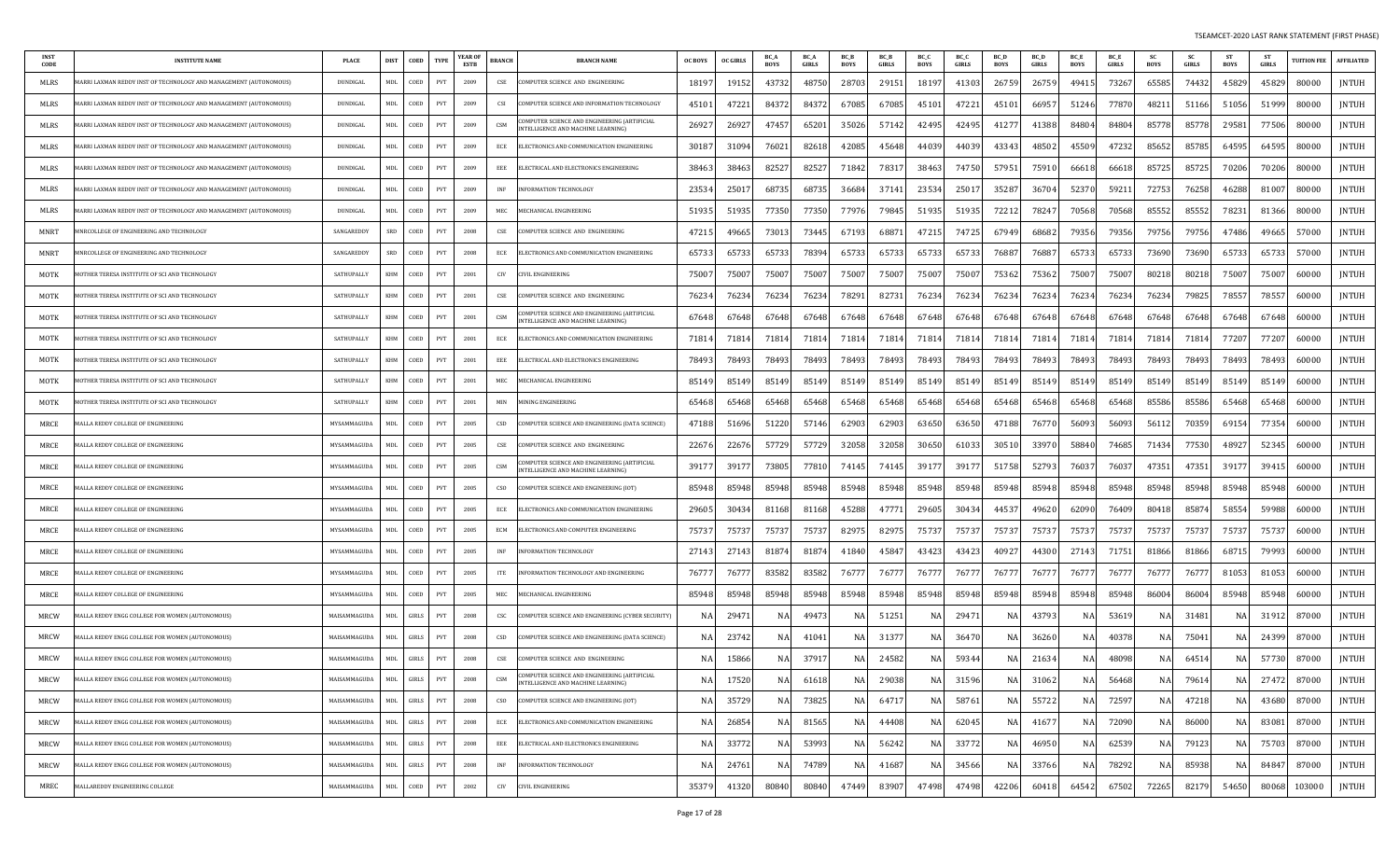| INST<br>CODE | <b>INSTITUTE NAME</b>                                   | <b>PLACE</b> | <b>DIST</b> | COED     | <b>TYPE</b>                 | YEAR OF<br><b>ESTB</b> | <b>BRANCH</b> | <b>BRANCH NAME</b>                                                                      | <b>OC BOYS</b> | <b>OC GIRLS</b> | BC_/<br><b>BOYS</b> | BC_A<br><b>GIRLS</b> | BC_B<br><b>BOYS</b> | <b>BC B</b><br><b>GIRLS</b> | BC_C<br><b>BOYS</b> | BC_C<br><b>GIRLS</b> | BC_D<br><b>BOYS</b> | <b>BC</b> D<br><b>GIRLS</b> | <b>BC</b> E<br><b>BOYS</b> | BC_E<br><b>GIRLS</b> | <b>SC</b><br><b>BOYS</b> | <b>SC</b><br>GIRLS | <b>ST</b><br><b>BOYS</b> | <b>ST</b><br>GIRLS | <b>TUITION FEE</b> | <b>AFFILIATED</b> |
|--------------|---------------------------------------------------------|--------------|-------------|----------|-----------------------------|------------------------|---------------|-----------------------------------------------------------------------------------------|----------------|-----------------|---------------------|----------------------|---------------------|-----------------------------|---------------------|----------------------|---------------------|-----------------------------|----------------------------|----------------------|--------------------------|--------------------|--------------------------|--------------------|--------------------|-------------------|
| MREC         | ALLAREDDY ENGINEERING COLLEGE                           | MAISAMMAGUDA | MDL         | COED     | PVT                         | 2002                   | CSC           | COMPUTER SCIENCE AND ENGINEERING (CYBER SECURITY)                                       | 15283          | 17024           | 57361               | 57361                | 23063               | 24232                       | 15283               | 17024                | 24588               | 2822                        | 76307                      | 76307                | 83789                    | 83789              | 60894                    | 60894              | 103000             | JNTUH             |
| MREC         | ALLAREDDY ENGINEERING COLLEGE                           | MAISAMMAGUDA | MDL         | COED     | PVT                         | 2002                   | CSD           | OMPUTER SCIENCE AND ENGINEERING (DATA SCIENCE):                                         | 14855          | 15888           | 52147               | 55995                | 22790               | 23401                       | 51289               | 51289                | 18438               | 1961                        | 23505                      | 23505                | 84723                    | 84723              | 14855                    | 16570              | 103000             | JNTUH             |
| MREC         | ALLAREDDY ENGINEERING COLLEGE                           | MAISAMMAGUDA | MDL         | COED     | PVT                         | 2002                   | CSE           | COMPUTER SCIENCE AND ENGINEERING                                                        | 11139          | 11183           | 32590               | 34430                | 1697                | 1697                        | 26827               | 26827                | 15641               | 18486                       | 31157                      | 3115                 | 53829                    | 54082              | 28345                    | 50669              | 103000             | JNTUH             |
| MREC         | ALLAREDDY ENGINEERING COLLEGE                           | MAISAMMAGUDA | MDL         | COED     | PVT                         | 2002                   | CSM           | OMPUTER SCIENCE AND ENGINEERING (ARTIFICIAL<br><b>TELLIGENCE AND MACHINE LEARNING)</b>  | 12605          | 12605           | 46488               | 46488                | 19140               | 20346                       | 12605               | 12605                | 17701               | 19383                       | 79110                      | 82408                | 81011                    | 81011              | 12605                    | 6021               | 103000             | <b>JNTUH</b>      |
| MREC         | ALLAREDDY ENGINEERING COLLEGE                           | MAISAMMAGUDA | <b>MDL</b>  | COED     | PVT                         | 2002                   | <b>CSO</b>    | OMPUTER SCIENCE AND ENGINEERING (IOT)                                                   | 1841.          | 19552           | 26474               | 76546                | 25866               | 30976                       | 23041               | 23041                | 22016               | 3383                        | 68040                      | 68040                | 18780                    | 20398              | 18417                    | 20750              | 103000             | <b>JNTUH</b>      |
| MREC         | <b>IALLAREDDY ENGINEERING COLLEGE</b>                   | MAISAMMAGUDA | MDL         | COED     | PVT                         | 2002                   | ECE           | ELECTRONICS AND COMMUNICATION ENGINEERING                                               | 17293          | 17818           | 50646               | 54122                | 23880               | 27212                       | 17293               | 26121                | 25556               | 2555                        | 60183                      | 6589                 | 66641                    | 72420              | 53890                    | 56814              | 103000             | JNTUH             |
| MREC         | <b>IALLAREDDY ENGINEERING COLLEGE</b>                   | MAISAMMAGUDA | MDL         | COED     | PVT                         | 2002                   | EEE           | ELECTRICAL AND ELECTRONICS ENGINEERING                                                  | 30703          | 30703           | 78774               | 7877                 | 43958               | 45955                       | 30703               | 30703                | 34296               | 4361                        | 82271                      | 8227                 | 83859                    | 85722              | 38040                    | 85901              | 103000             | JNTUH             |
| MREC         | IALLAREDDY ENGINEERING COLLEGE                          | MAISAMMAGUDA | <b>MDL</b>  | COED     | PVT                         | 2002                   | <b>INF</b>    | <b>INFORMATION TECHNOLOGY</b>                                                           | 13938          | 13949           | 45542               | 45542                | 20962               | 20962                       | 19947               | 19947                | 19391               | 1939                        | 13938                      | 61456                | 65634                    | 65634              | 43810                    | 55691              | 103000             | JNTUH             |
| MREC         | ALLAREDDY ENGINEERING COLLEGE                           | MAISAMMAGUDA | MDL         | COED     | PVT                         | 2002                   | MEC           | <b>IECHANICAL ENGINEERING</b>                                                           | 34553          | 7623            | 82156               | 84453                | 77448               | 77448                       | 54629               | 76231                | 53902               | 7623                        | 60560                      | 76231                | 85646                    | 85646              | 60466                    | 76231              | 103000             | JNTUH             |
| MREC         | ALLAREDDY ENGINEERING COLLEGE                           | MAISAMMAGUDA | MDL         | COED     | PVT                         | 2002                   | MIN           | <b>IINING ENGINEERING</b>                                                               | 4785           | 4785            | 72569               | 76819                | 80482               | 80866                       | 47859               | 47859                | 68786               | 7107                        | 81140                      | 81140                | 79594                    | 86052              | 64278                    | 68497              | 103000             | JNTUH             |
| <b>MREM</b>  | ALLA REDDY ENGINEERING COLLEGE AND MANAGEMENT SCIENCES  | MEDCHAL      | MDL         | COED     | PVT                         | 2008                   | CIV           | IVIL ENGINEERING                                                                        | 47016          | 64263           | 73564               | 73564                | 76342               | 76342                       | 47016               | 66606                | 58460               | 6426                        | 47016                      | 7657                 | 82924                    | 82924              | 47016                    | 64263              | 60000              | JNTUH             |
| <b>MREM</b>  | ALLA REDDY ENGINEERING COLLEGE AND MANAGEMENT SCIENCES  | MEDCHAL      | <b>MDL</b>  | COED     | PVT                         | 2008                   | CSC           | COMPUTER SCIENCE AND ENGINEERING (CYBER SECURITY                                        | 6854           | 6854            | 76836               | 76836                | 76252               | 7625                        | 68541               | 68541                | 68541               | 7908                        | 68541                      | 6854                 | 69844                    | 6984               | 73886                    | 73886              | 60000              | <b>JNTUH</b>      |
| <b>MREM</b>  | ALLA REDDY ENGINEERING COLLEGE AND MANAGEMENT SCIENCES  | MEDCHAL      | MDL         | COED     | PVT                         | 2008                   | CSD           | COMPUTER SCIENCE AND ENGINEERING (DATA SCIENCE)                                         | 47020          | 47020           | 47020               | 47020                | 4702                | 5903                        | 47020               | 47020                | 47020               | 4702                        | 47020                      | 5815                 | 47020                    | 4702               | 47020                    | 47020              | 60000              | <b>JNTUH</b>      |
| <b>MREM</b>  | ALLA REDDY ENGINEERING COLLEGE AND MANAGEMENT SCIENCES  | MEDCHAL      | <b>MDL</b>  | COED     | PVT                         | 2008                   | CSE           | OMPUTER SCIENCE AND ENGINEERING                                                         | 2221           | 23849           | 47650               | 47650                | 30935               | 30935                       | 77565               | 77565                | 3137                | 3347                        | 42387                      | 42387                | 72557                    | 76149              | 62713                    | 66842              | 60000              | JNTUH             |
| <b>MREM</b>  | ALLA REDDY ENGINEERING COLLEGE AND MANAGEMENT SCIENCES  | MEDCHAL      | MDL         | COED     | PVT                         | 2008                   | CSM           | COMPUTER SCIENCE AND ENGINEERING (ARTIFICIAL<br>NTELLIGENCE AND MACHINE LEARNING'       | 77618          | 77618           | 77618               | 77618                | 8372                | 8372                        | 77618               | 77618                | 77618               | 8527                        | 77618                      | 77618                | 77618                    | 77618              | 77618                    | 77618              | 60000              | JNTUH             |
| <b>MREM</b>  | ALLA REDDY ENGINEERING COLLEGE AND MANAGEMENT SCIENCES  | MEDCHAL      | MDL         | COED     | PVT                         | 2008                   | cso           | COMPUTER SCIENCE AND ENGINEERING (IOT)                                                  | 85948          | 85948           | 85948               | 85948                | 85948               | 85948                       | 85948               | 85948                | 85948               | 8594                        | 85948                      | 85948                | 85948                    | 85948              | 85948                    | 85948              | 60000              | JNTUH             |
| <b>MREM</b>  | IALLA REDDY ENGINEERING COLLEGE AND MANAGEMENT SCIENCES | MEDCHAL      | MDL         | COED     | PVT                         | 2008                   | ECE           | ELECTRONICS AND COMMUNICATION ENGINEERING                                               | 3353           | 3353            | 71672               | 71672                | 50639               | 58123                       | 49798               | 49798                | 49106               | 49106                       | 59083                      | 59083                | 85588                    | 85588              | 57877                    | 57877              | 60000              | JNTUH             |
| MREM         | ALLA REDDY ENGINEERING COLLEGE AND MANAGEMENT SCIENCES  | MEDCHAL      | MDL         | COED     | PVT                         | 2008                   | EEE           | ELECTRICAL AND ELECTRONICS ENGINEERING                                                  | 5590           | 77206           | 78741               | 78741                | 80774               | 83469                       | 55901               | 77206                | 84008               | 84008                       | 55901                      | 77206                | 76872                    | 78781              | 63107                    | 77381              | 60000              | JNTUH             |
| <b>MREM</b>  | ALLA REDDY ENGINEERING COLLEGE AND MANAGEMENT SCIENCES  | MEDCHAI      | MDL         | COED     | PVT                         | 2008                   | INF           | NFORMATION TECHNOLOGY                                                                   | 35027          | 37764           | 52194               | 58165                | 46199               | 5209                        | 35027               | 37764                | 45691               | 4782                        | 59638                      | 59638                | 85547                    | 85547              | 36295                    | 37764              | 60000              | JNTUH             |
| MREM         | IALLA REDDY ENGINEERING COLLEGE AND MANAGEMENT SCIENCES | MEDCHAL      | MDL         | COED     | PVT                         | 2008                   | MEC           | <b>IECHANICAL ENGINEERING</b>                                                           | 8158           | 81587           | 81587               | 81587                | 83650               | 83650                       | 81587               | 81587                | 81587               | 8158                        | 81587                      | 81587                | 81587                    | 81587              | 81587                    | 81587              | 60000              | JNTUH             |
| MRET         | ALLAREDDY INST OF ENGG AND TECHNOLOGY                   | MAISAMMAGUDA | MDL         | COED     | PVT                         | 2007                   | CSE           | COMPUTER SCIENCE AND ENGINEERING                                                        | 29552          | 31180           | 59837               | 70788                | 4017                | 40755                       | 40826               | 84461                | 40096               | 4151                        | 68658                      | 68658                | 77899                    | 83292              | 69025                    | 79542              | 60000              | <b>JNTUH</b>      |
| MRET         | IALLAREDDY INST OF ENGG AND TECHNOLOGY                  | MAISAMMAGUDA | MDL         | COED     | PVT                         | 2007                   | INF           | NFORMATION TECHNOLOGY                                                                   | 37429          | 37429           | 48781               | 56668                | 51385               | 55884                       | 37429               | 37429                | 47269               | 5136                        | 68478                      | 6847                 | 78559                    | 78559              | 79162                    | 79162              | 60000              | <b>JNTUH</b>      |
| MREW         | ALLA REDDY COLLEGE OF ENGINEERING FOR WOMEN             | MAISAMMAGUDA | MDI         | GIRLS    | PVT                         | 2008                   | CSE           | OMPUTER SCIENCE AND ENGINEERING                                                         |                | 30068           |                     | 82348                |                     | 4366                        | NA                  | 41988                | N.                  | 4171                        | NA                         | 71480                | N/                       | 8567               | NA                       | 85204              | 60000              | JNTUH             |
| MREW         | IALLA REDDY COLLEGE OF ENGINEERING FOR WOMEN            | MAISAMMAGUDA | <b>MDL</b>  | GIRLS    | PVT                         | 2008                   | ECE           | ELECTRONICS AND COMMUNICATION ENGINEERING                                               |                | 44950           |                     | 73245                |                     | 79635                       | NA                  | 58657                |                     | 5575                        | NA                         | 82859                | $N_{\ell}$               | 85623              | NA                       | 6661               | 60000              | JNTUH             |
| MRIT         | IALLAREDDY INST OF TECHNOLOGY AND SCI                   | MAISAMMAGUDA | MDL         | COED     | PVT                         | 2005                   | CSC           | OMPUTER SCIENCE AND ENGINEERING (CYBER SECURITY)                                        | 5574           | 79178           | 55749               | 79178                | 63029               | 79178                       | 55749               | 79178                | 83526               | 8352                        | 55749                      | 82590                | 55749                    | 79178              | 55749                    | 79178              | 65000              | JNTUH             |
| MRIT         | IALLAREDDY INST OF TECHNOLOGY AND SCI                   | MAISAMMAGUDA | <b>MDL</b>  | COED     | PVT                         | 2005                   | CSD           | COMPUTER SCIENCE AND ENGINEERING (DATA SCIENCE)                                         | 80925          | 80925           | 80925               | 80925                | 80925               | 80925                       | 80925               | 80925                | 80925               | 80925                       | 80925                      | 80925                | 80925                    | 80925              | 80925                    | 80925              | 65000              | JNTUH             |
| MRIT         | IALLAREDDY INST OF TECHNOLOGY AND SCI                   | MAISAMMAGUDA | MDL         | COED     | PVT                         | 2005                   | CSE           | OMPUTER SCIENCE AND ENGINEERING                                                         | 2798           | 27982           | 61620               | 65078                | 38936               | 38936                       | 78413               | 78413                | 36943               | 3694                        | 77069                      | 7732                 | 72765                    | 76768              | 52962                    | 62140              | 65000              | JNTUH             |
| MRIT         | MALLAREDDY INST OF TECHNOLOGY AND SCI                   | MAISAMMAGUDA | MDL         | COED     | PVT                         | 2005                   | CSM           | OMPUTER SCIENCE AND ENGINEERING (ARTIFICIAL<br>NTELLIGENCE AND MACHINE LEARNING)        | 45741          | 53573           | 77412               | 77412                | 45741               | 53573                       | 45741               | 53573                | 71142               | 71142                       | 45741                      | 5357                 | 50951                    | 62756              | 81067                    | 81067              | 65000              | JNTUH             |
| MRIT         | MALLAREDDY INST OF TECHNOLOGY AND SCI                   | MAISAMMAGUDA |             | MDL COED | PVT                         | 2005                   | CSN           | COMPUTER SCIENCE & ENGINEERING (NETWORKS)                                               | 62911          | 66353           | 62911               | 66353                | 83210               | 83210                       | 62911               | 66353                | 62911               | 66353                       | 62911                      | 66353                | 62911                    | 79720              | 62911                    | 66353              | 65000              | <b>JNTUH</b>      |
| MRIT         | MALLAREDDY INST OF TECHNOLOGY AND SCI                   | MAISAMMAGUDA | MDL         | COED     | $\ensuremath{\mathrm{PVT}}$ | 2005                   | ECE           | ELECTRONICS AND COMMUNICATION ENGINEERING                                               | 44527          | 44527           | 62985               | 75319                | 56961               | 83311                       | 53849               | 53849                | 52416               | 55795                       | 74073                      | 74073                | 85909                    | 85909              | 78833                    | 78833              | 65000              | JNTUH             |
| MRIT         | MALLAREDDY INST OF TECHNOLOGY AND SCI                   | MAISAMMAGUDA | MDL         | COED     | PVT                         | 2005                   | <b>INF</b>    | INFORMATION TECHNOLOGY                                                                  | 34895          | 35274           | 84510               | 84510                | 49358               | 58745                       | 34895               | 35274                | 47551               | 4755                        | 67058                      | 82100                | 83896                    | 83896              | 73777                    | 73777              | 65000              | JNTUH             |
| <b>MRTN</b>  | T MARTINS ENGINEERING COLLEGE                           | DHULAPALLY   | <b>MDL</b>  | COED     | PVT                         | 2002                   | <b>CIV</b>    | CIVIL ENGINEERING                                                                       | 52626          | 65439           | 84666               | 84666                | 78447               | 78447                       | 59251               | 65439                | 69132               | 7633                        | 63364                      | 6543                 | 86048                    | 86048              | 83010                    | 83327              | 80000              | JNTUH             |
| MRTN         | T MARTINS ENGINEERING COLLEGE                           | DHULAPALLY   | MDL         | COED     | PVT                         | 2002                   | CSE           | COMPUTER SCIENCE AND ENGINEERING                                                        | 18799          | 19471           | 51688               | 55972                | 25454               | 27620                       | 27585               | 72056                | 27378               | 2737                        | 54181                      | 54181                | 72336                    | 72745              | 58704                    | 58704              | 80000              | JNTUH             |
| MRTN         | ST MARTINS ENGINEERING COLLEGE                          | DHULAPALLY   | <b>MDL</b>  | COED     | PVT                         | 2002                   | CSM           | COMPUTER SCIENCE AND ENGINEERING (ARTIFICIAL<br><b>NTELLIGENCE AND MACHINE LEARNING</b> | 21609          | 27226           | 45675               | 45675                | 31754               | 31754                       | 21609               | 27226                | 45623               | 5207                        | 61824                      | 61824                | 79415                    | 79415              | 72851                    | 72851              | 80000              | <b>JNTUH</b>      |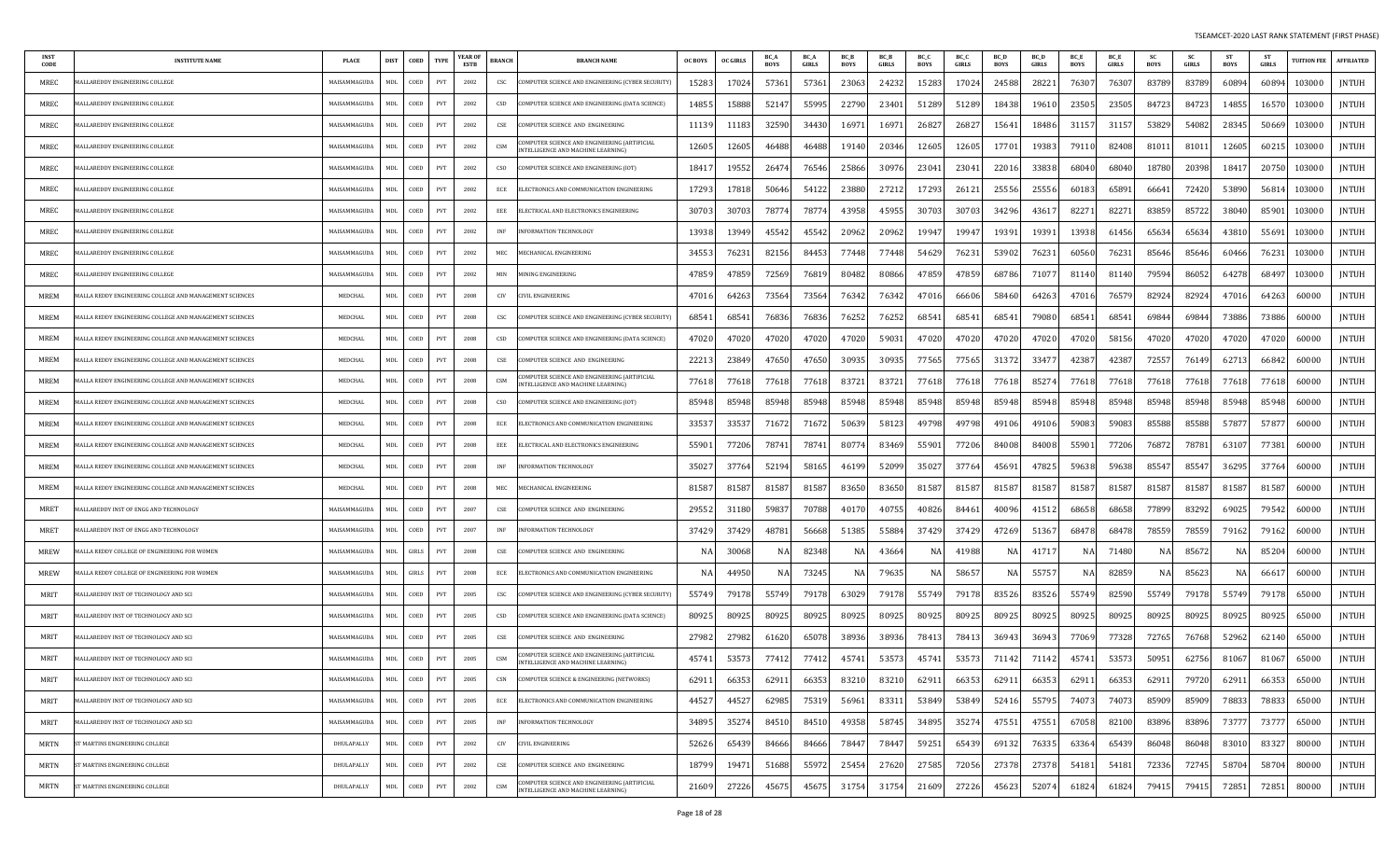| <b>INST</b><br>CODE | <b>INSTITUTE NAME</b>                                | <b>PLACE</b>                        | <b>DIST</b> | COED    | <b>TYPE</b> | YEAR OF<br>ESTB | <b>BRANCH</b> | <b>BRANCH NAME</b>                                                                 | <b>OC BOYS</b> | <b>OC GIRLS</b> | BC /<br><b>BOYS</b> | BC A<br><b>GIRLS</b> | BC_B<br><b>BOYS</b> | <b>BC</b> B<br><b>GIRLS</b> | BC_C<br><b>BOYS</b> | BC_C<br><b>GIRLS</b> | BC_D<br><b>BOYS</b> | <b>BC</b> D<br><b>GIRLS</b> | BC_E<br><b>BOYS</b> | BC_E<br><b>GIRLS</b> | <b>SC</b><br><b>BOYS</b> | - SC<br><b>GIRLS</b> | <b>ST</b><br><b>BOYS</b> | <b>ST</b><br><b>GIRLS</b> | <b>TUITION FEE</b> | <b>AFFILIATED</b> |
|---------------------|------------------------------------------------------|-------------------------------------|-------------|---------|-------------|-----------------|---------------|------------------------------------------------------------------------------------|----------------|-----------------|---------------------|----------------------|---------------------|-----------------------------|---------------------|----------------------|---------------------|-----------------------------|---------------------|----------------------|--------------------------|----------------------|--------------------------|---------------------------|--------------------|-------------------|
| MRTN                | <b>I MARTINS ENGINEERING COLLEGE</b>                 | DHULAPALLY                          | <b>MDL</b>  | COED    | PVT         | 2002            | ECE           | ELECTRONICS AND COMMUNICATION ENGINEERING                                          | 32919          | 32969           | 8167                | 81677                | 4781                | 52228                       | 32919               | 49007                | 45559               | 47560                       | 77500               | 77500                | 86085                    | 86085                | 82251                    | 82251                     | 80000              | <b>JNTUH</b>      |
| MRTN                | <b>I MARTINS ENGINEERING COLLEGE</b>                 | DHULAPALLY                          | MDL         | COED    | PVT         | 2002            | EEE           | ELECTRICAL AND ELECTRONICS ENGINEERING                                             | 4571           | 4571            | 82339               | 82339                | 76648               | 76648                       | 45710               | 45710                | 62695               | 6506                        | 45710               | 7102                 | 79296                    | 79296                | 76778                    | 80980                     | 80000              | JNTUH             |
| MRTN                | MARTINS ENGINEERING COLLEGE                          | DHULAPALLY                          | MDL         | COED    | PVT         | 2002            | <b>INF</b>    | <b>INFORMATION TECHNOLOGY</b>                                                      | 28126          | 2812            | 71314               | 73142                | 40465               | 41242                       | 38201               | 38201                | 37642               | 37642                       | 79511               | 7951                 | 80654                    | 84672                | 85097                    | 85097                     | 80000              | <b>JNTUH</b>      |
| <b>MRTN</b>         | r MARTINS ENGINEERING COLLEGE                        | DHULAPALLY                          | MDL         | COED    | PVT         | 2002            | MEC           | MECHANICAL ENGINEERING                                                             | 73820          | 7382            | 73820               | 73820                | 83881               | 83881                       | 73820               | 73820                | 73820               | 73820                       | 73820               | 73820                | 84373                    | 84373                | 83999                    | 83999                     | 80000              | <b>JNTUH</b>      |
| MTEC                | OTHER THERESA COLLEGE OF ENGG AND TECHNOLOGY         | PEDDAPALLY                          | PDL         | COED    | PVT         | 1999            | CSE           | COMPUTER SCIENCE AND ENGINEERING                                                   | 62631          | 6546            | 79389               | 79389                | 81882               | 81882                       | 62631               | 65464                | 62631               | 7121                        | 62631               | 65464                | 85441                    | 85441                | 71303                    | 71303                     | 61000              | <b>JNTUH</b>      |
| MTEC                | IOTHER THERESA COLLEGE OF ENGG AND TECHNOLOGY        | PEDDAPALLY                          | PDL         | COED    | PVT         | 1999            | CSM           | COMPUTER SCIENCE AND ENGINEERING (ARTIFICIAL<br>NTELLIGENCE AND MACHINE LEARNING)  | 61852          | 6185            | 61852               | 61852                | 61852               | 6185                        | 61852               | 61852                | 61852               | 82902                       | 61852               | 6185                 | 61852                    | 61852                | 61852                    | 61852                     | 61000              | JNTUH             |
| MTEC                | <b>IOTHER THERESA COLLEGE OF ENGG AND TECHNOLOGY</b> | PEDDAPALLY                          | PDL         | COED    | PVT         | 1999            | ECE           | ELECTRONICS AND COMMUNICATION ENGINEERING                                          | 5079           | 5079            | 50791               | 5079                 | 5079                | 5079                        | 50791               | 50791                | 5079                | 5079                        | 50791               | 5079                 | 7701                     | 79852                | 50791                    | 50791                     | 61000              | <b>JNTUH</b>      |
| MTEC                | IOTHER THERESA COLLEGE OF ENGG AND TECHNOLOGY        | PEDDAPALLY                          | PDL         | COED    | PVT         | 1999            | EEE           | ELECTRICAL AND ELECTRONICS ENGINEERING                                             | 85948          | 85948           | 85948               | 85948                | 85948               | 85948                       | 85948               | 85948                | 85948               | 85948                       | 85948               | 85948                | 85948                    | 85948                | 85948                    | 85948                     | 61000              | JNTUH             |
| MTEC                | OTHER THERESA COLLEGE OF ENGG AND TECHNOLOGY         | PEDDAPALLY                          | PDL         | COED    | PVT         | 1999            | MEC           | MECHANICAL ENGINEERING                                                             | 79465          | 7946            | 79465               | 79465                | 81441               | 81441                       | 79465               | 79465                | 79465               | 7946.                       | 79465               | 79465                | 79465                    | 79465                | 79465                    | 7946.                     | 61000              | <b>JNTUH</b>      |
| <b>MVSR</b>         | I V S R ENGINEERING COLLEGE                          | NADERGUI                            | RR          | COED    | PVT         | 1981            | AUT           | <b>UTOMOBILE ENGINEERING</b>                                                       | 3932           | 6269            | 58893               | 62814                | 48636               | 62692                       | 39323               | 62692                | 39323               | 62692                       | 76844               | 76844                | 79277                    | 7927                 | 49834                    | 63183                     | 125000             | OU                |
| MVSR                | V S R ENGINEERING COLLEGE                            | NADERGUL                            | RR          | COED    | PVT         | 1981            | CIV           | <b>IVIL ENGINEERING</b>                                                            | 20744          | 2282            | 50880               | 50880                | 32082               | 37557                       | 27737               | 27737                | 27100               | 4654                        | 70278               | 73796                | 57955                    | 77697                | 35252                    | 41434                     | 125000             | OU                |
| MVSR                | I V S R ENGINEERING COLLEGE                          | NADERGUL                            | RR          | COED    | PVT         | 1981            | CSE           | COMPUTER SCIENCE AND ENGINEERING                                                   | 3914           | 426             | 12350               | 13789                | 5833                | 6200                        | 15796               | 21748                | 6623                | 7494                        | 10800               | 17383                | 25788                    | 28023                | 18460                    | 18460                     | 125000             | OU                |
| MVSR                | I V S R ENGINEERING COLLEGE                          | NADERGUL                            | RR          | COED    | PVT         | 1981            | ECE           | ELECTRONICS AND COMMUNICATION ENGINEERING                                          | 8253           | 829             | 32190               | 34802                | 1381.               | 1464.                       | 44051               | 44051                | 14134               | 15194                       | 30542               | 3644                 | 4711                     | 5107                 | 28379                    | 44156                     | 125000             | OU                |
| <b>MVSR</b>         | V S R ENGINEERING COLLEGE                            | NADERGUL                            | RR          | COED    | PVT         | 1981            | EEE           | ELECTRICAL AND ELECTRONICS ENGINEERING                                             | 12976          | 1545            | 41486               | 73213                | 2209                | 2553                        | 12976               | 29202                | 20365               | 2895                        | 66992               | 67336                | 49892                    | 61078                | 26904                    | 26904                     | 125000             | OU                |
| <b>MVSR</b>         | V S R ENGINEERING COLLEGE                            | NADERGUL                            | RR          | COED    | PVT         | 1981            | INF           | <b>NFORMATION TECHNOLOGY</b>                                                       | 7305           | 756             | 26703               | 26703                | 1114                | 1327                        | 30407               | 30407                | 13009               | 1344                        | 22453               | 3101                 | 51338                    | 51338                | 31338                    | 48488                     | 125000             | OU                |
| <b>MVSR</b>         | V S R ENGINEERING COLLEGE                            | NADERGUL                            | RR          | COED    | <b>PVT</b>  | 1981            | MEC           | MECHANICAL ENGINEERING                                                             | 19318          | 2730            | 58645               | 58645                | 3507.               | 68795                       | 58709               | 58709                | 31926               | 5084                        | 50914               | 58921                | 57866                    | 84224                | 28096                    | 62174                     | 125000             | OU                |
| NGIT                | EIL GOGTE INST OF TECHNOLOGY                         | <b>KACHIVANI</b><br><b>SINGARAM</b> | MDI.        | COED    | PVT         | 2018            | CSE           | COMPUTER SCIENCE AND ENGINEERING                                                   | 13436          | 1417            | 43314               | 4331                 | 2313                | 23132                       | 24287               | 24287                | 20555               | 2055                        | 61155               | 61155                | 72807                    | 80038                | 42892                    | 70190                     | 70000              | OU                |
| NGIT                | EIL GOGTE INST OF TECHNOLOGY                         | <b>KACHIVANI</b><br>SINGARAM        | MDL         | COED    | PVT         | 2018            | CSM           | COMPUTER SCIENCE AND ENGINEERING (ARTIFICIAL<br>INTELLIGENCE AND MACHINE LEARNING) | 16793          | 1695            | 61692               | 76185                | 23988               | 2877                        | 34088               | 34088                | 27431               | 2743                        | 60299               | 60299                | 74843                    | 74843                | 49582                    | 49582                     | 70000              | OU                |
| NGMA                | IGAMA ENGINEERING COLLEGE                            | KARIMNAGAR                          | PDL         | COED    | PVT         | 2008            | CSE           | COMPUTER SCIENCE AND ENGINEERING                                                   | 85948          | 85948           | 85948               | 85948                | 85948               | 85948                       | 85948               | 85948                | 85948               | 85948                       | 85948               | 85948                | 85948                    | 85948                | 85948                    | 85948                     | 47000              | JNTUH             |
| NGMA                | <b>IGAMA ENGINEERING COLLEGE</b>                     | KARIMNAGAR                          | PDL         | COED    | PVT         | 2008            | CSM           | COMPUTER SCIENCE AND ENGINEERING (ARTIFICIAL<br>NTELLIGENCE AND MACHINE LEARNING)  | 85948          | 85948           | 85948               | 85948                | 85948               | 85948                       | 85948               | 85948                | 85948               | 85948                       | 85948               | 85948                | 85948                    | 85948                | 85948                    | 85948                     | 47000              | <b>JNTUH</b>      |
| NIET                | ETAII INSTITUTE OF ENGINEERING AND TECHNOLOGY        | CHOUTUPPAI                          | YBG         | COED    | PVT         | 2004            | CSE           | COMPUTER SCIENCE AND ENGINEERING                                                   | 3797           | 4985            | 37977               | 49852                | 6691                | 6691                        | 37977               | 49852                | 3797                | 49852                       | 37977               | 49852                | 80116                    | 80116                | 60810                    | 62586                     | 42000              | <b>JNTUH</b>      |
| NNRG                | ALLA NARASIMHA REDDY EDNL SOC GRP OF INSTNS          | GHATKESAR                           | MDL         | COED    | PVT         | 2009            | CIV           | CIVIL ENGINEERING                                                                  | 8222           | 8222            | 82227               | 82227                | 8222                | 8222                        | 82227               | 82227                | 82739               | 82739                       | 82227               | 8222                 | 82227                    | 82227                | 82227                    | 82227                     | 83000              | <b>JNTUH</b>      |
| NNRG                | ALLA NARASIMHA REDDY EDNL SOC GRP OF INSTNS          | GHATKESAR                           | <b>MDL</b>  | COED    | PVT         | 2009            | CSE           | COMPUTER SCIENCE AND ENGINEERING                                                   | 32023          | 3202            | 74622               | 75549                | 4587.               | 4587                        | 32023               | 47507                | 4587                | 4738                        | 85177               | 85490                | 83624                    | 85920                | 73636                    | 73636                     | 83000              | JNTUH             |
| <b>NNRG</b>         | ALLA NARASIMHA REDDY EDNL SOC GRP OF INSTNS          | GHATKESAR                           | MDL         | COED    | PVT         | 2009            | ECE           | ELECTRONICS AND COMMUNICATION ENGINEERING                                          | 55544          | 75666           | 85123               | 85123                | 71798               | 78915                       | 66912               | 75666                | 70276               | 75666                       | 68799               | 77297                | 84720                    | 84720                | 69783                    | 75666                     | 83000              | JNTUH             |
| <b>NNRG</b>         | ALLA NARASIMHA REDDY EDNL SOC GRP OF INSTNS          | <b>GHATKESAR</b>                    | <b>MDL</b>  | COED    | PVT         | 2009            | EEE           | ELECTRICAL AND ELECTRONICS ENGINEERING                                             | 85948          | 8594            | 85948               | 85948                | 85948               | 85948                       | 85948               | 85948                | 85948               | 85948                       | 85948               | 85948                | 85948                    | 85948                | 85948                    | 85948                     | 83000              | JNTUH             |
| NNRG                | ALLA NARASIMHA REDDY EDNL SOC GRP OF INSTNS          | GHATKESAR                           | MDL         | COED    | PVT         | 2009            | INF           | <b>INFORMATION TECHNOLOGY</b>                                                      | 46166          | 4616            | 63040               | 76103                | 60289               | 64958                       | 46166               | 46166                | 5627                | 6407                        | 64211               | 6421                 | 46166                    | 46166                | 78251                    | 78251                     | 83000              | JNTUH             |
| NNRG                | ALLA NARASIMHA REDDY EDNL SOC GRP OF INSTNS          | <b>GHATKESAR</b>                    | MDL         | COED    | PVT         | 2009            | MEC           | MECHANICAL ENGINEERING                                                             | 85948          | 85948           | 85948               | 85948                | 85948               | 85948                       | 85948               | 85948                | 85948               | 85948                       | 85948               | 85948                | 85948                    | 85948                | 85948                    | 85948                     | 83000              | JNTUH             |
| <b>NOVH</b>         | NOVA COLLEGE OF ENGINEERING & TECHNOLOGY             | BATASINGARAM                        | RR          | COED    | PVT         |                 | CSE           | COMPUTER SCIENCE AND ENGINEERING                                                   | 43963          | 43963           | 43963               | 71450                | 77005               | 77005                       | 43963               | 43963                | 60506               | 60506                       | 43963               | 43963                | 61122                    | 61122                | 67888                    | 67888                     | 42000              | JNTUH             |
| NOVH                | NOVA COLLEGE OF ENGINEERING & TECHNOLOGY             | BATASINGARAM                        |             | RR COED | PVT         |                 | CSM           | <b>OMBITED SCIENCE AND ENCINI</b><br>NTELLIGENCE AND MACHINE LEARNING)             | 12589          | 12589           | 12589               | 12589                | 12589               | 12589                       | 12589               | 12589                | 12589               | 12589                       | 12589               | 12589                | 79388                    | 79388                | 71187                    | 71187                     | 42000              | <b>JNTUH</b>      |
| <b>NOVH</b>         | NOVA COLLEGE OF ENGINEERING & TECHNOLOGY             | BATASINGARAM                        |             | RR COED | PVT         |                 | MEC           | MECHANICAL ENGINEERING                                                             | 63820          | 63820           | 63820               | 63820                | 63820               | 63820                       | 63820               | 63820                | 63820               | 63820                       | 63820               | 63820                | 63820                    | 63820                | 63820                    | 63820                     | 42000              | <b>JNTUH</b>      |
| <b>NOVH</b>         | NOVA COLLEGE OF ENGINEERING & TECHNOLOGY             | BATASINGARAM                        | RR          | COED    | PVT         |                 | MIN           | MINING ENGINEERING                                                                 | 74070          | 74070           | 74070               | 74070                | 74070               | 74070                       | 74070               | 74070                | 74070               | 74070                       | 74070               | 74070                | 74070                    | 74070                | 74070                    | 74070                     | 42000              | JNTUH             |
| <b>NRCM</b>         | <b>AARSIMHAREDDY ENGINEERING COLLEGE</b>             | MAISAMMAGUDA                        | MDL         | COED    | PVT         | 2007            | CIV           | CIVIL ENGINEERING                                                                  | 61080          | 61080           | 61080               | 61080                | 76903               | 76903                       | 61080               | 61080                | 61080               | 61080                       | 61080               | 61080                | 61080                    | 65083                | 61080                    | 61080                     | 68000              | JNTUH             |
| NRCM                | NARSIMHAREDDY ENGINEERING COLLEGE                    | MAISAMMAGUDA                        | MDL         | COED    | PVT         | 2007            | CSC           | COMPUTER SCIENCE AND ENGINEERING (CYBER SECURITY)                                  | 31156          | 47399           | 31156               | 47399                | 31156               | 47399                       | 31156               | 47399                | 31156               | 47399                       | 31156               | 47399                | 31156                    | 47399                | 31156                    | 47399                     | 68000              | JNTUH             |
| NRCM                | NARSIMHAREDDY ENGINEERING COLLEGE                    | MAISAMMAGUDA                        | MDL         | COED    | PVT         | 2007            | CSD           | COMPUTER SCIENCE AND ENGINEERING (DATA SCIENCE)                                    | 22706          | 22706           | 22706               | 22706                | 22706               | 22706                       | 22706               | 22706                | 22706               | 22706                       | 22706               | 22706                | 22706                    | 22706                | 22706                    | 22706                     | 68000              | JNTUH             |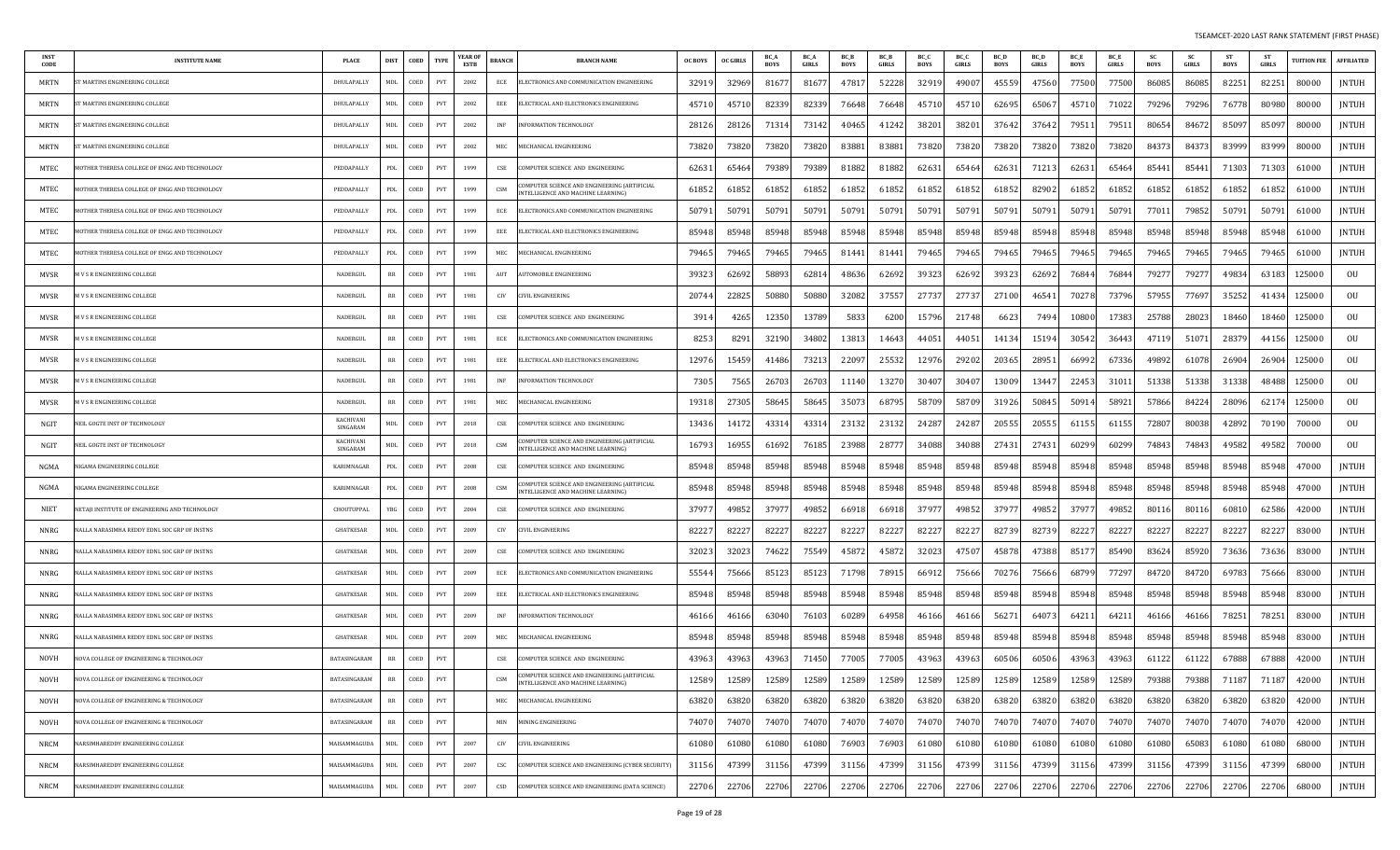| <b>INST</b><br>CODE | <b>INSTITUTE NAME</b>                                     | <b>PLACE</b>     | <b>DIST</b> | COED           | <b>TYPE</b> | <b>YEAR OF</b><br><b>ESTB</b> | <b>BRANCH</b> | <b>BRANCH NAME</b>                                                                 | <b>OC BOYS</b> | OC GIRLS | BC_A<br><b>BOYS</b> | <b>BC</b> A<br>GIRLS | BC E<br><b>BOYS</b> | <b>BCB</b><br>GIRLS | BC_C<br><b>BOYS</b> | BC 0<br><b>GIRLS</b> | <b>BC</b> D<br><b>BOYS</b> | <b>BC</b> D<br>GIRLS | <b>BC</b> E<br><b>BOYS</b> | <b>BC</b> E<br>GIRLS | -SC<br>BOYS | <b>SC</b><br>GIRLS | <b>ST</b><br>BOYS | - ST<br><b>GIRLS</b> | <b>UITION FEE</b> | <b>AFFILIATED</b> |
|---------------------|-----------------------------------------------------------|------------------|-------------|----------------|-------------|-------------------------------|---------------|------------------------------------------------------------------------------------|----------------|----------|---------------------|----------------------|---------------------|---------------------|---------------------|----------------------|----------------------------|----------------------|----------------------------|----------------------|-------------|--------------------|-------------------|----------------------|-------------------|-------------------|
| NRCM                | ARSIMHAREDDY ENGINEERING COLLEGI                          | MAISAMMAGUDA     | MDL         | COED           | PVT         | 2007                          | CSE           | OMPUTER SCIENCE AND ENGINEERING                                                    | 40691          | 42354    | 76465               | 8301                 | 53131               | 53131               | 51907               | 51907                | 51495                      | 61579                | 77755                      | 83109                | 86022       | 86022              | 75484             | 75484                | 68000             | <b>JNTUH</b>      |
| NRCM                | ARSIMHAREDDY ENGINEERING COLLEGE                          | MAISAMMAGUDA     | MDL         | COED           | PVT         | 2007                          | CSM           | OMPUTER SCIENCE AND ENGINEERING (ARTIFICIAL<br>INTELLIGENCE AND MACHINE LEARNING)  | 85948          | 85948    | 85948               | 85948                | 85948               | 85948               | 85948               | 85948                | 85948                      | 85948                | 85948                      | 85948                | 85948       | 85948              | 85948             | 85948                | 68000             | <b>JNTUH</b>      |
| NRCM                | ARSIMHAREDDY ENGINEERING COLLEGE                          | MAISAMMAGUDA     | MDL         | COED           | PVT         | 2007                          | ECE           | ELECTRONICS AND COMMUNICATION ENGINEERING                                          | 57936          | 57936    | 73058               | 8099                 | 82169               | 84263               | 57936               | 57936                | 7681.                      | 7681.                | 81513                      | 81513                | 84506       | 84506              | 74536             | 74536                | 68000             | JNTUH             |
| <b>NREC</b>         | <b>JALLAMALLA REDDY ENGINEERING COLLEGE</b>               | GHATKESAR        | MDL         | COED           | PVT         | 2001                          | CIV           | CIVIL ENGINEERING                                                                  | 71146          | 71727    | 71146               | 7172                 | 71146               | 71727               | 71146               | 71727                | 79657                      | 79657                | 71146                      | 71727                | 85743       | 85743              | 77599             | 77599                | 86000             | JNTUH             |
| NREC                | IALLAMALLA REDDY ENGINEERING COLLEGE                      | <b>GHATKESAR</b> | MDL         | COED           | PVT         | 2001                          | CSE           | OMPUTER SCIENCE AND ENGINEERING                                                    | 27786          | 27786    | 81524               | 8152                 | 37144               | 37214               | 27786               | 27786                | 37850                      | 37850                | 76155                      | 76155                | 79718       | 7991.              | 63518             | 66217                | 86000             | <b>JNTUH</b>      |
| NREC                | ALLAMALLA REDDY ENGINEERING COLLEGE                       | <b>GHATKESAR</b> | MDL         | COED           | PVT         | 2001                          | CSM           | COMPUTER SCIENCE AND ENGINEERING (ARTIFICIAL<br>INTELLIGENCE AND MACHINE LEARNING) | 5765           | 57655    | 66805               | 6680                 | 70493               | 72117               | 72044               | 72044                | 77684                      | 77684                | 80989                      | 80989                | 63536       | 71879              | 66859             | 66859                | 86000             | JNTUH             |
| NREC                | ALLAMALLA REDDY ENGINEERING COLLEGE                       | <b>GHATKESAR</b> | MDL         | COED           | PVT         | 2001                          | ECE           | ELECTRONICS AND COMMUNICATION ENGINEERING                                          | 40322          | 50491    | 70740               | 73840                | 68322               | 76227               | 56648               | 56648                | 56611                      | 61143                | 70605                      | 78492                | 56394       | 73357              | 86168             | 86168                | 86000             | <b>JNTUH</b>      |
| NREC                | ALLAMALLA REDDY ENGINEERING COLLEGE                       | GHATKESAR        | MDL         | COED           | PVT         | 2001                          | EEE           | ELECTRICAL AND ELECTRONICS ENGINEERING                                             | 81276          | 81276    | 81276               | 8127                 | 81276               | 81276               | 81276               | 81276                | 81276                      | 81276                | 81276                      | 81276                | 83909       | 83909              | 81276             | 81276                | 86000             | <b>JNTUH</b>      |
| NREC                | ALLAMALLA REDDY ENGINEERING COLLEGE                       | <b>GHATKESAR</b> | MDL         | COED           | PVT         | 2001                          | MEC           | MECHANICAL ENGINEERING                                                             | 85948          | 85948    | 85948               | 85948                | 85948               | 85948               | 85948               | 85948                | 85948                      | 85948                | 85948                      | 85948                | 85948       | 85948              | 85948             | 85948                | 86000             | <b>JNTUH</b>      |
| OUCE                | U COLLEGE OF ENGG HYDERABAD                               | HYDERABAD        | <b>HYD</b>  | COED           | <b>UNIV</b> | 1925                          | BME           | BIO-MEDICAL ENGINEERING                                                            | 1354.          | 13545    | 23582               | 23582                | 16344               | 16344               | 13545               | 13545                | 16874                      | 16874                | 16814                      | 16814                | 24880       | 24880              | 29795             | 34175                | 18000             | OU                |
| OUCE                | U COLLEGE OF ENGG HYDERABAD                               | HYDERABAD        | <b>HYD</b>  | COED           | <b>UNIV</b> | 1925                          | CIV           | CIVIL ENGINEERING                                                                  | 4264           | 4264     | 8029                | 802                  | 6067                | 6067                | 4264                | 4264                 | 5330                       | 5915                 | 11112                      | 11112                | 10894       | 10894              | 8938              | 8938                 | 18000             | OU                |
| OUCE                | U COLLEGE OF ENGG HYDERABAD                               | HYDERABAD        | <b>HYD</b>  | COED           | <b>UNIV</b> | 1925                          | CSE           | OMPUTER SCIENCE AND ENGINEERING                                                    | 42             | 661      | 1057                | 2239                 | 645                 | 871                 | 426                 | 237                  | 75                         | 757                  | 426                        | 3472                 | 3787        | 4096               | 1874              | 5036                 | 18000             | OU                |
| OUCE                | <b>ILCOLLEGE OF ENGG HYDERABAD</b>                        | HYDERABAD        | <b>HYD</b>  | COED           | <b>UNIV</b> | 1925                          | ECE           | ELECTRONICS AND COMMUNICATION ENGINEERING                                          | 80             | -84      | 1704                | 2699                 | 1206                | 1422                | 4961                | 4961                 | 1305                       | 1484                 | 2076                       | 2076                 | 5479        | 6823               | 649 <sup>c</sup>  | 649 <sup>c</sup>     | 18000             | OU                |
| OUCE                | U COLLEGE OF ENGG HYDERABAD                               | HYDERABAD        | <b>HYD</b>  | COED           | <b>UNIV</b> | 1925                          | EEE           | ELECTRICAL AND ELECTRONICS ENGINEERING                                             | 1882           | 1932     | 3563                | 3563                 | 2358                | 2978                | 1882                | 1932                 | 14662                      | 14662                | 4922                       | 4922                 | 8149        | 8454               | 4894              | 9583                 | 18000             | OU                |
| OUCE                | U COLLEGE OF ENGG HYDERABAD                               | HYDERABAD        | <b>HYD</b>  | COED           | <b>UNIV</b> | 1925                          | MEC           | MECHANICAL ENGINEERING                                                             | 2794           | 4007     | 8389                | 16408                | 4187                | 6631                | 2794                | 4007                 | 4233                       | 5370                 | 4202                       | 9892                 | 10612       | 12698              | 7808              | 12096                | 18000             | OU                |
| OUCT                | U COLLEGE OF TECH HYDERABAD                               | <b>HYDERABAD</b> | <b>HYD</b>  | COED           | <b>UNIV</b> | 1969                          | CHE           | <b>HEMICAL ENGINEERING</b>                                                         | 9706           | 9706     | 21243               | 2124                 | 12740               | 14911               | 9706                | 9706                 | 15669                      | 15669                | 39872                      | 39872                | 21041       | 21041              | 14016             | 14550                | 18000             | OU                |
| OUCT                | U COLLEGE OF TECH HYDERABAD                               | <b>HYDERABAD</b> | <b>HYD</b>  | COED           | <b>UNIV</b> | 1969                          | FPT           | FOOD PROCESSING TECHNOLOGY                                                         | 1667           | 18420    | 16671               | 32465                | 25472               | 25472               | 16671               | 28508                | 27566                      | 27566                | 41648                      | 42648                | 41083       | 41083              | 27015             | 27015                | 18000             | OU                |
| OUCT                | U COLLEGE OF TECH HYDERABAD                               | <b>HYDERABAD</b> | <b>HYD</b>  | COED           | <b>UNIV</b> | 1969                          | TEX           | <b>TEXTILE TECHNOLOGY</b>                                                          | 2020           | 22576    | 47370               | 4737                 | 22405               | 22576               | 20203               | 22576                | 24347                      | 24347                | 20203                      | 84041                | 32489       | 40354              | 25396             | 43024                | 18000             | OU                |
| PALV                | ALLAVI ENGINEERING COLLEGE                                | KUNTLOOR         | RR          | COED           | PVT         | 2009                          | CIV           | IVIL ENGINEERING                                                                   | 85948          | 85948    | 85948               | 8594                 | 85948               | 85948               | 85948               | 85948                | 85948                      | 85948                | 85948                      | 85948                | 85948       | 85948              | 85948             | 85948                | 50000             | <b>JNTUH</b>      |
| PALV                | ALLAVI ENGINEERING COLLEGE                                | <b>KUNTLOOR</b>  | RR          | COED           | PVT         | 2009                          | CSC           | COMPUTER SCIENCE AND ENGINEERING (CYBER SECURITY)                                  | 85948          | 85948    | 85948               | 85948                | 85948               | 85948               | 85948               | 85948                | 85948                      | 85948                | 85948                      | 85948                | 85948       | 85948              | 85948             | 85948                | 50000             | JNTUH             |
| PALV                | ALLAVI ENGINEERING COLLEGE                                | <b>KUNTLOOR</b>  | RR          | COED           | PVT         | 2009                          | CSD           | COMPUTER SCIENCE AND ENGINEERING (DATA SCIENCE)                                    | 85948          | 85948    | 85948               | 85948                | 85948               | 85948               | 85948               | 85948                | 85948                      | 85948                | 85948                      | 85948                | 85948       | 85948              | 85948             | 85948                | 50000             | JNTUH             |
| PALV                | ALLAVI ENGINEERING COLLEGE                                | <b>KUNTLOOR</b>  | RR          | COED           | PVT         | 2009                          | CSE           | COMPUTER SCIENCE AND ENGINEERING                                                   | 6006           | 82206    | 85442               | 8544.                | 80802               | 85620               | 74998               | 82206                | 64040                      | 82206                | 82943                      | 82943                | 79432       | 82206              | 81835             | 82206                | 50000             | JNTUH             |
| PALV                | ALLAVI ENGINEERING COLLEGE                                | <b>KUNTLOOR</b>  | RR          | COED           | PVT         | 2009                          | ECE           | ELECTRONICS AND COMMUNICATION ENGINEERING                                          | 74125          | 74125    | 83872               | 8387                 | 74125               | 85645               | 74125               | 74125                | 74125                      | 74125                | 74125                      | 74125                | 74125       | 77004              | 74125             | 74125                | 50000             | JNTUH             |
| PALV                | ALLAVI ENGINEERING COLLEGE                                | <b>KUNTLOOR</b>  | RR          | COED           | PVT         | 2009                          | EEE           | ELECTRICAL AND ELECTRONICS ENGINEERING                                             | 85948          | 85948    | 85948               | 85948                | 85948               | 85948               | 85948               | 85948                | 85948                      | 85948                | 85948                      | 85948                | 85948       | 85948              | 85948             | 85948                | 50000             | JNTUH             |
| PETW                | RINCETON INST OF ENGG TECH FOR WOMEN                      | <b>GHATKESAR</b> | MDL         | GIRLS          | PVT         | 2009                          | CIV           | CIVIL ENGINEERING                                                                  | N              | 41742    | NA                  | 4174                 | NA                  | 67245               | NA                  | 41742                | NA                         | 78358                | NA                         | 79626                | NA          | 86173              | NA                | 41742                | 62000             | <b>JNTUH</b>      |
| PETW                | RINCETON INST OF ENGG TECH FOR WOMEN                      | <b>GHATKESAR</b> | MDL         | GIRLS          | PVT         | 2009                          | csc           | COMPUTER SCIENCE AND ENGINEERING (CYBER SECURITY)                                  | N              | 86170    | NA                  | 8617                 | NA                  | 86170               | NA                  | 8617                 | NA                         | 86170                | NA                         | 86200                | NA.         | 86190              | NA                | 8618.                | 62000             | <b>JNTUH</b>      |
| PETW                | RINCETON INST OF ENGG TECH FOR WOMEN                      | <b>GHATKESAR</b> | MDL         | GIRLS          | PVT         | 2009                          | CSD           | COMPUTER SCIENCE AND ENGINEERING (DATA SCIENCE)                                    | N.             | 70464    | <b>NA</b>           | 7046                 | NAI                 | 70464               | NA                  | 70464                | NA                         | 70464                | NA                         | 70464                | NA          | 80522              | NA                | 70464                | 62000             | <b>JNTUH</b>      |
| PETW                | PRINCETON INST OF ENGG TECH FOR WOMEN                     | <b>GHATKESAR</b> | MDL         | GIRLS          | PVT         | 2009                          | CSE           | COMPUTER SCIENCE AND ENGINEERING                                                   | N.             | 57707    | NA                  | 8367                 | NA                  | 59004               | NA                  | 78176                | NA                         | 77908                | NA                         | 82759                | NA.         | 78588              | NA                | 78863                | 62000             | <b>JNTUH</b>      |
| PETW                | PRINCETON INST OF ENGG TECH FOR WOMEN                     | GHATKESAR        | MDL         | GIRLS          | PVT         | 2009                          | CSM           | )MPUTER SCIENCE AND ENGINEERING (ARTIFICIAL<br>INTELLIGENCE AND MACHINE LEARNING)  | NA             | 69737    | NA                  | 74608                | NA                  | 69737               | NA                  | 69737                | NA.                        | 69737                | NA                         | 80153                | NA          | 69737              | NA                | 69737                | 62000             | JNTUH             |
| PETW                | RINCETON INST OF ENGG TECH FOR WOMEN                      | GHATKESAR        | MDL         | $\mbox{GIRLS}$ | PVT         | 2009                          | ECE           | ELECTRONICS AND COMMUNICATION ENGINEERING                                          | N/             | 86170    | NA                  | 86170                | <b>NA</b>           | 86170               | NA                  | 86170                | <b>NA</b>                  | 86170                | <b>NA</b>                  | 86170                | NA          | 86170              | NA                | 86170                | 62000             | <b>JNTUH</b>      |
| PRIW                | RIYADARSHINI INSTITUTE OF SCIENCE & TECHNOLOGY FOR WOMEN  | KHAMMAM          | KHM         | $\mbox{GIRLS}$ | PVT         | 2009                          | CSE           | COMPUTER SCIENCE AND ENGINEERING                                                   | N              | 52003    | <b>NA</b>           | 62379                | NA                  | 82133               | NA                  | 52003                | NA                         | 76705                | NA                         | 82078                | <b>NA</b>   | 85311              | NA                | 65843                | 50000             | JNTUH             |
| PRIW                | RIYADARSHINI INSTITUTE OF SCIENCE & TECHNOLOGY FOR WOMEN  | KHAMMAM          | KHM         | GIRLS          | PVT         | 2009                          | CSM           | COMPUTER SCIENCE AND ENGINEERING (ARTIFICIAL<br>INTELLIGENCE AND MACHINE LEARNING) | N.             | 61917    | <b>NA</b>           | 6191                 | NA                  | 61917               | NA                  | 6191                 | NA                         | 61917                | NA                         | 61917                | NA          | 74096              | NA                | 76715                | 50000             | JNTUH             |
| PRIW                | PRIYADARSHINI INSTITUTE OF SCIENCE & TECHNOLOGY FOR WOMEN | KHAMMAM          | KHM         | GIRLS          | PVT         | 2009                          | ECE           | ELECTRONICS AND COMMUNICATION ENGINEERING                                          | N.             | 75725    | NA                  | 75725                | <b>NA</b>           | 75725               | NA                  | 75725                | NA                         | 75725                | NA                         | 75725                | NA          | 75725              | NA                | 75725                | 50000             | JNTUH             |
| PRIW                | PRIYADARSHINI INSTITUTE OF SCIENCE & TECHNOLOGY FOR WOMEN | KHAMMAM          | KHM         | GIRLS          | PVT         | 2009                          | EEE           | ELECTRICAL AND ELECTRONICS ENGINEERING                                             | N/             | 39581    | <b>NA</b>           | 64186                | <b>NA</b>           | 71777               | NA                  | 39581                | NA                         | 39581                | NA                         | 39581                | <b>NA</b>   | 77552              | NA                | 84854                | 50000             | <b>JNTUH</b>      |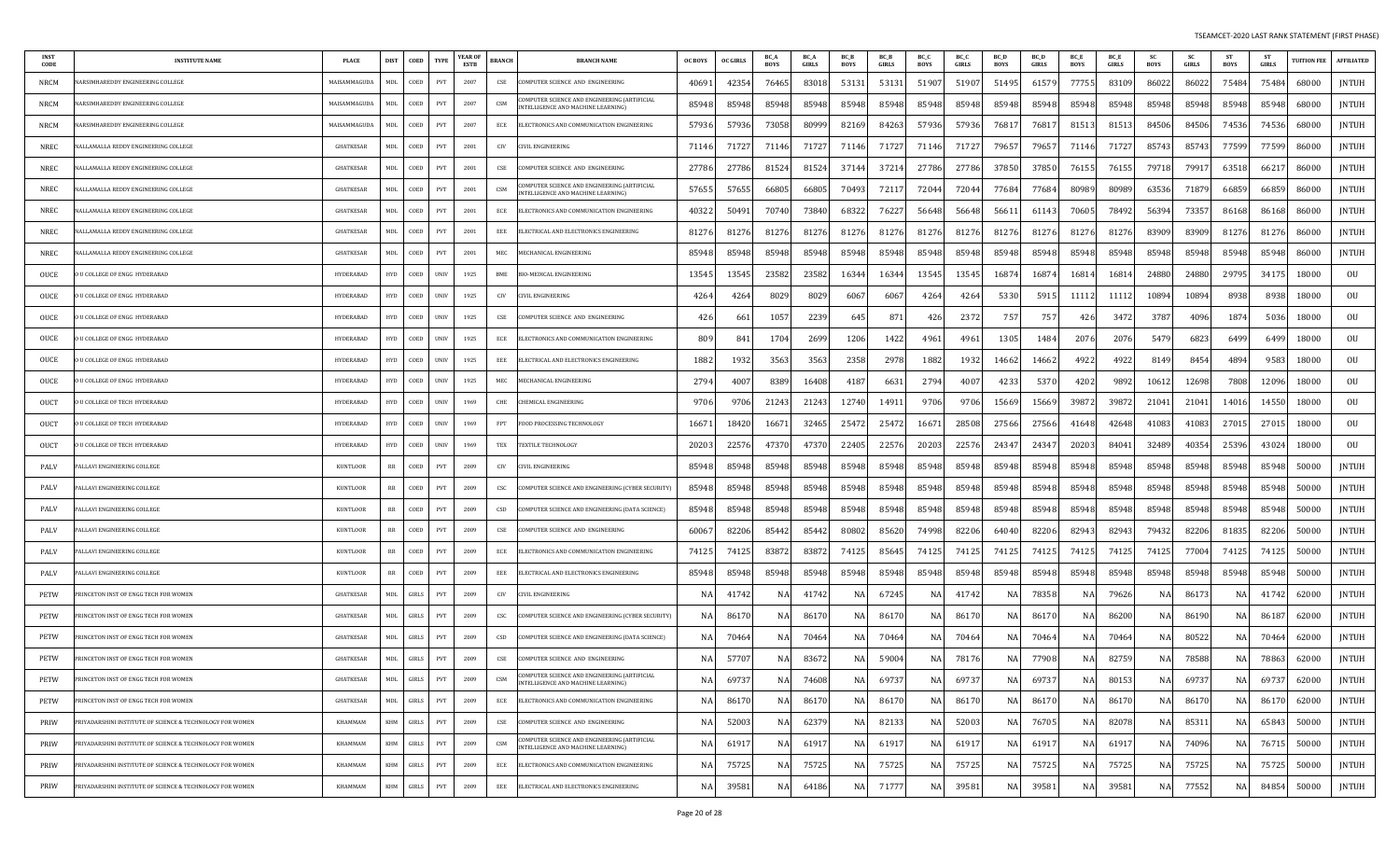| <b>INST</b><br>CODE | <b>INSTITUTE NAME</b>                          | PLACE               | <b>DIST</b>                       | COED  | <b>TYPE</b>                 | <b>YEAR OF</b><br>ESTB | <b>BRANCH</b> | <b>BRANCH NAME</b>                                                                | <b>OC BOYS</b> | <b>OC GIRLS</b> | BC.<br><b>BOYS</b> | <b>BC_A</b><br>GIRLS | BC_B<br><b>BOYS</b> | BC_B<br>GIRLS | BC_C<br><b>BOYS</b> | BC_C<br><b>GIRLS</b> | BC_D<br><b>BOYS</b> | <b>BC</b> D<br>GIRLS | BC_E<br><b>BOYS</b> | BC_E<br>GIRLS | <b>SC</b><br><b>BOYS</b> | - SC<br>GIRLS | <b>ST</b><br><b>BOYS</b> | -ST<br><b>GIRLS</b> | <b>TUITION FEE</b> | <b>AFFILIATED</b> |
|---------------------|------------------------------------------------|---------------------|-----------------------------------|-------|-----------------------------|------------------------|---------------|-----------------------------------------------------------------------------------|----------------|-----------------|--------------------|----------------------|---------------------|---------------|---------------------|----------------------|---------------------|----------------------|---------------------|---------------|--------------------------|---------------|--------------------------|---------------------|--------------------|-------------------|
| RITW                | ISHI MS INST OF ENGG AND TECH FOR WOMEN        | <b>KUKATPALLY</b>   | <b>MDL</b>                        | GIRLS | PVT                         | 2009                   | CSE           | COMPUTER SCIENCE AND ENGINEERING                                                  | -N             | 4425            | N.A                | 82462                | N/                  | 67569         | NA                  | 44253                | N/                  | 59460                | NA                  | 70022         | N A                      | 78243         | NA                       | 57589               | 60000              | <b>JNTUH</b>      |
| <b>RITW</b>         | ISHI MS INST OF ENGG AND TECH FOR WOMEN        | KUKATPALLY          | MDL                               | GIRLS | PVT                         | 2009                   | ECE           | <b>ELECTRONICS AND COMMUNICATION ENGINEERING</b>                                  | -N             | 4830            | NA                 | 4830                 | NA                  | 70228         | NA                  | 4830                 | N/                  | 75502                | NA                  | 48304         | N A                      | 79355         | NA                       | 48304               | 60000              | JNTUH             |
| RITW                | ISHI MS INST OF ENGG AND TECH FOR WOMEN        | KUKATPALLY          | MDL                               | GIRLS | PVT                         | 2009                   | INF           | INFORMATION TECHNOLOGY                                                            |                | 7758            | NA                 | 77582                | N/                  | 79623         | NA                  | 77582                | N/                  | 77582                | NA                  | 77582         | N.                       | 77582         | NA                       | 77582               | 60000              | <b>JNTUH</b>      |
| SAIS                | AI SPURTI INSTITUTE OF TECHNOLOGY              | SATHUPALLY          | KHM                               | COED  | PVT                         | 2001                   | CSE           | COMPUTER SCIENCE AND ENGINEERING                                                  | 33608          | 3866            | 74035              | 74035                | 76889               | 76889         | 33608               | 38665                | 46982               | 81246                | 61762               | 61762         | 80159                    | 80159         | 64197                    | 6419.               | 62000              | <b>JNTUH</b>      |
| SAIS                | AI SPURTI INSTITUTE OF TECHNOLOGY              | SATHUPALLY          | KHM                               | COED  | PVT                         | 2001                   | CSM           | OMPUTER SCIENCE AND ENGINEERING (ARTIFICIAL<br>NTELLIGENCE AND MACHINE LEARNING)  | 4541           | 77782           | 45412              | 7778                 | 45412               | 77782         | 45412               | 77782                | 45412               | 77782                | 84939               | 84939         | 76902                    | 77782         | 52445                    | 77782               | 62000              | <b>JNTUH</b>      |
| SAIS                | AI SPURTI INSTITUTE OF TECHNOLOGY              | SATHUPALLY          | KHM                               | COED  | PVT                         | 2001                   | ECE           | ELECTRONICS AND COMMUNICATION ENGINEERING                                         | 5633           | 57855           | 56333              | 8416                 | 56333               | 57855         | 56333               | 57855                | 77914               | 7791                 | 56333               | 57855         | 70688                    | 70688         | 68836                    | 68836               | 62000              | JNTUH             |
| SAIS                | AI SPHRTI INSTITUTE OF TECHNOLOGY              | SATHUPALLY          | KHM                               | COED  | PVT                         | 2001                   | EEE           | ELECTRICAL AND ELECTRONICS ENGINEERING                                            | 7401           | 7401            | 74019              | 7401                 | 74019               | 74019         | 74019               | 74019                | 7401                | 7401                 | 74019               | 74019         | 85696                    | 85696         | 80608                    | 80608               | 62000              | JNTUH             |
| SAIS                | AI SPURTI INSTITUTE OF TECHNOLOGY              | SATHUPALLY          | KHM                               | COED  | PVT                         | 2001                   | MEC           | MECHANICAL ENGINEERING                                                            | 61342          | 6134            | 61342              | 6134                 | 81884               | 81884         | 61342               | 61342                | 61342               | 61342                | 61342               | 61342         | 61342                    | 61342         | 61342                    | 61342               | 62000              | JNTUH             |
| SBIT                | WARNA BHARATHI INSTITUTE OF SCI AND TECHNOLOGY | KHAMMAM             | KHM                               | COED  | PVT                         | 2003                   | CIV           | <b>VIL ENGINEERING</b>                                                            | 60825          | 7496.           | 77237              | 77237                | 60825               | 74962         | 60825               | 74962                | 65102               | 74962                | 60876               | 74962         | 79225                    | 83444         | 78887                    | 78887               | 66700              | <b>JNTUH</b>      |
| SBIT                | WARNA BHARATHI INSTITUTE OF SCI AND TECHNOLOGY | KHAMMAM             | KHM                               | COED  | PVT                         | 2003                   | CSE           | COMPUTER SCIENCE AND ENGINEERING                                                  | 44849          | 4886            | 82015              | 8201                 | 73905               | 73905         | 59446               | 59446                | 61007               | 61007                | 62298               | 62298         | 85990                    | 86136         | 69147                    | 77144               | 66700              | <b>JNTUH</b>      |
| SBIT                | WARNA BHARATHI INSTITUTE OF SCI AND TECHNOLOGY | KHAMMAM             | KHM                               | COED  | PVT                         | 2003                   | ECE           | ELECTRONICS AND COMMUNICATION ENGINEERING                                         | 84726          | 84726           | 84726              | 84726                | 84726               | 84726         | 84726               | 84726                | 84726               | 84726                | 84726               | 84726         | 84726                    | 84726         | 84726                    | 84726               | 66700              | <b>JNTUH</b>      |
| SBIT                | WARNA BHARATHI INSTITUTE OF SCI AND TECHNOLOGY | KHAMMAM             | KHM                               | COED  | PVT                         | 2003                   | EEE           | ELECTRICAL AND ELECTRONICS ENGINEERING                                            | 46834          | 5905            | 46834              | 59054                | 46834               | 59054         | 46834               | 59054                | 46834               | 59054                | 46834               | 59054         | 84264                    | 84264         | 80010                    | 82517               | 66700              | <b>JNTUH</b>      |
| SBIT                | WARNA BHARATHI INSTITUTE OF SCI AND TECHNOLOGY | KHAMMAM             | KHM                               | COED  | PVT                         | 2003                   | MEC           | <b>IECHANICAL ENGINEERING</b>                                                     | 85948          | 8594            | 85948              | 85948                | 85948               | 85948         | 85948               | 85948                | 85948               | 85948                | 85948               | 85948         | 85948                    | 85948         | 85948                    | 85948               | 66700              | <b>JNTUH</b>      |
| SDES                | RI DATTA COLL OF ENGINEERING AND SCIENCE       | IBRAHIMPATAN        | RR                                | COED  | PVT                         | 2001                   | CIV           | IVIL ENGINEERING                                                                  | 5942           | 6645            | 59421              | 66456                | 59421               | 66456         | 59421               | 66456                | 59421               | 68338                | 75804               | 75804         | 78218                    | 78218         | 84138                    | 84138               | 82000              | JNTUH             |
| SDES                | RI DATTA COLL OF ENGINEERING AND SCIENCE       | <b>IBRAHIMPATAN</b> | RR                                | COED  | PVT                         | 2001                   | CSB           | COMPUTER SCIENCE AND BUSINESS SYSTEM                                              | 23862          | 23862           | 76230              | 76230                | 62337               | 6233          | 23862               | 23862                | 23862               | 23862                | 23862               | 23862         | 23862                    | 80779         | 78640                    | 78640               | 82000              | <b>JNTUH</b>      |
| SDES                | RI DATTA COLL OF ENGINEERING AND SCIENCE       | <b>IBRAHIMPATAN</b> | RR                                | COED  | PVT                         | 2001                   | CSE           | OMPUTER SCIENCE AND ENGINEERING                                                   | 59292          | 5929            | 84757              | 84757                | 78436               | 82354         | 81485               | 81485                | 7170                | 74584                | 83350               | 84800         | 77970                    | 79343         | 83863                    | 83863               | 82000              | JNTUH             |
| SDES                | RI DATTA COLL OF ENGINEERING AND SCIENCE       | <b>IBRAHIMPATAN</b> | RR                                | COED  | PVT                         | 2001                   | CSI           | COMPUTER SCIENCE AND INFORMATION TECHNOLOGY                                       | 33033          | 3303            | 33033              | 3303                 | 59934               | 59934         | 33033               | 33033                | 55485               | 55485                | 33033               | 33033         | 33033                    | 33033         | 33033                    | 33033               | 82000              | JNTUH             |
| SDES                | RI DATTA COLL OF ENGINEERING AND SCIENCE       | IBRAHIMPATAN        | RR                                | COED  | PVT                         | 2001                   | ECE           | ELECTRONICS AND COMMUNICATION ENGINEERING                                         | 70630          | 7063            | 70630              | 70630                | 70630               | 70630         | 70630               | 70630                | 70630               | 70630                | 70630               | 70630         | 84922                    | 84922         | 80246                    | 80246               | 82000              | JNTUH             |
| <b>SDES</b>         | RI DATTA COLL OF ENGINEERING AND SCIENCE       | <b>IBRAHIMPATAN</b> | RR                                | COED  | PVT                         | 2001                   | EEE           | ELECTRICAL AND ELECTRONICS ENGINEERING                                            | 6222           | 6222            | 62227              | 6222                 | 80032               | 80032         | 62227               | 62227                | 62227               | 6222                 | 62227               | 6222          | 67423                    | 80908         | 62227                    | 62227               | 82000              | JNTUH             |
| SDES                | RI DATTA COLL OF ENGINEERING AND SCIENCE       | <b>IBRAHIMPATAN</b> | RR                                | COED  | PVT                         | 2001                   | MEC           | <b>IECHANICAL ENGINEERING</b>                                                     | 7178           | 7368            | 71781              | 7368                 | 71781               | 73685         | 71781               | 73685                | 71781               | 7368                 | 71781               | 73685         | 71781                    | 73685         | 85855                    | 85855               | 82000              | <b>JNTUH</b>      |
| SDEW                | RIDEVI WOMENS ENGINEERING COLLEGE              | GANDIPET            | RR                                | GIRLS | PVT                         | 2001                   | CSE           | COMPUTER SCIENCE AND ENGINEERING                                                  | -N             | 2591            | NA                 | 7085                 | NA                  | 4332          | NA                  | 35828                | N/                  | 35343                | NA                  | 52854         | N A                      | 7687          | NA                       | 79743               | 85000              | <b>JNTUH</b>      |
| SDEW                | RIDEVI WOMENS ENGINEERING COLLEGE              | <b>GANDIPET</b>     | RR                                | GIRLS | PVT                         | 2001                   | ECE           | ELECTRONICS AND COMMUNICATION ENGINEERING                                         |                | 4541            | NA                 | 8318                 | N/                  | 8371          | NA                  | 7916                 | N/                  | 61060                | NA                  | 82804         | N.                       | 86055         | NA                       | 71784               | 85000              | <b>JNTUH</b>      |
| SDEW                | RIDEVI WOMENS ENGINEERING COLLEGE              | <b>GANDIPET</b>     | RR                                | GIRLS | PVT                         | 2001                   | EEE           | ELECTRICAL AND ELECTRONICS ENGINEERING                                            | -N             | 8280            | NA                 | 82800                | NA                  | 82800         | NA                  | 82800                | N/                  | 8280                 | NA                  | 82800         | NA                       | 82800         | NA                       | 82800               | 85000              | JNTUH             |
| SDEW                | RIDEVI WOMENS ENGINEERING COLLEGE              | <b>GANDIPET</b>     | RR                                | GIRLS | PVT                         | 2001                   | INF           | <b>INFORMATION TECHNOLOGY</b>                                                     |                | 3778            | NA                 | 80799                |                     | 77780         | NA                  | 37786                |                     | 51988                | NA                  | 82343         |                          | 42926         | NA                       | 43181               | 85000              | <b>JNTUH</b>      |
| SDGI                | SREE DATTHA GRP OF INSTNS                      | IBRAHIMPATAN        | RR                                | COED  | PVT                         | 2005                   | CSD           | COMPUTER SCIENCE AND ENGINEERING (DATA SCIENCE)                                   | 75481          | 75481           | 75481              | 75481                | 75481               | 75481         | 75481               | 75481                | 75481               | 75481                | 75481               | 75481         | 75481                    | 75481         | 75481                    | 75481               | 70000              | <b>JNTUH</b>      |
| SDGI                | REE DATTHA GRP OF INSTNS                       | <b>IBRAHIMPATAN</b> | RR                                | COED  | PVT                         | 2005                   | CSE           | COMPUTER SCIENCE AND ENGINEERING                                                  | 53552          | 5504            | 85389              | 8538                 | 74229               | 78545         | 53658               | 55049                | 81491               | 81491                | 68630               | 78538         | 69323                    | 77882         | 85936                    | 85936               | 70000              | JNTUH             |
| SDGI                | SREE DATTHA GRP OF INSTNS                      | <b>IBRAHIMPATAN</b> | RR                                | COED  | PVT                         | 2005                   | ECE           | ELECTRONICS AND COMMUNICATION ENGINEERING                                         | 85948          | 85948           | 85948              | 85948                | 85948               | 85948         | 85948               | 85948                | 85948               | 85948                | 85948               | 85948         | 85948                    | 85948         | 85948                    | 85948               | 70000              | JNTUH             |
| SDGI                | SREE DATTHA GRP OF INSTNS                      | IBRAHIMPATAN        | RR                                | COED  | PVT                         | 2005                   | EEE           | ELECTRICAL AND ELECTRONICS ENGINEERING                                            | 50818          | 5081            | 50818              | 50818                | 50818               | 50818         | 50818               | 50818                | 50818               | 50818                | 50818               | 50818         | 74191                    | 74191         | 50818                    | 50818               | 70000              | <b>JNTUH</b>      |
| SDGI                | SREE DATTHA GRP OF INSTNS                      | IBRAHIMPATAN        | RR                                | COED  | PVT                         | 2005                   | MEC           | MECHANICAL ENGINEERING                                                            | 85048          | 85048           | 85048              | 85048                | 85048               | 85048         | 85048               | 85048                | 85048               | 85048                | 85048               | 85048         | 85048                    | 85048         | 85048                    | 85048               | 70000              | JNTUH             |
| SIEI                | IDDHARTHA INSTT OF ENGG AND TECHNOLOGY         | <b>IBRAHIMPATAN</b> | RR                                | COED  | PVT                         | 2008                   | CIV           | IVIL ENGINEERING                                                                  | 21163          | 36588           | 74645              | 74645                | 79815               | 80354         | 21163               | 36588                | 70624               | 70624                | 21163               | 75724         | 78735                    | 78735         | 72651                    | 72651               | 56000              | <b>JNTUH</b>      |
| SIEI                | IDDHARTHA INSTT OF ENGG AND TECHNOLOGY         | IBRAHIMPATAN        | RR                                | COED  | PVT                         | 2008                   | CSD           | COMPUTER SCIENCE AND ENGINEERING (DATA SCIENCE)                                   | 71320          | 71320           | 71320              | 71320                | 71320               | 71320         | 71320               | 71320                | 71320               | 71320                | 71320               | 71320         | 76894                    | 76894         | 71320                    | 71320               | 56000              | <b>JNTUH</b>      |
| SIEI                | IDDHARTHA INSTT OF ENGG AND TECHNOLOGY         | <b>IBRAHIMPATAN</b> | RR                                | COED  | $\ensuremath{\mathrm{PVT}}$ | 2008                   | CSE           | COMPUTER SCIENCE AND ENGINEERING                                                  | 62099          | 6209            | 74268              | 74268                | 79023               | 82413         | 82603               | 82603                | 84396               | 84396                | 62099               | 62099         | 82873                    | 82873         | 67151                    | 67570               | 56000              | <b>JNTUH</b>      |
| SIEI                | IDDHARTHA INSTT OF ENGG AND TECHNOLOGY         | IBRAHIMPATAN        | $\ensuremath{\mathsf{RR}}\xspace$ | COED  | PVT                         | 2008                   | CSM           | COMPUTER SCIENCE AND ENGINEERING (ARTIFICIAL<br>NTELLIGENCE AND MACHINE LEARNING) | 64747          | 64747           | 64747              | 64747                | 64747               | 64747         | 64747               | 64747                | 64747               | 64747                | 64747               | 64747         | 83012                    | 8607          | 84498                    | 84498               | 56000              | JNTUH             |
| SIEI                | SIDDHARTHA INSTT OF ENGG AND TECHNOLOGY        | <b>IBRAHIMPATAN</b> | RR                                | COED  | PVT                         | 2008                   | $ECE$         | LECTRONICS AND COMMUNICATION ENGINEERING                                          | 79007          | 7900            | 79007              | 79007                | 82907               | 82907         | 79007               | 79007                | 79007               | 7900                 | 79007               | 79007         | 86189                    | 86189         | 79007                    | 79007               | 56000              | JNTUH             |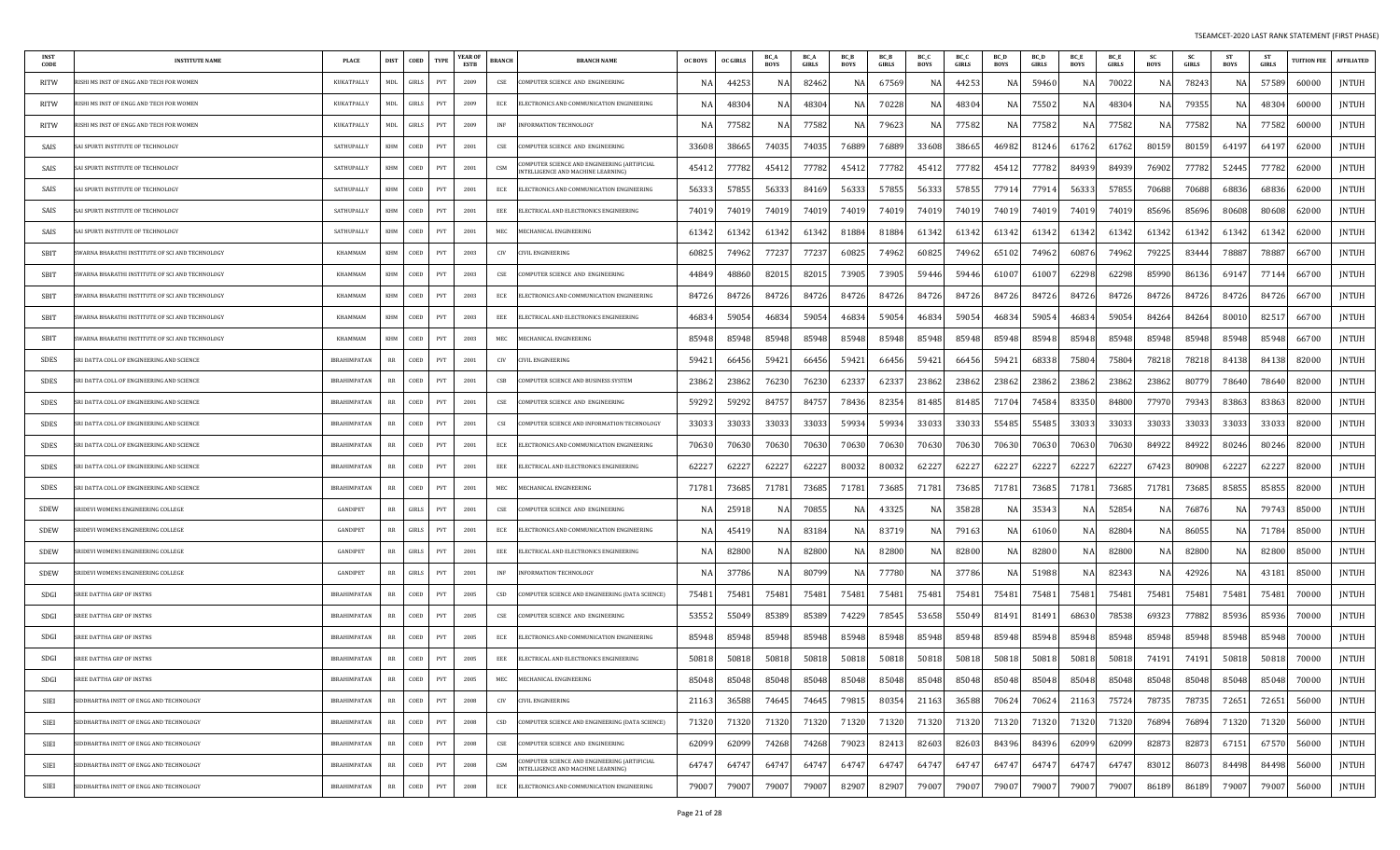| <b>INST</b><br>CODE | <b>INSTITUTE NAME</b>                            | <b>PLACE</b>        | COED<br><b>DIST</b> | <b>TYPE</b> | YEAR OI<br>ESTB | BRANCH<br><b>BRANCH NAME</b>                                                            | <b>OC BOYS</b> | <b>OC GIRLS</b> | BC /<br><b>BOYS</b> | <b>BC</b> A<br>GIRLS | <b>BCB</b><br><b>BOYS</b> | <b>BCB</b><br>GIRLS | BC O<br>BOYS | BC (<br>GIRLS | BC D<br><b>BOYS</b> | <b>BC</b> L<br>GIRLS | <b>BCE</b><br>BOYS | <b>BC</b> E<br>GIRLS | BOYS  | <b>SC</b><br>GIRLS | <b>ST</b><br>BOYS | GIRLS | <b>UITION FEE</b> | <b>AFFILIATED</b> |
|---------------------|--------------------------------------------------|---------------------|---------------------|-------------|-----------------|-----------------------------------------------------------------------------------------|----------------|-----------------|---------------------|----------------------|---------------------------|---------------------|--------------|---------------|---------------------|----------------------|--------------------|----------------------|-------|--------------------|-------------------|-------|-------------------|-------------------|
| SIEI                | <b>DDHARTHA INSTT OF ENGG AND TECHNOLOGY</b>     | <b>IBRAHIMPATAN</b> | COED<br>RR          | PVT         | 2008            | EEE<br>LECTRICAL AND ELECTRONICS ENGINEERING                                            | 77371          | 8133            | 77371               | 8133                 | 77371                     | 81331               | 77371        | 81331         | 77371               | 8133                 | 77371              | 81331                | 77941 | 85870              | 85013             | 85013 | 56000             | JNTUH             |
| SIEI                | IDDHARTHA INSTT OF ENGG AND TECHNOLOGY           | <b>IBRAHIMPATAN</b> | COED<br>RR          | PVT         | 2008            | MEC<br><b>IECHANICAL ENGINEERING</b>                                                    | 85948          | 85948           | 85948               | 85948                | 85948                     | 85948               | 85948        | 85948         | 85948               | 85948                | 85948              | 85948                | 85948 | 85948              | 85948             | 85948 | 56000             | <b>JNTUH</b>      |
| SISG                | DDHARTHA INSTT OF TECHNOLOGY AND SCIENCES        | GHATKESAR           | COED<br>MDL         | PVT         | 2008            | CIV<br>IVIL ENGINEERING                                                                 | 4520           | 45207           | 45207               | 4520                 | 45207                     | 45207               | 45207        | 45207         | 45207               | 4520                 | 45207              | 45207                | 45207 | 45207              | 45207             | 45207 | 63000             | <b>JNTUH</b>      |
| SISG                | <b>DDHARTHA INSTT OF TECHNOLOGY AND SCIENCES</b> | <b>GHATKESAR</b>    | MDL<br>COED         | PVT         | 2008            | CSC<br>OMPUTER SCIENCE AND ENGINEERING (CYBER SECURITY)                                 | 6557           | 71924           | 65573               | 7192                 | 65573                     | 71924               | 65573        | 71924         | 65573               | 71924                | 65573              | 71924                | 65573 | 71924              | 67059             | 71924 | 63000             | <b>JNTUH</b>      |
| SISG                | <b>DDHARTHA INSTT OF TECHNOLOGY AND SCIENCES</b> | <b>GHATKESAR</b>    | COED<br>MDL         | <b>PVT</b>  | 2008            | CSD<br>OMPUTER SCIENCE AND ENGINEERING (DATA SCIENCE)                                   | 3611           | 3611            | 36111               | 3611                 | 36111                     | 36111               | 36111        | 3611          | 3611                | 3611                 | 36111              | 3611                 | 36111 | 36111              | 36111             | 3611  | 63000             | JNTUH             |
| SISG                | IDDHARTHA INSTT OF TECHNOLOGY AND SCIENCES       | GHATKESAR           | COED<br>MDI.        | PVT         | 2008            | CSE<br>OMPUTER SCIENCE AND ENGINEERING                                                  | 4036           | 4920.           | 73774               | 7377                 | 61481                     | 61481               | 56966        | 56966         | 56205               | 56205                | 80911              | 8091                 | 85791 | 85791              | 86049             | 86049 | 63000             | JNTUH             |
| SISG                | <b>DDHARTHA INSTT OF TECHNOLOGY AND SCIENCES</b> | GHATKESAR           | MDL<br>COED         | PVT         | 2008            | MPUTER SCIENCE AND ENGINEERING (ARTIFICIAL<br>CSM<br>NTELLIGENCE AND MACHINE LEARNING)  | 45731          | 4573            | 45731               | 4573                 | 73529                     | 73529               | 58746        | 58746         | 45731               | 80912                | 45731              | 45731                | 45731 | 45731              | 45731             | 45731 | 63000             | JNTUH             |
| SISG                | <b>DDHARTHA INSTT OF TECHNOLOGY AND SCIENCES</b> | <b>GHATKESAR</b>    | COED<br>MDL         | PVT         | 2008            | <b>CSO</b><br>OMPUTER SCIENCE AND ENGINEERING (IOT)                                     | 85948          | 85948           | 85948               | 85948                | 85948                     | 85948               | 85948        | 85948         | 85948               | 85948                | 85948              | 85948                | 85948 | 85948              | 85948             | 85948 | 63000             | JNTUH             |
| SISG                | IDDHARTHA INSTT OF TECHNOLOGY AND SCIENCES       | <b>GHATKESAR</b>    | COED<br>MDL         | PVT         | 2008            | CSW<br>OMPUTER ENGINEERING(SOFTWARE ENGINEERING                                         | 85383          | 85383           | 85383               | 8538                 | 85383                     | 85383               | 85383        | 85383         | 85383               | 85383                | 85383              | 85383                | 85383 | 85383              | 85383             | 85383 | 63000             | JNTUH             |
| SISG                | IDDHARTHA INSTT OF TECHNOLOGY AND SCIENCES       | GHATKESAR           | COED<br>MDL         | PVT         | 2008            | ECE<br>LECTRONICS AND COMMUNICATION ENGINEERING                                         | 76380          | 81176           | 77528               | 8117                 | 76380                     | 81176               | 76380        | 81176         | 76380               | 81176                | 76380              | 81176                | 76380 | 81176              | 76380             | 81176 | 63000             | <b>JNTUH</b>      |
| SISG                | IDDHARTHA INSTT OF TECHNOLOGY AND SCIENCES       | <b>GHATKESAR</b>    | COED<br>MDI.        | PVT         | 2008            | EEE<br>ELECTRICAL AND ELECTRONICS ENGINEERING                                           | 85948          | 85948           | 85948               | 85948                | 85948                     | 85948               | 85948        | 85948         | 85948               | 85948                | 85948              | 85948                | 85948 | 85948              | 85948             | 85948 | 63000             | <b>JNTUH</b>      |
| SISG                | DDHARTHA INSTT OF TECHNOLOGY AND SCIENCES        | GHATKESAR           | COED<br>MDL         | PVT         | 2008            | MEC<br><b>IECHANICAL ENGINEERING</b>                                                    | 85948          | 85948           | 85948               | 85948                | 85948                     | 85948               | 85948        | 85948         | 85948               | 85948                | 85948              | 85948                | 85948 | 85948              | 85948             | 85948 | 63000             | JNTUH             |
| SKEC                | REE KAVITHA ENGINEERING COLLEGE                  | KAREPALLY           | COED<br>KHM         | PVT         | 2001            | CSE<br>OMPUTER SCIENCE AND ENGINEERING                                                  | 85948          | 85948           | 85948               | 85948                | 85948                     | 85948               | 85948        | 85948         | 85948               | 85948                | 85948              | 85948                | 85948 | 85948              | 85948             | 85948 | 56000             | JNTUH             |
| SKEC                | REE KAVITHA ENGINEERING COLLEGE                  | KAREPALLY           | COED<br>KHM         | PVT         | 2001            | EEE<br>LECTRICAL AND ELECTRONICS ENGINEERING                                            | 85948          | 85948           | 85948               | 85948                | 85948                     | 85948               | 85948        | 85948         | 85948               | 85948                | 85948              | 85948                | 85948 | 85948              | 85948             | 85948 | 56000             | JNTUH             |
| SMSK                | AMSKRUTHI COLLEGE OF ENGG AND TECHNOLOGY         | GHATKESAR           | COED<br>MDI.        | PVT         | 2005            | CIV<br>IVIL ENGINEERING:                                                                | 85138          | 85138           | 85138               | 8513                 | 85138                     | 85138               | 85138        | 85138         | 85138               | 85138                | 85138              | 85138                | 85812 | 85812              | 85138             | 85138 | 62000             | JNTUH             |
| SMSK                | AMSKRUTHI COLLEGE OF ENGG AND TECHNOLOGY         | GHATKESAR           | MDL<br>COED         | PVT         | 2005            | CSD<br>OMPUTER SCIENCE AND ENGINEERING (DATA SCIENCE)                                   | 5493           | 54933           | 54933               | 5493                 | 54933                     | 54933               | 54933        | 84110         | 54933               | 54933                | 54933              | 54933                | 82643 | 82643              | 58858             | 58858 | 62000             | <b>JNTUH</b>      |
| SMSK                | AMSKRUTHI COLLEGE OF ENGG AND TECHNOLOGY         | <b>GHATKESAR</b>    | MDL<br>COED         | PVT         | 2005            | $\mathsf{CSE}$<br>OMPUTER SCIENCE AND ENGINEERING                                       | 33478          | 3521            | 81794               | 81794                | 48247                     | 48247               | 33478        | 35211         | 52731               | 52731                | 34025              | 51710                | 59770 | 79746              | 70061             | 75432 | 62000             | JNTUH             |
| SMSK                | AMSKRUTHI COLLEGE OF ENGG AND TECHNOLOGY         | GHATKESAR           | <b>MDL</b><br>COED  | PVT         | 2005            | OMPUTER SCIENCE AND ENGINEERING (ARTIFICIAL<br>CSM<br>NTELLIGENCE AND MACHINE LEARNING) | 67580          | 67580           | 67580               | 67580                | 67580                     | 67580               | 67580        | 67580         | 67580               | 82857                | 67580              | 67580                | 67580 | 67580              | 67580             | 67580 | 62000             | <b>JNTUH</b>      |
| SMSK                | AMSKRUTHI COLLEGE OF ENGG AND TECHNOLOGY         | <b>GHATKESAR</b>    | COED<br>MDL         | PVT         | 2005            | ECE<br>LECTRONICS AND COMMUNICATION ENGINEERING:                                        | 6662           | 66624           | 66624               | 6662                 | 75311                     | 7531                | 66624        | 66624         | 8507                | 8507                 | 66624              | 81883                | 83233 | 83233              | 79427             | 85107 | 62000             | <b>JNTUH</b>      |
| SMSK                | AMSKRUTHI COLLEGE OF ENGG AND TECHNOLOGY         | GHATKESAR           | COED<br>MDL         | PVT         | 2005            | EEE<br>LECTRICAL AND ELECTRONICS ENGINEERING                                            | 64367          | 6436.           | 64367               | 6436                 | 64367                     | 64367               | 64367        | 64367         | 64367               | 6436                 | 64367              | 6436.                | 80203 | 80203              | 74787             | 80322 | 62000             | <b>JNTUH</b>      |
| SMSK                | AMSKRUTHI COLLEGE OF ENGG AND TECHNOLOGY         | GHATKESAR           | COED<br><b>MDL</b>  | PVT         | 2005            | MEC<br><b>ECHANICAL ENGINEERING</b>                                                     | 7235           | 72353           | 72353               | 7235                 | 73222                     | 73222               | 72353        | 72353         | 72353               | 72353                | 72353              | 76050                | 80033 | 85970              | 84578             | 84578 | 62000             | JNTUH             |
| SNIS                | RINIDHI INSTITUTE OF SCI AND TECHNOLOGY          | GHATKESAR           | MDL<br>COED         | PVT         | 1997            | CIV<br>IVIL ENGINEERING                                                                 | 1492           | 1492            | 3807                | 5027                 | 24244                     | 24244               | 54770        | 54770         | 17499               | 20126                | 41690              | 41690                | 37747 | 55716              | 20293             | 37539 | 130000            | JNTUH             |
| SNIS                | RINIDHI INSTITUTE OF SCI AND TECHNOLOGY          | <b>GHATKESAR</b>    | COED<br>MDI.        | PVT         | 1997            | CSE<br>OMPUTER SCIENCE AND ENGINEERING                                                  | 2953           | 3774            | 8156                | 1285                 | 4591                      | 6081                | 8009         | 8009          | 5606                | 597                  | 5349               | 13373                | 19732 | 19732              | 12387             | 18398 | 130000            | JNTUH             |
| SNIS                | RINIDHI INSTITUTE OF SCI AND TECHNOLOGY          | <b>GHATKESAR</b>    | COED<br>MDL         | PVT         | 1997            | ECE<br>LECTRONICS AND COMMUNICATION ENGINEERING                                         | 7560           | 7895            | 29708               | 29708                | 13324                     | 13883               | 39673        | 39673         | 12747               | 13252                | 28890              | 38687                | 41117 | 42631              | 26491             | 36163 | 130000            | JNTUH             |
| SNIS                | RINIDHI INSTITUTE OF SCI AND TECHNOLOGY          | GHATKESAR           | COED<br>MDL         | PVT         | 1997            | ECM<br>ELECTRONICS AND COMPUTER ENGINEERING                                             | 15338          | 1535.           | 40340               | 6505                 | 22230                     | 22230               | 15338        | 23718         | 22294               | 23383                | 63322              | 63322                | 81215 | 81215              | 53152             | 69005 | 130000            | JNTUH             |
| SNIS                | RINIDHI INSTITUTE OF SCI AND TECHNOLOGY          | <b>GHATKESAR</b>    | COED<br>MDL         | PVT         | 1997            | EEE<br>ELECTRICAL AND ELECTRONICS ENGINEERING                                           | 11567          | 12783           | 42949               | 4294                 | 22122                     | 23036               | 11567        | 12783         | 19784               | 22590                | 27129              | 42838                | 44760 | 48843              | 30683             | 30683 | 130000            | JNTUH             |
| SNIS                | RINIDHI INSTITUTE OF SCI AND TECHNOLOGY          | GHATKESAR           | COED<br>MDL         | PVT         | 1997            | INF<br>NFORMATION TECHNOLOGY                                                            | 605            | 6469            | 24155               | 3080                 | 10389                     | 10389               | 6051         | 4047          | 10338               | 1103                 | 26608              | 26608                | 43120 | 44796              | 28934             | 39428 | 130000            | <b>JNTUH</b>      |
| SNIS                | SRINIDHI INSTITUTE OF SCI AND TECHNOLOGY         | GHATKESAR           | COED<br>MDL         | PVT         | 1997            | MEC<br><b>IECHANICAL ENGINEERING</b>                                                    | 1953!          | 31416           | 52367               | 52367                | 30972                     | 64820               | 58884        | 58884         | 27847               | 45189                | 66186              | 66186                | 56063 | 80598              | 34231             | 66912 | 130000            | <b>JNTUH</b>      |
| SNTI                | SCIENT INSTITUTE OF TECHNOLOGY                   | IBRAHIMPATAN        | <b>RR</b><br>COED   | PVT         | 2001            | CSE<br>COMPUTER SCIENCE AND ENGINEERING                                                 | 47162          | 47496           | 76634               | 84611                | 73203                     | 76379               | 72308        | 72308         | 672331              | 67233                | 85166              | 85166                | 77439 | 774391             | 81237             | 81237 | 58000             | JNTUH             |
| SNTI                | <b>SCIENT INSTITUTE OF TECHNOLOGY</b>            | <b>IBRAHIMPATAN</b> | RR<br>COED          | PVT         | 2001            | ECE<br>ELECTRONICS AND COMMUNICATION ENGINEERING                                        | 60348          | 60348           | 72344               | 72344                | 70683                     | 79151               | 66597        | 66597         | 65865               | 71985                | 65364              | 82231                | 75138 | 75138              | 78643             | 80044 | 58000             | JNTUH             |
| SNTI                | SCIENT INSTITUTE OF TECHNOLOGY                   | <b>IBRAHIMPATAN</b> | COED<br>RR          | PVT         | 2001            | EEE<br>ELECTRICAL AND ELECTRONICS ENGINEERING                                           | 78078          | 78335           | 79434               | 79434                | 79955                     | 79955               | 78078        | 78335         | 78078               | 81419                | 82998              | 84146                | 78078 | 78335              | 85971             | 85971 | 58000             | JNTUH             |
| SPEC                | T PETERS ENGINEERING COLLEGE                     | MEDCHAL             | MDL<br>COED         | PVT         | 2007            | CIV<br>IVIL ENGINEERING                                                                 | 6193           | 61935           | 71650               | 71650                | 82041                     | 82041               | 61935        | 61935         | 73926               | 73926                | 61935              | 61935                | 82091 | 82091              | 80422             | 80422 | 75000             | JNTUH             |
| SPEC                | <b>ST PETERS ENGINEERING COLLEGE</b>             | MEDCHAL             | MDL<br>COED         | PVT         | 2007            | CSE<br>OMPUTER SCIENCE AND ENGINEERING                                                  | 29422          | 29930           | 64996               | 76550                | 43644                     | 43644               | 41322        | 42483         | 40869               | 41141                | 75487              | 75487                | 77531 | 79893              | 72230             | 74448 | 75000             | JNTUH             |
| SPEC                | ST PETERS ENGINEERING COLLEGE                    | MEDCHAL             | MDL<br>COED         | PVT         | 2007            | OMPUTER SCIENCE AND ENGINEERING (ARTIFICIAL<br>CSM<br>NTELLIGENCE AND MACHINE LEARNING) | 57669          | 57669           | 71400               | 71400                | 57669                     | 57669               | 57669        | 57669         | 57669               | 74279                | 57669              | 57669                | 82544 | 82544              | 57669             | 57669 | 75000             | JNTUH             |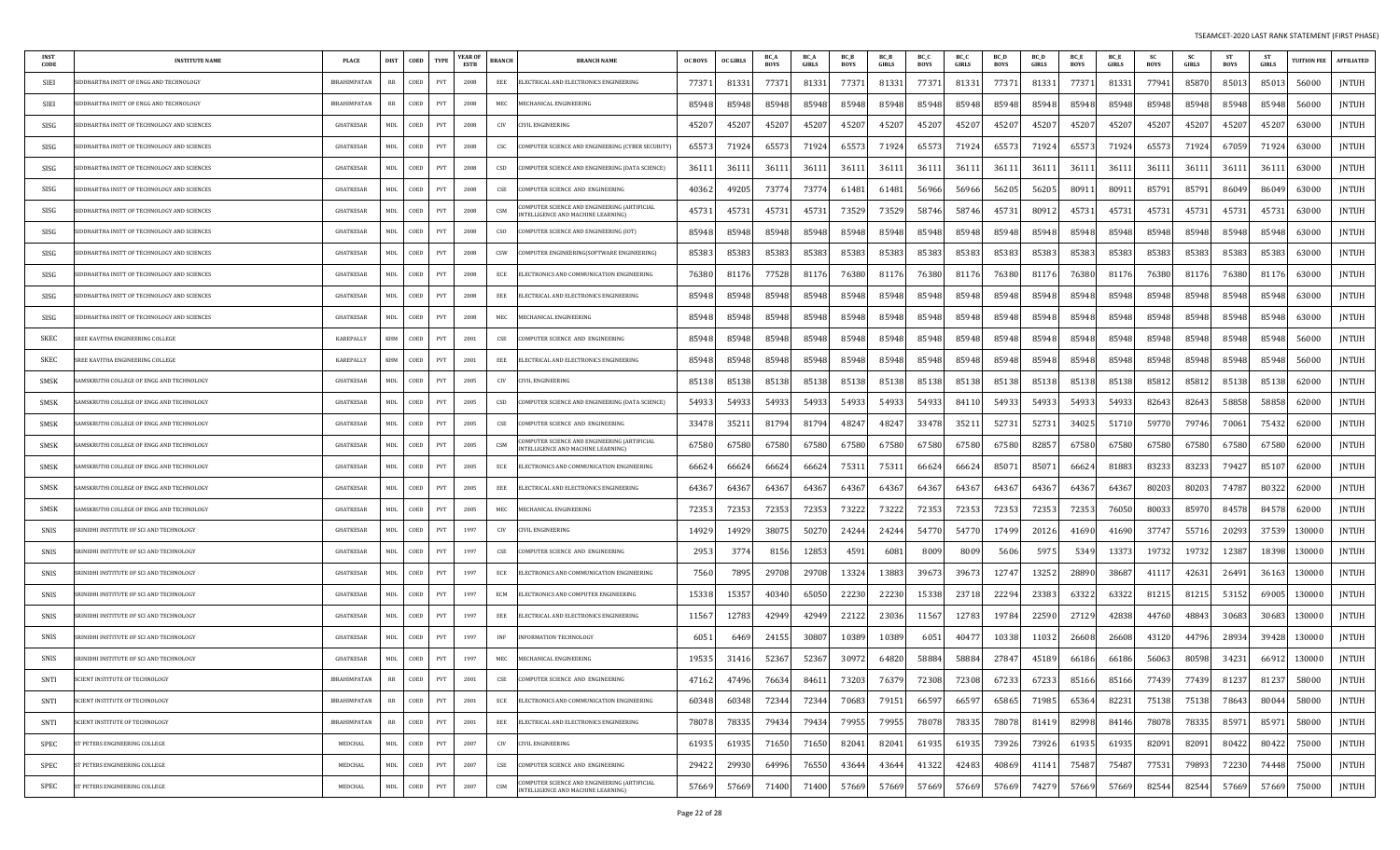| CODE        | <b>INSTITUTE NAME</b>                            | <b>PLACE</b> | <b>DIST</b> | COED  | <b>TYPE</b> | YEAR OF<br>ESTB | <b>BRANCH</b> | <b>BRANCH NAME</b>                                                                 | OC BOYS | <b>OC GIRLS</b> | BC A<br><b>BOYS</b> | <b>BC</b> A<br>GIRLS | BC_B<br>BOYS | <b>BCB</b><br>GIRLS | BC_C<br><b>BOYS</b> | BC O<br><b>GIRLS</b> | BC D<br>BOYS | BC L<br>GIRLS | <b>BCE</b><br><b>BOYS</b> | <b>BC</b> E<br>GIRLS | <b>SC</b><br>BOYS | <b>SC</b><br>GIRLS | <b>ST</b><br>BOYS | GIRLS | <b>UITION FEE</b> | <b>AFFILIATED</b>       |
|-------------|--------------------------------------------------|--------------|-------------|-------|-------------|-----------------|---------------|------------------------------------------------------------------------------------|---------|-----------------|---------------------|----------------------|--------------|---------------------|---------------------|----------------------|--------------|---------------|---------------------------|----------------------|-------------------|--------------------|-------------------|-------|-------------------|-------------------------|
| SPEC        | <b>PETERS ENGINEERING COLLEGE</b>                | MEDCHAI      | MDL         | COED  | PVT         | 2007            | ECE           | ELECTRONICS AND COMMUNICATION ENGINEERING                                          | 42621   | 4551            | 71054               | 8208                 | 65680        | 6683                | 47429               | 47429                | 5347         | 57463         | 67316                     | 68546                | 77480             | 80048              | 84739             | 84739 | 75000             | JNTUH                   |
| SPEC        | <b>T PETERS ENGINEERING COLLEGE</b>              | MEDCHAI      | MDL         | COED  | PVT         | 2007            | EEE           | LECTRICAL AND ELECTRONICS ENGINEERING                                              | 58159   | 7619            | 58159               | 7619                 | 70962        | 7619                | 58159               | 76193                | 82792        | 82792         | 58159                     | 76193                | 70988             | 78886              | 58159             | 76193 | 75000             | <b>JNTUH</b>            |
| SPEC        | PETERS ENGINEERING COLLEGE                       | MEDCHAL      | MDL         | COED  | PVT         | 2007            | INF           | NFORMATION TECHNOLOGY                                                              | 46748   | 4674            | 79826               | 79826                | 57223        | 73838               | 52463               | 52463                | 50589        | 61264         | 54506                     | 54506                | 78573             | 7857               | 46748             | 47908 | 75000             | JNTUH                   |
| SPEC        | <b>T PETERS ENGINEERING COLLEGE</b>              | MEDCHAI      | MDL         | COED  | PVT         | 2007            | MEC           | <b>MECHANICAL ENGINEERING</b>                                                      | 52751   | 5275            | 52751               | 5275                 | 52751        | 52751               | 52751               | 52751                | 5275         | 52751         | 75021                     | 7502                 | 52751             | 52751              | 52751             | 52751 | 75000             | JNTUH                   |
| SPHN        | PHOORTHY ENGINEERING COLLEGE                     | NADERGUL     | RR          | COED  | PVT         | 2004            | CSC           | OMPUTER SCIENCE AND ENGINEERING (CYBER SECURITY)                                   | 73467   | 7346            | 73467               | 7346                 | 79702        | 79702               | 73467               | 73467                | 83387        | 8338          | 73467                     | 7346.                | 80053             | 80053              | 73467             | 73467 | 72000             | JNTUH                   |
| SPHN        | PHOORTHY ENGINEERING COLLEGE                     | NADERGUL     | RR          | COED  | PVT         | 2004            | CSD           | OMPUTER SCIENCE AND ENGINEERING (DATA SCIENCE):                                    | 5762    | 5762            | 72382               | 72382                | 57622        | 71482               | 57622               | 57622                | 57622        | 57622         | 57622                     | 57622                | 7041.             | 70415              | 57622             | 57622 | 72000             | JNTUH                   |
| SPHN        | <b>PHOORTHY ENGINEERING COLLEGE</b>              | NADERGUL     | RR          | COED  | PVT         | 2004            | CSM           | OMPUTER SCIENCE AND ENGINEERING (ARTIFICIAL<br>INTELLIGENCE AND MACHINE LEARNING)  | 68725   | 6872            | 68725               | 68725                | 68725        | 68725               | 68725               | 84218                | 6872         | 68725         | 68725                     | 68725                | 68725             | 68725              | 72644             | 80878 | 72000             | JNTUH                   |
| SPHN        | PHOORTHY ENGINEERING COLLEGE                     | NADERGUI     | RR          | COED  | PVT         | 2004            | CSO           | COMPUTER SCIENCE AND ENGINEERING (IOT)                                             | 82816   | 8281            | 82816               | 8281                 | 82816        | 82816               | 82816               | 82816                | 82816        | 82816         | 82816                     | 82816                | 82816             | 82816              | 82816             | 82816 | 72000             | JNTUH                   |
| SRHP        | R UNIVERSITY ( FORMERLY S R ENGINEERING COLLEGE) | HASANPARTHY  | WGU         | COED  | <b>PVT</b>  | 2002            | CIV           | IVIL ENGINEERING                                                                   | 4087    | 4455            | 78397               | 8531                 | 81142        | 81142               | 65176               | 65176                | 54473        | 68046         | 59741                     | 6699.                | 7778              | 85003              | 55350             | 67635 | 115000            | SR<br><b>JNIVERSITY</b> |
| SRHP        | R UNIVERSITY ( FORMERLY S R ENGINEERING COLLEGE) | HASANPARTHY  | WGU         | COED  | PVT         | 2002            | CSE           | OMPUTER SCIENCE AND ENGINEERING                                                    | 15593   | 1559            | 50314               | 52500                | 2587         | 25871               | 75838               | 75838                | 23435        | 23435         | 28268                     | 35785                | 55754             | 57898              | 37076             | 59345 | 115000            | SR<br>JNIVERSITY        |
| SRHP        | R UNIVERSITY ( FORMERLY S R ENGINEERING COLLEGE) | HASANPARTHY  | WGU         | COED  | PVT         | 2002            | ECE           | ELECTRONICS AND COMMUNICATION ENGINEERING                                          | 2257    | 2393            | 58558               | 82426                | 34348        | 3654                | 23073               | 23932                | 31046        | 31046         | 66161                     | 70321                | 74259             | 76676              | 52507             | 63193 | 115000            | SR<br><b>JNIVERSITY</b> |
| SRHP        | R UNIVERSITY ( FORMERLY S R ENGINEERING COLLEGE) | HASANPARTHY  | WGU         | COED  | PVT         | 2002            | EEE           | LECTRICAL AND ELECTRONICS ENGINEERING                                              | 35788   | 3578            | 8161.               | 8161                 | 55450        | 64281               | 35788               | 35788                | 47624        | 4762          | 76341                     | 7634                 | 80939             | 8207               | 62356             | 68571 | 115000            | SR<br>JNIVERSITY        |
| SRHP        | R UNIVERSITY ( FORMERLY S R ENGINEERING COLLEGE) | HASANPARTHY  | WGU         | COED  | PVT         | 2002            | MEC           | <b>IECHANICAL ENGINEERING</b>                                                      | 4325    | 6717            | 8269                | 8269                 | 86108        | 86108               | 43251               | 67179                | 78808        | 78808         | 73117                     | 75206                | 86143             | 86143              | 67499             | 77965 | 115000            | SR<br><b>JNIVERSITY</b> |
| SRIW        | JMATHI REDDY INST OF TECHNOLOGY FOR WOMEN        | HASANPARTHY  | WGU         | GIRLS | PVT         | 2009            | CSC           | COMPUTER SCIENCE AND ENGINEERING (CYBER SECURITY)                                  |         | 4275            | NA                  | 4275                 | NA           | 4275                | NA                  | 4275                 | N/           | 4275          | NA                        | 42754                | NA                | 4275               | NA                | 6611  | 65000             | JNTUH                   |
| <b>SRIW</b> | JMATHI REDDY INST OF TECHNOLOGY FOR WOMEN        | HASANPARTHY  | WGH         | GIRLS | PVT         | 2009            | CSD           | COMPUTER SCIENCE AND ENGINEERING (DATA SCIENCE)                                    |         | 6025            | N/                  | 6025                 |              | 6861                | NA                  | 6025                 |              | 6025          |                           | 60259                |                   | 74179              | NA                | 60259 | 65000             | JNTUH                   |
| SRIW        | JMATHI REDDY INST OF TECHNOLOGY FOR WOMEN        | HASANPARTHY  | WGU         | GIRLS | PVT         | 2009            | CSE           | OMPUTER SCIENCE AND ENGINEERING                                                    |         | 3720            | NA                  | 84087                | N/           | 4143                | NA                  | 55627                | N.           | 5283          | NA                        | 49427                | N.                | 75938              | NA                | 70675 | 65000             | JNTUH                   |
| <b>SRIW</b> | JMATHI REDDY INST OF TECHNOLOGY FOR WOMEN        | HASANPARTHY  | WGU         | GIRLS | PVT         | 2009            | CSM           | OMPUTER SCIENCE AND ENGINEERING (ARTIFICIAL<br>NTELLIGENCE AND MACHINE LEARNING)   | -N      | 6605            | NA                  | 66056                | N.           | 84280               | NA                  | 66056                | N/           | 8134          | NA                        | 66056                | N.                | 66056              | NA                | 66056 | 65000             | JNTUH                   |
| SRIW        | JMATHI REDDY INST OF TECHNOLOGY FOR WOMEN        | HASANPARTHY  | WGU         | GIRLS | PVT         | 2009            | ECE           | LECTRONICS AND COMMUNICATION ENGINEERING                                           |         | 6321            | NA                  | 84302                | N.           | 84244               | NA                  | 63210                | N/           | 8332          | NA                        | 77372                | N.                | 73991              | NA                | 80091 | 65000             | <b>JNTUH</b>            |
| SRYS        | REYAS INST OF ENGG AND TECHNOLOGY                | NAGOLE       | MDL         | COED  | PVT         | 2011            | CIV           | IVIL ENGINEERING                                                                   | 58790   | 58790           | 58790               | 58790                | 76742        | 76742               | 58790               | 58790                | 8328         | 83285         | 58790                     | 58790                | 85111             | 8511               | 58790             | 70177 | 81000             | <b>JNTUH</b>            |
| SRYS        | REYAS INST OF ENGG AND TECHNOLOGY                | NAGOLE       | <b>MDL</b>  | COED  | PVT         | 2011            | CSD           | OMPUTER SCIENCE AND ENGINEERING (DATA SCIENCE):                                    | 5550    | 5550            | 82006               | 82006                | 76642        | 76642               | 55507               | 55507                | 7818         | 82936         | 55507                     | 55507                | 73081             | 73081              | 68801             | 68801 | 81000             | JNTUH                   |
| SRYS        | REYAS INST OF ENGG AND TECHNOLOGY                | NAGOLE       | <b>MDL</b>  | COED  | PVT         | 2011            | CSE           | OMPUTER SCIENCE AND ENGINEERING                                                    | 2601    | 2601            | 62813               | 6518                 | 37728        | 37728               | 77641               | 77641                | 34480        | 3521          | 50844                     | 7100                 | 79199             | 79562              | 68376             | 68376 | 81000             | JNTUH                   |
| SRYS        | REYAS INST OF ENGG AND TECHNOLOGY                | NAGOLE       | MDL         | COED  | PVT         | 2011            | CSM           | OMPUTER SCIENCE AND ENGINEERING (ARTIFICIAL):<br>NTELLIGENCE AND MACHINE LEARNING) | 4357    | 4456            | 77871               | 7787                 | 81266        | 81266               | 65382               | 65382                | 5299.        | 52997         | 68764                     | 6876                 | 71173             | 71173              | 49040             | 49040 | 81000             | JNTUH                   |
| SRYS        | REYAS INST OF ENGG AND TECHNOLOGY                | NAGOLE       | MDL         | COED  | PVT         | 2011            | ECE           | LECTRONICS AND COMMUNICATION ENGINEERING                                           | 3939    | 3939            | 75654               | 7803                 | 51848        | 51848               | 52894               | 52894                | 5413         | 57740         | 68954                     | 68954                | 79531             | 79949              | 58357             | 78476 | 81000             | JNTUH                   |
| SRYS        | REYAS INST OF ENGG AND TECHNOLOGY                | NAGOLE       | MDL         | COED  | PVT         | 2011            | MEC           | <b>MECHANICAL ENGINEERING</b>                                                      | 52609   | 5260            | 74299               | 8239                 | 69030        | 69030               | 52609               | 52609                | 67490        | 80938         | 52609                     | 52609                | 85847             | 85847              | 54920             | 58727 | 81000             | JNTUH                   |
| <b>STLW</b> | FANLEY COLLEGE OF ENGG AND TECHNOLOGY FOR WOMEN  | <b>ABIDS</b> | <b>HYD</b>  | GIRLS | PVT         | 2008            | AID           | RTIFICIAL INTELLIGENCE AND DATA SCIENCE                                            |         | 3038            | N.A                 | 3550                 | N/           | 3491                | NA                  | 53432                | N/           | 34664         | NA                        | 39854                | N/                | 7892               | NA                | 31402 | 78000             | OU                      |
| <b>STLW</b> | FANLEY COLLEGE OF ENGG AND TECHNOLOGY FOR WOMEN  | <b>ABIDS</b> | <b>HYD</b>  | GIRLS | PVT         | 2008            | CME           | OMPUTER ENGINEERING                                                                | N.      | 4474            | NA                  | 7316                 |              | 7320                | NA                  | 4474                 |              | 7826          | N A                       | 68082                |                   | 6613               | NA                | 72542 | 78000             | OU                      |
| STLW        | FANLEY COLLEGE OF ENGG AND TECHNOLOGY FOR WOMEN  | ABIDS        | <b>HYD</b>  | GIRLS | PVT         | 2008            | CSE           | OMPUTER SCIENCE AND ENGINEERING                                                    | -N      | 1867            | NA                  | 4167                 | N.           | 27491               | NA                  | 4120                 | N.           | 2934          | NA                        | 29543                | N.                | 67591              | NA                | 63950 | 78000             | OU                      |
| STLW        | TANLEY COLLEGE OF ENGG AND TECHNOLOGY FOR WOMEN  | ABIDS        | <b>HYD</b>  | GIRLS | PVT         | 2008            | ECE           | ELECTRONICS AND COMMUNICATION ENGINEERING                                          | N.      | 3519            | NA                  | 7503                 | NA           | 5787                | NA                  | 71724                | N/           | 55260         | NA                        | 51825                | NA                | 86118              | NA                | 75673 | 78000             | OU                      |
| STLW        | STANLEY COLLEGE OF ENGG AND TECHNOLOGY FOR WOMEN | <b>ABIDS</b> | HYD         | GIRLS | PVT         | 2008            | EEE           | ELECTRICAL AND ELECTRONICS ENGINEERING                                             | NA      | 68967           | NA                  | 81607                | NAI          | 70886               | NA                  | 68967                | NA.          | 73377         | NA                        | 68967                | NA                | 86182              | NA                | 68967 | 78000             | OU                      |
| STLW        | TANLEY COLLEGE OF ENGG AND TECHNOLOGY FOR WOMEN  | ABIDS        | <b>HYD</b>  | GIRLS | PVT         | 2008            | INF           | INFORMATION TECHNOLOGY                                                             | N.      | 28287           | NA                  | 67482                | NA           | 52982               | NA                  | 71956                | NA           | 45363         | NA                        | 37644                | NA                | 84484              | NA                | 80353 | 78000             | OU                      |
| SVES        | SRI VENKATESWARA ENGINEERING COLLEGE             | SURYAPETA    | SRP         | COED  | PVT         | 1998            | CIV           | CIVIL ENGINEERING                                                                  | 83494   | 83494           | 83494               | 83494                | 83494        | 83494               | 83494               | 83494                | 83494        | 83494         | 83494                     | 83494                | 83494             | 83494              | 83494             | 86090 | 50000             | <b>JNTUH</b>            |
| SVES        | SRI VENKATESWARA ENGINEERING COLLEGE             | SURYAPETA    | SRP         | COED  | PVT         | 1998            | CSE           | COMPUTER SCIENCE AND ENGINEERING                                                   | 4657    | 4657            | 81090               | 81090                | 73395        | 81474               | 46570               | 46570                | 7106         | 71067         | 52549                     | 69286                | 84037             | 84037              | 76321             | 78802 | 50000             | JNTUH                   |
| SVES        | SRI VENKATESWARA ENGINEERING COLLEGE             | SURYAPETA    | SRP         | COED  | PVT         | 1998            | ECE           | ELECTRONICS AND COMMUNICATION ENGINEERING                                          | 59950   | 70869           | 65815               | 70869                | 83877        | 83877               | 59950               | 70869                | 78857        | 78857         | 59950                     | 70869                | 85352             | 85352              | 67371             | 82191 | 50000             | JNTUH                   |
| SVES        | SRI VENKATESWARA ENGINEERING COLLEGE             | SURYAPETA    | SRP         | COED  | PVT         | 1998            | EEE           | ELECTRICAL AND ELECTRONICS ENGINEERING                                             | 71176   | 7484            | 85114               | 8511                 | 82709        | 82709               | 71176               | 74844                | 71176        | 7484          | 71176                     | 78161                | 85549             | 85549              | 72013             | 78102 | 50000             | JNTUH                   |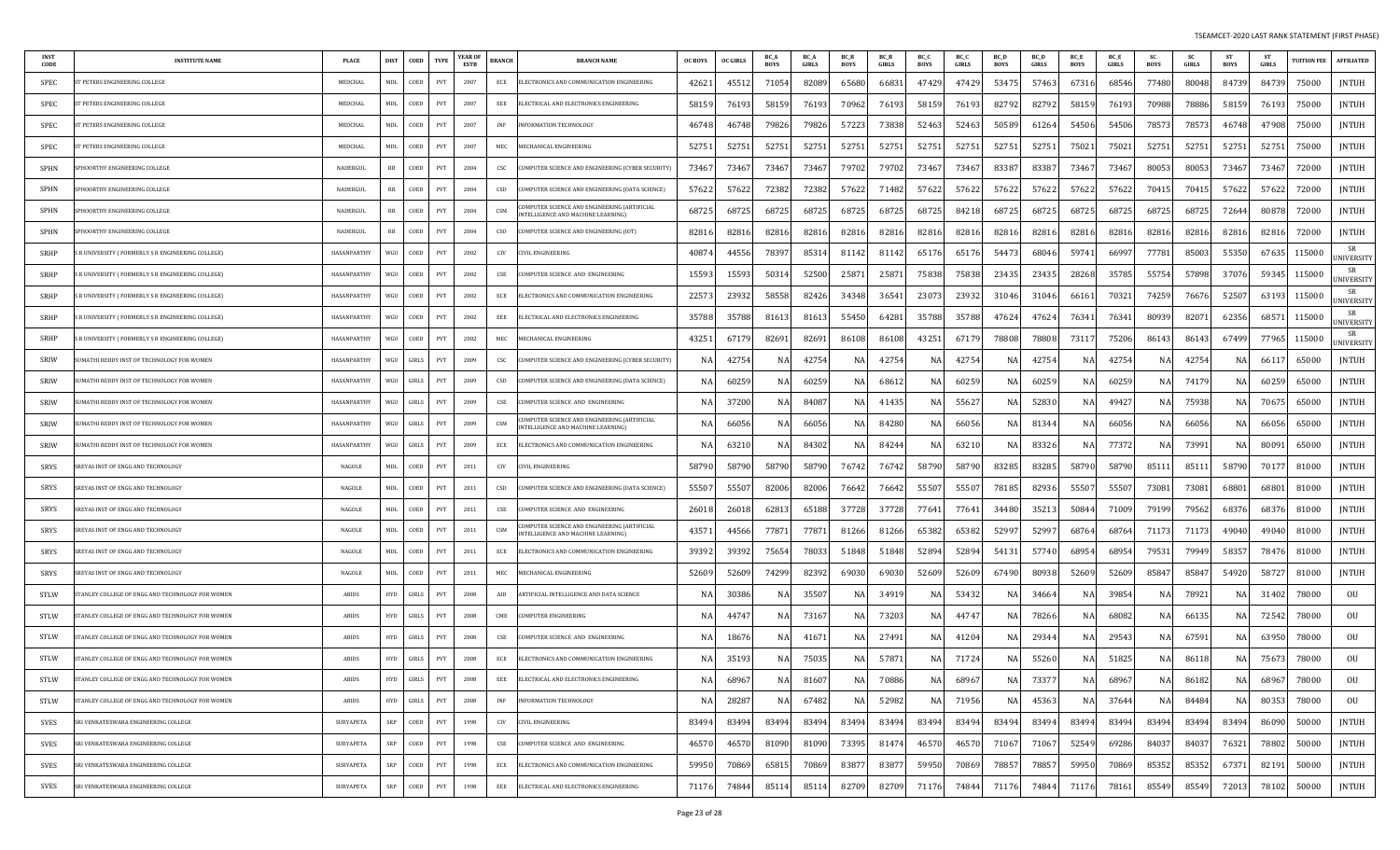| <b>INST</b><br>CODE | <b>INSTITUTE NAME</b>                        | <b>PLACE</b>   | <b>DIST</b> | COED | <b>TYPE</b> | YEAR OI<br><b>ESTB</b> | <b>BRANCH</b>    | <b>BRANCH NAME</b>                                                                 | <b>OC BOYS</b> | <b>OC GIRLS</b> | BC_A<br>BOYS | <b>BC</b> A<br>GIRLS | BC_B<br>BOYS | <b>BCB</b><br>GIRLS | BC_C<br>BOYS | BC O<br>GIRLS | <b>BCD</b><br>BOYS | BC D<br>GIRLS | <b>BC</b> E<br><b>BOYS</b> | <b>BC</b> E<br>GIRLS | BOYS  | <b>SC</b><br>GIRLS | <b>ST</b><br><b>BOYS</b> | GIRLS | <b>TUITION FEE</b> | <b>AFFILIATED</b> |
|---------------------|----------------------------------------------|----------------|-------------|------|-------------|------------------------|------------------|------------------------------------------------------------------------------------|----------------|-----------------|--------------|----------------------|--------------|---------------------|--------------|---------------|--------------------|---------------|----------------------------|----------------------|-------|--------------------|--------------------------|-------|--------------------|-------------------|
| SVIT                | WAMI VIVEKANANDA INST OF TECHNOLOGY          | SECUNDERABAD   | <b>HYD</b>  | COED | PVT         | 2004                   | CSC              | COMPUTER SCIENCE AND ENGINEERING (CYBER SECURITY)                                  | 61912          | 7959            | 72409        | 8301                 | 82453        | 82453               | 61912        | 79591         | 83082              | 83082         | 61912                      | 82990                | 84111 | 84111              | 80737                    | 80737 | 79350              | JNTUH             |
| SVIT                | WAMI VIVEKANANDA INST OF TECHNOLOGY          | SECUNDERABAD   | <b>HYD</b>  | COED | PVT         | 2004                   | CSD              | COMPUTER SCIENCE AND ENGINEERING (DATA SCIENCE)                                    | 75831          | 7657            | 75831        | 76571                | 75831        | 7657                | 75831        | 76571         | 82705              | 82705         | 79920                      | 79920                | 85475 | 85475              | 75831                    | 76571 | 79350              | <b>JNTUH</b>      |
| SVIT                | WAMI VIVEKANANDA INST OF TECHNOLOGY          | SECUNDERABAD   | <b>HYD</b>  | COED | PVT         | 2004                   | CSM              | OMPUTER SCIENCE AND ENGINEERING (ARTIFICIAL<br>INTELLIGENCE AND MACHINE LEARNING)  | 60576          | 7591            | 64526        | 75919                | 65430        | 83992               | 60576        | 75919         | 68805              | 7591          | 60576                      | 7635                 | 86107 | 8610               | 60576                    | 76348 | 79350              | <b>JNTUH</b>      |
| SVIT                | WAMI VIVEKANANDA INST OF TECHNOLOGY          | SECUNDERABAD   | <b>HYD</b>  | COED | PVT         | 2004                   | CSO <sub>1</sub> | COMPUTER SCIENCE AND ENGINEERING (IOT)                                             | 54196          | 54196           | 54196        | 54196                | 54196        | 54196               | 54196        | 54196         | 54196              | 54196         | 71878                      | 71878                | 54196 | 54196              | 54196                    | 54196 | 79350              | JNTUH             |
| SVSE                | VS GRP OF INSTNS - SVS INST OF TECH          | HANAMKONDA     | WGU         | COED | <b>PVT</b>  | 2008                   | CIV              | CIVIL ENGINEERING                                                                  | 55882          | 6969            | 75589        | 75589                | 82556        | 86106               | 55882        | 69691         | 83568              | 8356          | 55882                      | 69691                | 74760 | 74760              | 71908                    | 71908 | 60000              | JNTUH             |
| SVSE                | VS GRP OF INSTNS - SVS INST OF TECH          | HANAMKONDA     | WGU         | COED | PVT         | 2008                   | CSE              | COMPUTER SCIENCE AND ENGINEERING                                                   | 74728          | 7472            | 74728        | 77685                | 80953        | 83034               | 74728        | 74728         | 81869              | 8186          | 74728                      | 74728                | 78485 | 84356              | 76256                    | 76256 | 60000              | JNTUH             |
| SVSE                | VS GRP OF INSTNS - SVS INST OF TECH          | HANAMKONDA     | WGU         | COED | PVT         | 2008                   | ECE              | ELECTRONICS AND COMMUNICATION ENGINEERING                                          | 73148          | 7314            | 82405        | 82405                | 76240        | 76240               | 73148        | 73148         | 84269              | 8426          | 76949                      | 76949                | 85451 | 85451              | 73148                    | 73148 | 60000              | JNTUH             |
| SVSE                | VS GRP OF INSTNS - SVS INST OF TECH          | HANAMKONDA     | WGU         | COED | PVT         | 2008                   | EEE              | ELECTRICAL AND ELECTRONICS ENGINEERING                                             | 85948          | 85948           | 85948        | 85948                | 85948        | 85948               | 85948        | 85948         | 85948              | 85948         | 85948                      | 85948                | 85948 | 85948              | 85948                    | 85948 | 60000              | JNTUH             |
| SVSE                | VS GRP OF INSTNS - SVS INST OF TECH          | HANAMKONDA     | WGU         | COED | PVT         | 2008                   | MEC              | MECHANICAL ENGINEERING                                                             | 49553          | 4955            | 74724        | 74724                | 49553        | 49553               | 49553        | 49553         | 49553              | 49553         | 49553                      | 49553                | 49553 | 49553              | 82294                    | 82294 | 60000              | JNTUH             |
| SWIT                | WATHI INST OF TECHNOLOGY SCI                 | HAYATHNAGAR    | RR          | COED | PVT         | 2009                   | CIV              | CIVIL ENGINEERING                                                                  | 47116          | 4711            | 47116        | 47116                | 4711         | 4711                | 47116        | 47116         | 47116              | 4711          | 47116                      | 47116                | 47116 | 47116              | 47116                    | 47116 | 50000              | OU                |
| SWIT                | WATHI INST OF TECHNOLOGY SCI                 | HAYATHNAGAR    | RR          | COED | PVT         | 2009                   | CSE              | COMPUTER SCIENCE AND ENGINEERING                                                   | 57756          | 57756           | 71592        | 77228                | 6814         | 7394                | 71112        | 71112         | 75928              | 75928         | 57756                      | 70862                | 84328 | 84328              | 79358                    | 79358 | 50000              | OU                |
| SWIT                | WATHI INST OF TECHNOLOGY SCI                 | HAYATHNAGAR    | RR          | COED | PVT         | 2009                   | MEC              | IECHANICAL ENGINEERING                                                             | 85948          | 8594            | 85948        | 85948                | 85948        | 85948               | 85948        | 85948         | 85948              | 85948         | 85948                      | 85948                | 85948 | 85948              | 85948                    | 85948 | 50000              | OU                |
| TCEK                | RINITY COLLEGE OF ENGINEERING AND TECHNOLOGY | PEDDAPALLY     | PDL         | COED | <b>PVT</b>  | 2008                   | CSE              | COMPUTER SCIENCE AND ENGINEERING                                                   | 5861           | 5861            | 73947        | 73947                | 7657.        | 7657                | 58616        | 58616         | 84823              | 8482.         | 58616                      | 7920.                | 79863 | 79863              | 61625                    | 62788 | 50000              | JNTUH             |
| TCEK                | RINITY COLLEGE OF ENGINEERING AND TECHNOLOGY | PEDDAPALLY     | PDL         | COED | PVT         | 2008                   | ECE              | ELECTRONICS AND COMMUNICATION ENGINEERING                                          | 76120          | 7612            | 76120        | 76120                | 76120        | 76120               | 76120        | 76120         | 76120              | 76120         | 76120                      | 76120                | 78613 | 7861               | 76120                    | 76120 | 50000              | JNTUH             |
| TCEK                | RINITY COLLEGE OF ENGINEERING AND TECHNOLOGY | PEDDAPALLY     | PDL         | COED | PVT         | 2008                   | EEE              | ELECTRICAL AND ELECTRONICS ENGINEERING                                             | 58896          | 5889            | 79491        | 7949.                | 72484        | 72484               | 58896        | 58896         | 80243              | 8024          | 58896                      | 58896                | 76489 | 76489              | 58896                    | 58896 | 50000              | JNTUH             |
| TCTK                | RINITY COLLEGE OF ENGINEERING AND TECHNOLOGY | KARIMNAGAR     | <b>KRM</b>  | COED | PVT         | 2008                   | CSE              | COMPUTER SCIENCE AND ENGINEERING                                                   | 6932           | 6932            | 82051        | 84443                | 71596        | 7282                | 69320        | 69320         | 76358              | 7635          | 75563                      | 75563                | 80272 | 84569              | 69599                    | 69599 | 52000              | <b>JNTUH</b>      |
| TCTK                | RINITY COLLEGE OF ENGINEERING AND TECHNOLOGY | KARIMNAGAR     | <b>KRM</b>  | COED | PVT         | 2008                   | EEE              | ELECTRICAL AND ELECTRONICS ENGINEERING                                             | 54026          | 5402            | 54026        | 54026                | 54026        | 54026               | 54026        | 54026         | 54026              | 54026         | 54026                      | 54026                | 54026 | 56158              | 54026                    | 54026 | 52000              | JNTUH             |
| TKEM                | EEGALA KRISHNA REDDY ENGINEERING COLLEGE     | <b>MIRPET</b>  | RR          | COED | PVT         | 2005                   | CIV              | CIVIL ENGINEERING                                                                  | 73045          | 7304.           | 73045        | 78443                | 73045        | 73045               | 73045        | 73045         | 74534              | 74534         | 73045                      | 73045                | 84676 | 85307              | 79486                    | 80448 | 65000              | JNTUH             |
| TKEM                | EEGALA KRISHNA REDDY ENGINEERING COLLEGE     | MIRPET         | RR          | COED | PVT         | 2005                   | CSE              | COMPUTER SCIENCE AND ENGINEERING                                                   | 28322          | 2866            | 67248        | 72439                | 67390        | 67390               | 69860        | 69860         | 38028              | 4281          | 83994                      | 83994                | 85091 | 85091              | 63725                    | 76846 | 65000              | <b>JNTUH</b>      |
| TKEM                | EEGALA KRISHNA REDDY ENGINEERING COLLEGE     | <b>MIRPET</b>  | RR          | COED | PVT         | 2005                   | ECE              | ELECTRONICS AND COMMUNICATION ENGINEERING                                          | 53756          | 53756           | 66467        | 6646                 | 53756        | 66906               | 55315        | 61194         | 54888              | 5879          | 64286                      | 6835                 | 85428 | 85428              | 84235                    | 84235 | 65000              | <b>JNTUH</b>      |
| TKEM                | EEGALA KRISHNA REDDY ENGINEERING COLLEGE     | <b>MIRPET</b>  | RR          | COED | PVT         | 2005                   | EEE              | ELECTRICAL AND ELECTRONICS ENGINEERING                                             | 70421          | 7403            | 77071        | 7707                 | 79197        | 79197               | 70421        | 74032         | 72793              | 7403.         | 70421                      | 74032                | 81352 | 81352              | 82642                    | 82642 | 65000              | JNTUH             |
| TKEM                | EEGALA KRISHNA REDDY ENGINEERING COLLEGE     | <b>MIRPET</b>  | RR          | COED | PVT         | 2005                   | INF              | INFORMATION TECHNOLOGY                                                             | 34329          | 3432            | 68939        | 6893                 | 4665         | 50700               | 34329        | 34329         | 4472               | 4472          | 47349                      | 52202                | 35764 | 35764              | 77628                    | 77628 | 65000              | JNTUH             |
| TKRC                | K R COLLEGE OF ENGG AND TECHNOLOGY           | MIRPET         | RR          | COED | PVT         | 2002                   | CIV              | IVIL ENGINEERING                                                                   | 45962          | 4596            | 84329        | 8432                 | 78506        | 78506               | 66074        | 66074         | 5481               | 6537          | 65640                      | 6916.                | 78164 | 78164              | 65762                    | 76053 | 70000              | JNTUH             |
| TKRC                | K R COLLEGE OF ENGG AND TECHNOLOGY           | <b>MIRPET</b>  | RR          | COED | PVT         | 2002                   | CSD              | COMPUTER SCIENCE AND ENGINEERING (DATA SCIENCE)                                    | 29628          | 29628           | 64769        | 73967                | 44129        | 4412                | 29628        | 46374         | 43346              | 44261         | 68883                      | 68883                | 29963 | 3327               | 78124                    | 78124 | 70000              | JNTUH             |
| TKRC                | K R COLLEGE OF ENGG AND TECHNOLOGY           | <b>MIRPET</b>  | RR          | COED | PVT         | 2002                   | CSE              | COMPUTER SCIENCE AND ENGINEERING                                                   | 17900          | 1814.           | 45877        | 48252                | 2387         | 2636                | 26363        | 26363         | 25749              | 26742         | 52675                      | 52675                | 66569 | 71182              | 45340                    | 45890 | 70000              | JNTUH             |
| TKRC                | K R COLLEGE OF ENGG AND TECHNOLOGY           | <b>MIRPET</b>  | RR          | COED | PVT         | 2002                   | CSM              | COMPUTER SCIENCE AND ENGINEERING (ARTIFICIAL<br>NTELLIGENCE AND MACHINE LEARNING)  | 26341          | 2991            | 55076        | 55076                | 35020        | 3502                | 38304        | 38304         | 37078              | 3707          | 40024                      | 4746.                | 26341 | 31994              | 30940                    | 3283  | 70000              | JNTUH             |
| TKRC                | K R COLLEGE OF ENGG AND TECHNOLOGY           | MIRPET         | RR          | COED | PVT         | 2002                   | ECE              | ELECTRONICS AND COMMUNICATION ENGINEERING                                          | 29801          | 2981            | 75696        | 75696                | 43947        | 4636                | 39707        | 39707         | 3931               | 4381          | 73836                      | 8082                 | 85760 | 85760              | 67386                    | 84178 | 70000              | <b>JNTUH</b>      |
| TKRC                | K R COLLEGE OF ENGG AND TECHNOLOGY           | <b>MIRPET</b>  | RR          | COED | PVT         | 2002                   | EEE              | ELECTRICAL AND ELECTRONICS ENGINEERING                                             | 40166          | 4230            | 82143        | 82143                | 73754        | 7721                | 40166        | 42304         | 59698              | 6945          | 73823                      | 7634                 | 85720 | 85720              | 73372                    | 73382 | 70000              | <b>JNTUH</b>      |
| TKRC                | 'K R COLLEGE OF ENGG AND TECHNOLOGY          | <b>MIRPET</b>  | RR          | COED | PVT         | 2002                   | <b>INF</b>       | INFORMATION TECHNOLOGY                                                             | 21651          | 21651           | 42012        | 64553                | 29071        | 34894               | 21651        | 21651         | 31999              | 35550         | 43015                      | 58615                | 71214 | 82161              | 61909                    | 77368 | 70000              | JNTUH             |
| TKRC                | K R COLLEGE OF ENGG AND TECHNOLOGY           | MIRPET         | RR          | COED | PVT         | 2002                   | MEC              | MECHANICAL ENGINEERING                                                             | 47343          | 5356            | 85974        | 85974                | 74679        | 74679               | 47343        | 66385         | 84840              | 84840         | 47343                      | 53561                | 86163 | 86163              | 76339                    | 77253 | 70000              | JNTUH             |
| TPCE                | ALLA PADMAVATHI COLL OF ENGINEERING          | KAZIPET        | WGU         | COED | PVT         | 2008                   | CIV              | CIVIL ENGINEERING                                                                  | 72298          | 72298           | 72298        | 72298                | 72298        | 72298               | 72298        | 72298         | 72298              | 72298         | 72298                      | 73766                | 79257 | 80620              | 76300                    | 76300 | 61000              | JNTUH             |
| TPCE                | ALLA PADMAVATHI COLL OF ENGINEERING          | <b>KAZIPET</b> | <b>WGU</b>  | COED | PVT         | 2008                   | CSE              | COMPUTER SCIENCE AND ENGINEERING                                                   | 60511          | 6051            | 73448        | 82508                | 81661        | 81661               | 60511        | 60511         | 74739              | 7473          | 73521                      | 73521                | 82026 | 82026              | 85682                    | 85682 | 61000              | <b>JNTUH</b>      |
| TPCE                | ALLA PADMAVATHI COLL OF ENGINEERING          | <b>KAZIPET</b> | WGU         | COED | PVT         | 2008                   | CSM              | COMPUTER SCIENCE AND ENGINEERING (ARTIFICIAL<br>INTELLIGENCE AND MACHINE LEARNING) | 72729          | 7272            | 72729        | 72729                | 72729        | 72729               | 72729        | 72729         | 72729              | 7272          | 72729                      | 72729                | 79712 | 79712              | 72729                    | 76813 | 61000              | JNTUH             |
| TPCE                | ALLA PADMAVATHI COLL OF ENGINEERING          | KAZIPET        | WGU         | COED | PVT         | 2008                   | ECE              | ELECTRONICS AND COMMUNICATION ENGINEERING                                          | 85948          | 8594            | 85948        | 85948                | 85948        | 8594                | 85948        | 85948         | 85948              | 85948         | 85948                      | 85948                | 85948 | 85948              | 85948                    | 85948 | 61000              | JNTUH             |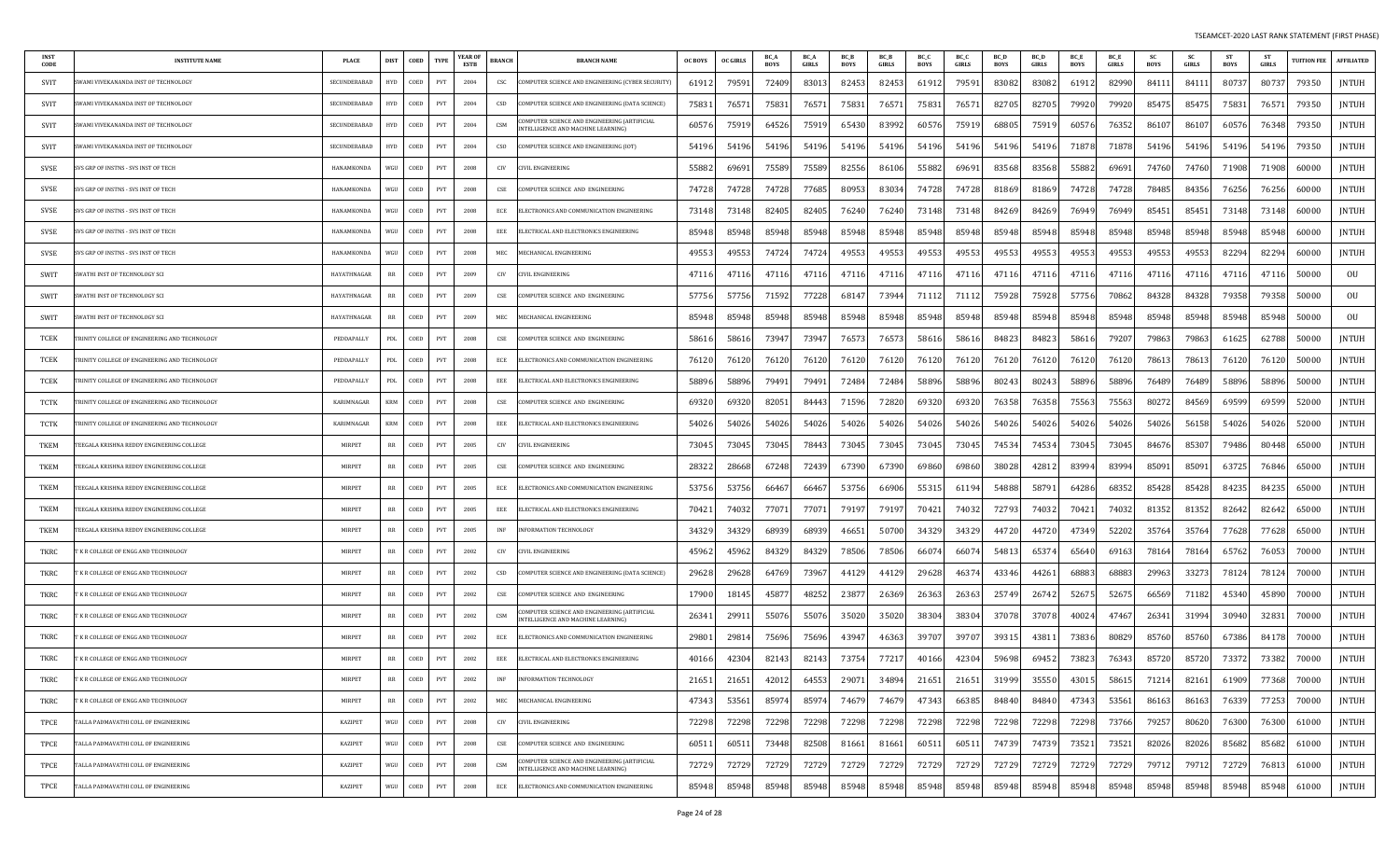| INS 1<br>CODE | <b>INSTITUTE NAMI</b>                               | <b>PLACE</b>        | <b>DIST</b>                       | COED | <b>TYPE</b>                 | <b>YEAR OF</b><br>ESTB | <b>BRANCH</b>               | <b>BRANCH NAME</b>                                                                       | <b>OC BOYS</b> | <b>OC GIRLS</b> | BC /<br><b>BOYS</b> | BC_A<br>GIRLS | BC_B<br><b>BOYS</b> | BC_B<br>GIRLS | BC_C<br>BOYS | BC_C<br>GIRLS | BC_D<br>BOYS | BC_D<br><b>GIRLS</b> | BC_E<br><b>BOYS</b> | BC_E<br>GIRLS | <b>SC</b><br>BOYS | <b>SC</b><br>GIRLS | ST<br>BOYS | -ST<br><b>GIRLS</b> | <b>TUITION FEE</b> | <b>AFFILIATED</b> |
|---------------|-----------------------------------------------------|---------------------|-----------------------------------|------|-----------------------------|------------------------|-----------------------------|------------------------------------------------------------------------------------------|----------------|-----------------|---------------------|---------------|---------------------|---------------|--------------|---------------|--------------|----------------------|---------------------|---------------|-------------------|--------------------|------------|---------------------|--------------------|-------------------|
| TRRC          | R R COLLEGE OF ENGINEERING                          | PATANCHERL          | SRD                               | COED | PVT                         | 2002                   | CSE                         | COMPUTER SCIENCE AND ENGINEERING                                                         | 67295          | 7709            | 67295               | 77095         | 72248               | 8513          | 67295        | 77095         | 71147        | 7709.                | 79005               | 79005         | 77763             | 8016               | 83158      | 83158               | 54000              | JNTUH             |
| VAGE          | AAGDEVI COLLEGE OF ENGINEERING                      | WARANGAL            | WGU                               | COED | PVT                         | 1998                   | CIV                         | <b>IVIL ENGINEERING</b>                                                                  | 47484          | 6657            | 72717               | 8383          | 76534               | 85353         | 55149        | 66578         | 84503        | 85690                | 83636               | 8571          | 79891             | 80683              | 75772      | 85563               | 86000              | <b>JNTUH</b>      |
| VAGE          | AAGDEVI COLLEGE OF ENGINEERING                      | WARANGAI            | WGU                               | COED | PVT                         | 1998                   | CSD                         | COMPUTER SCIENCE AND ENGINEERING (DATA SCIENCE)                                          | 58738          | 5873            | 58738               | 59290         | 58738               | 69999         | 58738        | 58738         | 72269        | 7226                 | 58738               | 5873          | 84098             | 84098              | 68675      | 6867                | 86000              | <b>JNTUH</b>      |
| VAGE          | AAGDEVI COLLEGE OF ENGINEERING                      | WARANGAL            | WGU                               | COED | PVT                         | 1998                   | CSE                         | COMPUTER SCIENCE AND ENGINEERING                                                         | 3010           | 3095            | 81086               | 84600         | 4722                | 4722          | 31239        | 31239         | 4353         | 45735                | 47470               | 6828          | 72640             | 72862              | 58942      | 58942               | 86000              | <b>JNTUH</b>      |
| VAGE          | AAGDEVI COLLEGE OF ENGINEERING                      | WARANGAI            | WGU                               | COED | PVT                         | 1998                   | CSM                         | OMPUTER SCIENCE AND ENGINEERING (ARTIFICIAL<br><b>INTELLIGENCE AND MACHINE LEARNING)</b> | 62822          | 6622            | 62822               | 73261         | 6282                | 6622          | 62822        | 66220         | 6282         | 6622                 | 62822               | 6622          | 74891             | 80780              | 65145      | 7132.               | 86000              | <b>JNTUH</b>      |
| VAGE          | AAGDEVI COLLEGE OF ENGINEERING                      | WARANGAL            | WGU                               | COED | PVT                         | 1998                   | ECE                         | ELECTRONICS AND COMMUNICATION ENGINEERING                                                | 39256          | 4166            | 61626               | 6446.         | 5985                | 5985          | 53652        | 57997         | 53947        | 5623                 | 62326               | 7137          | 77852             | 78510              | 63876      | 63876               | 86000              | JNTUH             |
| VAGE          | AAGDEVI COLLEGE OF ENGINEERING                      | WARANGAL            | WGU                               | COED | PVT                         | 1998                   | EEE                         | ELECTRICAL AND ELECTRONICS ENGINEERING                                                   | 50829          | 5082            | 79291               | 79291         | 80697               | 8069          | 50829        | 50829         | 82067        | 8206                 | 67984               | 67984         | 84691             | 8583               | 68600      | 80000               | 86000              | JNTUH             |
| VAGE          | AAGDEVI COLLEGE OF ENGINEERING                      | WARANGAI            | WGU                               | COED | PVT                         | 1998                   | MEC                         | MECHANICAL ENGINEERING                                                                   | 70141          | 7014            | 70141               | 70141         | 75051               | 8481          | 70141        | 70141         | 70141        | 70141                | 70141               | 70141         | 78256             | 8003               | 70141      | 70141               | 86000              | JNTUH             |
| VASV          | ASAVI COLLEGE OF ENGINEERING                        | <b>HYDERABAD</b>    | <b>HYD</b>                        | COED | PVT                         | 1981                   | CIV                         | <b>IVIL ENGINEERING</b>                                                                  | 9274           | 927             | 18928               | 18928         | 1267                | 18235         | 9274         | 9279          | 14182        | 1527                 | 9274                | 4551          | 77201             | 77201              | 15059      | 2145                | 130000             | OU                |
| VASV          | ASAVI COLLEGE OF ENGINEERING                        | <b>HYDERABAD</b>    | <b>HYD</b>                        | COED | PVT                         | 1981                   | CSE                         | COMPUTER SCIENCE AND ENGINEERING                                                         | 1022           | 113             | 3030                | 4552          | 1863                | 1863          | 3475         | 3475          | 1646         | 1646                 | 2922                | 4261          | 9601              | 9601               | 8926       | 12738               | 130000             | OU                |
| VASV          | ASAVI COLLEGE OF ENGINEERING                        | <b>HYDERABAD</b>    | <b>HYD</b>                        | COED | PVT                         | 1981                   | CSM                         | COMPUTER SCIENCE AND ENGINEERING (ARTIFICIAL<br>NTELLIGENCE AND MACHINE LEARNING)        | 1394           | 155             | 5163                | 5163          | 2021                | 2869          | 1394         | 1551          | 2195         | 2466                 | 3899                | 3899          | 12403             | 16507              | 16305      | 3568                | 130000             | OU                |
| VASV          | ASAVI COLLEGE OF ENGINEERING                        | HYDERABAD           | <b>HYD</b>                        | COED | PVT                         | 1981                   | ECE                         | ELECTRONICS AND COMMUNICATION ENGINEERING                                                | 2474           | 286             | 9315                | 13837         | 4125                | 5569          | 11310        | 12571         | 3886         | 5640                 | 7243                | 1537          | 16876             | 1831               | 15102      | 15422               | 130000             | 0U                |
| VASV          | ASAVI COLLEGE OF ENGINEERING                        | HYDERABAD           | <b>HYD</b>                        | COED | PVT                         | 1981                   | EEE                         | ELECTRICAL AND ELECTRONICS ENGINEERING                                                   | 429            | 523             | 9498                | 21969         | 7707                | 807           | 4297         | 5237          | 7383         | 1003                 | 4297                | 523           | 2257              | 22577              | 9483       | 18253               | 130000             | OU                |
| VASV          | ASAVI COLLEGE OF ENGINEERING                        | HYDERABAD           | <b>HYD</b>                        | COED | PVT                         | 1981                   | INF                         | <b>INFORMATION TECHNOLOGY</b>                                                            | 2755           | 275             | 10404               | 10404         | 3601                | 497           | 7449         | 7449          | 401          | 5926                 | 4528                | 11607         | 21052             | 23497              | 20228      | 26354               | 130000             | OU                |
| VASV          | ASAVI COLLEGE OF ENGINEERING                        | <b>HYDERABAD</b>    | <b>HYD</b>                        | COED | PVT                         | 1981                   | MEC                         | MECHANICAL ENGINEERING                                                                   | 864            | 1507            | 26057               | 5111          | 14529               | 2308          | 29985        | 29985         | 15267        | 1961                 | 27682               | 27682         | 35666             | 44254              | 18018      | 18018               | 130000             | OU                |
| VBEC          | IGNANA BHARATHI ENGINEERING COLLEGE                 | IBRAHIMPATAN        | $_{\rm RR}$                       | COED | PVT                         | 2004                   | CSC                         | COMPUTER SCIENCE AND ENGINEERING (CYBER SECURITY                                         | 63828          | 6382            | 63828               | 63828         | 63828               | 6382          | 63828        | 63828         | 63828        | 6382                 | 85083               | 85083         | 71706             | 73263              | 69624      | 69624               | 62000              | <b>JNTUH</b>      |
| VBEC          | GNANA BHARATHI ENGINEERING COLLEGE                  | <b>IBRAHIMPATAN</b> | RR                                | COED | PVT                         | 2004                   | CSD                         | COMPUTER SCIENCE AND ENGINEERING (DATA SCIENCE)                                          | 30862          | 3086            | 30862               | 30862         | 30862               | 30862         | 30862        | 30862         | 30862        | 30862                | 30862               | 30862         | 30862             | 46767              | 30862      | 30862               | 62000              | JNTUH             |
| VBEC          | GNANA BHARATHI ENGINEERING COLLEGE                  | IBRAHIMPATAN        | RR                                | COED | PVT                         | 2004                   | CSE                         | COMPUTER SCIENCE AND ENGINEERING                                                         | 28125          | 2812            | 64470               | 64470         | 40930               | 4093          | 58448        | 58448         | 43383        | 43383                | 78875               | 7887.         | 80336             | 80336              | 60805      | 79948               | 62000              | <b>JNTUH</b>      |
| VBEC          | <b>GNANA BHARATHI ENGINEERING COLLEGE</b>           | <b>IBRAHIMPATAN</b> | RR                                | COED | PVT                         | 2004                   | CSM                         | COMPUTER SCIENCE AND ENGINEERING (ARTIFICIAI<br><b>NTELLIGENCE AND MACHINE LEARNING</b>  | 38561          | 3856            | 38561               | 38561         | 43606               | 43606         | 38561        | 38561         | 38561        | 38561                | 38561               | 38561         | 74754             | 74754              | 70674      | 70674               | 62000              | JNTUH             |
| <b>VBEC</b>   | GNANA BHARATHI ENGINEERING COLLEGE                  | <b>IBRAHIMPATAN</b> | RR                                | COED | PVT                         | 2004                   | CSO                         | COMPUTER SCIENCE AND ENGINEERING (IOT)                                                   | 85948          | 8594            | 85948               | 85948         | 85948               | 85948         | 85948        | 85948         | 85948        | 85948                | 85948               | 8594          | 85948             | 85948              | 85948      | 85948               | 62000              | <b>JNTUH</b>      |
| VBEC          | GNANA BHARATHI ENGINEERING COLLEGE                  | IBRAHIMPATAN        | RR                                | COED | PVT                         | 2004                   | ECE                         | ELECTRONICS AND COMMUNICATION ENGINEERING                                                | 43266          | 4617            | 68798               | 68798         | 81450               | 81450         | 45328        | 46172         | 45062        | 8168                 | 52034               | 52646         | 80635             | 80635              | 58754      | 80401               | 62000              | JNTUH             |
| <b>VBIT</b>   | GNAN BHARATI INSTITUTE OF TECHNOLOGY (AUTONOMOUS)   | <b>GHATKESAR</b>    | MDL                               | COED | PVT                         | 2004                   | CIV                         | <b>IVIL ENGINEERING</b>                                                                  | 42940          | 4663            | 75421               | 82235         | 72400               | 7632          | 60263        | 60263         | 61458        | 7841                 | 65286               | 7377          | 78087             | 85392              | 66623      | 78649               | 85000              | JNTUH             |
| VBIT          | IGNAN BHARATI INSTITUTE OF TECHNOLOGY (AUTONOMOUS)  | <b>GHATKESAR</b>    | MDL                               | COED | <b>PVT</b>                  | 2004                   | CSB                         | COMPUTER SCIENCE AND BUSINESS SYSTEM                                                     | 36675          | 3885            | 51449               | 73497         | 50004               | 67735         | 36675        | 54373         | 58789        | 5878                 | 82236               | 82236         | 84835             | 84835              | 39788      | 72887               | 85000              | JNTUH             |
| VBIT          | IGNAN BHARATI INSTITUTE OF TECHNOLOGY (AUTONOMOUS)  | <b>GHATKESAR</b>    | MDL                               | COED | PVT                         | 2004                   | CSC                         | COMPUTER SCIENCE AND ENGINEERING (CYBER SECURITY)                                        | 31640          | 3420            | 69936               | 69936         | 4413                | 60850         | 31640        | 34209         | 39450        | 3945                 | 51463               | 5881          | 80903             | 80903              | 71294      | 71294               | 85000              | JNTUH             |
| VBIT          | GNAN BHARATI INSTITUTE OF TECHNOLOGY (AUTONOMOUS)   | GHATKESAR           | MDL                               | COED | PVT                         | 2004                   | CSD                         | COMPUTER SCIENCE AND ENGINEERING (DATA SCIENCE)                                          | 29385          | 3259            | 53856               | 61082         | 51502               | 51502         | 29385        | 32596         | 44688        | 44688                | 63655               | 63655         | 68547             | 68547              | 36466      | 36466               | 85000              | <b>JNTUH</b>      |
| VBIT          | IGNAN BHARATI INSTITUTE OF TECHNOLOGY (AUTONOMOUS)  | <b>GHATKESAR</b>    | MDL                               | COED | PVT                         | 2004                   | CSE                         | COMPUTER SCIENCE AND ENGINEERING                                                         | 16763          | 1676.           | 41929               | 41929         | 23631               | 26488         | 66932        | 66932         | 23627        | 23627                | 54035               | 54035         | 62986             | 63282              | 40299      | 40299               | 85000              | JNTUH             |
| VBIT          | IGNAN BHARATI INSTITUTE OF TECHNOLOGY (AUTONOMOUS)  | <b>GHATKESAR</b>    | MDL                               | COED | PVT                         | 2004                   | CSM                         | COMPUTER SCIENCE AND ENGINEERING (ARTIFICIAL<br>NTELLIGENCE AND MACHINE LEARNING)        | 21395          | 2463            | 34254               | 34254         | 33037               | 35086         | 21395        | 54829         | 3737         | 4517                 | 36667               | 3730          | 78983             | 78983              | 33286      | 33286               | 85000              | <b>JNTUH</b>      |
| VBIT          | VIGNAN BHARATI INSTITUTE OF TECHNOLOGY (AUTONOMOUS) | <b>GHATKESAR</b>    | MDL                               | COED | PVT                         | 2004                   | ECE                         | ELECTRONICS AND COMMUNICATION ENGINEERING                                                | 27122          | 27122           | 74749               | 80738         | 3971                | 4001          | 60055        | 60055         | 40404        | 40498                | 79133               | 79133         | 82219             | 82880              | 64428      | 78332               | 85000              | <b>JNTUH</b>      |
| VBIT          | VIGNAN BHARATI INSTITUTE OF TECHNOLOGY (AUTONOMOUS) | GHATKESAR           | MDL                               | COED | PVT                         | 2004                   | EEE                         | ELECTRICAL AND ELECTRONICS ENGINEERING                                                   | 41326          | 41326           | 82805               | 83843         | 57799               | 59603         | 41326        | 78223         | 47254        | 72876                | 79843               | 79843         | 80569             | 83678              | 63230      | 65715               | 85000              | JNTUH             |
| VBIT          | IGNAN BHARATI INSTITUTE OF TECHNOLOGY (AUTONOMOUS)  | GHATKESAR           | MDL                               | COED | PVT                         | 2004                   | INF                         | <b>NFORMATION TECHNOLOGY</b>                                                             | 24088          | 24809           | 68251               | 68251         | 31470               | 40970         | 78407        | 78407         | 34677        | 34677                | 74020               | 74020         | 77925             | 79641              | 50188      | 71578               | 85000              | <b>JNTUH</b>      |
| VBIT          | IGNAN BHARATI INSTITUTE OF TECHNOLOGY (AUTONOMOUS)  | GHATKESAR           | MDL                               | COED | PVT                         | 2004                   | MEC                         | MECHANICAL ENGINEERING                                                                   | 41806          | 6516            | 74841               | 74841         | 83108               | 83108         | 41806        | 65165         | 80629        | 84896                | 63477               | 65165         | 80204             | 82381              | 74950      | 81171               | 85000              | JNTUH             |
| <b>VCET</b>   | ISWESWARAYA COLL OF ENGG AND TECHNOLOGY             | <b>IBRAHIMPATAN</b> | RR                                | COED | $\ensuremath{\mathrm{PVT}}$ | 2007                   | CIV                         | CIVIL ENGINEERING                                                                        | 79159          | 7915            | 79159               | 79159         | 82279               | 82279         | 79159        | 79159         | 79159        | 79159                | 79159               | 79159         | 79159             | 83106              | 79159      | 84641               | 54000              | <b>JNTUH</b>      |
| <b>VCET</b>   | ISWESWARAYA COLL OF ENGG AND TECHNOLOGY             | <b>IBRAHIMPATAN</b> | $\ensuremath{\mathsf{RR}}\xspace$ | COED | PVT                         | 2007                   | $\ensuremath{\mathsf{CSE}}$ | COMPUTER SCIENCE AND ENGINEERING                                                         | 30948          | 30948           | 73250               | 73250         | 42476               | 63261         | 71858        | 71858         | 42228        | 5621                 | 73158               | 73158         | 68803             | 79711              | 49089      | 79328               | 54000              | JNTUH             |
| VCET          | VISWESWARAYA COLL OF ENGG AND TECHNOLOGY            | <b>IBRAHIMPATAN</b> | $\ensuremath{\mathsf{RR}}\xspace$ | COED | PVT                         | 2007                   | $\mathsf{CSM}\xspace$       | COMPUTER SCIENCE AND ENGINEERING (ARTIFICIAL<br><b>NTELLIGENCE AND MACHINE LEARNING)</b> | 1447           | 144             | 1447                | 76683         | 1447                | 4511          | 1447         | 1447          | 1447         | 5652                 | 1447                | 1447          | 1447              | 1447               | 74871      | 74871               | 54000              | JNTUH             |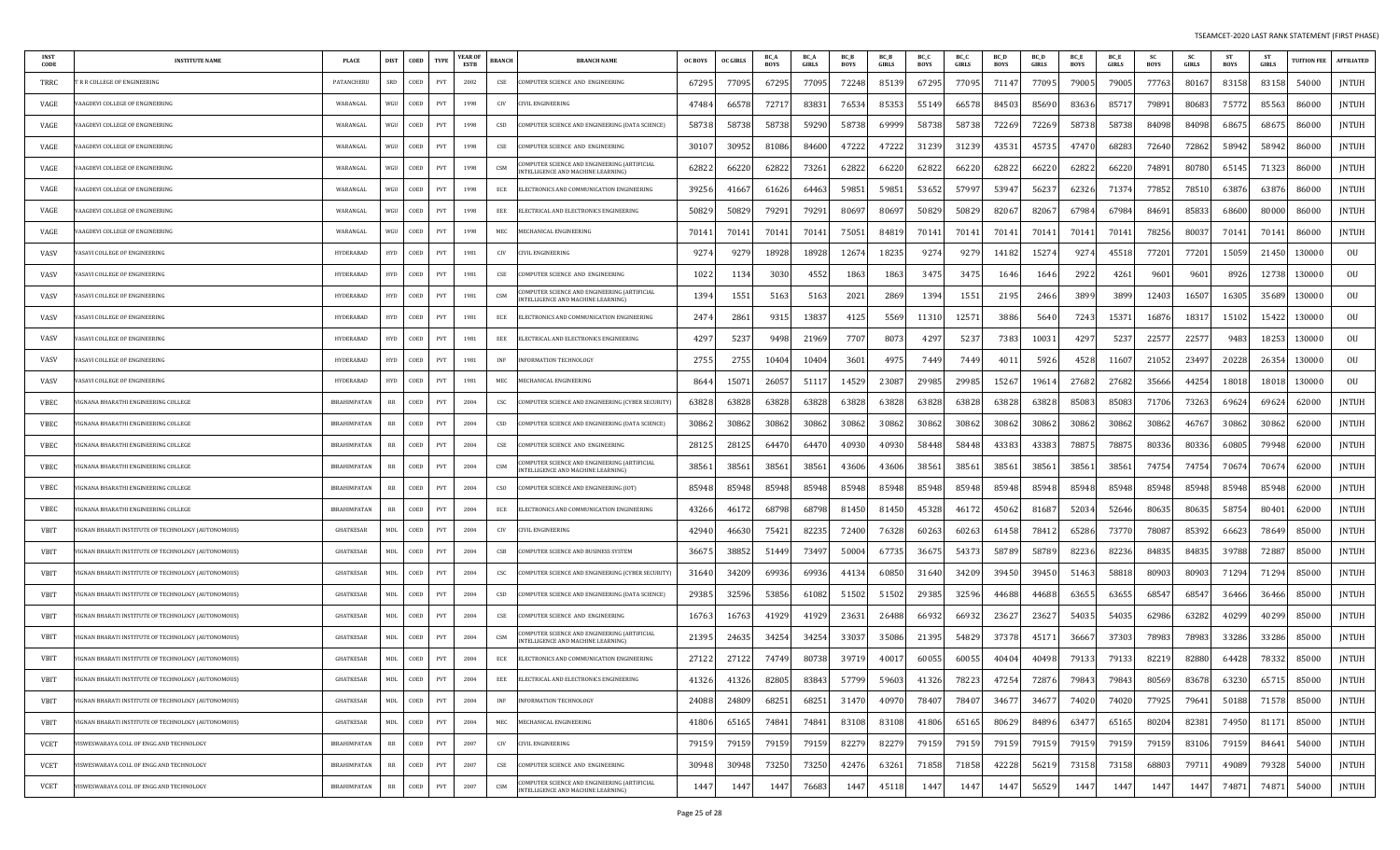| <b>INST</b><br>CODE | <b>INSTITUTE NAME</b>                        | PLACE               | <b>DIST</b> | COED | <b>TYPE</b>                 | <b>YEAR OF</b><br>ESTB | <b>BRANCH</b>               | <b>BRANCH NAME</b>                                                                 | <b>OC BOYS</b> | <b>OC GIRLS</b> | BC.<br><b>BOYS</b> | <b>BC_A</b><br><b>GIRLS</b> | BC_B<br><b>BOYS</b> | BC_B<br>GIRLS | BC_C<br><b>BOYS</b> | BC_C<br><b>GIRLS</b> | <b>BC_D</b><br><b>BOYS</b> | <b>BC</b> L<br>GIRLS | BC_E<br><b>BOYS</b> | BC_E<br>GIRLS | <b>SC</b><br><b>BOYS</b> | <b>SC</b><br>GIRLS | <b>ST</b><br><b>BOYS</b> | <b>ST</b><br>GIRLS | <b>TUITION FEE</b> | <b>AFFILIATED</b> |
|---------------------|----------------------------------------------|---------------------|-------------|------|-----------------------------|------------------------|-----------------------------|------------------------------------------------------------------------------------|----------------|-----------------|--------------------|-----------------------------|---------------------|---------------|---------------------|----------------------|----------------------------|----------------------|---------------------|---------------|--------------------------|--------------------|--------------------------|--------------------|--------------------|-------------------|
| VCET                | ISWESWARAYA COLL OF ENGG AND TECHNOLOGY      | <b>IBRAHIMPATAN</b> | RR          | COED | PVT                         | 2007                   | ECE                         | ELECTRONICS AND COMMUNICATION ENGINEERING                                          | 50180          | 53551           | 63829              | 6382                        | 81797               | 83094         | 60394               | 60394                | 82935                      | 82935                | 68051               | 68051         | 75738                    | 80574              | 52631                    | 59222              | 54000              | JNTUH             |
| <b>VCET</b>         | ISWESWARAYA COLL OF ENGG AND TECHNOLOGY      | <b>IBRAHIMPATAN</b> | RR          | COED | PVT                         | 2007                   | EEE                         | ELECTRICAL AND ELECTRONICS ENGINEERING                                             | 19491          | 1949            | 19491              | 1949                        | 19491               | 19491         | 19491               | 19491                | 46038                      | 7073                 | 19491               | 19491         | 71487                    | 71487              | 83730                    | 83730              | 54000              | JNTUH             |
| VCET                | ISWESWARAYA COLL OF ENGG AND TECHNOLOGY      | <b>IBRAHIMPATAN</b> | RR          | COED | PVT                         | 2007                   | MEC                         | MECHANICAL ENGINEERING                                                             | 85948          | 8594            | 85948              | 85948                       | 85948               | 85948         | 85948               | 85948                | 85948                      | 85948                | 85948               | 85948         | 85948                    | 85948              | 85948                    | 85948              | 54000              | <b>JNTUH</b>      |
| VGNT                | IGNAN INSTITUTE OF TECHNOLOGY AND SCI        | DESHMUKHI           | YBG         | COED | PVT                         | 1999                   | CIV                         | CIVIL ENGINEERING                                                                  | 6291           | 6291            | 62912              | 6291                        | 83851               | 83851         | 62912               | 62912                | 75562                      | 83666                | 62912               | 62912         | 78202                    | 78344              | 62912                    | 79169              | 93000              | <b>JNTUH</b>      |
| VGNT                | GNAN INSTITUTE OF TECHNOLOGY AND SCI         | DESHMUKHI           | YBG         | COED | PVT                         | 1999                   | CSD                         | COMPUTER SCIENCE AND ENGINEERING (DATA SCIENCE)                                    | 53600          | 53600           | 72841              | 7284                        | 53600               | 58953         | 53600               | 66584                | 64150                      | 64150                | 72676               | 77634         | 53600                    | 53600              | 53600                    | 53600              | 93000              | <b>JNTUH</b>      |
| <b>VGNT</b>         | IGNAN INSTITUTE OF TECHNOLOGY AND SCI        | DESHMUKHI           | YBG         | COED | PVT                         | 1999                   | CSE                         | COMPUTER SCIENCE AND ENGINEERING                                                   | 2161           | 2161            | 60318              | 6031                        | 30794               | 30794         | 32847               | 33042                | 2990!                      | 30146                | 49964               | 77795         | 82004                    | 82004              | 66817                    | 72974              | 93000              | JNTUH             |
| VGNT                | IGNAN INSTITUTE OF TECHNOLOGY AND SCI        | DESHMIJKHI          | YBG         | COED | PVT                         | 1999                   | CSM                         | OMPUTER SCIENCE AND ENGINEERING (ARTIFICIAL<br>INTELLIGENCE AND MACHINE LEARNING)  | 3227           | 3921            | 46009              | 6030                        | 58356               | 58356         | 32277               | 3921                 | 39684                      | 4687                 | 62527               | 62527         | 59593                    | 59593              | 32277                    | 3921.              | 93000              | JNTUH             |
| VGNT                | IGNAN INSTITUTE OF TECHNOLOGY AND SCI        | DESHMUKHI           | YBG         | COED | PVT                         | 1999                   | ECE                         | ELECTRONICS AND COMMUNICATION ENGINEERING                                          | 4499           | 4499            | 70927              | 7092                        | 5497                | 5497          | 53863               | 53863                | 53191                      | 54767                | 57494               | 57494         | 71014                    | 71014              | 71557                    | 71557              | 93000              | JNTUH             |
| VGNT                | IGNAN INSTITUTE OF TECHNOLOGY AND SCI        | <b>DESHMUKH</b>     | YBG         | COED | PVT                         | 1999                   | EEE                         | ELECTRICAL AND ELECTRONICS ENGINEERING                                             | 6711           | 6711            | 67118              | 6711                        | 84823               | 84823         | 67118               | 67118                | 67118                      | 6711                 | 67118               | 67118         | 77806                    | 78193              | 67118                    | 67118              | 93000              | <b>JNTUH</b>      |
| VGNT                | IGNAN INSTITUTE OF TECHNOLOGY AND SCI        | <b>DESHMUKH</b>     | YBG         | COED | PVT                         | 1999                   | EIE                         | ELECTRONICS AND INSTRUMENTATION ENGINEERING                                        | 64995          | 6499.           | 64995              | 6499!                       | 64995               | 64995         | 64995               | 64995                | 76288                      | 76288                | 64995               | 64995         | 80521                    | 80521              | 64995                    | 64995              | 93000              | <b>JNTUH</b>      |
| VGNT                | IGNAN INSTITUTE OF TECHNOLOGY AND SCI        | DESHMUKHI           | YBG         | COED | PVT                         | 1999                   | INF                         | <b>INFORMATION TECHNOLOGY</b>                                                      | 2856           | 3308            | 71345              | 7259                        | 40640               | 40640         | 38403               | 38403                | 34392                      | 39706                | 82195               | 82195         | 84826                    | 84826              | 76235                    | 76235              | 93000              | <b>JNTUH</b>      |
| VGNT                | IGNAN INSTITUTE OF TECHNOLOGY AND SCI        | DESHMUKHI           | YBG         | COED | PVT                         | 1999                   | MEC                         | MECHANICAL ENGINEERING                                                             | 80740          | 8074            | 80740              | 80740                       | 80740               | 80740         | 80740               | 80740                | 80740                      | 80740                | 80740               | 80740         | 84276                    | 84276              | 80740                    | 80740              | 93000              | <b>JNTUH</b>      |
| VGSE                | AAGESHWARI COLL OF ENGINEERING               | KARIMNAGAR          | <b>KRM</b>  | COED | PVT                         | 2005                   | CIV                         | IVIL ENGINEERING                                                                   | 78631          | 8362            | 78631              | 8362                        | 78631               | 84695         | 78631               | 83629                | 7863                       | 83629                | 78631               | 83629         | 80199                    | 83629              | 85379                    | 85379              | 55000              | <b>JNTUH</b>      |
| VGSE                | AAGESHWARI COLL OF ENGINEERING               | KARIMNAGAR          | KRM         | COED | PVT                         | 2005                   | CSE                         | COMPUTER SCIENCE AND ENGINEERING                                                   | 56450          | 5645            | 84708              | 84708                       | 72734               | 72734         | 56450               | 72476                | 78540                      | 82016                | 66662               | 76819         | 78829                    | 79435              | 68047                    | 78262              | 55000              | JNTUH             |
| VGSE                | AAGESHWARI COLL OF ENGINEERING               | KARIMNAGAR          | KRM         | COED | PVT                         | 2005                   | CSM                         | COMPUTER SCIENCE AND ENGINEERING (ARTIFICIAL<br>INTELLIGENCE AND MACHINE LEARNING) | 51130          | 6325            | 51130              | 6325                        | 51130               | 74231         | 51130               | 63257                | 51130                      | 63257                | 73638               | 73638         | 51130                    | 79958              | 65701                    | 65701              | 55000              | JNTUH             |
| VGSE                | AAGESHWARI COLL OF ENGINEERING               | KARIMNAGAR          | <b>KRM</b>  | COED | PVT                         | 2005                   | ECE                         | ELECTRONICS AND COMMUNICATION ENGINEERING                                          | 7861           | 7861            | 84468              | 8446                        | 78616               | 81901         | 78616               | 78616                | 78616                      | 7861                 | 78616               | 78616         | 85045                    | 85045              | 78616                    | 78616              | 55000              | JNTUH             |
| VGSE                | AAGESHWARI COLL OF ENGINEERING               | KARIMNAGAR          | <b>KRM</b>  | COED | PVT                         | 2005                   | EEE                         | ELECTRICAL AND ELECTRONICS ENGINEERING                                             | 63228          | 6322            | 63228              | 63228                       | 63228               | 63228         | 63228               | 63228                | 63228                      | 63228                | 63228               | 63228         | 63228                    | 63228              | 73897                    | 73897              | 55000              | JNTUH             |
| VGSE                | AAGESHWARI COLL OF ENGINEERING               | KARIMNAGAR          | <b>KRM</b>  | COED | PVT                         | 2005                   | MEC                         | MECHANICAL ENGINEERING                                                             | 79404          | 7940            | 83368              | 83368                       | 79404               | 79404         | 79404               | 79404                | 79404                      | 79404                | 79404               | 84646         | 79404                    | 79404              | 79404                    | 80634              | 55000              | JNTUH             |
| VGWL                | AGDEVI ENGINEERING COLLEGE                   | WARANGAL            | WGU         | COED | PVT                         | 2008                   | CSD                         | COMPUTER SCIENCE AND ENGINEERING (DATA SCIENCE)                                    | 85948          | 85948           | 85948              | 85948                       | 85948               | 85948         | 85948               | 85948                | 85948                      | 85948                | 85948               | 85948         | 85948                    | 85948              | 85948                    | 85948              | 48000              | JNTUH             |
| VGWL                | AGDEVI ENGINEERING COLLEGE                   | WARANGAL            | WGH         | COED | PVT                         | 2008                   | CSE                         | OMPUTER SCIENCE AND ENGINEERING                                                    | 4087           | 4250            | 71556              | 8409                        | 58091               | 59340         | 53439               | 53439                | 52910                      | 5291                 | 69210               | 69424         | 85994                    | 85994              | 70419                    | 70419              | 48000              | <b>JNTUH</b>      |
| VGWL                | AGDEVI ENGINEERING COLLEGE                   | WARANGAL            | WGU         | COED | PVT                         | 2008                   | CSM                         | OMPUTER SCIENCE AND ENGINEERING (ARTIFICIAL<br>INTELLIGENCE AND MACHINE LEARNING)  | 75811          | 7602            | 75811              | 7602                        | 75811               | 76027         | 75811               | 76027                | 75811                      | 7602                 | 75811               | 76027         | 75811                    | 76027              | 75811                    | 76027              | 48000              | <b>JNTUH</b>      |
| VGWL                | AGDEVI ENGINEERING COLLEGE                   | WARANGAL            | WGU         | COED | <b>PVT</b>                  | 2008                   | ECE                         | ELECTRONICS AND COMMUNICATION ENGINEERING                                          | 52053          | 52898           | 74544              | 8303                        | 67044               | 72390         | 52053               | 59033                | 58656                      | 58968                | 69367               | 76488         | 85676                    | 85676              | 72821                    | 76584              | 48000              | <b>JNTUH</b>      |
| VITH                | INUTHNA INST OF TECHNOLOGY SCIENCE           | HASANPARTHY         | WGU         | COED | <b>PVT</b>                  | 2009                   | <b>CIV</b>                  | <b>CIVIL ENGINEERING</b>                                                           | 85948          | 8594            | 85948              | 85948                       | 85948               | 85948         | 85948               | 85948                | 85948                      | 85948                | 85948               | 85948         | 85948                    | 85948              | 85948                    | 85948              | 35000              | KU                |
| VITH                | INUTHNA INST OF TECHNOLOGY SCIENCE           | <b>HASANPARTHY</b>  | WGH         | COED | PVT                         | 2009                   | CSE                         | COMPUTER SCIENCE AND ENGINEERING                                                   | 85948          | 85948           | 85948              | 85948                       | 85948               | 85948         | 85948               | 85948                | 85948                      | 85948                | 85948               | 85948         | 85948                    | 85948              | 85948                    | 85948              | 35000              | KU                |
| VITS                | RI VISHWESWARAYA INST OF TECHNOLOGY AND SCI  | MAHABUBNAGAR        | MBN         | COED | PVT                         | 1997                   | CIV                         | CIVIL ENGINEERING                                                                  | 85948          | 8594            | 85948              | 85948                       | 85948               | 85948         | 85948               | 85948                | 85948                      | 85948                | 85948               | 85948         | 85948                    | 85948              | 85948                    | 85948              | 55000              | JNTUH             |
| VITS                | RI VISHWESWARAYA INST OF TECHNOLOGY AND SCI  | MAHABUBNAGAR        | MBN         | COED | PVT                         | 1997                   | CSE                         | COMPUTER SCIENCE AND ENGINEERING                                                   | 51102          | 68650           | 83113              | 8311                        | 84936               | 84936         | 51102               | 68650                | 66078                      | 68650                | 51102               | 73888         | 84784                    | 84784              | 52267                    | 72191              | 55000              | JNTUH             |
| VITS                | RI VISHWESWARAYA INST OF TECHNOLOGY AND SCI  | MAHABUBNAGAR        | MBN         | COED | PVT                         | 1997                   | ECE                         | ELECTRONICS AND COMMUNICATION ENGINEERING                                          | 85948          | 85948           | 85948              | 85948                       | 85948               | 85948         | 85948               | 85948                | 85948                      | 85948                | 85948               | 85948         | 85948                    | 85948              | 85948                    | 85948              | 55000              | JNTUH             |
| VITS                | SRI VISHWESWARAYA INST OF TECHNOLOGY AND SCI | MAHABUBNAGAR        | MBN         | COED | PVT                         | 1997                   | MEC                         | MECHANICAL ENGINEERING                                                             | 82679          | 8267            | 82679              | 8267                        | 82679               | 82679         | 82679               | 82679                | 82679                      | 82679                | 82679               | 82679         | 82679                    | 82679              | 82679                    | 82679              | 55000              | <b>JNTUH</b>      |
| VJEC                | N R VIGNAN JYOTHI INSTITUTE OF ENGG AND TECH | BACHUPALLY          | MDL         | COED | PVT                         | 1995                   | AUT                         | <b>NUTOMOBILE ENGINEERING</b>                                                      | 21177          | 21177           | 44559              | 51944                       | 32524               | 57480         | 82150               | 82150                | 27795                      | 55417                | 53230               | 53230         | 71673                    | 80730              | 52185                    | 77132              | 131000             | JNTUH             |
| VJEC                | N R VIGNAN [YOTHI INSTITUTE OF ENGG AND TECH | BACHUPALLY          | MDL         | COED | PVT                         | 1995                   | CIV                         | IVIL ENGINEERING                                                                   | 11725          | 13159           | 26885              | 35950                       | 19183               | 25750         | 11725               | 35452                | 15595                      | 22549                | 22682               | 35897         | 29410                    | 35105              | 20694                    | 20694              | 131000             | JNTUH             |
| VJEC                | N R VIGNAN JYOTHI INSTITUTE OF ENGG AND TECH | BACHUPALLY          | MDL         | COED | PVT                         | 1995                   | CSB                         | COMPUTER SCIENCE AND BUSINESS SYSTEM                                               | 3067           | 3151            | 10038              | 10038                       | 4416                | 4416          | 3067                | 3151                 | 5555                       | 5555                 | 3067                | 38772         | 30345                    | 35056              | 3067                     | 61219              | 131000             | JNTUH             |
| VJEC                | N R VIGNAN JYOTHI INSTITUTE OF ENGG AND TECH | BACHUPALLY          | MDL         | COED | $\ensuremath{\mathrm{PVT}}$ | 1995                   | CSC                         | COMPUTER SCIENCE AND ENGINEERING (CYBER SECURITY)                                  | 2325           | 2591            | 5361               | 5361                        | 3425                | 4329          | 10969               | 10969                | 4270                       | 4595                 | 5022                | 5022          | 18218                    | 31826              | 20970                    | 34240              | 131000             | JNTUH             |
| VJEC                | N R VIGNAN JYOTHI INSTITUTE OF ENGG AND TECH | BACHUPALLY          | MDL         | COED | PVT                         | 1995                   | $_{\tt CSD}$                | COMPUTER SCIENCE AND ENGINEERING (DATA SCIENCE)                                    | 1768           | 2241            | 6513               | 6513                        | 2643                | 2643          | 1768                | 2241                 | 3624                       | 435                  | 4752                | 9131          | 16361                    | 26235              | 24449                    | 24449              | 131000             | JNTUH             |
| VJEC                | N R VIGNAN JYOTHI INSTITUTE OF ENGG AND TECH | BACHUPALLY          | MDL         | COED | PVT                         | 1995                   | $\ensuremath{\mathsf{CSE}}$ | COMPUTER SCIENCE AND ENGINEERING                                                   | 1397           | 142             | 3355               | 5782                        | 2198                | 2198          | 7171                | 7171                 | 250                        | 2660                 | 3458                | 4668          | 12166                    | 12166              | 9529                     | 14805              | 131000             | JNTUH             |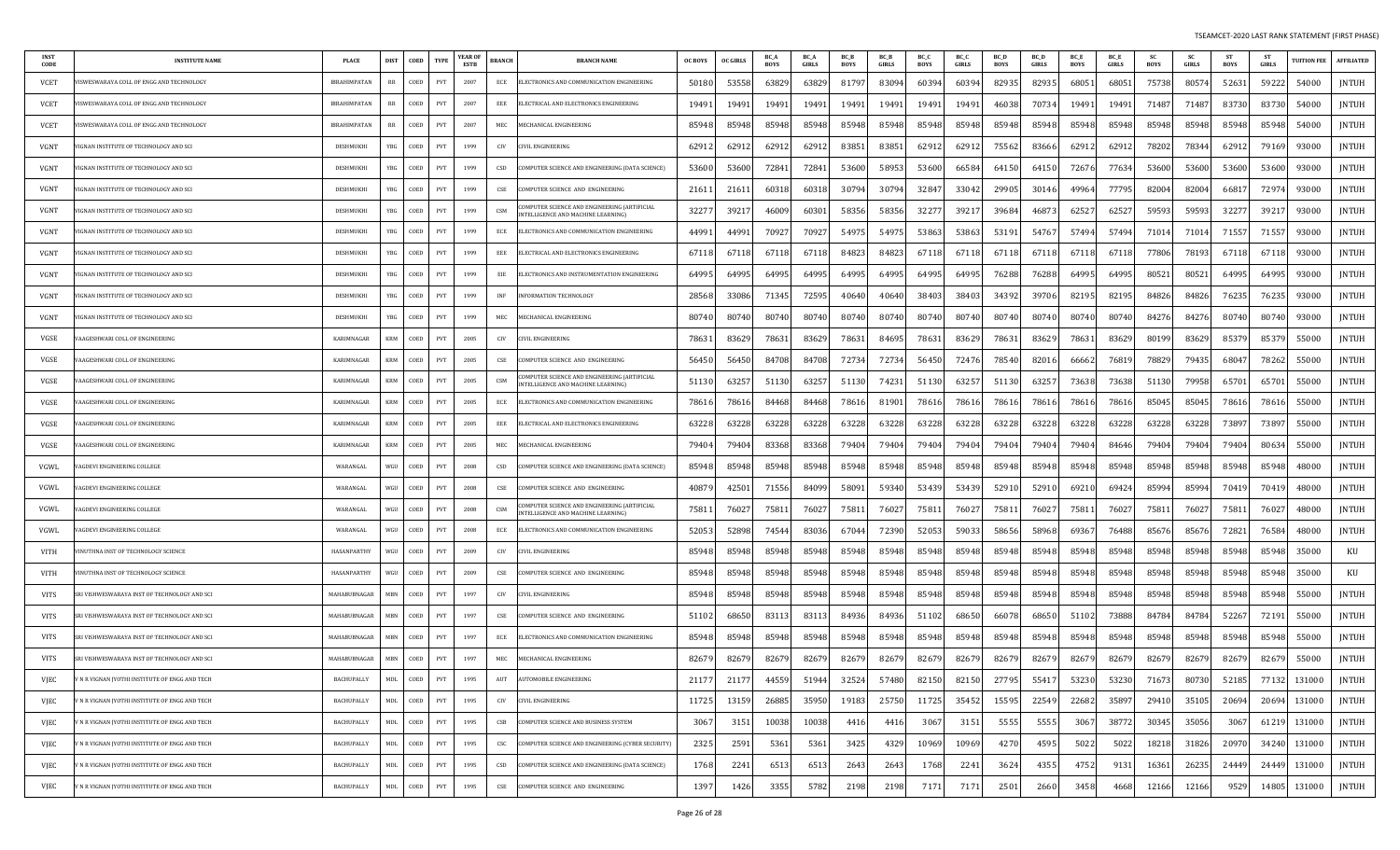| INS <sub>1</sub><br><b>CODE</b> | <b>INSTITUTE NAME</b>                                | <b>PLACE</b>      | <b>DIST</b>                       | COED<br><b>TYPE</b>                         | <b>YEAR OI</b><br>ESTB | <b>BRANCI</b>                      | <b>BRANCH NAME</b>                                                                       | <b>OC BOYS</b> | <b>OC GIRLS</b> | <b>BC</b> A<br><b>BOYS</b> | <b>BC</b> A<br><b>GIRLS</b> | <b>BC</b> E<br><b>BOYS</b> | <b>BC</b> B<br><b>GIRLS</b> | BC <sub>C</sub><br><b>BOYS</b> | BC O<br><b>GIRLS</b> | <b>BOYS</b> | <b>BC</b> D<br><b>GIRLS</b> | <b>BC</b> E<br><b>BOYS</b> | <b>BC</b> E<br><b>GIRLS</b> | <b>BOYS</b> | <b>SC</b><br><b>GIRLS</b> | <b>ST</b><br><b>BOYS</b> | <b>ST</b><br><b>GIRLS</b> | <b>TUITION FEE</b> | <b>AFFILIATED</b> |
|---------------------------------|------------------------------------------------------|-------------------|-----------------------------------|---------------------------------------------|------------------------|------------------------------------|------------------------------------------------------------------------------------------|----------------|-----------------|----------------------------|-----------------------------|----------------------------|-----------------------------|--------------------------------|----------------------|-------------|-----------------------------|----------------------------|-----------------------------|-------------|---------------------------|--------------------------|---------------------------|--------------------|-------------------|
| VJEC                            | N R VIGNAN [YOTHI INSTITUTE OF ENGG AND TECH         | BACHUPALLY        | MDL                               | COED<br><b>PVT</b>                          | 1995                   | <b>CSM</b>                         | OMPUTER SCIENCE AND ENGINEERING (ARTIFICIAL<br>NTELLIGENCE AND MACHINE LEARNING)         | 155            | 1592            | 5898                       | 5898                        | 2355                       | 3884                        | 1559                           | 1592                 | 3270        | 3270                        | 4293                       | 7638                        | 15216       | 19388                     | 17100                    | 17100                     | 131000             | <b>INTUH</b>      |
| VJEC                            | N R VIGNAN [YOTHI INSTITUTE OF ENGG AND TECH         | <b>BACHUPALLY</b> | MDI.                              | COED<br><b>PVT</b>                          | 1995                   | C <sub>SO</sub>                    | OMPUTER SCIENCE AND ENGINEERING (IOT)                                                    | 2329           | 2676            | 9024                       | 11580                       | 3360                       | 4363                        | 2329                           | 18083                | 457         | 6635                        | 8343                       | 8343                        | 20069       | 34747                     | 25502                    | 25502                     | 131000             | <b>JNTUH</b>      |
| VJEC                            | N R VIGNAN IYOTHI INSTITUTE OF ENGG AND TECH         | BACHUPALLY        | <b>MDL</b>                        | COED<br>PVT                                 | 1995                   | ECE                                | ELECTRONICS AND COMMUNICATION ENGINEERING                                                | 3461           | 3461            | 12530                      | 1481                        | 5276                       | 5276                        | 3461                           | 3461                 | 5115        | 6148                        | 9854                       | 1616                        | 19725       | 20281                     | 17322                    | 22752                     | 131000             | <b>JNTUH</b>      |
| VJEC                            | N R VIGNAN JYOTHI INSTITUTE OF ENGG AND TECH         | <b>BACHUPALLY</b> | <b>MDL</b>                        | COED<br>$\ensuremath{\mathrm{PVT}}$         | 1995                   | EEE                                | ELECTRICAL AND ELECTRONICS ENGINEERING                                                   | 5003           | 7292            | 24388                      | 24388                       | 8988                       | 14945                       | 24524                          | 24524                | 9046        | 10781                       | 2169                       | 21693                       | 27757       | 28761                     | 18866                    | 22274                     | 131000             | <b>JNTUH</b>      |
| VJEC                            | N R VIGNAN IYOTHI INSTITUTE OF ENGG AND TECH         | <b>BACHUPALL</b>  | MDL                               | COED<br>PVT                                 | 1995                   | EIE                                | LECTRONICS AND INSTRUMENTATION ENGINEERING                                               | 1451           | 14593           | 71750                      | 7439.                       | 2531                       | 26492                       | 1451.                          | 4217                 | 2602        | 26025                       | 7815                       | 7815                        | 76522       | 76522                     | 58434                    | 7733                      | 131000             | <b>JNTUH</b>      |
| VJEC                            | N R VIGNAN JYOTHI INSTITUTE OF ENGG AND TECH         | BACHUPALLY        | MDL                               | COED<br>$\ensuremath{\mathrm{PVT}}$         | 1995                   | $\ensuremath{\mathsf{INF}}\xspace$ | <b>NFORMATION TECHNOLOGY</b>                                                             | 3354           | 341             | 1166                       | 11669                       | 477                        | 5792                        | 1257                           | 1257                 | 4838        | 5945                        | 11786                      | 1451                        | 25338       | 25338                     | 19592                    | 27875                     | 131000             | <b>INTUH</b>      |
| VJEC                            | N R VIGNAN JYOTHI INSTITUTE OF ENGG AND TECH         | <b>BACHUPALLY</b> | MDL.                              | COED<br>$\ensuremath{\mathrm{PVT}}$         | 1995                   | MEC                                | MECHANICAL ENGINEERING                                                                   | 884            | 15152           | $2950-$                    | 51322                       | 17309                      | 36595                       | 8847                           | 15152                | 13815       | 32304                       | 4156                       | 41561                       | 34776       | 55300                     | 23305                    | 31573                     | 131000             | <b>JNTUH</b>      |
| VJIT                            | IDYAJYOTHI INSTITUTE OF TECHNOLOGY                   | MOINARAD          | RR                                | COED<br>PVT                                 | 1999                   | AI                                 | <b>ARTIFICIAL INTELLIGENCE</b>                                                           | 17184          | 17184           | 61193                      | 7111                        | 27422                      | 41600                       | 17184                          | 53974                | 25698       | 32106                       | 4140                       | 4140                        | 53115       | 76624                     | 56244                    | 80020                     | 115000             | <b>JNTUH</b>      |
| VJIT                            | <b>IDYAIYOTHI INSTITUTE OF TECHNOLOGY</b>            | MOINABAD          | <b>RR</b>                         | COED<br>PVT                                 | 1999                   | CIV                                | <b>IVIL ENGINEERING</b>                                                                  | 37238          | 42505           | 71172                      | 71172                       | 84240                      | 84240                       | 52878                          | 52878                | 49299       | 72505                       | 75056                      | 75056                       | 7701        | 80558                     | 49874                    | 79839                     | 115000             | <b>JNTUH</b>      |
| VJIT                            | <b>IDYAJYOTHI INSTITUTE OF TECHNOLOGY</b>            | MOINABAD          | <b>RR</b>                         | COED<br>$\ensuremath{\mathrm{PVT}}$         | 1999                   | CSD                                | OMPUTER SCIENCE AND ENGINEERING (DATA SCIENCE)                                           | 18547          | 18547           | 53940                      | 53940                       | 24916                      | 32263                       | 18547                          | 18547                | 2681        | 32777                       | 21542                      | 39666                       | 79995       | 79995                     | 63753                    | 80492                     | 115000             | JNTUH             |
| VIIT                            | DYAJYOTHI INSTITUTE OF TECHNOLOGY                    | MOINABAD          | RR                                | COED<br>PVT                                 | 1999                   | $\ensuremath{\mathsf{CSE}}$        | OMPUTER SCIENCE AND ENGINEERING                                                          | 1416           | 14164           | 37553                      | 45287                       | 1872                       | 18727                       | 45338                          | 45338                | 2024        | 20247                       | 3196                       | 31969                       | 5094        | 58403                     | 35535                    | 51423                     | 115000             | <b>JNTUH</b>      |
| VIIT                            | <b>IDYAJYOTHI INSTITUTE OF TECHNOLOGY</b>            | <b>MOINARAD</b>   | $\mathbb{R} \mathbb{R}$           | COED<br><b>PVT</b>                          | 1999                   | <b>ECE</b>                         | ELECTRONICS AND COMMUNICATION ENGINEERING                                                | 2291           | 23363           | 53605                      | 6911                        | 35246                      | 36281                       | 52288                          | 52288                | 3549.       | 38343                       | 54058                      | 64403                       | 7774        | 81311                     | 56399                    | 75989                     | 115000             | <b>INTUH</b>      |
| VJIT                            | <b>IDYAIYOTHI INSTITUTE OF TECHNOLOGY</b>            | MOINARAD          | $_{RR}$                           | COED<br>PVT                                 | 1999                   | EEE                                | ELECTRICAL AND ELECTRONICS ENGINEERING                                                   | 35827          | 40996           | 83820                      | 83820                       | 55193                      | 58776                       | 47769                          | 47926                | 4856        | 4856                        | 7917                       | 7917                        | 8000        | 83068                     | 6041                     | 81942                     | 115000             | <b>JNTUH</b>      |
| VJIT                            | <b>IDYAIYOTHI INSTITUTE OF TECHNOLOGY</b>            | MOINABAD          | RR                                | COED<br>PVT                                 | 1999                   | INF                                | <b>NFORMATION TECHNOLOGY</b>                                                             | 20999          | 2099            | 5307                       | 78302                       | 2991                       | 30208                       | 81022                          | 81022                | 33206       | 33206                       | 45386                      | 51837                       | 7041        | 82951                     | 64498                    | 73758                     | 115000             | <b>JNTUH</b>      |
| VJIT                            | <b>IDYAJYOTHI INSTITUTE OF TECHNOLOGY</b>            | MOINARAD          | <b>RR</b>                         | COED<br>$\ensuremath{\mathrm{PVT}}$         | 1999                   | MEC                                | MECHANICAL ENGINEERING                                                                   | 44288          | 53383           | 7981                       | 7981                        | 69643                      | 84132                       | 7502                           | 75021                | 6209        | 62924                       | 5913                       | 67277                       | 8253        | 82531                     | 65639                    | 65639                     | 115000             | <b>JNTUH</b>      |
| VJYA                            | <b>IJAYA ENGINEERING COLLEGE</b>                     | KHAMMAM           | KHM                               | COED<br>PVT                                 | 2007                   | CIV                                | <b>IVIL ENGINEERING</b>                                                                  | 85948          | 85948           | 85948                      | 85948                       | 85948                      | 85948                       | 85948                          | 85948                | 85948       | 85948                       | 85948                      | 85948                       | 85948       | 85948                     | 85948                    | 85948                     | 65000              | <b>JNTUH</b>      |
| <b>VJYA</b>                     | IJAYA ENGINEERING COLLEGE                            | KHAMMAM           | KHM                               | COED<br>PVT                                 | 2007                   | CSD                                | OMPUTER SCIENCE AND ENGINEERING (DATA SCIENCE)                                           | 82032          | 82032           | 82032                      | 82032                       | 8203                       | 82032                       | 82032                          | 82032                | 8203        | 82032                       | 8203                       | 82032                       | 8203        | 82032                     | 82032                    | 82032                     | 65000              | <b>JNTUH</b>      |
| VJYA                            | IJAYA ENGINEERING COLLEGE                            | KHAMMAM           | <b>KHM</b>                        | COED<br><b>PVT</b>                          | 2007                   | CSE                                | OMPUTER SCIENCE AND ENGINEERING                                                          | 67622          | 67622           | 8523                       | 85234                       | 72507                      | 72507                       | 67622                          | 78070                | 83670       | 83670                       | 67622                      | 67622                       | 80556       | 80556                     | 67622                    | 67622                     | 65000              | <b>JNTUH</b>      |
| VJYA                            | <b>IIAYA ENGINEERING COLLEGE</b>                     | KHAMMAM           | <b>KHM</b>                        | COED<br><b>PVT</b>                          | 2007                   | <b>CSM</b>                         | OMPUTER SCIENCE AND ENGINEERING (ARTIFICIAL<br><b>INTELLIGENCE AND MACHINE LEARNING)</b> | 69300          | 69300           | 69300                      | 69300                       | 69300                      | 69300                       | 69300                          | 69300                | 69300       | 69300                       | 69300                      | 69300                       | 8070        | 80704                     | 69300                    | 71460                     | 65000              | <b>JNTUH</b>      |
| VJYA                            | <b>IIAYA ENGINEERING COLLEGE</b>                     | KHAMMAM           | KHM                               | COED<br>PVT                                 | 2007                   | $ECE$                              | ELECTRONICS AND COMMUNICATION ENGINEERING                                                | 63600          | 81927           | 72134                      | 81927                       | 63600                      | 81927                       | 63600                          | 81927                | 63600       | 81927                       | 8130                       | 81927                       | 86145       | 86145                     | 7000                     | 81927                     | 65000              | <b>JNTUH</b>      |
| <b>VJYA</b>                     | <b>IJAYA ENGINEERING COLLEGE</b>                     | KHAMMAM           | KHM                               | COED<br>PVT                                 | 2007                   | EEE                                | ELECTRICAL AND ELECTRONICS ENGINEERING                                                   | 6246           | 6246            | 6717                       | 6717                        | 79730                      | 79730                       | 62465                          | 62465                | 8570        | 85709                       | 6246                       | 62465                       | 85375       | 85375                     | 6246                     | 69528                     | 65000              | JNTUH             |
| VMEG                            | ARDHAMAN COLLEGE OF ENGINEERING                      | SHAMSHABAD        | <b>RR</b>                         | COED<br>PVT                                 | 1999                   | ${\sf CIV}$                        | IVIL ENGINEERING                                                                         | 16678          | 1921            | 4652                       | 57158                       | 26096                      | 27827                       | 7393                           | 73939                | 23644       | 23644                       | 30586                      | 30586                       | 55016       | 74045                     | 2944                     | 34922                     | 125000             | <b>JNTUH</b>      |
| <b>VMEG</b>                     | ARDHAMAN COLLEGE OF ENGINEERING                      | SHAMSHABAD        | $\ensuremath{\mathsf{RR}}\xspace$ | COED<br>PVT                                 | 1999                   | CSE                                | MPUTER SCIENCE AND ENGINEERING                                                           | 428            | 462             | 1790                       | 18905                       | 7064                       | 8355                        | 19766                          | 19766                | 7665        | 7665                        | 14153                      | 16399                       | 2786        | 27861                     | 16566                    | 19763                     | 125000             | <b>JNTUH</b>      |
| <b>VMEG</b>                     | ARDHAMAN COLLEGE OF ENGINEERING                      | SHAMSHABAD        | RR                                | COED<br>PVT                                 | 1999                   | CSM                                | COMPUTER SCIENCE AND ENGINEERING (ARTIFICIAL<br>NTELLIGENCE AND MACHINE LEARNING)        | 4630           | 5967            | 1899.                      | 23269                       | 7938                       | 8519                        | 4630                           | 5967                 | 8118        | 9957                        | 11683                      | 11683                       | 4861        | 70288                     | 20321                    | 80850                     | 125000             | <b>JNTUH</b>      |
| <b>VMEG</b>                     | ARDHAMAN COLLEGE OF ENGINEERING                      | SHAMSHABAD        | RR                                | COED<br>PVT                                 | 1999                   | ECE                                | ELECTRONICS AND COMMUNICATION ENGINEERING                                                | 8996           | 8996            | 3076                       | 38187                       | 14326                      | 14326                       | 4241                           | 81178                | 1472        | 14722                       | 37549                      | 46355                       | 48289       | 49337                     | 29862                    | 42527                     | 125000             | <b>JNTUH</b>      |
| VMEG                            | ARDHAMAN COLLEGE OF ENGINEERING                      | SHAMSHARAD        | RR                                | COED<br><b>PVT</b>                          | 1999                   | EEE                                | ELECTRICAL AND ELECTRONICS ENGINEERING                                                   | 1195           | 12063           | 39032                      | 4895                        | 26856                      | 26856                       | 11953                          | 12063                | 19039       | 27911                       | 35486                      | 35486                       | 4932        | 58442                     | 30912                    | 36682                     | 125000             | <b>JNTUH</b>      |
| <b>VMEG</b>                     | ARDHAMAN COLLEGE OF ENGINEERING                      | SHAMSHABAD        | RR                                | COED<br>PVT                                 | 1999                   | <b>INF</b>                         | NFORMATION TECHNOLOGY                                                                    | 741            | 7553            | 2899                       | 3081                        | 12156                      | 12936                       | 7897                           | 7897                 | 13342       | 13791                       | 2372                       | 41433                       | 52138       | 52138                     | 31242                    | 54299                     | 125000             | <b>JNTUH</b>      |
| VMEG                            | ARDHAMAN COLLEGE OF ENGINEERING                      | SHAMSHABAD        | <b>RR</b>                         | COED<br>$\ensuremath{\mathrm{PVT}}$         | 1999                   | MEC                                | <b><i>AECHANICAL ENGINEERING</i></b>                                                     | 16849          | 2903            | 6299                       | 67673                       | 30588                      | 38645                       | 16849                          | 29039                | 2653        | 50082                       | 5160                       | 51604                       | 57755       | 68454                     | 31158                    | 62850                     | 125000             | <b>JNTUH</b>      |
| <b>VMTW</b>                     | <b>IGNANS INST OF MANAGEMENT AND TECH FOR WOMEN</b>  | <b>GHATKESAR</b>  | <b>MDL</b>                        | GIRLS<br>PVT                                | 2008                   | CSE                                | OMPUTER SCIENCE AND ENGINEERING                                                          |                | 3791            | NA                         | 8412                        | N/                         | 56440                       | NA                             | 4091                 | N/          | 49390                       | NA                         | 6677                        | NA          | 85608                     | NA                       | 71613                     | 70000              | <b>JNTUH</b>      |
| <b>VMTW</b>                     | <b>IGNANS INST OF MANAGEMENT AND TECH FOR WOMEN</b>  | <b>GHATKESAR</b>  | <b>MDL</b>                        | <b>GIRLS</b><br>$\ensuremath{\mathrm{PVT}}$ | 2008                   | $\mathsf{CSM}\xspace$              | COMPUTER SCIENCE AND ENGINEERING (ARTIFICIAL<br><b>NTELLIGENCE AND MACHINE LEARNING)</b> | N.             | 5475            | $N_A$                      | 54755                       | N/                         | 54755                       | NA                             | 5475                 | N           | 6631                        | N A                        | 54755                       | N A         | 64529                     | <b>NA</b>                | 7188                      | 70000              | <b>INTUH</b>      |
| <b>VMTW</b>                     | <b>IGNANS INST OF MANAGEMENT AND TECH FOR WOMEN</b>  | <b>GHATKESAR</b>  | MDL                               | <b>GIRLS</b><br><b>PVT</b>                  | 2008                   | <b>ECE</b>                         | ELECTRONICS AND COMMUNICATION ENGINEERING                                                |                | 72350           | NA                         | 7927                        | NA                         | 72350                       | NA                             | 7235                 | $N_{\ell}$  | 75361                       | NA                         | 72350                       | NA          | 80062                     | NA                       | 7235                      | 70000              | <b>JNTUH</b>      |
| VMTW                            | <b>JIGNANS INST OF MANAGEMENT AND TECH FOR WOMEN</b> | <b>GHATKESAR</b>  | MDI.                              | <b>GIRLS</b><br><b>PVT</b>                  | 2008                   | <b>INF</b>                         | NFORMATION TECHNOLOGY                                                                    | N/             | 51787           | NA                         | 75147                       | $N_{\ell}$                 | 70391                       | NA                             | 51787                | N/          | 73056                       | NA                         | 72593                       | NA          | 58588                     | NA                       | 66247                     | 70000              | <b>JNTUH</b>      |
| <b>VREC</b>                     | <b><i>ITAYA RURAL ENGINEERING COLLEGE</i></b>        | NIZAMABAD         | NZB                               | COED<br>PVT                                 | 1997                   | CIV                                | CIVIL ENGINEERING                                                                        | 8391           | 8391            | 8391                       | 8391                        | 8391                       | 83917                       | 8391                           | 8391                 | 8391        | 83917                       | 8391                       | 83917                       | 83917       | 83917                     | 8391                     | 83917                     | 45600              | <b>JNTUH</b>      |